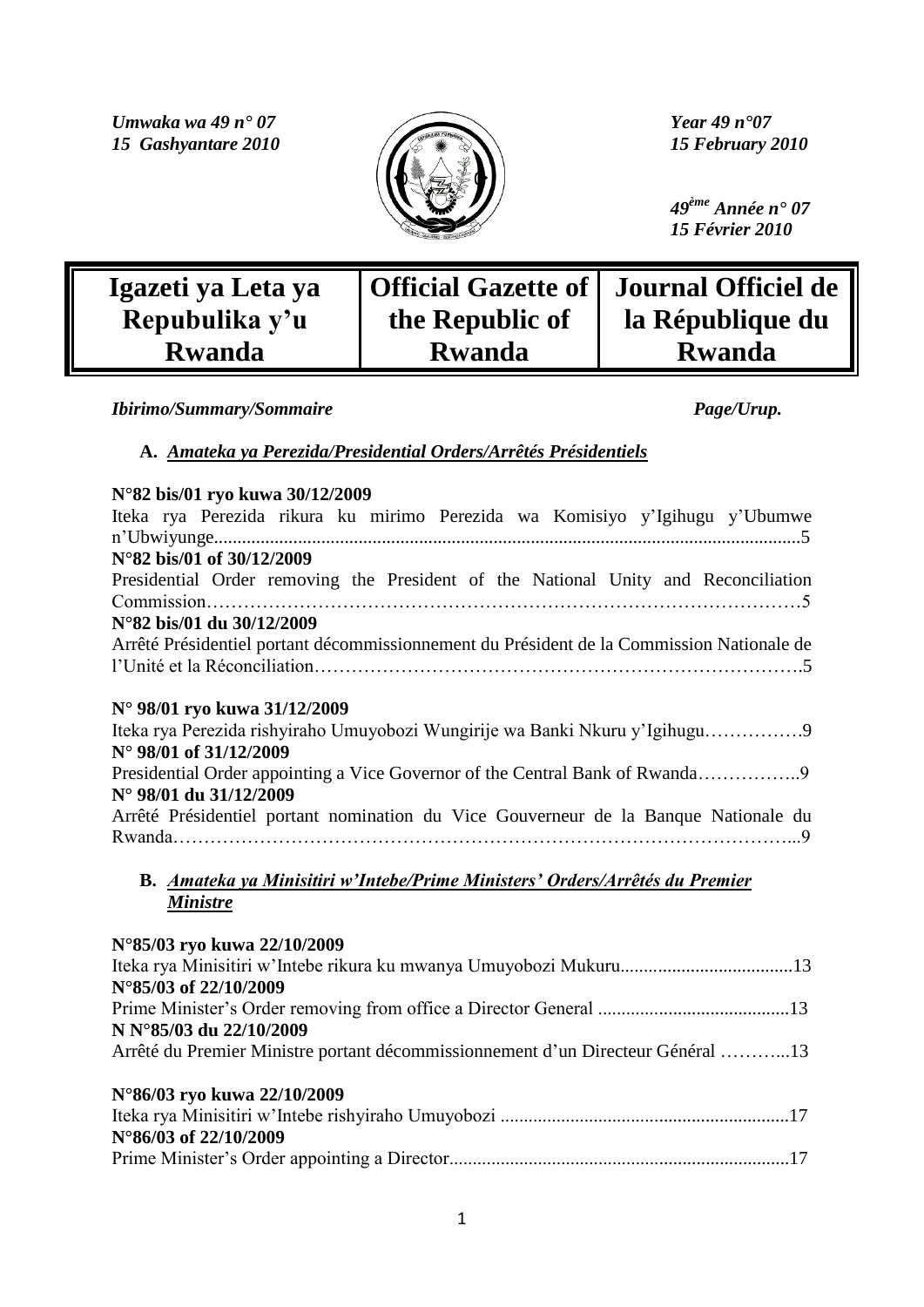| N°86/03 du 22/10/2009                                                                                         |
|---------------------------------------------------------------------------------------------------------------|
|                                                                                                               |
| N°102/03 ryo kuwa 23/10/2009                                                                                  |
| Iteka rya Minisitiri w'Intebe rikura ku mwanya « Head of Strategy and Policy Unit» 21                         |
| N°102/03 of 23/10/2009                                                                                        |
| Prime Minister's Order removing from office the Head of Strategy and Policy Unit 21<br>N°102/03 du 23/10/2009 |
| Arrêté du Premier Ministre portant décommissionnement du « Head of Strategy and Policy                        |
|                                                                                                               |
| N°103/03 ryo kuwa 23/10/2009                                                                                  |
| Iteka rya Minisitiri w'Intebe rikura ku mwanya « Senior Social Policy Analyst»25                              |
| N°103/03 of 23/10/2009                                                                                        |
| Prime Minister's Order removing from office a Senior Social Policy Analyst25                                  |
| N°103/03 du 23/10/2009                                                                                        |
| Arrêté du Premier Ministre portant décommissionnement du « Senior Social Policy                               |
|                                                                                                               |
| N°104/03 ryo kuwa 23/10/2009                                                                                  |
|                                                                                                               |
| N°104/03 of 23/10/2009                                                                                        |
|                                                                                                               |
| N°104/03 du 23/10/2009                                                                                        |
|                                                                                                               |
| N° 105/03 ryo kuwa 23/10/2009                                                                                 |
|                                                                                                               |
| N° 105/03 of 23/10/2009                                                                                       |
|                                                                                                               |
| N° 105/03 du 23/10/2009                                                                                       |
| Arrêté du Premier Ministre portant nomination d'un Directeur Général 33                                       |
| N°116/03 ryo kuwa 26/10/2009                                                                                  |
| Iteka rya Minisitiri w'Intebe rishyiraho abagize Inama y'Ubuyobozi 37                                         |
| N°116/03 of 26/10/2009                                                                                        |
| Prime Minister's Order appointing members of the Board of Directors37                                         |
| N°116/03 du 26/10/2009                                                                                        |
| Arrêté du Premier Ministre portant nomination des membres du Conseil d'Administration37                       |
| N°120/03 ryo kuwa 02/11/2009                                                                                  |
|                                                                                                               |
| N°120/03 of 02/11/2009                                                                                        |
| Prime Minister's Order appointing members of the Board of Directors41                                         |
| N°120/03 du 02/11/2009                                                                                        |
| Arrêté du Premier Ministre portant nomination des membres du Conseil d'Administration41                       |
| N°121/03 ryo kuwa 02/11/2009                                                                                  |
| Iteka rya Minisitiri w'Intebe rishyiraho abagize Inama y'Ubuyobozi45                                          |
|                                                                                                               |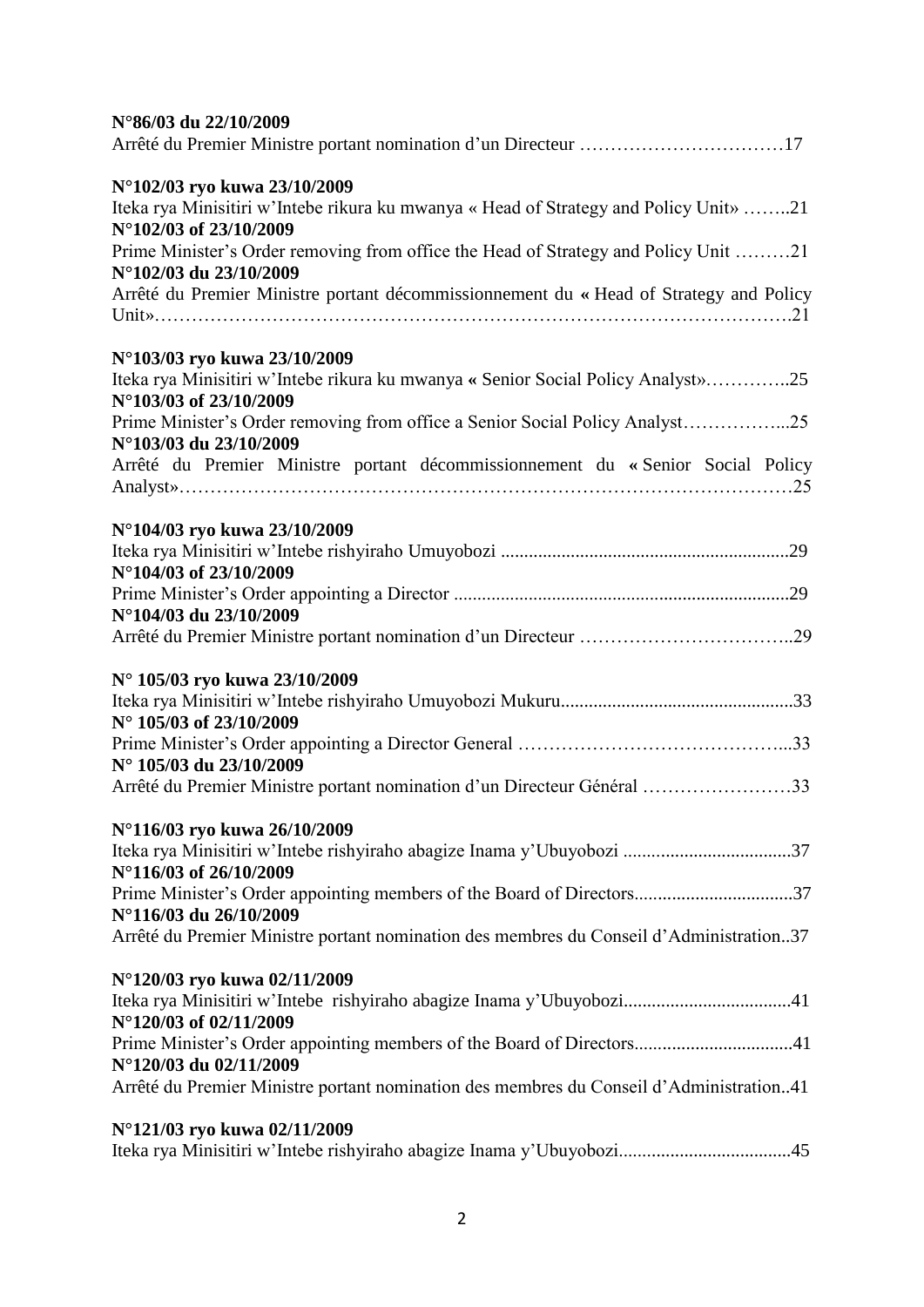| N°121/03 du 02/11/2009                                                                  |
|-----------------------------------------------------------------------------------------|
| Arrêté du Premier Ministre portant nomination des membres du Conseil d'Administration45 |
| N°121/03 of 02/11/2009                                                                  |
| Prime Minister's Order appointing members of the Board of Directors45                   |
| N°126/03 ryo kuwa 30/12/2009                                                            |
| Iteka rya Minisitiri w'Intebe rishyiraho Umunyamabanga Nshingwabikorwa wa Komisiyo      |
|                                                                                         |
| N°126/03 of 30/12/2009                                                                  |
| Prime Minister's Order appointing the Executive Secretary of the National Unity and     |
|                                                                                         |
| N°126/03 du 30/12/2009                                                                  |
| Arrêté du Premier Ministre portant nomination du Secrétaire Exécutif de la Commission   |
|                                                                                         |
| N°127/03 ryo kuwa 30/12/2009                                                            |
| Iteka rya Minisitiri w'Intebe rishyiraho Umuyobozi Mukuru wa CEPEX53                    |
| N°127/03 ryo kuwa 30/12/2009                                                            |
|                                                                                         |
| N°127/03 du 30/12/2009                                                                  |
| Arrêté du Premier Ministre portant nomination du Directeur Général de CEPEX 53          |
|                                                                                         |
| N°128/03 ryo kuwa 30/12/2009                                                            |
| Iteka rya Minisitiri w'Intebe rishyiraho « Government Chief Internal Auditor » 57       |
| N°128/03 of 30/12/2009                                                                  |
| Prime Minister's Order appointing a Government Chief Internal Auditor 57                |
| N°128/03 du 30/12/2009                                                                  |
| Arrêté du Premier Ministre portant nomination d'un Auditeur Interne en Chef du          |
|                                                                                         |
| N°129/03 ryo kuwa 30/12/2009                                                            |
|                                                                                         |
| N°129/03 of 30/12/2009                                                                  |
|                                                                                         |
| N°129/03 du 30/12/2009                                                                  |
|                                                                                         |
|                                                                                         |
| N°130/03 ryo kuwa 30/12/2009                                                            |
| Iteka rya Minisitiri w'Intebe rishyiraho Umuyobozi Mukuru w'Imirimo Rusange65           |
| N°130/03 of 30/12/2009                                                                  |
|                                                                                         |
| N°130/03 du 30/12/2009                                                                  |
| Arrêté du Premier Ministre portant nomination d'un Directeur Général des Services       |
|                                                                                         |
|                                                                                         |
| N°131/03 ryo kuwa 30/12/2009                                                            |
|                                                                                         |
| N°131/03 of 30/12/2009                                                                  |
|                                                                                         |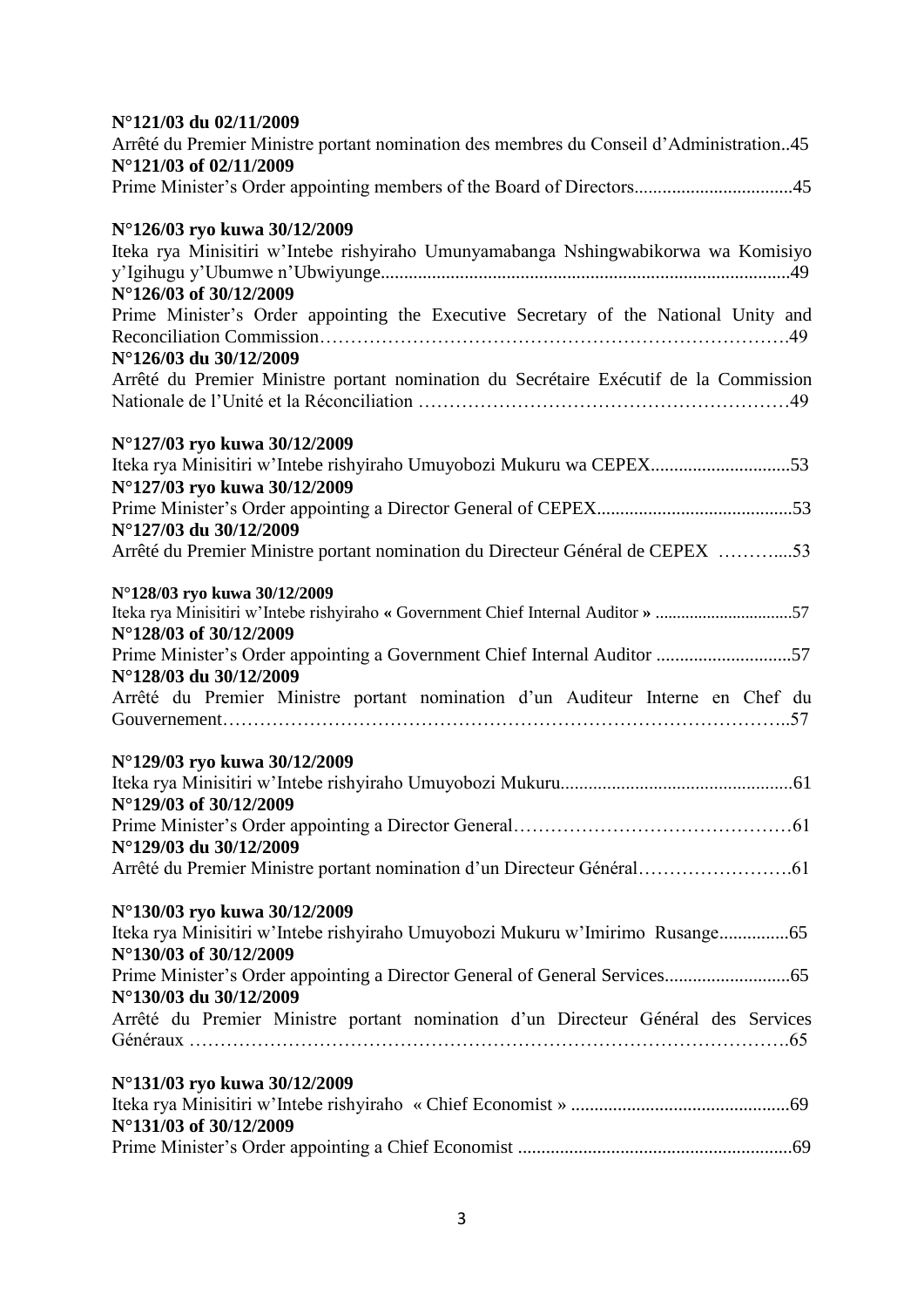# **N°131/03 du 30/12/2009**

|--|--|--|

# **N°133/03 ryo kuwa 30/12/2009**

| $\sim$ 100/00 1 10 Kuwa 00/12/2007                                                          |
|---------------------------------------------------------------------------------------------|
| Iteka rya Minisitiri w'Intebe rishyiraho « Director General of National Development         |
|                                                                                             |
| N°133/03 of 30/12/2009                                                                      |
| Prime Minister's Order appointing a Director General of National Development Planning73     |
| N°133/03 du 30/12/2009                                                                      |
| Arrêté du Premier Ministre portant nomination d'un Directeur Général de la Planification du |
|                                                                                             |
| N°134/03 ryo kuwa 30/12/2009                                                                |
| Iteka rya Minisitiri w'Intebe rishyiraho Umuyobozi Mukuru w'ingengo y'imari y'Igihugu77     |
| N°134/03 of 30/12/2009                                                                      |
| Prime Minister's Order appointing a Director General of National Budget 77                  |
| N°134/03 du 30/12/2009                                                                      |
|                                                                                             |

Arrêté du Premier Ministre portant nomination d'un Directeur Général du budget national..77

# **N°135/03 ryo kuwa 30/12/2009**

| $N^{\circ}$ 135/03 of 30/12/2009 |  |
|----------------------------------|--|
|                                  |  |
| N°135/03 du 30/12/2009           |  |
|                                  |  |

# **N°141/03 ryo kuwa 31/12/2009**

| Iteka rya Minisitiri w'Intebe rishyiraho Umuyobozi w'Ikigo cy'Igihugu gishinzwe guteza |
|----------------------------------------------------------------------------------------|
|                                                                                        |
| N°141/03 of 31/12/2009                                                                 |
| Prime Minister's Order appointing a Director of Rwanda Horticulture Development        |
|                                                                                        |
| N°141/03 du 31/12/2009                                                                 |
| Arrêté du Premier Ministre portant nomination du Directeur de l'Office Rwandais du     |
|                                                                                        |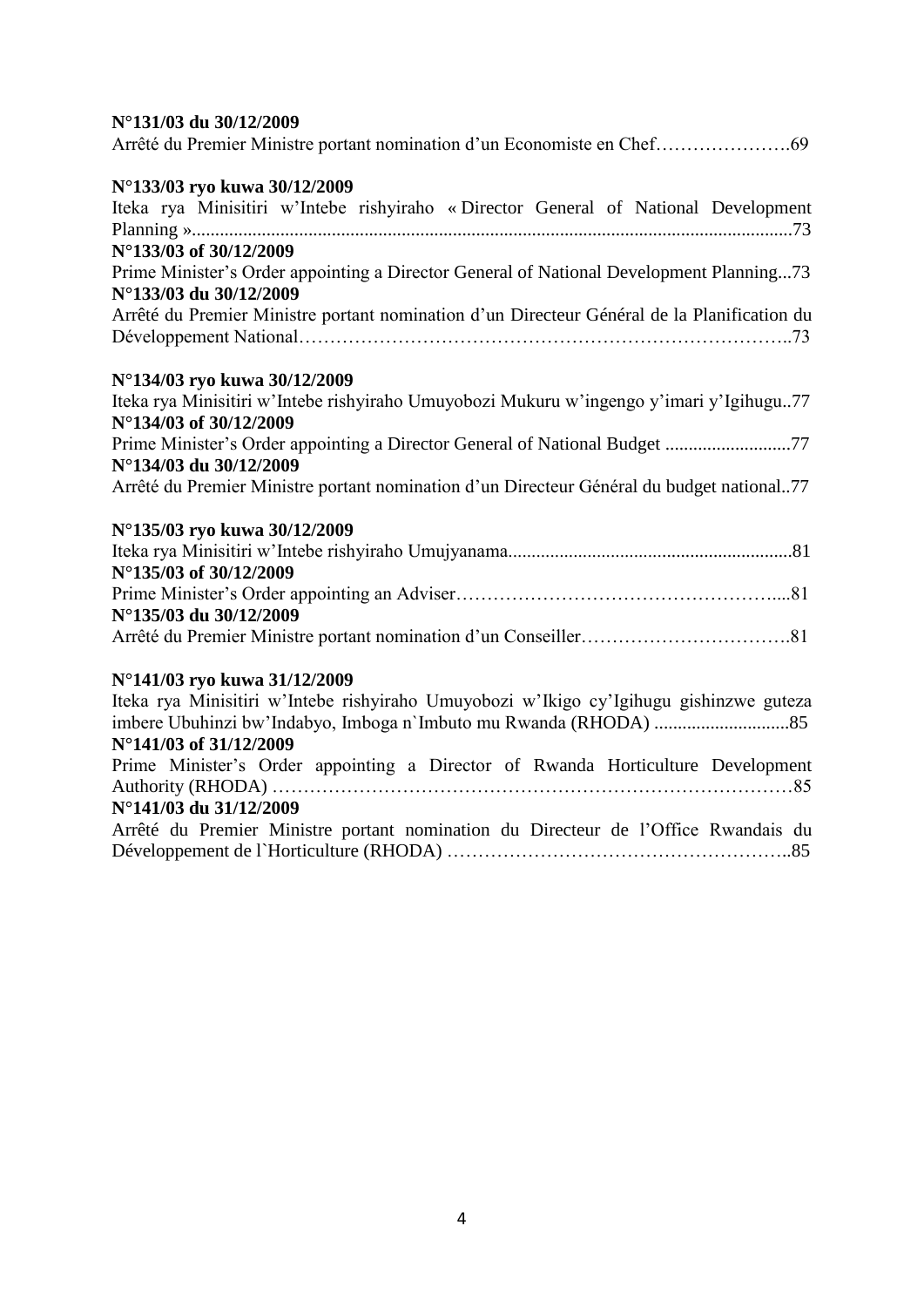**ITEKA RYA PEREZIDA N° 82BIS/01 RYO PRESIDENTIAL ORDER N° 82BIS/01 OF ARRETE PRESIDENTIEL N° 82BIS/01 DU KUWA 30/12/2009 RIKURA KU MIRIMO 30/12/2009 REMOVING THE PRESIDENT OF PEREZIDA WA KOMISIYO Y'IGIHUGU Y'UBUMWE N'UBWIYUNGE NATIONAL UNITY RECONCILIATION COMMISSION 30/12/2009 PORTANT DECOMMISSIONNEMENET DU PRESIDENT DE LA COMMISSION NATIONALE DE L'UNITE ET LA RECONCILIATION**

# **ISHAKIRO**

### **TABLE OF CONTENTS**

## **TABLE DES MATIERES**

**Ingingo ya mbere**: Ikurwaho rya Perezida wa **Article One**: Removal of the President of the **Article premier** : Décommissionnement du Komisiyo **Commission** Président de la Commission

**Ingingo ya 2**: Abashinzwe kubahiriza iri teka **Article 2 :** Authorities responsible for the **Article 2 :** Autorités chargées de l'exécution du implementation of this Order présent arrêté

**Ingingo ya 3**: Ivanwaho ry'ingingo zinyuranyije **Article 3 :** Repealing provision n'iri teka **Article 3:** Disposition abrogatoire

**Ingingo ya 4** : Igihe iteka ritangira gukurikizwa

**Article 4 :** Commencement

**Article 4 :** Entrée en vigueur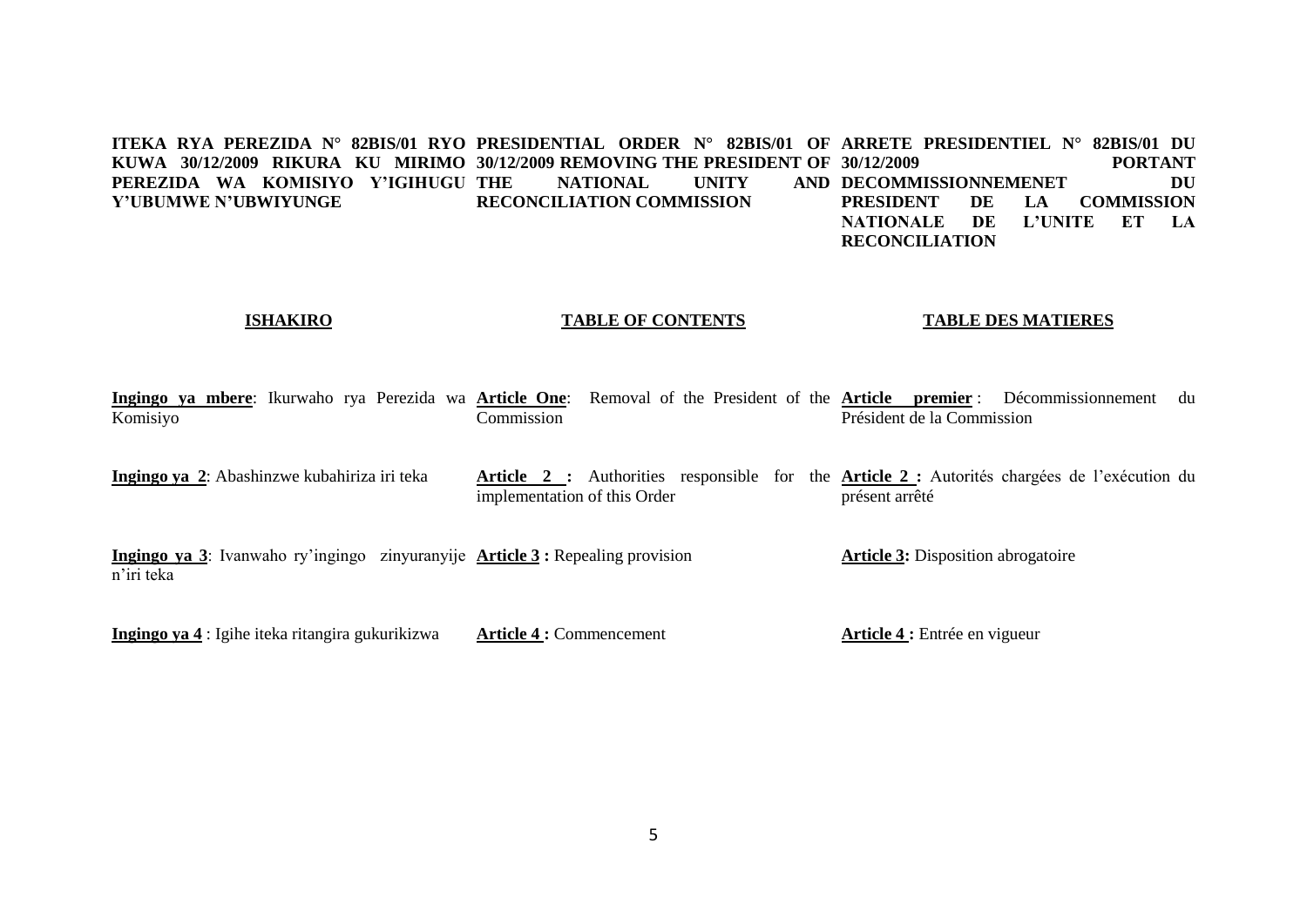#### **ITEKA RYA PEREZIDA N° 82BIS/01 RYO PRESIDENTIAL ORDER N° 82BIS/01 OF ARRETE PRESIDENTIEL N° 82BIS/01 DU KUWA 30/12/2009 RIKURA KU MIRIMO 30/12/2009 REMOVING THE PRESIDENT OF 30/12/2009 PORTANT PEREZIDA WA KOMISIYO Y'IGIHUGU Y'UBUMWE N'UBWIYUNGE NATIONAL UNITY RECONCILIATION COMMISSION AND DECOMMISSIONNEMENET DU PRESIDENT DE LA COMMISSION NATIONALE DE L'UNITE ET LA RECONCILIATION**

**Twebwe, KAGAME Paul, Perezida wa Repubulika;**

**We, KAGAME Paul, President of the Republic;** **Nous, KAGAME Paul, Président de la République ;**

Dushingiye ku Itegeko Nshinga rya Repubulika y'u Pursuant to the Constitution of the Republic of Vu la Constitution de la République du Rwanda du Rwanda ryo kuwa 04 Kamena 2003 nk'uko Rwanda of 04 June 2003, as amended to date 04 juin 2003 telle que révisée à ce jour, ryavuguruwe kugeza ubu, cyane cyane mu ngingo especially in Articles 113, 121 and 201 ; zaryo iya 113, iya 121 n'iya 201; spécialement en ses articles 113, 121 et 201;

Dushingiye ku Iteka rya Perezida n° 14 bis/01 ryo Having revised the Presidential Order n°14 bis/01 Rev l'Arrêté Présidentiel n° 14 bis/01 du kuwa 30/05/2005 rishyiraho Perezida wa Komisiyo of 30/05/2005 appointing the President of the 30/05/2005 portant nomination du Président de la y'Igihugu y'Ubumwe n'Ubwiyunge; National Unity and Reconciliation Commission; Commission Nationale pour l'Unité et la Réconciliation ;

Bisabwe na Minisitiri w'Abakozi ba Leta On-proposal-by-the-Minister-of-Public-Service-and-Sur-proposition du Ministre de la Fonction n'Umurimo; Labour; Publique et du Travail;

**TWATEGETSE KANDI DUTEGETSE: HAVE ORDERED AND HEREBY ORDER: AVONS ARRETE ET ARRETONS :**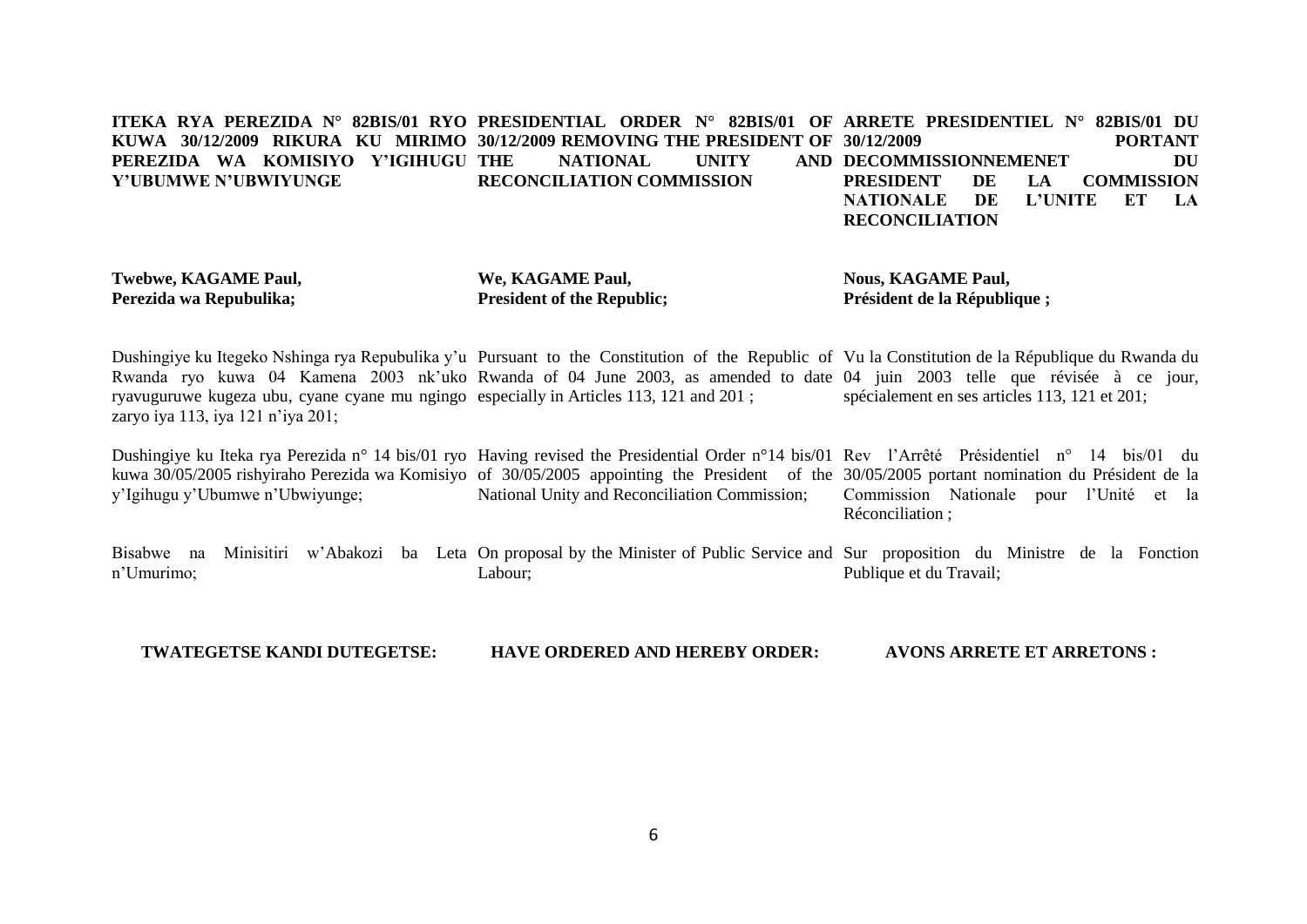| Komisiyo                                                                                                    | <u>Ingingo ya mbere</u> : Ikurwaho rya Perezida wa <u>Article One</u> : Removal of the President of the <u>Article premier</u> : Décommissionnement du<br><b>Commission</b>                                                                                                                                                           | Président de la Commission                                                                                                   |
|-------------------------------------------------------------------------------------------------------------|---------------------------------------------------------------------------------------------------------------------------------------------------------------------------------------------------------------------------------------------------------------------------------------------------------------------------------------|------------------------------------------------------------------------------------------------------------------------------|
| y'Ubumwe n'Ubwiyunge.                                                                                       | Dr. HABYARIMANA Jean Baptiste akuwe ku Dr. HABYARIMANA Jean Baptiste is hereby Dr. HABYARIMANA Jean Baptiste<br>mirimo ya Perezida wa Komisiyo y'Igihugu removed from office as the President of the décommissionné de ses fonctions de Président de la<br>National Unity and Reconciliation Commission.                              | est<br>Commission Nationale de l'Unité et la<br>Réconciliation.                                                              |
| Ingingo ya 2 Abashinzwe kubahiriza iri teka                                                                 | Article 2: Authorities responsible for the Article 2: Autorités chargées de l'exécution du<br>implementation of this Order                                                                                                                                                                                                            | présent arrêté                                                                                                               |
| basabwe kubahiriza iri teka.                                                                                | Minisitiri w'Intebe, Minisitiri w'Abakozi ba Leta The Prime Minister, the Minister of Public Service Le Premier Ministre, le Ministre de la Fonction<br>n'Umurimo na Minisitiri w'Imari n'Igenamigambi and Labour and the Minister of Finance and Publique et du Travail et le Ministre des Finances<br>implementation of this Order. | Economic Planning are entrusted with the et de la Planification Economique sont chargés de<br>l'exécution du présent arrêté. |
| Ingingo ya 3: Ivanwaho ry'ingingo zinyuranyije Article 3: Repealing provision<br>n'iri teka                 |                                                                                                                                                                                                                                                                                                                                       | <b>Article 3: Disposition abrogatoire</b>                                                                                    |
| zinyuranyije naryo zivanyweho.                                                                              | Ingingo zose z'amateka abanziriza iri kandi All prior provisions contrary to this Order are Toutes les dispositions antérieures contraires au<br>hereby repealed.                                                                                                                                                                     | présent arrêté sont abrogées.                                                                                                |
| Ingingo ya 4: Igihe iteka ritangira gukurikizwa Article 4: Commencement                                     |                                                                                                                                                                                                                                                                                                                                       | Article 4 : Entrée en vigueur                                                                                                |
| rishyiriweho umukono. Agaciro karyo gahera kuwa signature. It takes effect as of 28/10/2009.<br>28/10/2009. | Iri teka ritangira gukurikizwa ku munsi This Order shall come into force on the date of its Le présent arrêté entre en vigueur le jour de sa                                                                                                                                                                                          | signature. Il sort ses effets à partir du 28/10/2009.                                                                        |
| Kigali, kuwa 30/12/2009                                                                                     | Kigali, on 30/12/2009                                                                                                                                                                                                                                                                                                                 | Kigali, le $30/12/2009$                                                                                                      |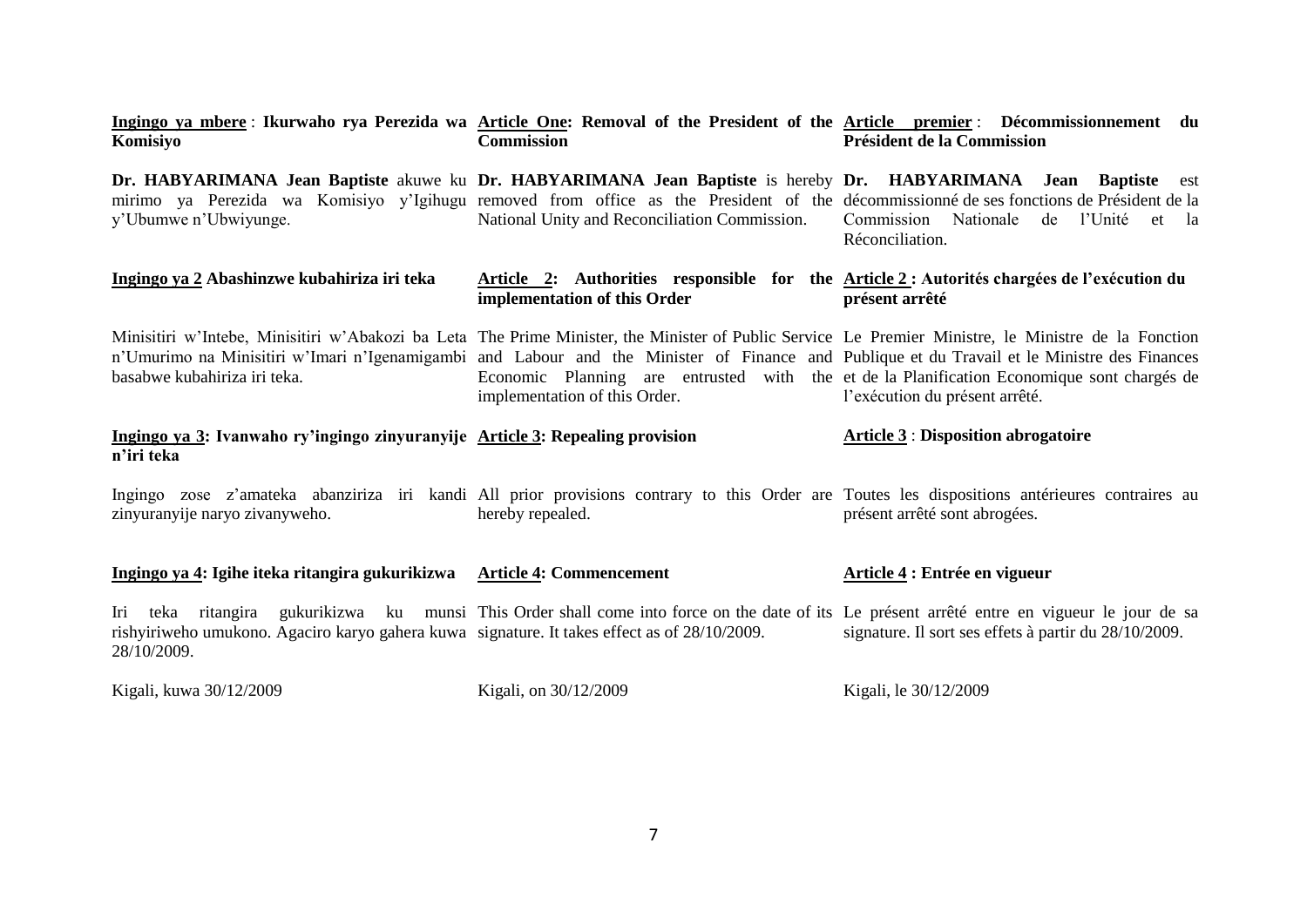**KAGAME Paul** Perezida wa Repubulika

(sé)

**MAKUZA Bernard** Minisitiri w'Intebe

(sé)

**MUREKEZI Anastase** Minisitiri w'Abakozi ba Leta n'Umurimo

**KAGAME Paul** President of the Republic

(sé)

(sé)

**MAKUZA Bernard** Prime Minister

(sé)

**MUREKEZI Anastase** Minister of Public Service and Labour

**MUREKEZI Anastase** Ministre de la Fonction Publique et du Travail

 $(sé)$ **RWANGOMBWA John** Minisitiri w'Imari n'Igenamigambi

 $(s<sub>e</sub>)$ **RWANGOMBWA John** Minister of Finance and Economic Planning

 $(sé)$ **RWANGOMBWA John** Ministre des Finances et de la Planification

Economique

**Vu et scellé du Sceau de la République :**

**Repubulika:** (sé)

**Bibonywe kandi bishyizweho Ikirango cya Seen and sealed with the Seal of the Republic:**

**KARUGARAMA Tharcisse** Minisitiri w'Ubutabera / Intumwa Nkuru ya Leta

(sé) **KARUGARAMA Tharcisse** Minister of Justice /Attorney General

 $(sé)$ **KARUGARAMA Tharcisse** Ministre de la Justice /Garde des Sceaux

**KAGAME Paul** Président de la République

(sé)

(sé)

Premier Ministre

(sé)

**MAKUZA Bernard**

8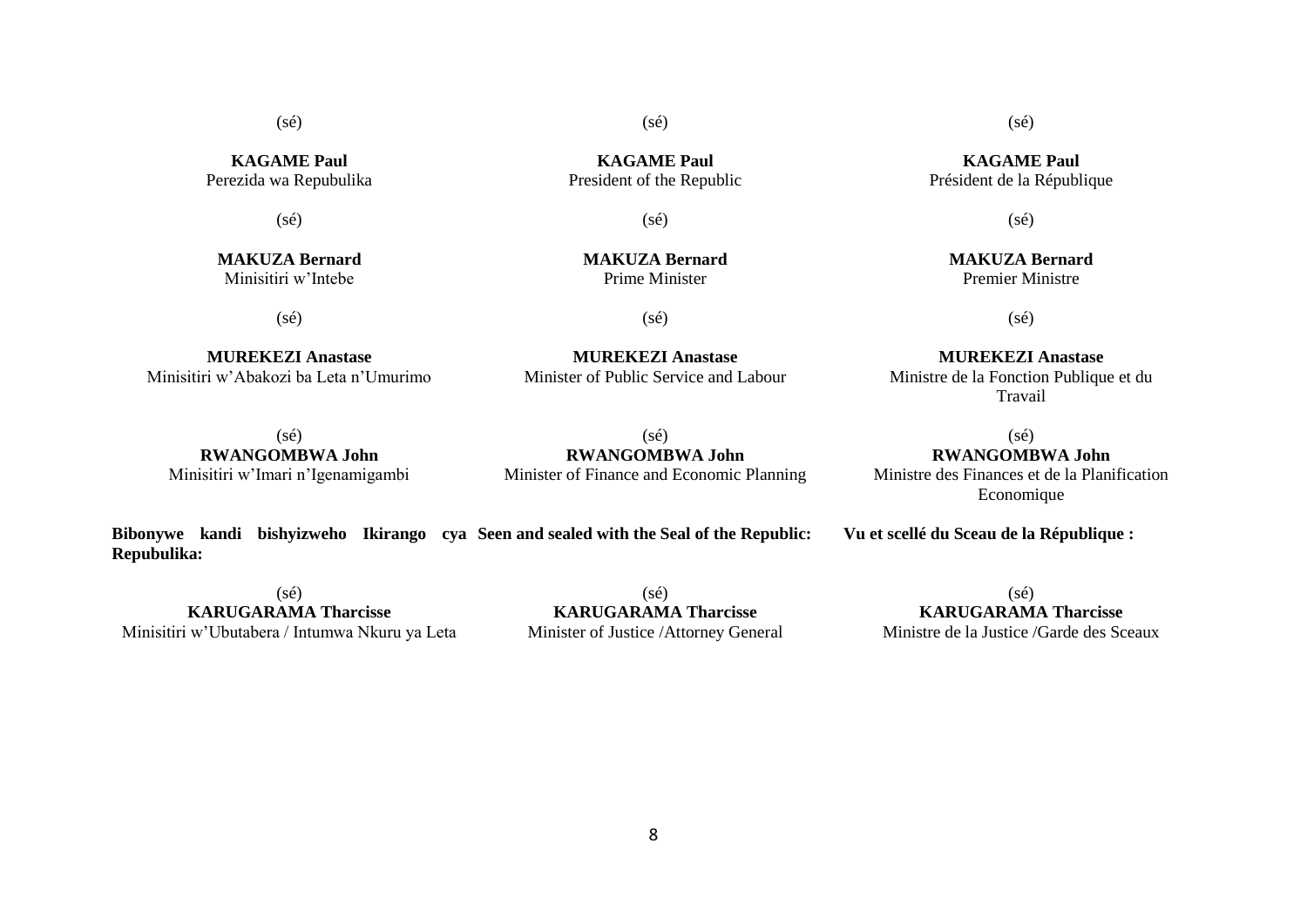**ITEKA RYA PEREZIDA N° 98/01 RYO PRESIDENTIAL ORDER N° 98/01 OF ARRETE PRESIDENTIEL N° 98/01 DU KUWA 31/12/2009 RISHYIRAHO**  UMUYOBOZI WUNGIRIJE WA BANKI GOVERNOR OF THE CENTRAL BANK OF VICE GOUVERNEUR DE LA BANQUE **NKURU Y'IGIHUGU 31/12/2009 APPOINTING A VICE 31/12/2009 PORTANT NOMINATION DU RWANDA NATIONALE DU RWANDA**

#### **ISHAKIRO TABLE OF CONTENTS TABLES DES MATIERES**

| Ingingo ya mbere : Ishyirwaho ry'Umuyobozi Article One: Appointment of a Vice Governor<br>Wungirije |                                                                           | Vice<br>Article<br><b>Nominationdu</b><br>premier:<br>Gouverneur   |
|-----------------------------------------------------------------------------------------------------|---------------------------------------------------------------------------|--------------------------------------------------------------------|
| Ingingo ya 2 : Abashinzwe kubahiriza iri teka                                                       | Article 2: Authorities responsible for the<br>implimenation of this Order | Article 2: Authorités chargées de l'exécution du<br>présent arrêté |
| $ya \quad 3:$<br>Ivanwaho<br>Ingingo<br>zinyuranyije n'iri teka                                     | ry'ingingo Article 3: Repealing provision                                 | <b>Article 3: Disposition abrogatoire</b>                          |
| iri<br>ya 4: Igihe<br>Ingingo<br>gukurikizwa                                                        | teka ritangira Article 4: Commencement                                    | Article: Entrée en vigueur                                         |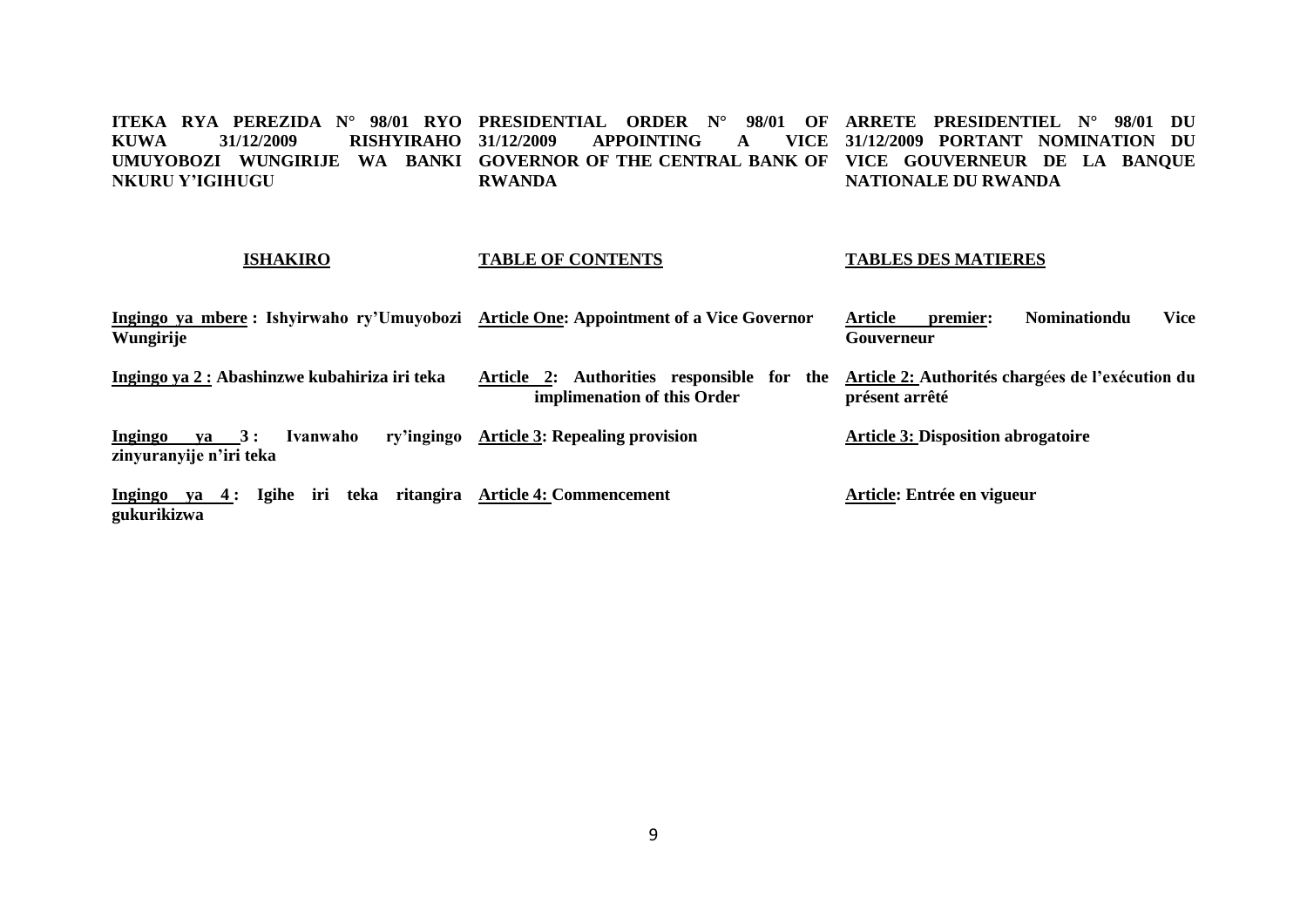#### **ITEKA RYA PEREZIDA N° 98/01 RYO PRESIDENTIAL ORDER N° 98/01 OF ARRETE PRESIDENTIEL N° 98/01 DU KUWA 31/12/2009 RISHYIRAHO**  UMUYOBOZI WUNGIRIJE WA BANKI GOVERNOR OF THE CENTRAL BANK OF VICE GOUVERNEUR DE LA BANQUE **NKURU Y'IGIHUGU Twebwe, KAGAME Paul, Perezida wa Repubulika ;** Dushingiye ku Itegeko Nshinga rya Repubulika Pursuant to the Constitution of the Republic of y'u Rwanda ryo kuwa 04 Kamena 2003 nk'uko ryavuguruwe kugeza ubu, cyane cyane mu ngingo zaryo, iya 112, iya 113, iya 121 n'iya 201; Dushingiye ku Itegeko n° 22/202 ryo kuwa Pursuant to Law n° 22/2002 of 09/07/2002 on Vu la loi n° 22/ 2002 du 09/07/ 2002 portant Statut rishyiraho Sitati Rusange igenga Abakozi ba Leta n'Inzego z'imirimo ya Leta, cyane cyane mu especially in Articles 17, 24 and 35; ngingo zaryo iya 17, iya 24 n'iya 35; Bisabwe na Minisitiri w'Imari n'Igenamigambi; Inama y'Abaminisitiri yateranye 11/09/2009, imaze kubisuzuma no kubyemeza; **TWATEGETSE KANDI DUTEGETSE: Ingingo ya mbere: Ishyirwaho APPOINTING A RWANDA We, KAGAME Paul, President of the Republic of Rwanda;** Rwanda of 04 June 2003, as amendedto date, especially in Articles 112, 113, 121 and 201; General Statutes for Rwanda Public Service, On proposal by the Minister of Finance and Economic Planning; After consideration and approval by the Cabinet, in its session of 11/09/2009; **HAVE ORDERED AND HEREBY ORDER: Article One: Appointment of a Vice Governor 31/12/2009 PORTANT NOMINATION DU NATIONALE DU RWANDA Nous, KAGAME Paul, Président de la République ;** Vu la Constitution de la République du Rwanda du 04 juin 2003 telle que révisée à ce jour, spéciallement en ses articles 112, 113, et 201 ; général de la Fonction Publique, spécialement en ses articles 17, 24 et 35 ; Sur proposition du Ministre des Finances et de la Planification Economique ; Après examen et adoption par le Conseil des Ministres, en sa séance du 11/09/2009 ; **AVONS ARRETE ET ARRETONS** : **Article premier : Nomination du Vice**

Ambassaderi GATETE Claver agizwe Umuyobozi Wungirije wa Banki Nkuru y'Igihugu. Ambassador GATETE Claver is hereby appointed the Vice Governor of the Central Bank of Rwanda. Ambassadeur GATETE Claver est nommé Vice Gouverneur de la Banque Nationale du Rwanda.

**Gouverneur**

**ry'Umuyobozi Wungirije**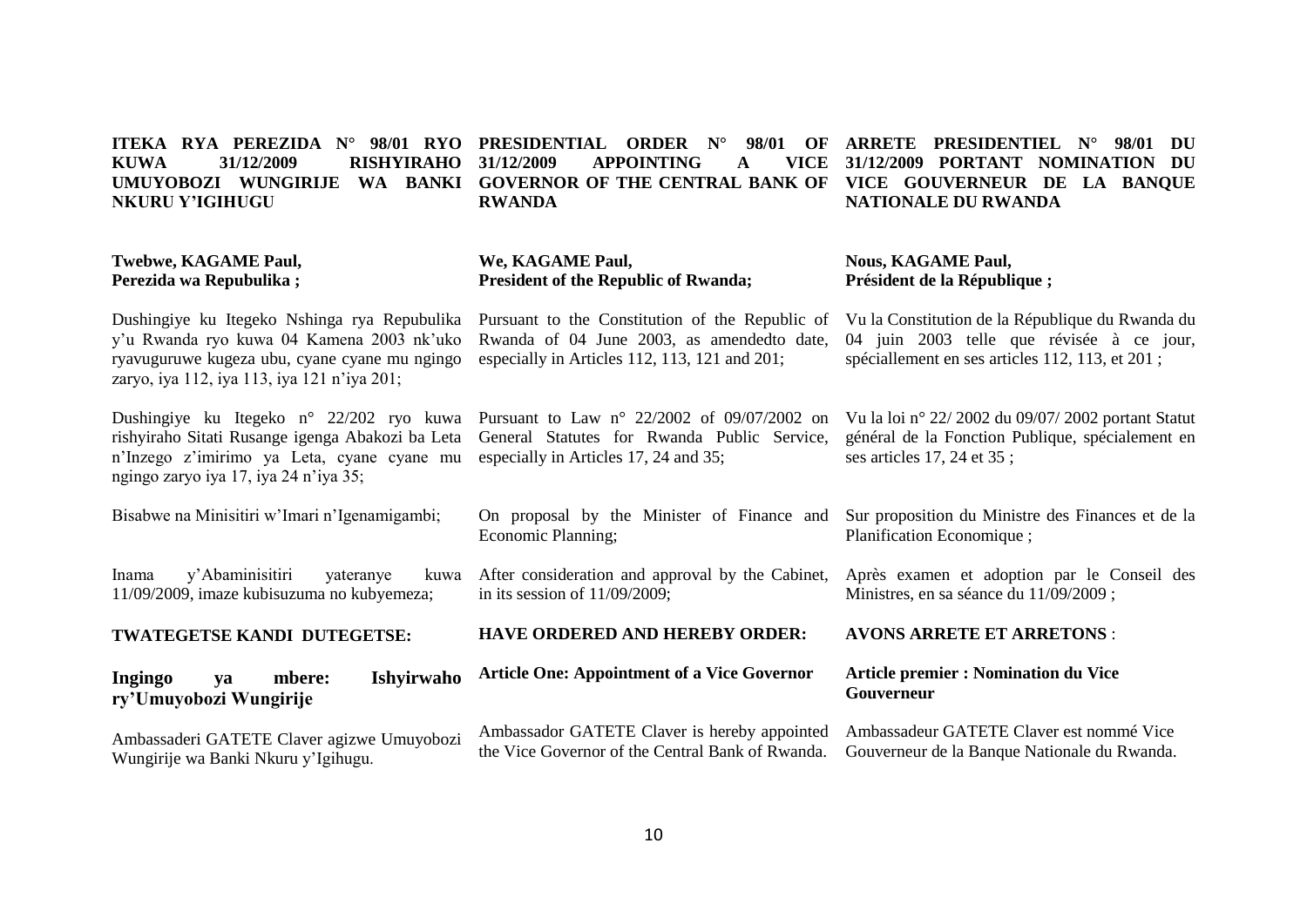| Ingingo ya 2: Abashinzwe kubahiriza iri teka:                                                                                                | Article 2: Authorities responsible for the Article 2: Autoritées chargées de l'exécution du<br>implementation of this Order                                                   | présent arrêté                                                                                                                                                                               |
|----------------------------------------------------------------------------------------------------------------------------------------------|-------------------------------------------------------------------------------------------------------------------------------------------------------------------------------|----------------------------------------------------------------------------------------------------------------------------------------------------------------------------------------------|
| Minisitiri<br>w'Intebe,<br>Minisitiri<br>w'Imari<br>n'Igenamigambi na Minisitiri w'Abakozi ba Leta<br>n'Umurimo basabwe kubahiriza iri teka. | The Prime Minister, the Minister of Finance and<br>Economic Planning and the Minister of Public<br>service and Labour are entrusted with the<br>implementation of this Order. | Le Premier Ministre, le Ministre des Finances et<br>de la Planification Economique et le Ministre de la<br>Fonction Publique et du Travail sont chargés de<br>l'Exécution du présent arrêté. |
| Ingingo<br>$ya \quad 3:$<br>Ivanwaho<br>zinyuranyije n'iri teka                                                                              | ry'ingingo Article 3: Repealing provision                                                                                                                                     | <b>Article 3: Disposition abrogatoire</b>                                                                                                                                                    |
| zinyuranyije naryo zivanyweho.                                                                                                               | Ingingo zose z'amateka abanziriza iri kandi All prior provisions contrary to this Order are<br>hereby repealed.                                                               | Toutes les dispositions antérieures contraires au<br>présent arrêté sont abrogées.                                                                                                           |
| Ingingo ya 4: Igihe iri teka ritangira Article 4: Commencement<br>gukurikizwa                                                                |                                                                                                                                                                               | Article: Entrée en vigueur                                                                                                                                                                   |
| Iri teka ritangira gukurikizwa ku munsi<br>rishyiriweho umukono. Agaciro karyo gahera<br>kuwa 11/09/2009.                                    | This Order shall come into force on the date of its<br>signature. It takes effect as of 11/09/2009.                                                                           | Le présent arrêté entre en vigueur le jour de sa<br>signature. Il sort ses effects à partir du 11/09/2009.                                                                                   |
| Kigali, kuwa 31/12/2009                                                                                                                      | Kigali, on 31/12/2009                                                                                                                                                         | Kigali, le 31/12/2009                                                                                                                                                                        |
| $(s\acute{e})$                                                                                                                               | $(s\acute{e})$                                                                                                                                                                | $(s\acute{e})$                                                                                                                                                                               |
| <b>KAGAME Paul</b><br>Perezida wa Repubulika                                                                                                 | <b>KAGAME Paul</b><br>President of the Republic                                                                                                                               | <b>KAGAME Paul</b><br>Président de la République                                                                                                                                             |
| $(s\acute{e})$                                                                                                                               | $(s\acute{e})$                                                                                                                                                                | $(s\acute{e})$                                                                                                                                                                               |

**MAKUZA Bernard** Minisitiri w'Intebe

**MAKUZA Bernard** Prime Minister

**MAKUZA Bernard** Premier Ministre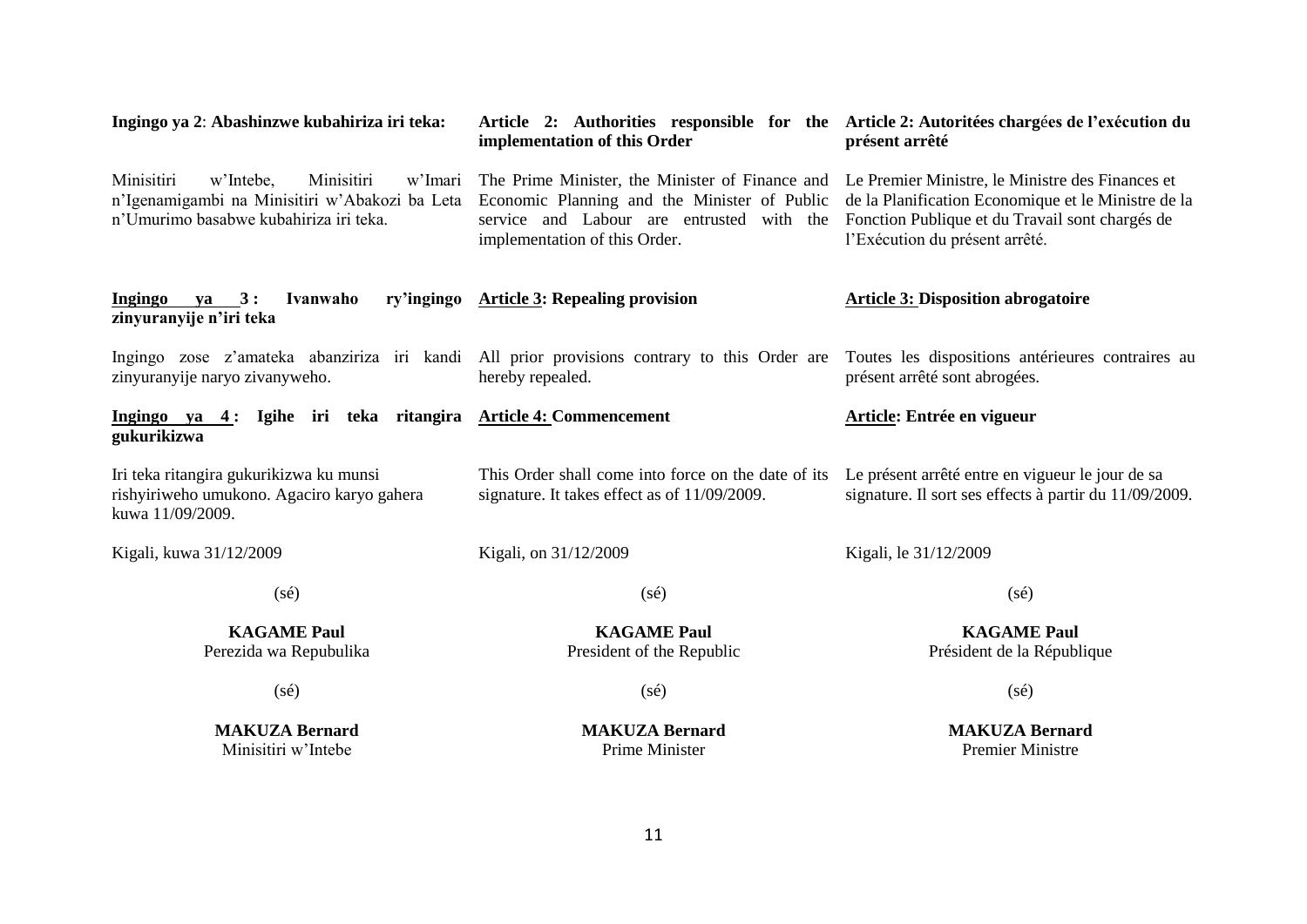**RWANGOMBWA John** Minisitiri w'Imari n'Igenamigambi (sé)

**RWANGOMBWA John** Minister of Finance and Economic Planning (sé)

**RWANGOMBWA John** Ministre des Finances et de la Planification Economique

 $(s\acute{e})$ 

 $(sé)$ 

**MUREKEZI Anastase** Minisitiri w'Abakozi ba Leta n'Umurimo

**MUREKEZI Anastase** Minister of Public Service and Labour

(sé)

**MUREKEZI Anastase** Ministre de la Fonction Publique et du Travail

**Bibonywe kandi bishyizweho Ikirango cya Seen and sealed with the Seal of the Republic: Repubulika: Vu et scellé du Sceau de la République :**

(sé)

(sé)

(sé)

**KARUGARAMA Tharcisse** Minisitiri w'Ubutabera / Intumwa Nkuru ya Leta

**KARUGARAMA Tharcisse** Minister of Justice /Attorney General

**KARUGARAMA Tharcisse** Ministre de la Justice /Garde des Sceaux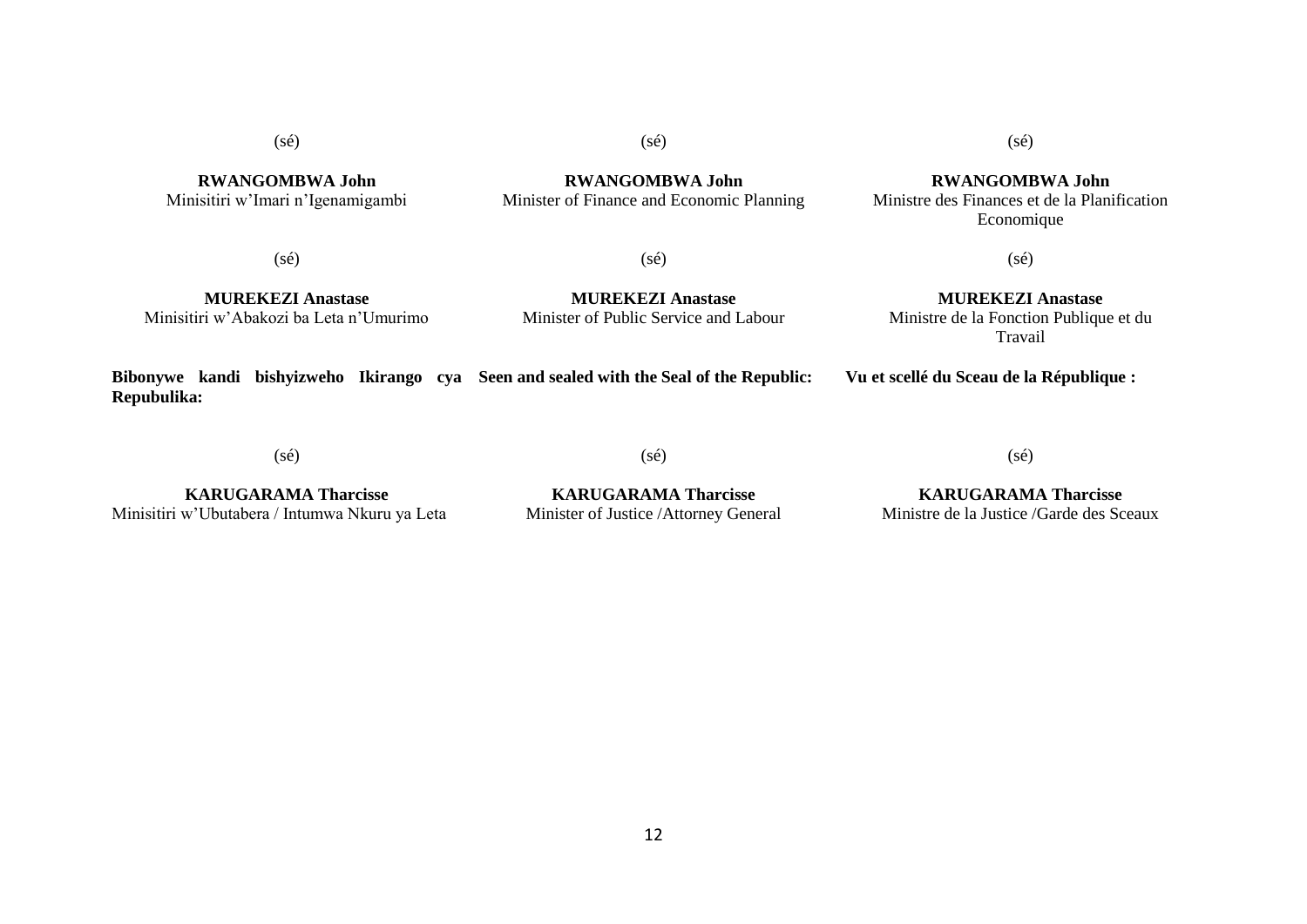#### **ITEKA RYA MINISITIRI W'INTEBE N° 85/03 PRIME MINISTER'S ORDER N° 85/03 OF ARRETE DU PREMIER MINISTRE N° 85/03 RYO KUWA 22/10/2009 RIKURA KU 22/10/2009 REMOVING FROM OFFICE A MWANYA UMUYOBOZI MUKURU DIRECTOR GENERAL PORTANT**<br>**D'UNEMENT DECOMMISSIONNEMENT DIRECTEUR GENERAL**

# **ISHAKIRO**

### **TABLE OF CONTENTS**

### **TABLE DES MATIERES**

| Ingingo ya mbere : Gukura ku mwanya           |                                                                                            | Article One: Removal from Office of a Director Article premier : Décommissionnement d'un |
|-----------------------------------------------|--------------------------------------------------------------------------------------------|------------------------------------------------------------------------------------------|
| Umuyobozi Mukuru                              | General                                                                                    | Directeur Général                                                                        |
|                                               |                                                                                            |                                                                                          |
|                                               |                                                                                            |                                                                                          |
| Ingingo ya 2 : Abashinzwe kubahiriza iri teka | Article 2: Authorities responsible for the Article 2: Autorités chargées de l'exécution du |                                                                                          |
|                                               | implementation of this Order                                                               | présent arrêté                                                                           |

**Ingingo ya 3**: **Ivanwaho ry'ingingo zinyuranyije Article 3 : Repealing provision n'iri teka Article 3 : Disposition abrogatoire**

**Ingingo ya 4** : **Igihe iteka ritangira gukurikizwa Article 4 : Commencement cy'ikurikizwa Article 4 : Entrée en vigueur**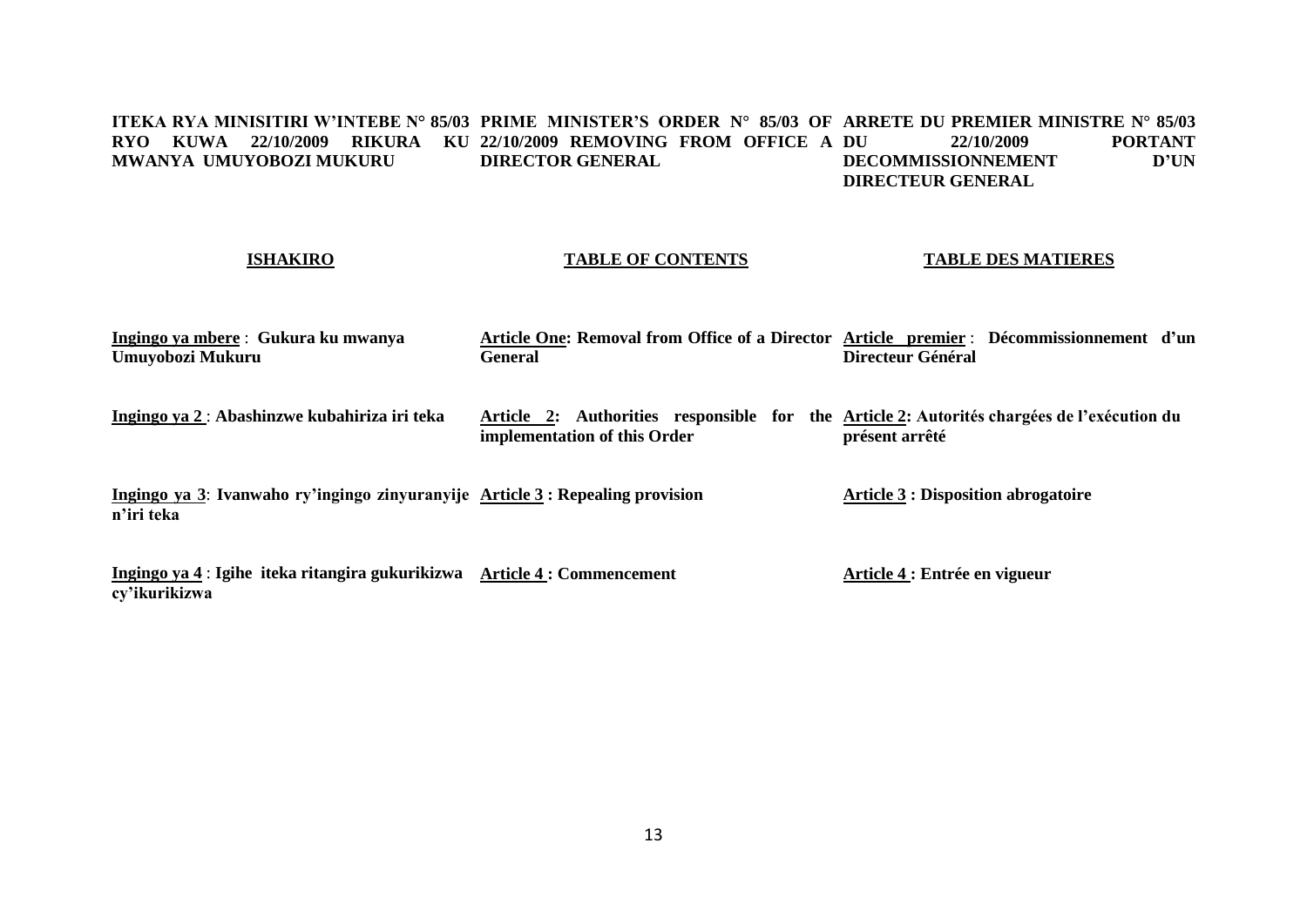#### **ITEKA RYA MINISITIRI W'INTEBE N°85/03 PRIME MINISTER'S ORDER N° 85/03 OF ARRETE DU PREMIER MINISTRE N N°85/03 RYO KUWA 22/10/2009 RIKURA KU 22/10/2009 REMOVING FROM OFFICE A MWANYA UMUYOBOZI MUKURU DIRECTOR GENERAL DU 22/10/2009 PORTANT DECOMMISSIONNEMENT D'UN DIRECTEUR GENERAL**

**Minisitiri w'Intebe,**

**The Prime Minister,**

**Le Premier Ministre,**

Ashingiye ku Itegeko Nshinga rya Repubulika y'u Pursuant to the Constitution of the Republic of Vu la Constitution de la République du Rwanda du Rwanda ryo kuwa 04 Kamena 2003 nk'uko Rwanda of 04 June 2003, as amended to date 04 juin 2003 telle que révisée à ce jour, ryavuguruwe kugeza ubu, cyane cyane mu ngingo especially in Articles 118, 119, 121 and 201 ; zaryo iya 118, iya 119, 121 n'iya 201; spécialement en ses articles 118, 119, 121 et 201;

Ashingiye ku Itegeko n° 22/2002 ryo kuwa Pursuant to the Law n° 22/2002 of 09/07/2002 on Vu la Loi n° 22/2002 du 09/07/2002 portant Statut 09/07/2002 rishyiraho Sitati Rusange igenga General Statutes for Rwanda Public Service, Général de la Fonction Publique Rwandaise, Abakozi ba Leta n'Inzego z'Imirimo ya Leta, cyane especially in Article 17; cyane mu ngingo yaryo ya 17; spécialement en ses articles 17;

Ashingiye ku Byemezo by'Inama y'Abaminisitiri Considering the Decisions of the Cabinet in its Vu les Décisions du Conseil des Ministres réuni en yateranye kuwa 07 Kanama 2009; session of 07 August 2009; sa séance du 07 août 2009 ;

Asubiye ku Byemezo by'Inama y'Abaminisitiri Having reviewed the Decisions of the Cabinet in its Revu les Décisions du Conseil des Ministres réuni yateranye kuwa 28 Werurwe 2008; session of 28 March 2008; en sa séance du 28 mars 2008 ;

**ATEGETSE: HEREBY ORDERS: ARRETE :**

**Ingingo ya mbere: Umuyobozi Mukuru Article One: Removal from Office of a Director Article premier: Décommissionnement d'un General Directeur Général**

Dr KIMONYO Anastase akuwe ku mwanya Dr KIMONYO Anastase is hereby removed from Dr KIMONYO Anastase est décommissionné au w'Umuyobozi Mukuru w'Ikigo cy'Igihugu Gitsura the post of Director General of Rwanda Bureau of poste de Directeur Général de l'Office Rwandais de Ubuziranenge. Standards. Normalisation.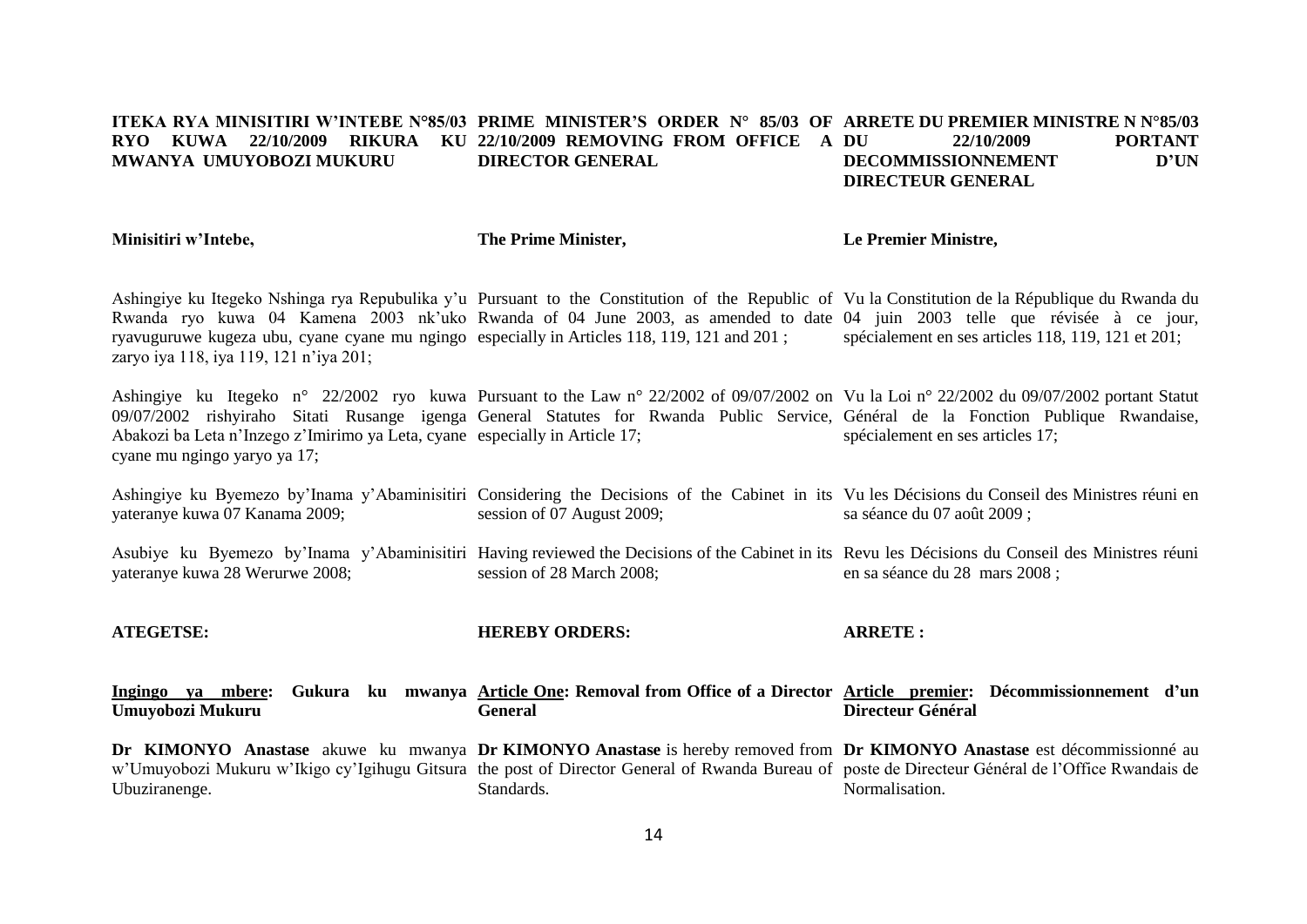| Ingingo ya 2: Abashinzwe kubahiriza iri<br>teka                                                                                            | implementation of this Order                                                                                                                                                                                                                                                                                                                                                                                                                                              | Article 2: Authorities responsible for the Article 2 : Autorités chargées de l'exécution du<br>présent arrêté |  |  |
|--------------------------------------------------------------------------------------------------------------------------------------------|---------------------------------------------------------------------------------------------------------------------------------------------------------------------------------------------------------------------------------------------------------------------------------------------------------------------------------------------------------------------------------------------------------------------------------------------------------------------------|---------------------------------------------------------------------------------------------------------------|--|--|
| Minisitiri<br>teka.                                                                                                                        | w'Abakozi ba Leta n'Umurimo, The Minister of Public Service and Labour, the Le Ministre de la Fonction Publique et du Travail,<br>Minisitiri w'Ubucuruzi n'Inganda na Minisitiri Minister of Trade and Industry and the Minister of le Ministre du Commerce et de l'Industrie et le<br>w'Imari n'Igenamigambi bashinzwe kubahiriza iri Finance and Economic Planning are entrusted with Ministre des Finances et de la Planification<br>the implementation of this Order. | Economique sont chargés de l'exécution du présent<br>arrêté.                                                  |  |  |
| Ingingo ya 3: Ivanwaho ry'ingingo zinyuranyije Article 3: Repealing provision<br>n'iri teka                                                |                                                                                                                                                                                                                                                                                                                                                                                                                                                                           | <b>Article 3 : Disposition abrogatoire</b>                                                                    |  |  |
| Ingingo zose z'amateka abanziriza iri kandi All prior legal provisions contrary to this Order are<br>zinyuranyije naryo zivanyweho.        | hereby repealed.                                                                                                                                                                                                                                                                                                                                                                                                                                                          | Toutes les dispositions antérieures contraires au<br>présent arrêté sont abrogées.                            |  |  |
| Ingingo ya 4: Igihe iteka ritangira gukurikizwa Article 4: Commencement                                                                    |                                                                                                                                                                                                                                                                                                                                                                                                                                                                           | Article 4 : Entrée en vigueur                                                                                 |  |  |
| Iri teka ritangira<br>rishyiriweho umukono. Agaciro karyo gahera ku signature. It takes effect as of 07 August 2009.<br>wa 07 Kanama 2009. | gukurikizwa ku munsi This Order shall come into force on the date of its Le présent arrêté entre en vigueur le jour de sa                                                                                                                                                                                                                                                                                                                                                 | signature. Il sort ses effets à partir du 07 août 2009.                                                       |  |  |
| Kigali, kuwa 22/10/2009                                                                                                                    | Kigali, on 22/10/2009                                                                                                                                                                                                                                                                                                                                                                                                                                                     | Kigali, le 22/10/2009                                                                                         |  |  |
| $(s\acute{e})$                                                                                                                             | $(s\acute{e})$                                                                                                                                                                                                                                                                                                                                                                                                                                                            | $(s\acute{e})$                                                                                                |  |  |

**MAKUZA Bernard** Minisitiri w'Intebe

**MAKUZA Bernard** Prime Minister

**MAKUZA Bernard** Premier Ministre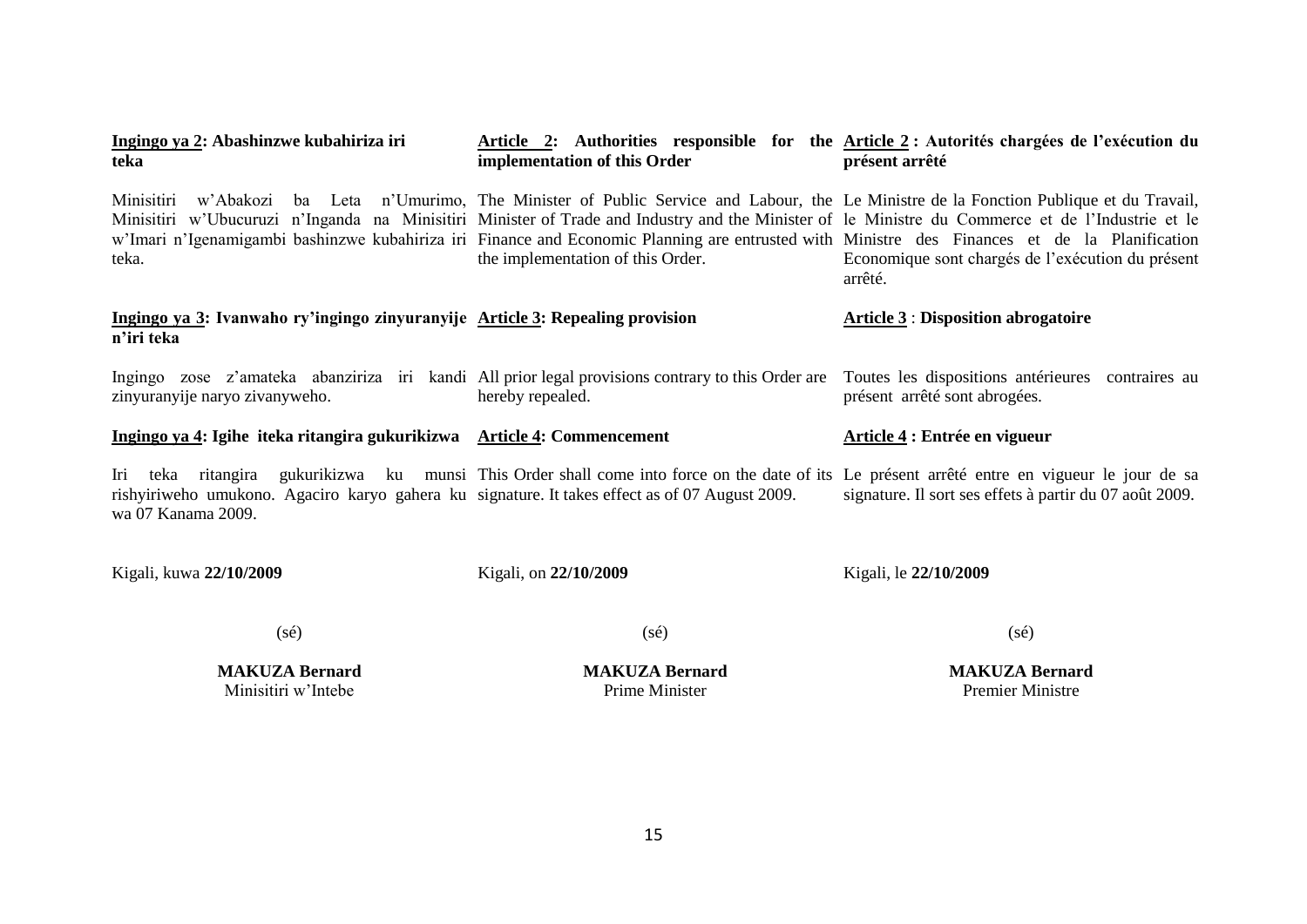16

# (sé)

**MUREKEZI Anastase** Minisitiri w'Abakozi ba Leta n'Umurimo

 $(s\acute{e})$ 

**NSANZABAGANWA Monique** Minisitiri w'Ubucuruzi n'Inganda

(sé)

**MUSONI James** Minisitiri w'Imari n'Igenamigambi

**Bibonywe kandi bishyizweho Ikirango cya Repubulika:**

(sé)

**KARUGARAMA Tharcisse** Minisitiri w'Ubutabera / Intumwa Nkuru ya Leta

**MUREKEZI Anastase** Minister of Public Service and Labour

 $(sé)$ 

**NSANZABAGANWA Monique** Minister of Trade and Industry

(sé)

**MUSONI James** Minister of Finance and Economic Planning

**Seen and sealed with the Seal of the Republic:**

(sé)

**KARUGARAMA Tharcisse** Minister of Justice / Attorney General

**MUREKEZI Anastase** Ministre de la Fonction Publique et du Travail

(sé)

**NSANZABAGANWA Monique** Ministre du Commerce et de l'Industrie

(sé)

**MUSONI James** Ministre des Finances et de la Planification Economique

**Vu et scellé du Sceau de la République :**

(sé)

**KARUGARAMA Tharcisse** Ministre de la Justice / Garde des Sceaux

(sé)

(sé)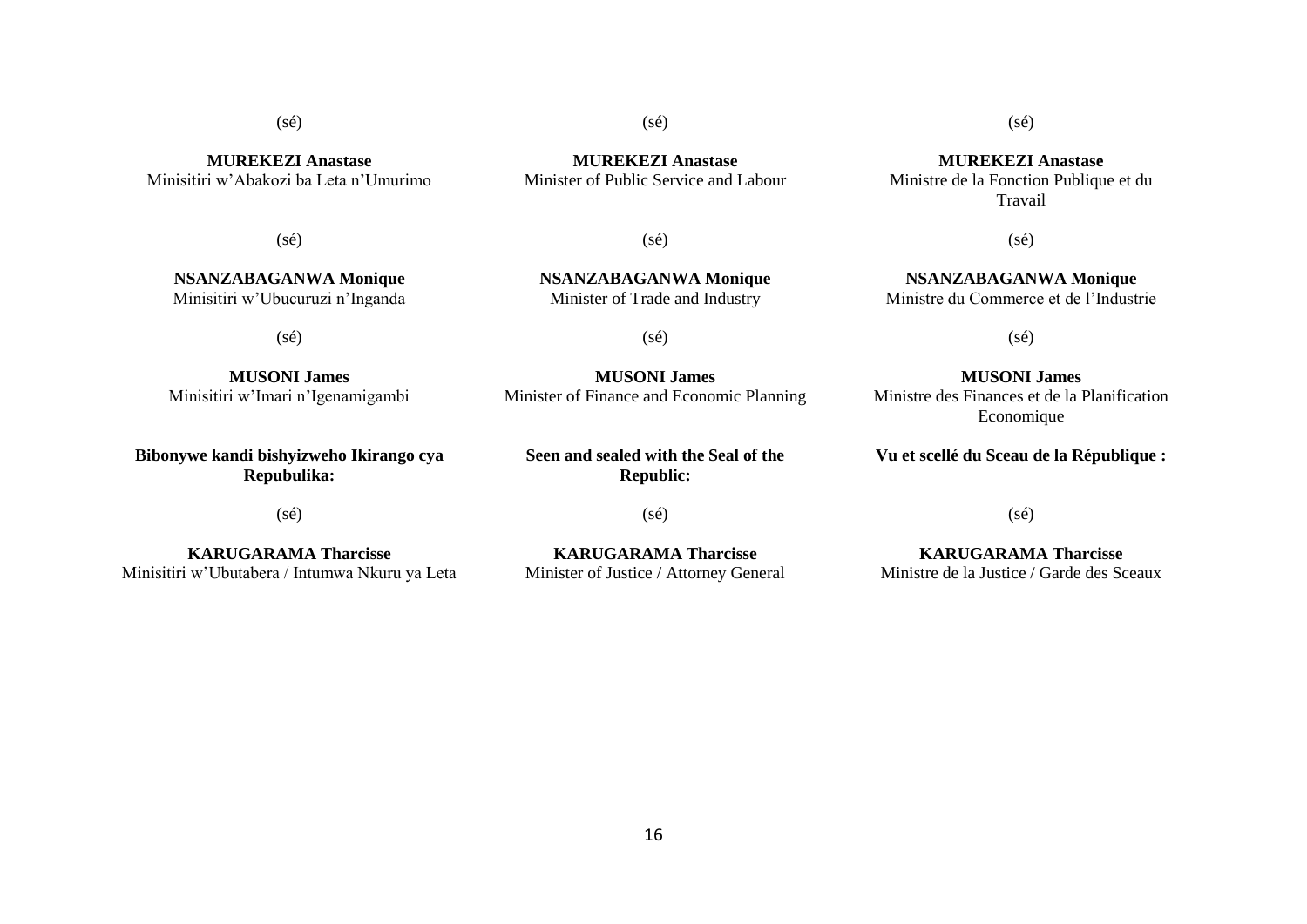#### **ITEKA RYA MINISITIRI W'INTEBE N°86/03 PRIME MINISTER'S ORDER N°86/03 OF ARRETE DU PREMIER MINISTRE N°86/03 RYO KUWA 22/10/2009 RISHYIRAHO 22/10/2009 APPOINTING A DIRECTOR UMUYOBOZI DU 22/10/2009 PORTANT NOMINATION D'UN DIRECTEUR**

# **ISHAKIRO**

# **TABLE OF CONTENTS**

# **TABLE DES MATIERES**

| Ingingo ya mbere : Ishyirwaho ry'Umuyobozi                                                    | <b>Article One: Appointment of a Director</b> | <b>Article premier : Nomination d'un Directeur</b>                                                             |
|-----------------------------------------------------------------------------------------------|-----------------------------------------------|----------------------------------------------------------------------------------------------------------------|
| Ingingo ya 2 : Abashinzwe kubahiriza iri teka                                                 | implementation of this Order                  | Article 2 : Authorities responsible for the Article 2 : Autorités chargées de l'exécution du<br>présent arrêté |
| Ingingo ya 3 : Ivanwaho ry'ingingo zinyuranyije Article 3 : Repealing provision<br>n'iri teka |                                               | <b>Article3 : Disposition abrogatoire</b>                                                                      |
|                                                                                               |                                               |                                                                                                                |

**Ingingo ya 4** : **Igihe iteka ritangira gukurikizwa Article 4 : Commencement Article 4 : Entrée en vigueur**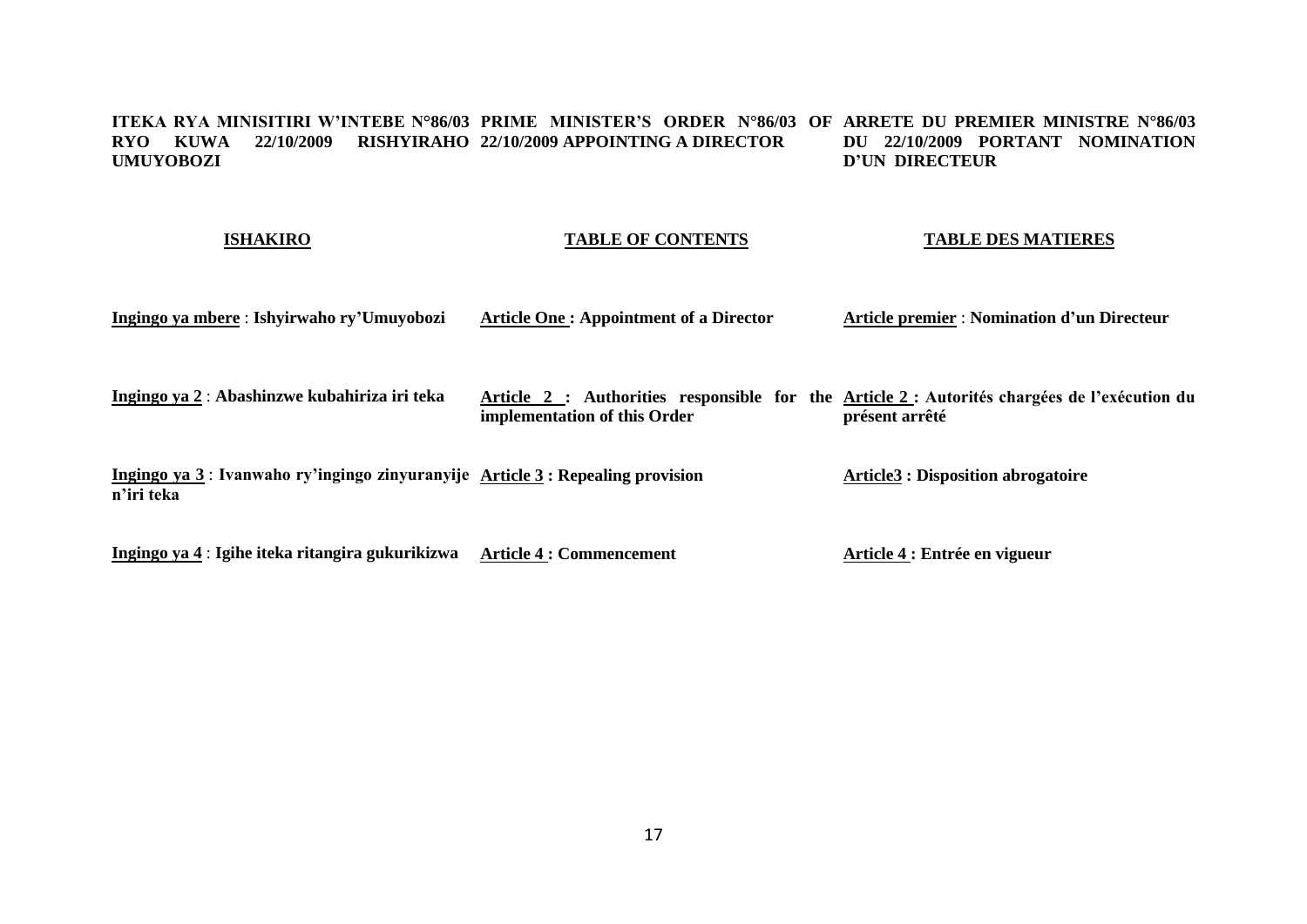#### **ITEKA RYA MINISITIRI W'INTEBE N°86/03 PRIME MINISTER'S ORDER N°86/03 OF ARRETE DU PREMIER MINISTRE N°86/03 RYO KUWA 22/10/2009 RISHYIRAHO 22/10/2009 APPOINTING A DIRECTOR UMUYOBOZI DU 22/10/2009 PORTANT NOMINATION D'UN DIRECTEUR**

| Minisitiri w'Intebe,                                                                                                                                                                           | The Prime Minister,                                                                                                                            | Le Premier Ministre,                                                                                                                                |  |  |  |
|------------------------------------------------------------------------------------------------------------------------------------------------------------------------------------------------|------------------------------------------------------------------------------------------------------------------------------------------------|-----------------------------------------------------------------------------------------------------------------------------------------------------|--|--|--|
| Ashingiye ku Itegeko Nshinga rya Repubulika y'u<br>Rwanda ryo kuwa 04 Kamena 2003 nk'uko<br>ryavuguruwe kugeza ubu, cyane cyane mu ngingo<br>zaryo iya 118, iya 119, 121 n'iya 201;            | Pursuant to the Constitution of the Republic of<br>Rwanda of 04 June 2003, as amended to date<br>especially in Articles 118, 119, 121 and 201; | Vu la Constitution de la République du Rwanda du<br>04 juin 2003 telle que révisée à ce jour,<br>spécialement en ses articles 118, 119, 121 et 201; |  |  |  |
| Ashingiye ku Itegeko n° 22/2002 ryo kuwa<br>09/07/2002 rishyiraho Sitati Rusange igenga<br>abakozi ba Leta n'inzego z'imirimo ya Leta, cyane<br>cyane mu ngingo zaryo iya 17, iya 24 n'iya 35; | Pursuant to Law $n^{\circ}$ 22/2002 of 09/07/2002 on<br>General Statutes for Rwanda Public service,<br>especially in Articles 17, 24 and 35;   | Vu la Loi nº 22/2002 du 09/07/2002 portant Statut<br>Général de la Fonction Publique Rwandaise,<br>spécialement en ses articles 17, 24 et 35;       |  |  |  |
| Bimaze gusuzumwa no kwemezwa n'Inama<br>y'Abaminisitiri yo kuwa 11 Kamena 2008;                                                                                                                | fter consideration and approval by the Cabinet in Après examen et adoption par le Conseil des<br>its session of 11 June 2008;                  | Ministres en sa séance du 11 juin 2008;                                                                                                             |  |  |  |
| <b>ATEGETSE:</b>                                                                                                                                                                               | <b>HEREBY ORDERS:</b>                                                                                                                          | <b>ARRETE:</b>                                                                                                                                      |  |  |  |
| Ingingo ya mbere: Ishyirwaho ry'Umuyobozi                                                                                                                                                      | <b>Article One: Appointment of a Director</b>                                                                                                  | <b>Article premier: Nomination d'un Directeur</b>                                                                                                   |  |  |  |
| Bwana RAFIKI Marcellin agizwe Umuyobozi<br>w'Ishami rishinzwe Imari n'Umutungo mu Rukiko<br>Rwisumbuye rwa Gicumbi.                                                                            | Mr. RAFIKI Marcellin is hereby appointed the<br>Director of Finance of the Intermediate Court of<br>Gicumbi.                                   | <b>RAFIKI</b><br><b>Marcellin</b><br>Monsieur<br>nommé<br>est<br>Directeur des Finances du Tribunal de Grande<br>Instance de Gicumbi.               |  |  |  |
| Ingingo ya 2: Abashinzwe kubahiriza iri teka                                                                                                                                                   | Article 2: Authorities responsible for the<br>implementation of this Order                                                                     | Article 2 : Autorités chargées de l'exécution du<br>présent arrêté                                                                                  |  |  |  |
| Minisitiri w'Abakozi<br>ba Leta n'Umurimo,                                                                                                                                                     | The Minister of Public Service and Labour, the                                                                                                 | Le Ministre de la Fonction Publique et du Travail,                                                                                                  |  |  |  |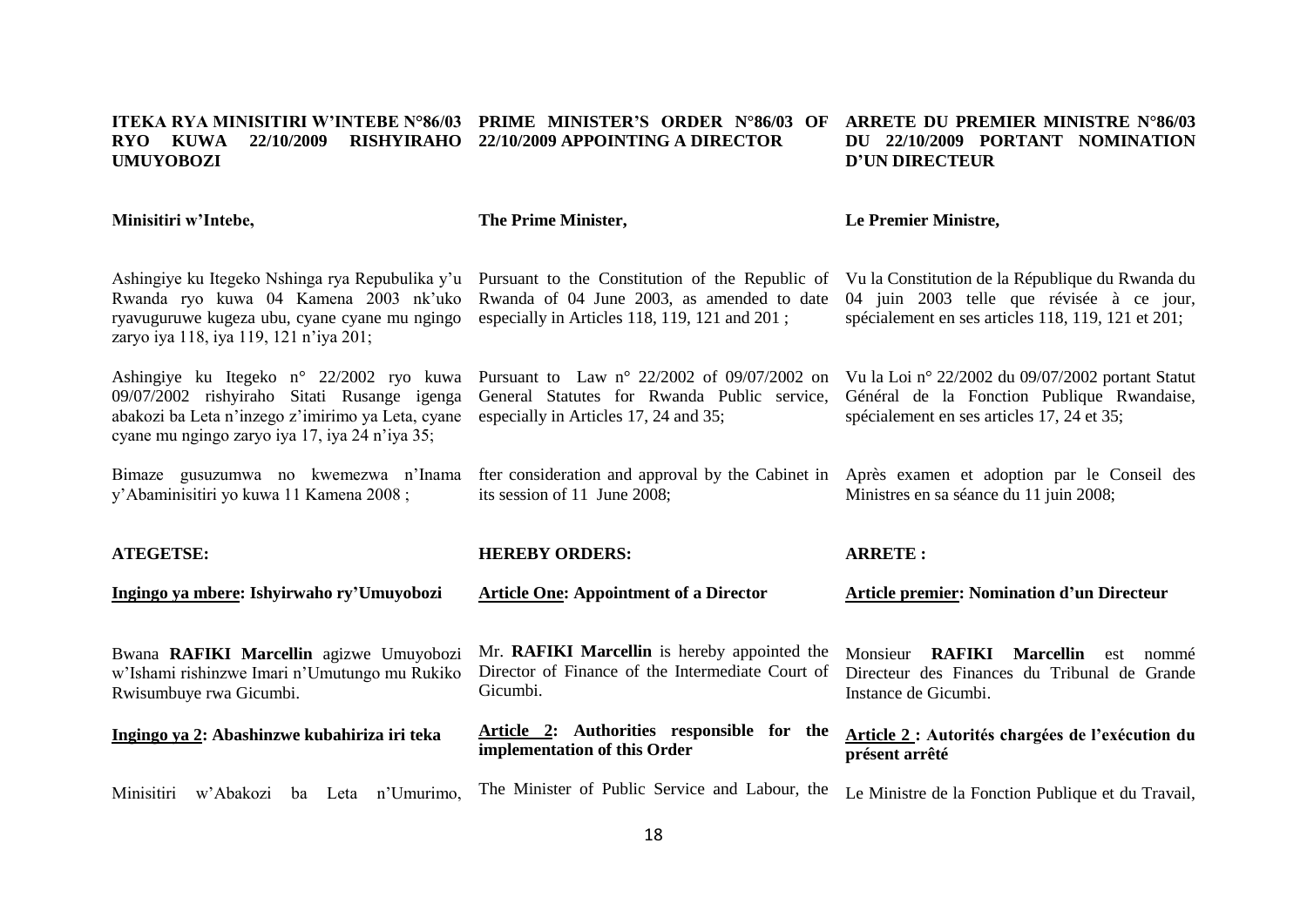| Minisitiri w'Ubutabera/ Intumwa Nkuru ya Leta Minister of Justice/Attorney General and the<br>na Minisitiri w'Imari n'Igenamigambi bashinzwe Minister of Finance and Economic Planning are<br>kubahiriza iri teka. | entrusted with the implementation of this Order.                  | le Ministre de la Justice/ Garde des Sceaux et le<br>Ministre des Finances et de la Planification<br>Economique sont chargés de l'exécution du<br>présent arrêté. |  |  |  |
|--------------------------------------------------------------------------------------------------------------------------------------------------------------------------------------------------------------------|-------------------------------------------------------------------|-------------------------------------------------------------------------------------------------------------------------------------------------------------------|--|--|--|
| Ingingo ya 3: Ivanwaho ry'ingingo zinyuranyije Article 3: Repealing provisions<br>n'iri teka                                                                                                                       |                                                                   | <b>Article 3: Disposition abrogatoire</b>                                                                                                                         |  |  |  |
| Ingingo zose z'amateka abanziriza iri kandi All prior legal provisions contrary to this Order are<br>zinyuranyije naryo zivanyweho.                                                                                | hereby repealed.                                                  | Toutes les dispositions antérieures contraires au<br>présent arrêté sont abrogées.                                                                                |  |  |  |
| Ingingo ya 4: Igihe iteka ritangira gukurikizwa Article 4: Commencement                                                                                                                                            |                                                                   | Article 4 : Entrée en vigueur                                                                                                                                     |  |  |  |
| Iri teka ritangira gukurikizwa ku munsi This Order shall come into force on the date of its<br>rishyiriweho umukono. Agaciro karyo gahera signature. It takes effect as of 11 June 2008.<br>kuwa 11 Kamena 2008.   |                                                                   | Le présent arrêté entre en vigueur le jour de sa<br>signature. Il sort ses effets à partir du 11 juin 2008.                                                       |  |  |  |
| Kigali, kuwa 22/10/2009                                                                                                                                                                                            | Kigali, on 22/10/2009                                             | Kigali, le 22/10/2009                                                                                                                                             |  |  |  |
| $(s\acute{e})$                                                                                                                                                                                                     | $(s\acute{e})$                                                    | $(s\acute{e})$                                                                                                                                                    |  |  |  |
| <b>MAKUZA Bernard</b><br>Minisitiri w'Intebe                                                                                                                                                                       | <b>MAKUZA Bernard</b><br>Prime Minister                           | <b>MAKUZA Bernard</b><br><b>Premier Ministre</b>                                                                                                                  |  |  |  |
| $(s\acute{e})$                                                                                                                                                                                                     | $(s\acute{e})$                                                    | $(s\acute{e})$                                                                                                                                                    |  |  |  |
| <b>MUREKEZI Anastase</b><br>Minisitiri w'Abakozi ba Leta n'Umurimo                                                                                                                                                 | <b>MUREKEZI Anastase</b><br>Minister of Public Service and Labour | <b>MUREKEZI Anastase</b><br>Ministre de la Fonction Publique et du<br>Travail                                                                                     |  |  |  |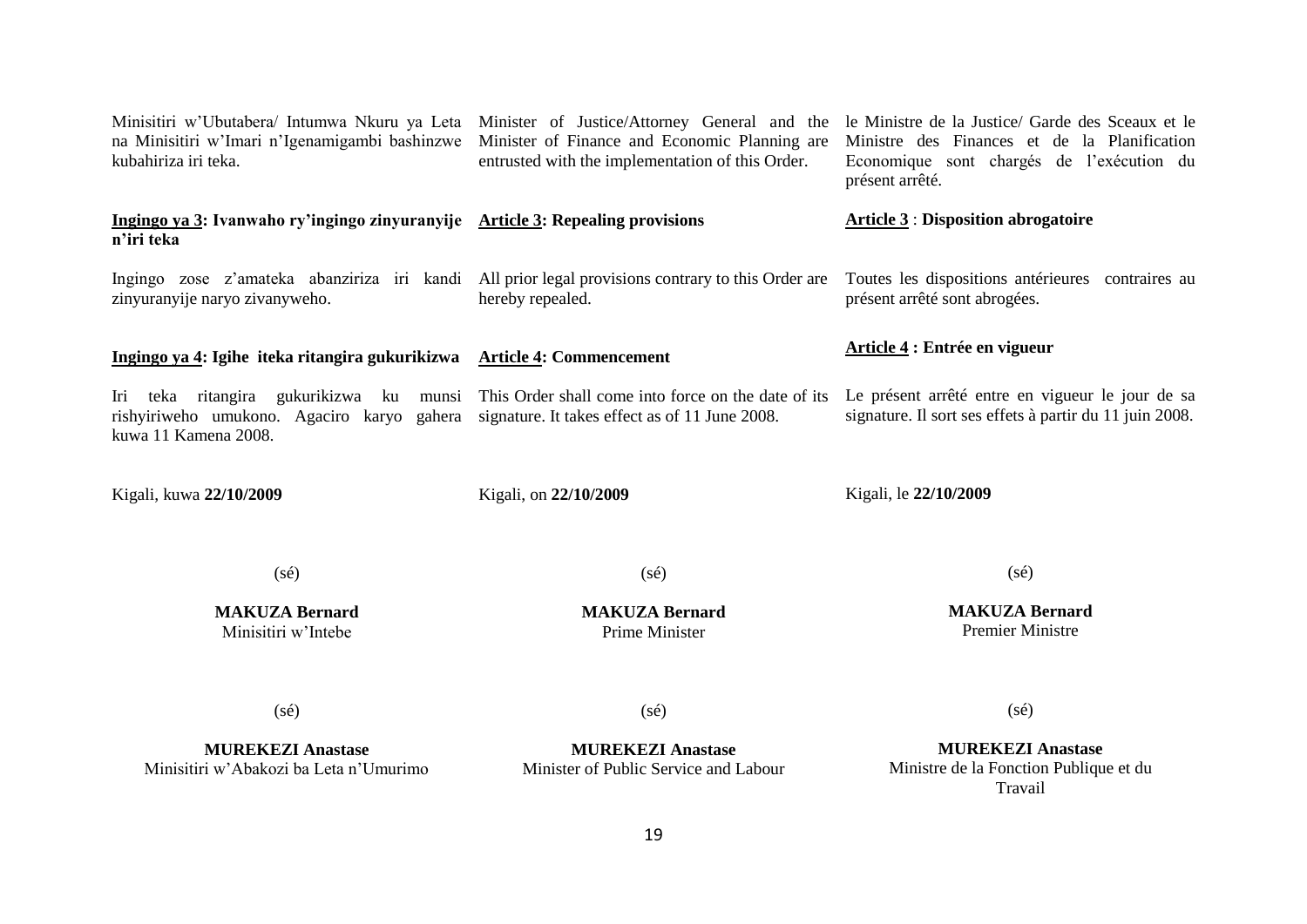(sé) **KARUGARAMA Tharcisse** Minisitiri w'Ubutabera/ Intumwa Nkuru ya Leta

(sé) **KARUGARAMA Tharcisse** Minister of Justice/ Attorney General

(sé) **KARUGARAMA Tharcisse** Ministre de la Justice/ Garde des Sceaux

(sé) **MUSONI James** Minisitiri w'Imari n'Igenamigambi

(sé) **MUSONI James** Minister of Finance and Economic Planning

(sé) **MUSONI James** Ministre des Finances et de la Planification Economique

**Bibonywe kandi bishyizweho Ikirango cya Repubulika:**

**Seen and sealed with the Seal of the Republic:**

**Vu et scellé du Sceau de la République :**

(sé)

**KARUGARAMA Tharcisse** Minisitiri w'Ubutabera/ Intumwa Nkuru ya Leta

**KARUGARAMA Tharcisse** Minister of Justice/ Attorney General

(sé)

**KARUGARAMA Tharcisse** Ministre de la Justice/Garde des Sceaux

(sé)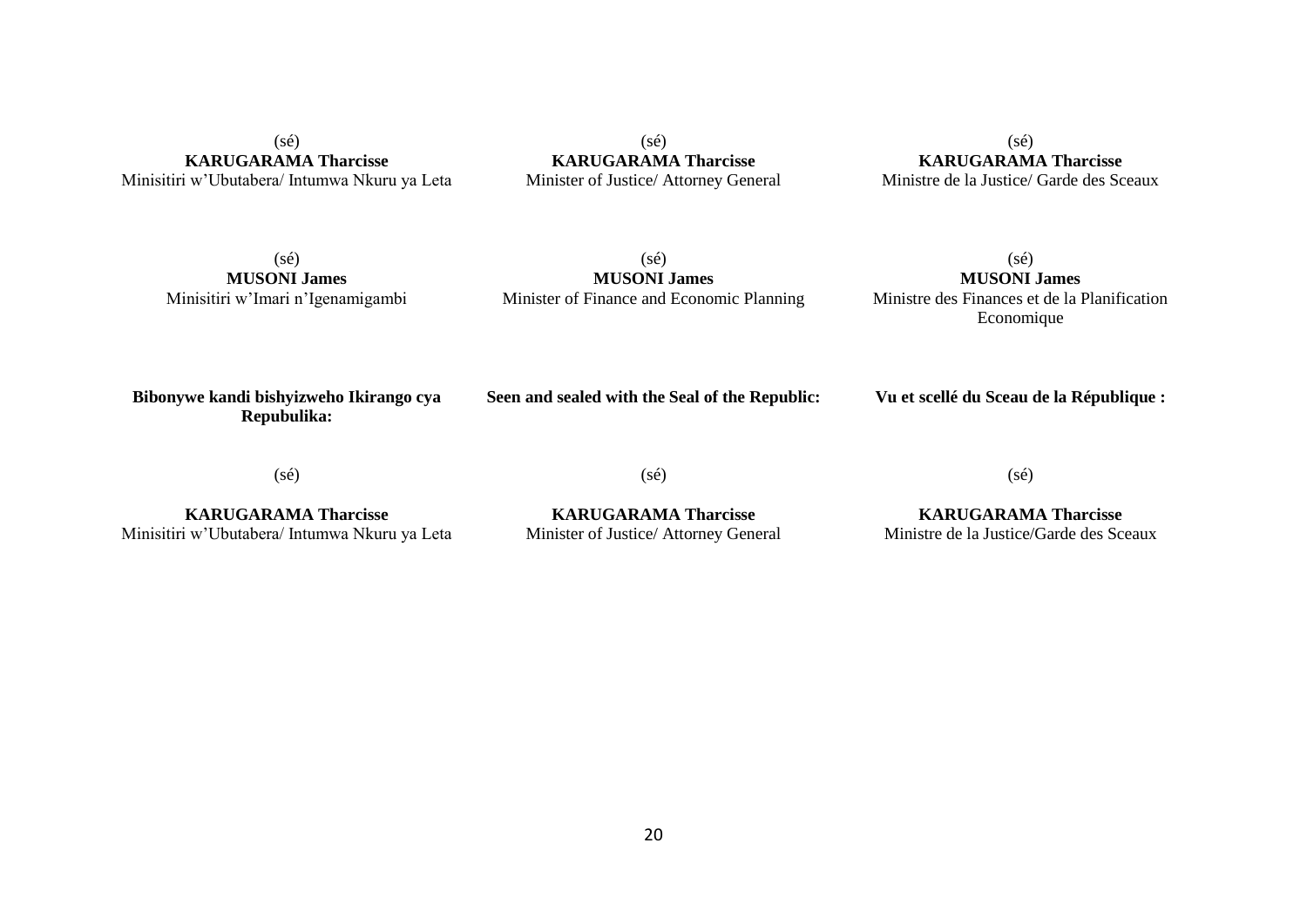#### **ITEKA RYA MINISITIRI W'INTEBE PRIME MINISTER'S ORDER N°102/03 OF ARRETE DU PREMIER MINISTRE N°102/03 N°102/03 RYO KUWA 23/10/2009 RIKURA 23/10/2009 REMOVING FROM OFFICE THE KU MWANYA « HEAD OF STRATEGY AND HEAD OF STRATEGY AND POLICY UNIT POLICY UNIT» DU 23/10/2009 PORTANT DECOMMISSIONNEMENT DU « HEAD OF STRATEGY AND POLICY UNIT»**

| <b>ISHAKIRO</b>                                                           | <b>TABLE OF CONTENTS</b>                   | <b>TABLE DES MATIERES</b>                                                                                      |  |  |
|---------------------------------------------------------------------------|--------------------------------------------|----------------------------------------------------------------------------------------------------------------|--|--|
| Ingingo ya mbere : Gukura ku mwanya                                       | <b>Article One: Removal from Office</b>    | Article premier : Décommissionnement                                                                           |  |  |
| Ingingo ya 2 : Abashinzwe kubahiriza iri teka                             | implementation of this Order               | Article 2 : Authorities responsible for the Article 2 : Autorités chargées de l'exécution du<br>présent arrêté |  |  |
| Ingingo<br>$va = 3:$<br>Ivanwaho<br>zinyuranyije n'iri teka               | ry'ingingo Article 3 : Repealing provision | <b>Article3 : Disposition abrogatoire</b>                                                                      |  |  |
| Ingingo ya 4 : Igihe iteka ritangira gukurikizwa Article 4 : Commencement |                                            | Article 4 : Entrée en vigueur                                                                                  |  |  |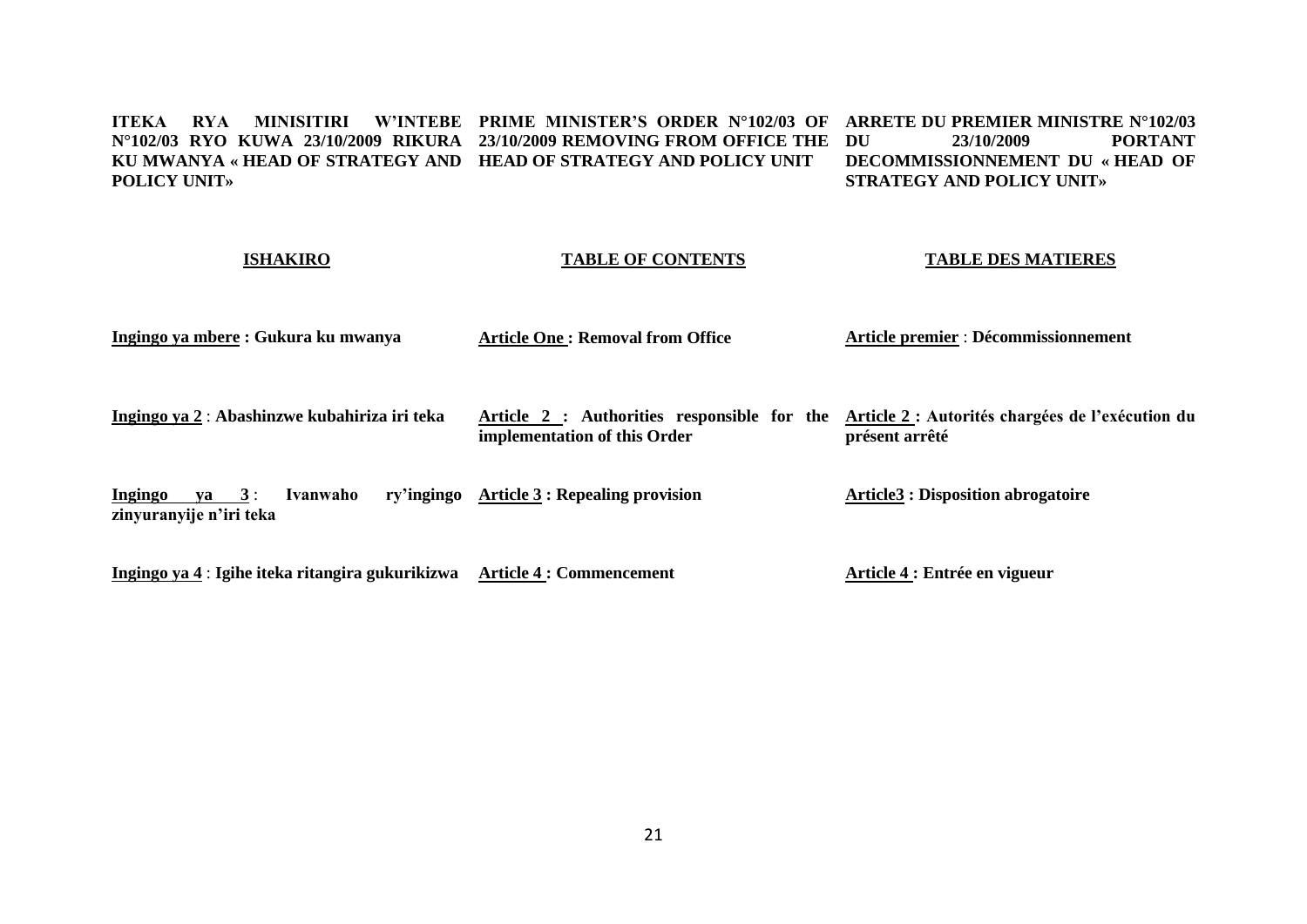#### **ITEKA RYA MINISITIRI W'INTEBE PRIME MINISTER'S ORDER N°102/03 OF ARRETE DU PREMIER MINISTRE N°102/03 N°102/03 RYO KUWA 23/10/2009 RIKURA KU 23/10/2009 REMOVING FROM OFFICE THE MWANYA « HEAD OF STRATEGY AND HEAD OF STRATEGY AND POLICY UNIT POLICY UNIT»**  23/10/2009 **PORTANT DECOMMISSIONNEMENT DU « HEAD OF STRATEGY AND POLICY UNIT»**

## **Minisitiri w'Intebe,**

**The Prime Minister,**

**Le Premier Ministre,**

Ashingiye ku Itegeko Nshinga rya Repubulika y'u Pursuant to the Constitution of the Republic of Vu la Constitution de la République du Rwanda du Rwanda ryo kuwa 04 Kamena 2003 nk'uko Rwanda of 04 June 2003, as amended to date 4 juin 2003, telle que révisée à ce jour, ryavuguruwe kugeza ubu, cyane cyane mu ngingo especially in Articles 118, 119, 120 and 201 ; zaryo iya 118, iya 119, iya 120 n'iya 201 ; spécialement en ses articles 118, 119, 120 et 201;

Ashingiye ku Itegeko n° 22/2002 ryo kuwa Pursuant to Law n° 22/2002 of 09/07/2002 on Vu la Loi n° 22/2002 du 09/07/2002 portant Statut 09/07/2002 rishyiraho sitati rusange igenga abakozi General Statutes for Rwanda Public Service, Général de la Fonction Publique, spécialement en ba Leta n'Inzego z'Imirimo ya Leta, cyane cyane especially in Article 17; mu ngingo yaryo ya 17; son article 17 ;

Bisabwe na Minisitiri w'Abakozi ba Leta On-proposal-by-the-Minister-of-Public-Service-and-Sur-proposition du Ministre de la Fonction n'Umurimo; Labour; Publique et du Travail ;

Inama y'Abaminisitiri vateranye 11/02/2009 imaze kubisuzuma no kubyemeza; After consideration and approval by the Cabinet in Après examen et adoption par le Conseil des its session of 11/02/2009; Ministres en sa séance du 11/02/2009;

**ATEGETSE:**

**HEREBY ORDERS:**

**ARRETE :**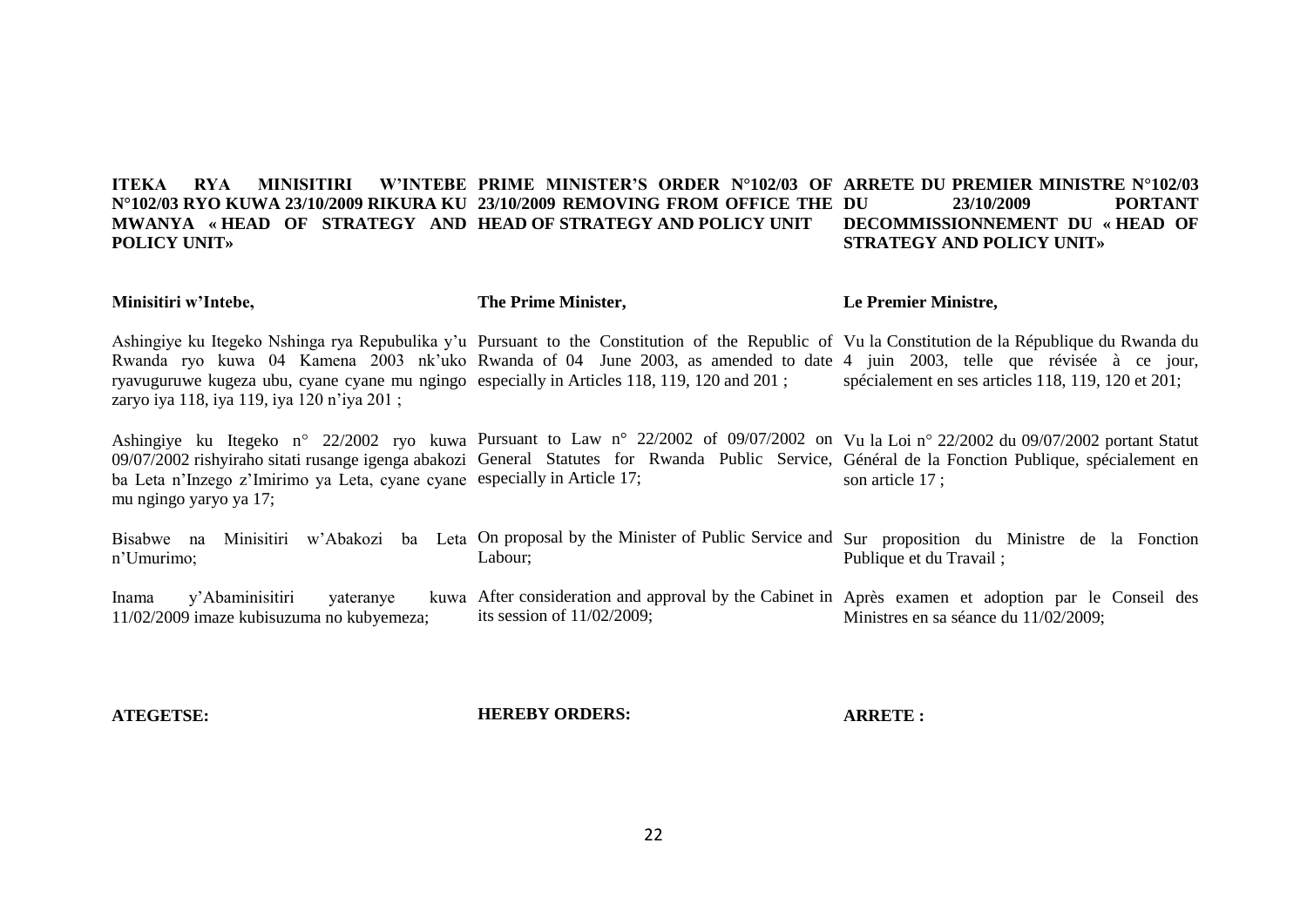| Ingingo ya mbere: Gukura ku mwanya                                                                                                                                                                            | <b>Article One: Removal from Office</b>                                                                                                                                                                                                                                                                                                           | <b>Article premier : Décommissionnement</b>                                                                                                                                                                                                     |  |  |  |
|---------------------------------------------------------------------------------------------------------------------------------------------------------------------------------------------------------------|---------------------------------------------------------------------------------------------------------------------------------------------------------------------------------------------------------------------------------------------------------------------------------------------------------------------------------------------------|-------------------------------------------------------------------------------------------------------------------------------------------------------------------------------------------------------------------------------------------------|--|--|--|
| Perezidansi ya Repubulika.                                                                                                                                                                                    | Dr HIMBARA David akuwe ku mwanya wa Dr HIMBARA David is hereby removed from the Dr<br>Office of the President.                                                                                                                                                                                                                                    | <b>HIMBARA</b><br>David<br>est<br>«Head of Strategy and Policy Unit» muri post of Head of Strategy and Policy Unit in the décommissionné au poste de «Head of Strategy<br>and Policy Unit» au sein du Cabinet du Président<br>de la République. |  |  |  |
| Article 2: Abashinzwe kubahiriza iri teka                                                                                                                                                                     | implementation of this Order                                                                                                                                                                                                                                                                                                                      | Article 2 : Authorities responsible for the Article 2 : Autorités chargées de l'exécution du<br>présent arrêté                                                                                                                                  |  |  |  |
| kubahiriza iri teka.                                                                                                                                                                                          | Minisitiri w'Abakozi ba Leta n'Umurimo na The Minister of Public Service and Labour and the Le Ministre de la Fonction Publique et du Travail<br>Minisitiri w'Imari n'Igenamigambi bashinzwe Minister of Finance and Economic Planning are et le Ministre des Finances et de la Planification<br>entrusted with the implementation of this Order. | Economique sont chargés de l'exécution du présent<br>arrêté.                                                                                                                                                                                    |  |  |  |
| Ingingo ya 3: Ivanwaho ry'ingingo zinyuranyije Article 3: Repealing provision<br>n'iri teka                                                                                                                   |                                                                                                                                                                                                                                                                                                                                                   | <b>Article 3 : Disposition abrogatoire</b>                                                                                                                                                                                                      |  |  |  |
| zinyuranyije naryo zivanyweho.                                                                                                                                                                                | Ingingo zose z'amateka abanziriza iri kandi All prior provisions contrary to this Order are Toutes les dispositions antérieures contraires au<br>hereby repealed.                                                                                                                                                                                 | présent arrêté sont abrogées.                                                                                                                                                                                                                   |  |  |  |
| Ingingo ya 4 : Igihe iteka ritangira gukurikizwa Article 4 : Commencement                                                                                                                                     |                                                                                                                                                                                                                                                                                                                                                   | Article 4 : Entrée en vigueur                                                                                                                                                                                                                   |  |  |  |
| Iri teka ritangira gukurikizwa ku munsi This Order shall come into force on the date of its<br>rishyiriweho umukono. Agaciro karyo gahera kuwa signature. It takes effect as of $11/02/2009$ .<br>11/02/2009. |                                                                                                                                                                                                                                                                                                                                                   | Le présent arrêté entre en vigueur le jour de sa<br>signature. Il sort ses effets à partir du 11/02/2009.                                                                                                                                       |  |  |  |
| Kigali, kuwa 23/10/2009                                                                                                                                                                                       | Kigali, on 23/10/2009                                                                                                                                                                                                                                                                                                                             | Kigali, le 23/10/2009                                                                                                                                                                                                                           |  |  |  |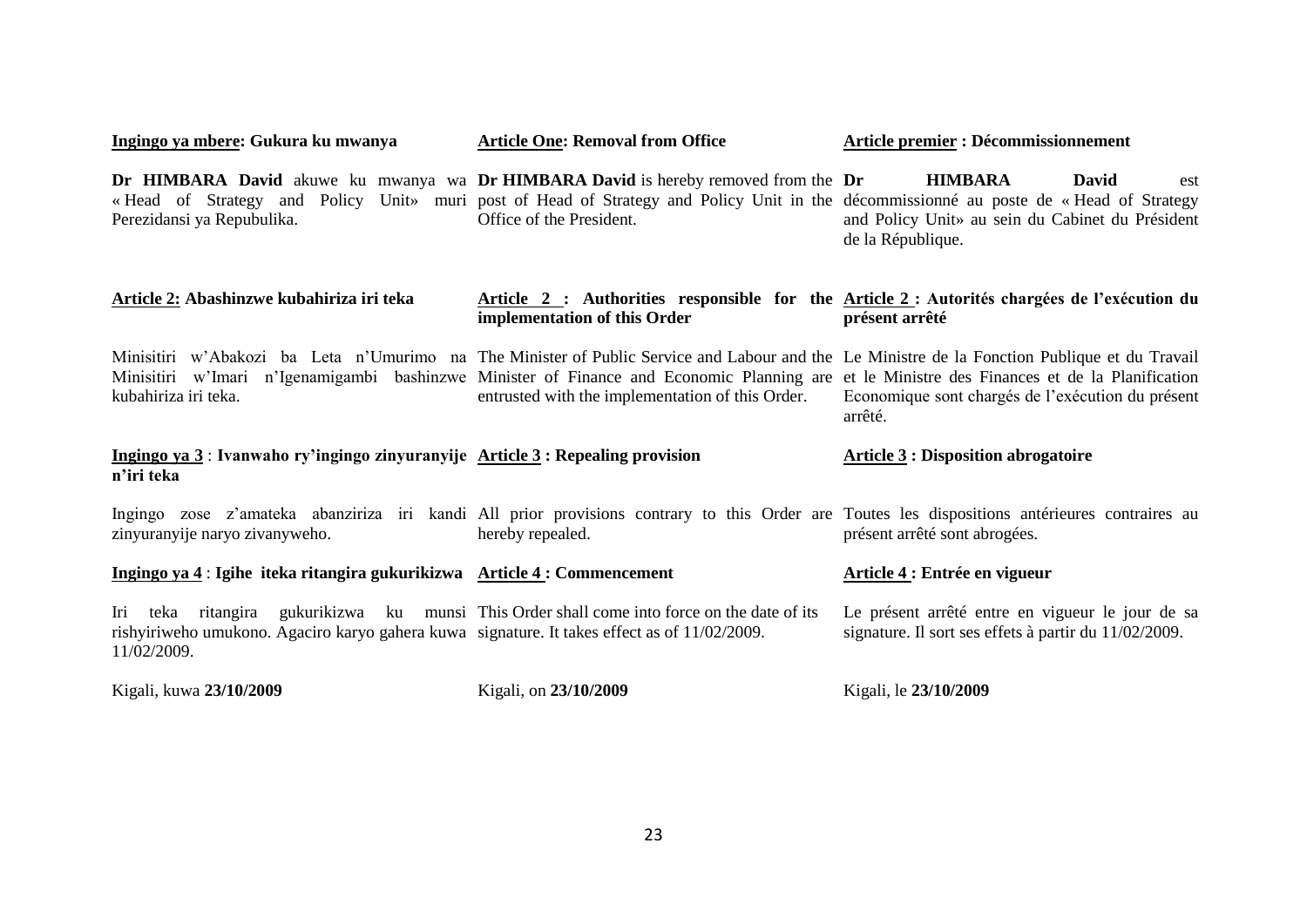$(sé)$ 

(sé)

 $(s\acute{e})$ 

**MAKUZA Bernard** Premier Ministre

**MAKUZA Bernard** Minisitiri w'Intebe

**MAKUZA Bernard** Prime Minister

# (sé)

**MUREKEZI Anastase** Minisitiri w'Abakozi ba Leta n'Umurimo

(sé)

**MUREKEZI Anastase** Minister of Public Service and Labour

 $(sé)$ 

**MUREKEZI Anastase** Ministre de la Fonction Publique et du Travail

(sé)

(sé)

(sé)

**MUSONI James** Minisitiri w'Imari n'Igenamigambi

**MUSONI James** Minister of Finance and Economic Planning

**MUSONI James** Ministre des Finances et de la Planification Economique

**Bibonywe kandi bishyizweho Ikirango cya Repubulika**

**Seen and sealed with the Seal of the Republi**

**Vu et scellé du Sceau de la République :**

(sé)

(sé)

**KARUGARAMA Tharcisse** Minisitiri w'Ubutabera / Intumwa Nkuru ya Leta

**KARUGARAMA Tharcisse** Minister of Justice / Attorney General

**KARUGARAMA Tharcisse** Ministre de la Justice/Garde des Sceaux

 $(sé)$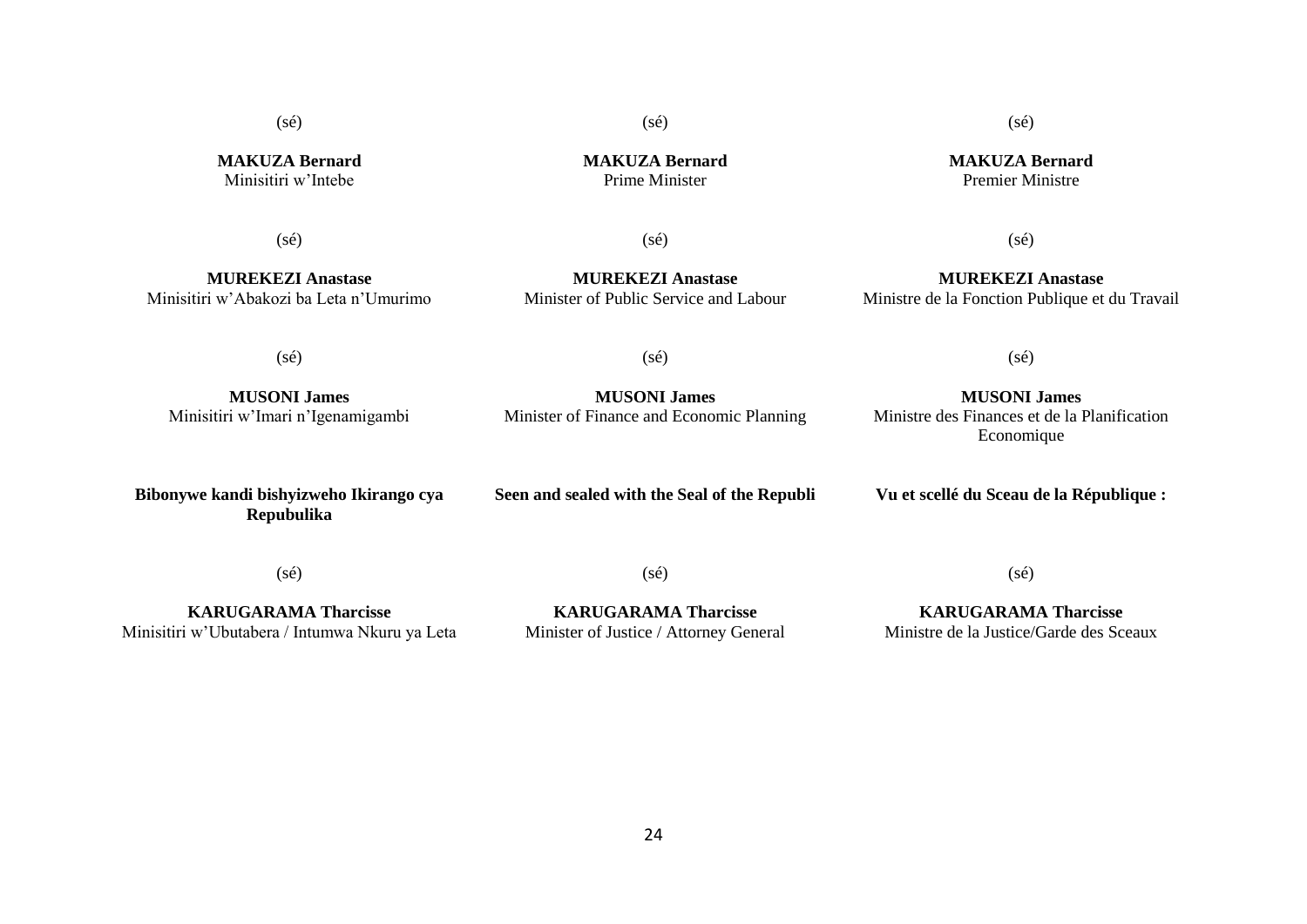**ITEKA RYA MINISITIRI W'INTEBE PRIME MINISTER'S ORDER N° 103/03 OF ARRETE DU PREMIER MINISTRE N° N°103/03 RYO KUWA 23/10/2009 RIKURA 23/10/2009 REMOVING FROM OFFICE A KU MWANYA « SENIOR SOCIAL POLICY SENIOR SOCIAL POLICY ANALYST ANALYST» 103/03 DU 23/10/2009 PORTANT DECOMMISSIONNEMENT DU "SENIOR SOCIAL POLICY ANALYST »**

| <b>ISHAKIRO</b>                                                 | <b>TABLE OF CONTENTS</b>                                                    | <b>TABLE DES MATIERES</b><br>Article premier : Décommissionnement  |  |  |
|-----------------------------------------------------------------|-----------------------------------------------------------------------------|--------------------------------------------------------------------|--|--|
| Ingingo ya mbere : Gukura ku mwanya                             | <b>Article One: Removal from Office</b>                                     |                                                                    |  |  |
| Ingingo ya 2 : Abashinzwe kubahiriza iri teka                   | Article 2 : Authorities responsible for the<br>implementation of this Order | Article 2 : Autorités chargées de l'exécution du<br>présent arrêté |  |  |
| Ingingo<br>$ya \quad 3:$<br>Ivanwaho<br>zinyuranyije n'iri teka | ry'ingingo Article 3 : Repealing provision                                  | <b>Article3 : Disposition abrogatoire</b>                          |  |  |
| Ingingo ya 4 : Igihe iteka ritangira gukurikizwa                | <b>Article 4 : Commencement</b>                                             | Article 4 : Entrée en vigueur                                      |  |  |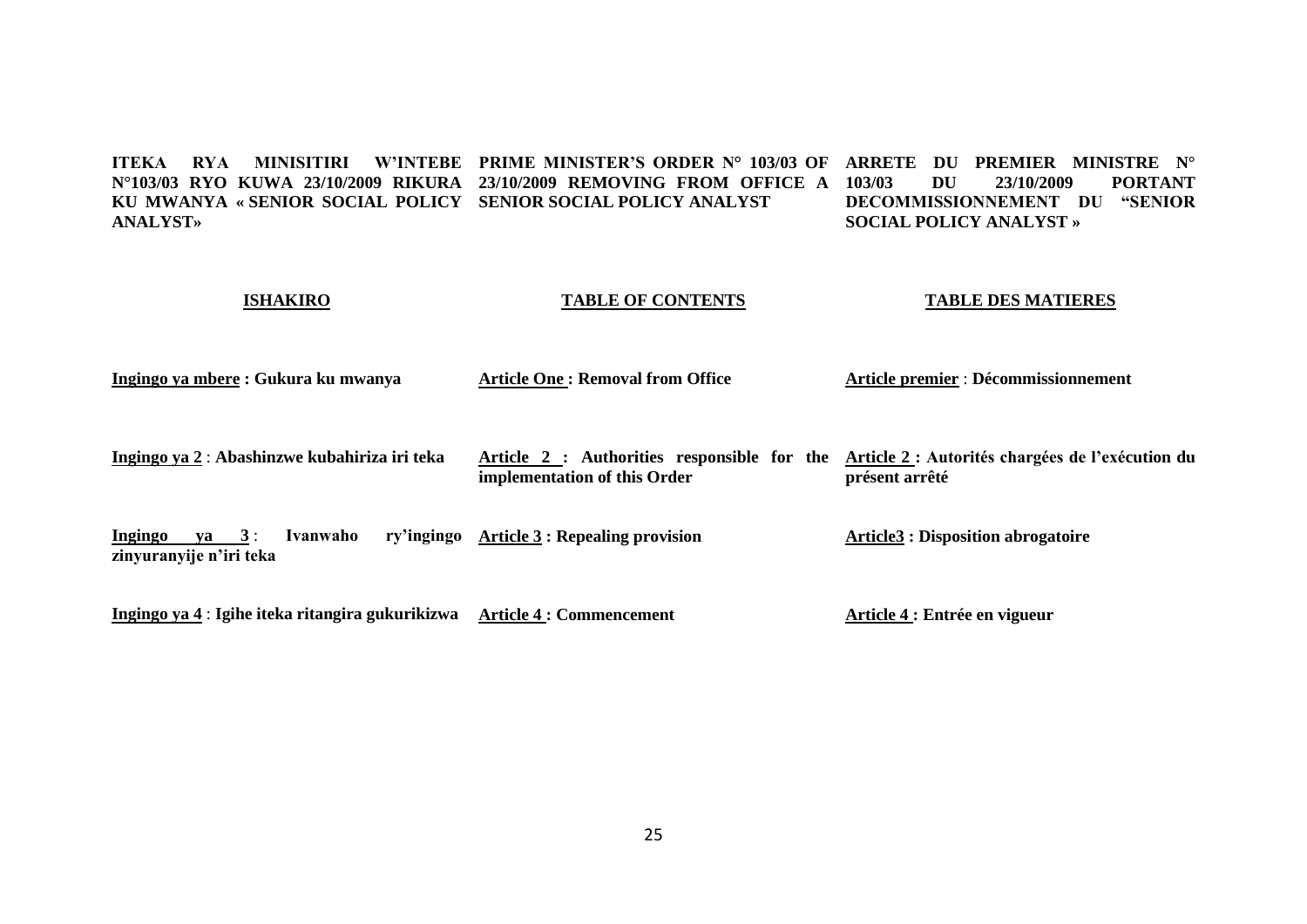#### **ITEKA RYA MINISITIRI W'INTEBE N° PRIME MINISTER'S ORDER N° 103/03 OF ARRETE DU PREMIER MINISTRE N° 103/03 103/03 RYO KUWA 23/10/2009 RIKURA KU 23/10/2009 REMOVING FROM OFFICE A MWANYA « SENIOR SOCIAL POLICY SENIOR SOCIAL POLICY ANALYST ANALYST»** 23/10/2009 **PORTANT DECOMMISSIONNEMENT DU « SENIOR SOCIAL POLICY ANALYST»**

**Minisitiri w'Intebe,**

**The Prime Minister,**

**Le Premier Ministre,**

Ashingiye ku Itegeko Nshinga rya Repubulika y'u Pursuant to the Constitution of the Republic of Vu la Constitution de la République du Rwanda du Rwanda ryo kuwa 04 Kamena 2003 nk'uko Rwanda of 04 June 2003, as amended to date 4 juin 2003, telle que révisée à ce jour, ryavuguruwe kugeza ubu, cyane cyane mu ngingo especially in Articles 118, 119, 120 and 201 ; zaryo iya 118, iya 119, iya 120 n'iya 201 ; spécialement en ses articles 118, 119, 120 et 201;

Ashingiye ku Itegeko n° 22/2002 ryo kuwa Pursuant to Law n° 22/2002 of 09/07/2002 on Vu la Loi n° 22/2002 du 09/07/2002 portant Statut 09/07/2002 rishyiraho sitati rusange igenga abakozi General Statutes for Rwanda Public Service, Général de la Fonction Publique, spécialement en ba Leta n'Inzego z'Imirimo za Leta, cyane cyane especially in Article 17; mu ngingo yaryo ya 17; son article 17 ;

Bisabwe na Minisitiri w'Abakozi ba Leta On-proposal-by-the-Minister-of-Public-Service-and-Sur-proposition du Ministre de la Fonction n'Umurimo; Labour; Publique et du Travail ;

Inama v'Abaminisitiri vateranye 11/02/2009 imaze kubisuzuma no kubyemeza; After consideration and approval by the Cabinet in Après examen et adoption par le Conseil des its session of 11/02/2009; Ministres en sa séance du 11/02/2009;

**ATEGETSE:**

**HEREBY ORDERS:**

**ARRETE :**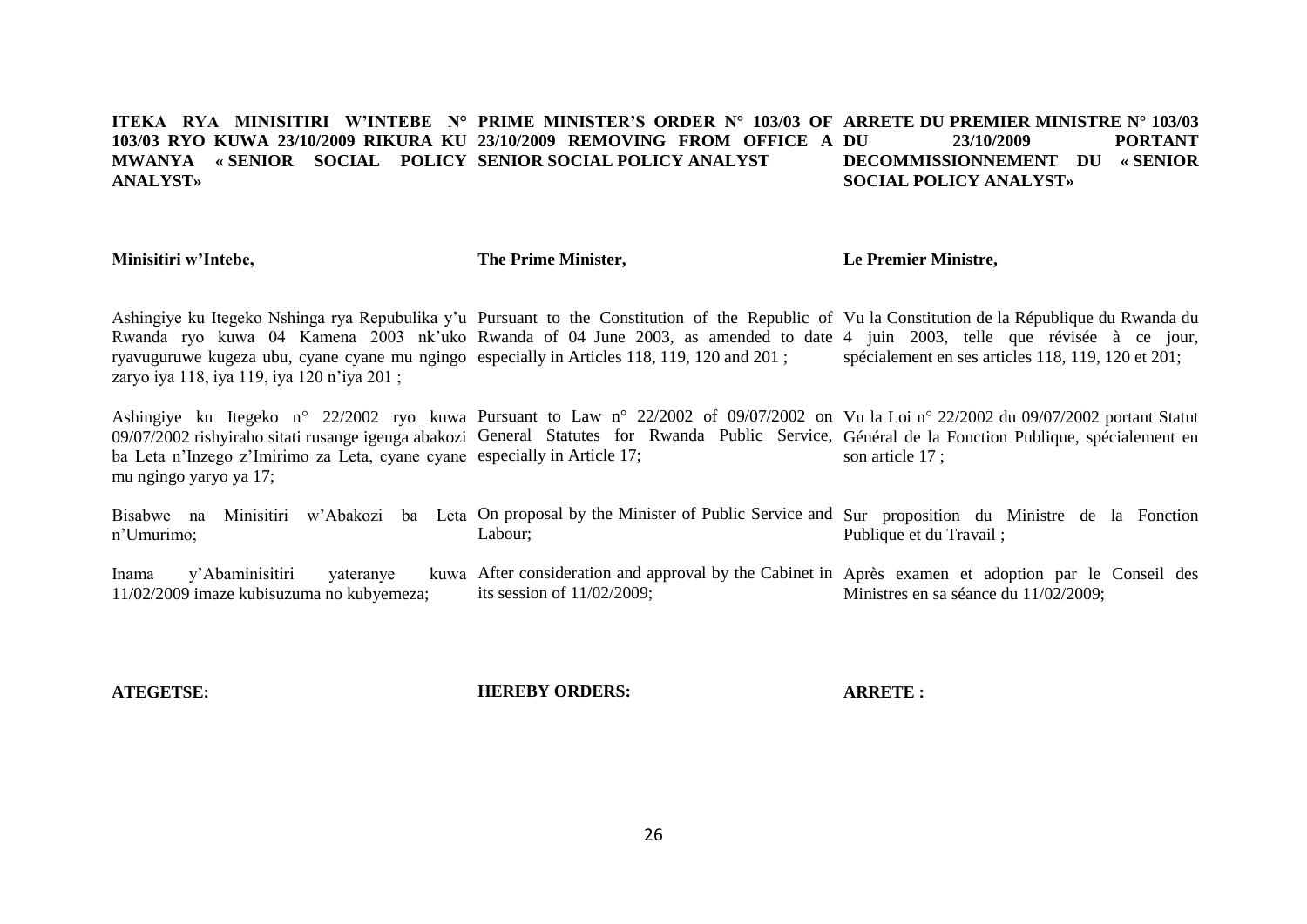| Ingingo ya mbere: Gukura ku mwanya                                                                                            | <b>Article One: Removal from Office</b>                                                                                                                                                                                                                                                                                                           | <b>Article premier : Décommissionnement</b>                                                                    |  |  |  |
|-------------------------------------------------------------------------------------------------------------------------------|---------------------------------------------------------------------------------------------------------------------------------------------------------------------------------------------------------------------------------------------------------------------------------------------------------------------------------------------------|----------------------------------------------------------------------------------------------------------------|--|--|--|
| Perezidansi ya Repubulika.                                                                                                    | Madamu MPAMBARA Ines akuwe ku mwanya Mrs. MPAMBARA Ines is hereby removed from Madame<br>wa «Senior Social Policy Analyst» muri the post of Senior Social Policy Analyst in the décommissionnée au poste de «Senior Social<br>Office of the President.                                                                                            | <b>MPAMBARA</b><br><b>Ines</b><br>est<br>Policy Analyst» au sein du Cabinet du Président de<br>la République.  |  |  |  |
| Article 2: Abashinzwe kubahiriza iri teka                                                                                     | implementation of this Order                                                                                                                                                                                                                                                                                                                      | Article 2 : Authorities responsible for the Article 2 : Autorités chargées de l'exécution du<br>présent arrêté |  |  |  |
| kubahiriza iri teka.                                                                                                          | Minisitiri w'Abakozi ba Leta n'Umurimo na The Minister of Public Service and Labour and the Le Ministre de la Fonction Publique et du Travail<br>Minisitiri w'Imari n'Igenamigambi bashinzwe Minister of Finance and Economic Planning are et le Ministre des Finances et de la Planification<br>entrusted with the implementation of this Order. | Economique sont chargés de l'exécution du présent<br>arrêté.                                                   |  |  |  |
| Ingingo ya $3$ : Ivanwaho ry'ingingo zinyuranyije Article $3$ : Repealing provision<br>n'iri teka                             |                                                                                                                                                                                                                                                                                                                                                   | <b>Article 3 : Disposition abrogatoire</b>                                                                     |  |  |  |
|                                                                                                                               |                                                                                                                                                                                                                                                                                                                                                   |                                                                                                                |  |  |  |
| Ingingo zose z'amateka abanziriza iri kandi All prior provisions contrary to this Order are<br>zinyuranyije naryo zivanyweho. | hereby repealed.                                                                                                                                                                                                                                                                                                                                  | Toutes les dispositions antérieures contraires au<br>présent arrêté sont abrogées.                             |  |  |  |
| Ingingo ya 4 : Igihe iteka ritangira gukurikizwa Article 4 : Commencement                                                     |                                                                                                                                                                                                                                                                                                                                                   | Article 4 : Entrée en vigueur                                                                                  |  |  |  |

Kigali, kuwa **23/10/2009** 

Kigali, on **23/10/2009**

Kigali, le **23/10/2009**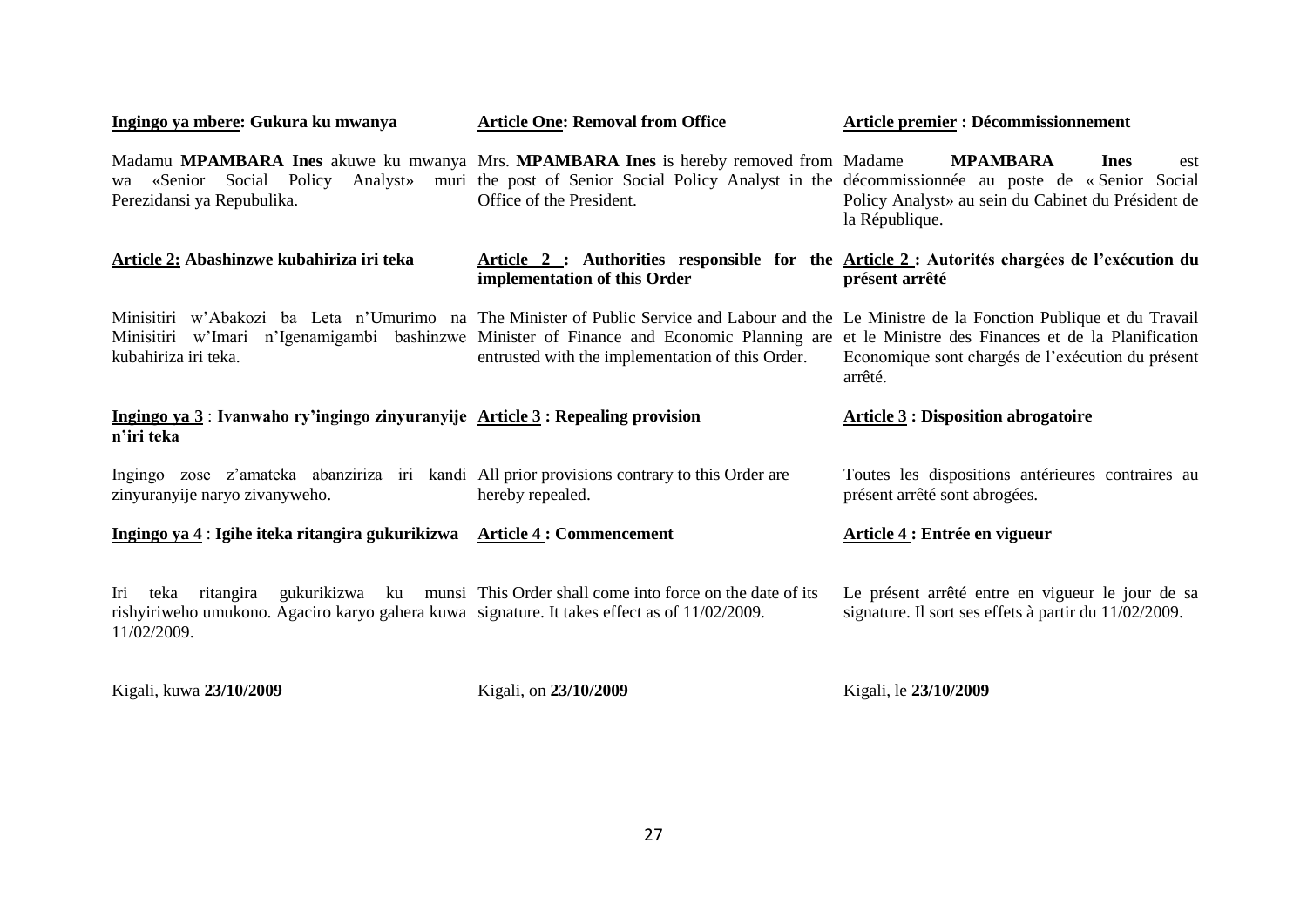**(sé)**

**MAKUZA Bernard** Minisitiri w'Intebe

**(sé)**

**MUREKEZI Anastase** Minisitiri w'Abakozi ba Leta n'Umurimo

**(sé)**

**MUSONI James** Minisitiri w'Imari n'Igenamigambi

**Bibonywe kandi bishyizweho Ikirango cya Repubulika:**

**(sé)**

**KARUGARAMA Tharcisse** Minisitiri w'Ubutabera / Intumwa Nkuru ya Leta **MAKUZA Bernard** Prime Minister

**(sé)**

**(sé)**

**MUREKEZI Anastase** Minister of Public Service and Labour

**(sé)**

**MUSONI James** Minister of Finance and Economic Planning

**Seen and sealed with the Seal of the Republic:**

**(sé)**

**KARUGARAMA Tharcisse** Minister of Justice / Attorney General **MAKUZA Bernard** Premier Ministre

**(sé)**

**(sé)**

**MUREKEZI Anastase** Ministre de la Fonction Publique et du Travail

**(sé)**

**MUSONI James** Ministre des Finances et de la Planification Economique

**Vu et scellé du Sceau de la République :**

**(sé)**

**KARUGARAMA Tharcisse** Ministre de la Justice / Garde des Sceaux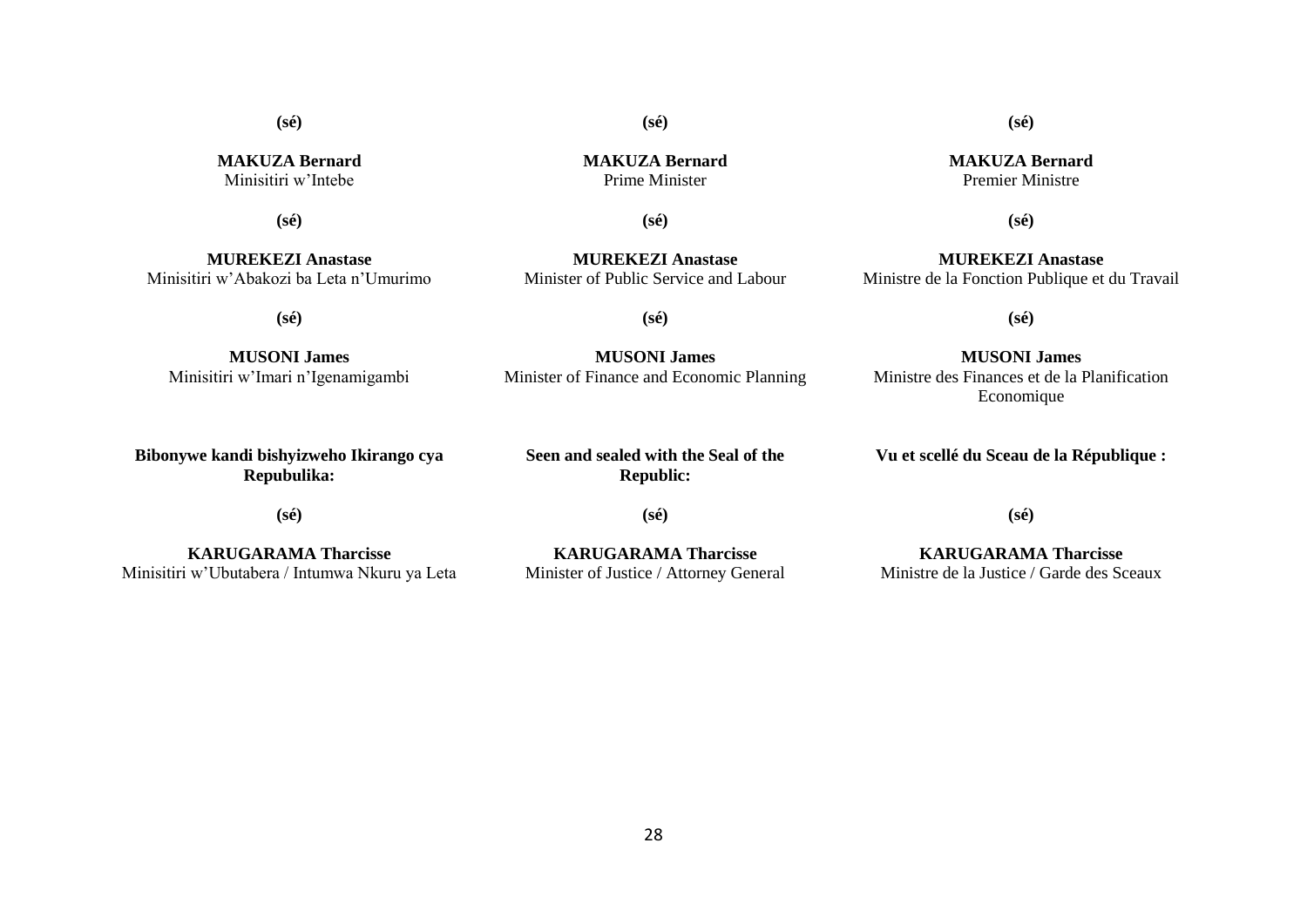#### **ITEKA RYA MINISITIRI W'INTEBE PRIME MINISTER'S ORDER N°104/03 OF ARRETE DU PREMIER MINISTRE N°104/03 N°104/03 RYO KUWA 23/10/2009 23/10/2009 APPOINTING A DIRECTOR RISHYIRAHO UMUYOBOZI DU 23/10/2009 PORTANT NOMINATION D'UN DIRECTEUR**

| <b>ISHAKIRO</b>                                                                              | <b>TABLE OF CONTENTS</b>                      | <b>TABLE DES MATIERES</b>                                                                                     |
|----------------------------------------------------------------------------------------------|-----------------------------------------------|---------------------------------------------------------------------------------------------------------------|
| Ingingo ya mbere : Ishyirwaho ry'Umuyobozi                                                   | <b>Article One: Appointment of a Director</b> | <b>Article premier : Nomination d'un Directeur</b>                                                            |
| Ingingo ya 2 : Abashinzwe kubahiriza iri teka                                                | implementation of this Order                  | Article 2 : Authorities responsible for the Article 2: Autorités chargées de l'exécution du<br>présent arrêté |
| Ingingo ya 3: Ivanwaho ry'ingingo zinyuranyije Article 3 : Repealing provision<br>n'iri teka |                                               | <b>Article 3 : Disposition abrogatoire</b>                                                                    |
| Ingingo ya 4 : Igihe iteka ritangira gukurikizwa                                             | <b>Article 4 : Commencement</b>               | Article 4 : Entrée en vigueur                                                                                 |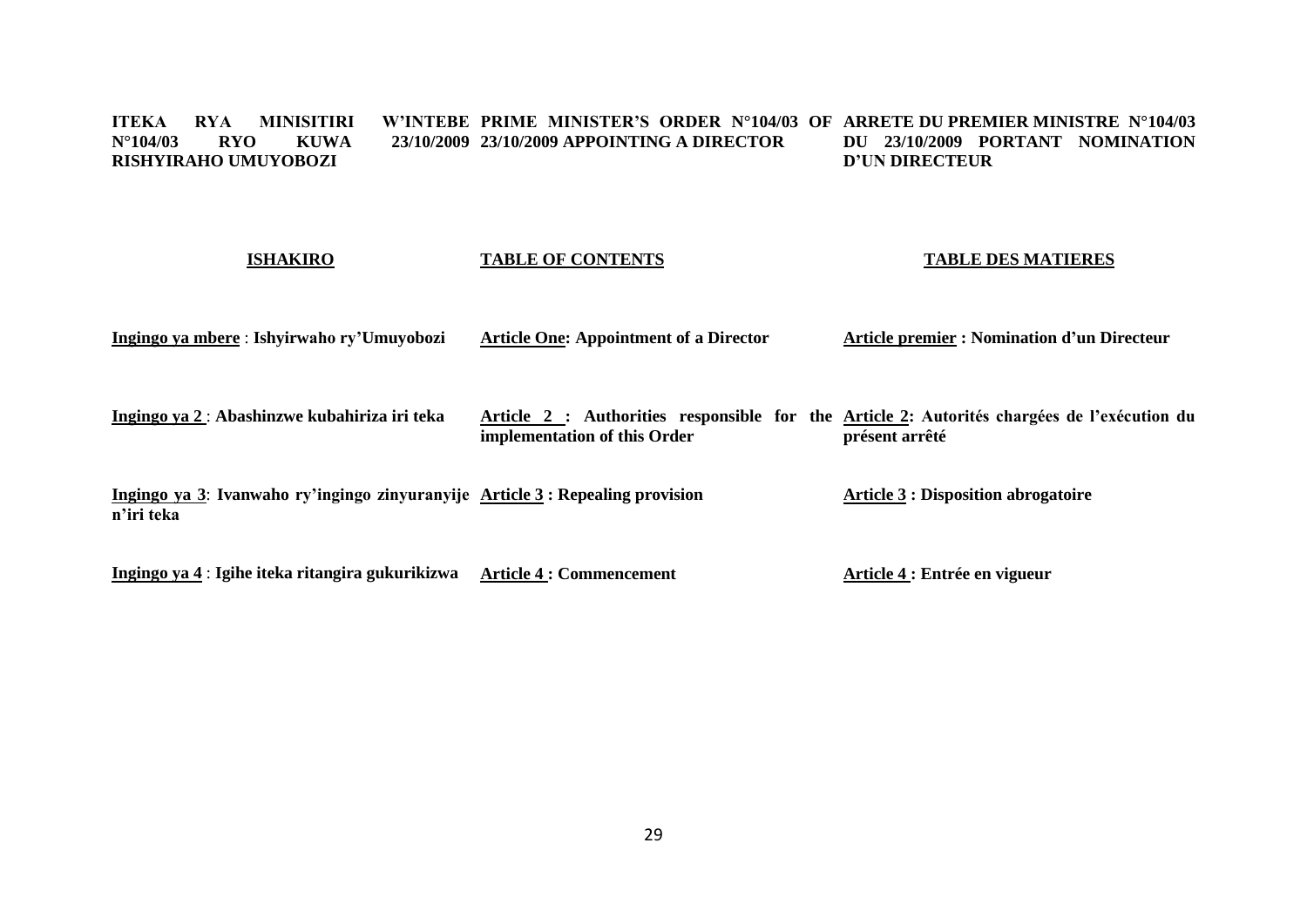#### **ITEKA RYA MINISITIRI W'INTEBE PRIME MINISTER'S ORDER N°104/03 OF ARRETE DU PREMIER MINISTRE N°104/03 N°104/03 RYO KUWA 23/10/2009 23/10/2009 APPOINTING A DIRECTOR RISHYIRAHO UMUYOBOZI DU 23/10/2009 PORTANT NOMINATION D'UN DIRECTEUR**

# **ISHAKIRO**

# **TABLE OF CONTENTS**

# **TABLE DES MATIERES**

| Ingingo ya mbere : Ishyirwaho ry'Umuyobozi                      | <b>Article One: Appointment of a Director</b>                               | <b>Article premier : Nomination d'un Directeur</b>                 |  |  |
|-----------------------------------------------------------------|-----------------------------------------------------------------------------|--------------------------------------------------------------------|--|--|
| Ingingo ya 2 : Abashinzwe kubahiriza iri teka                   | Article 2 : Authorities responsible for the<br>implementation of this Order | Article 2 : Autorités chargées de l'exécution du<br>présent arrêté |  |  |
| Ingingo<br>Ivanwaho<br>$ya \quad 3:$<br>zinyuranyije n'iri teka | ry'ingingo Article 3 : Repealing provision                                  | <b>Article3 : Disposition abrogatoire</b>                          |  |  |

**Ingingo ya 4** : **Igihe iteka ritangira gukurikizwa Article 4 : Commencement Article 4 : Entrée en vigueur**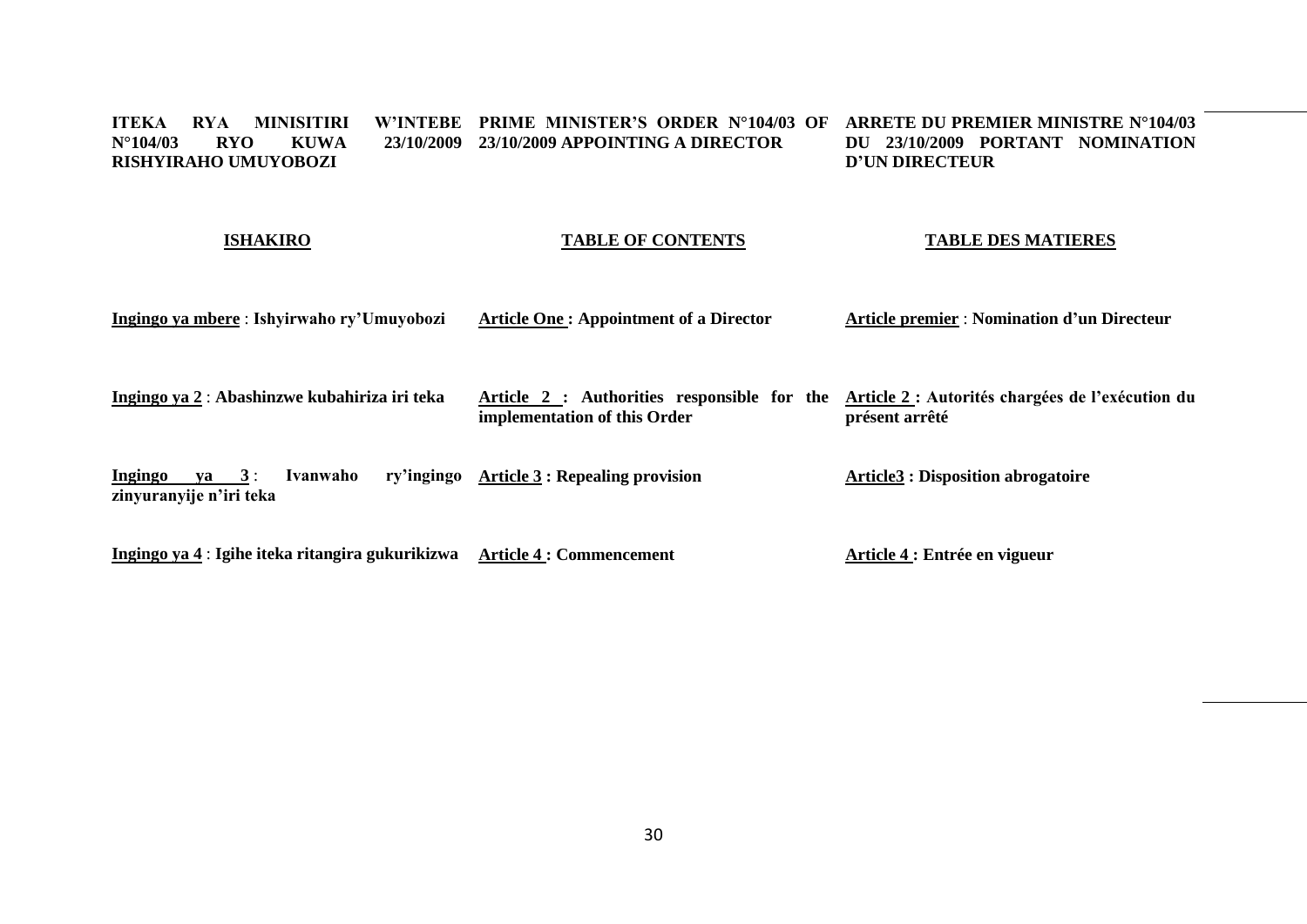#### **ITEKA RYA MINISITIRI N°104/03 RYO KUWA 23/10/2009 23/10/2009 APPOINTING A DIRECTOR RISHYIRAHO UMUYOBOZI PRIME MINISTER'S ORDER N°104/03 OF ARRETE DU PREMIER MINISTRE N°104/03 DU 23/10/2009 PORTANT NOMINATION D'UN DIRECTEUR**

**Minisitiri w'Intebe,**

**The Prime Minister,**

### **Le Premier Ministre,**

Ashingiye ku Itegeko Nshinga rya Repubulika y'u Pursuant to the Constitution of the Republic of Vu la Constitution de la République du Rwanda du Rwanda ryo kuwa 04 Kamena 2003 nk'uko Rwanda of 04 June 2003, as amended to date ryavuguruwe kugeza ubu, cyane cyane mu ngingo especially in Articles 118, 119, 121 and 201 ; zaryo iya 118, iya 119, 121 n'iya 201;

Ashingiye ku Itegeko n° 22/2002 ryo kuwa Pursuant to Law n° 22/2002 of 09/07/2002 on Vu la Loi n° 22/2002 du 09/07/2002 portant Statut 09/07/2002 rishyiraho Sitati Rusange igenga abakozi ba Leta n'inzego z'imirimo ya Leta, cyane especially in Articles 17, 24 and 35; cyane mu ngingo zaryo iya 17, iya 24 n'iya 35;

Bisabwe na Minisitiri w'Ububanyi n'Amahanga n'Ubutwererane;

Bimaze gusuzumwa no kwemezwa n'Inama y'Abaminisitiri yo kuwa 11 Kamena 2008 ;

**ATEGETSE:**

**Ingingo ya mbere: Ishyirwaho ry'Umuyobozi** 

Bwana **NSHIMIYIMANA Benedicto** agizwe Umuyobozi w'Ishami ry'Imigenderanire n'Afurika, Aziya na Oseyaniya muri Minisiteri y'Ububanyi n'Amahanga n'Ubutwererane.

**HEREBY ORDERS:**

its session of 11 June 2008;

and Cooperation;

**Article One: Appointment of a Director** 

On proposal by the Minister of Foreign Affairs

Mr. **NSHIMIYIMANA Benedicto** is hereby appointed Director of Cooperation with Africa, Asia and Oceania in the Ministry of Foreign Affairs and Cooperation.

# **ARRETE :**

General Statutes for Rwanda Public service, Général de la Fonction Publique Rwandaise,

fter consideration and approval by the Cabinet in Après examen et adoption par le Conseil des

.

### **Article premier: Nomination d'un Directeur**

04 juin 2003 telle que révisée à ce jour, spécialement en ses articles 118, 119, 121 et 201;

Sur proposition du Ministre des Affaires

spécialement en ses articles 17, 24 et 35;

Ministres en sa séance du 11 juin 2008;

Etrangères et de la Coopération ;

Monsieur **NSHIMIYIMANA Benedicto** est nommé Directeur de Coopération avec l'Afrique, l'Asie et l'Océanie au Ministère des Affaires Etrangères et de la Coopération.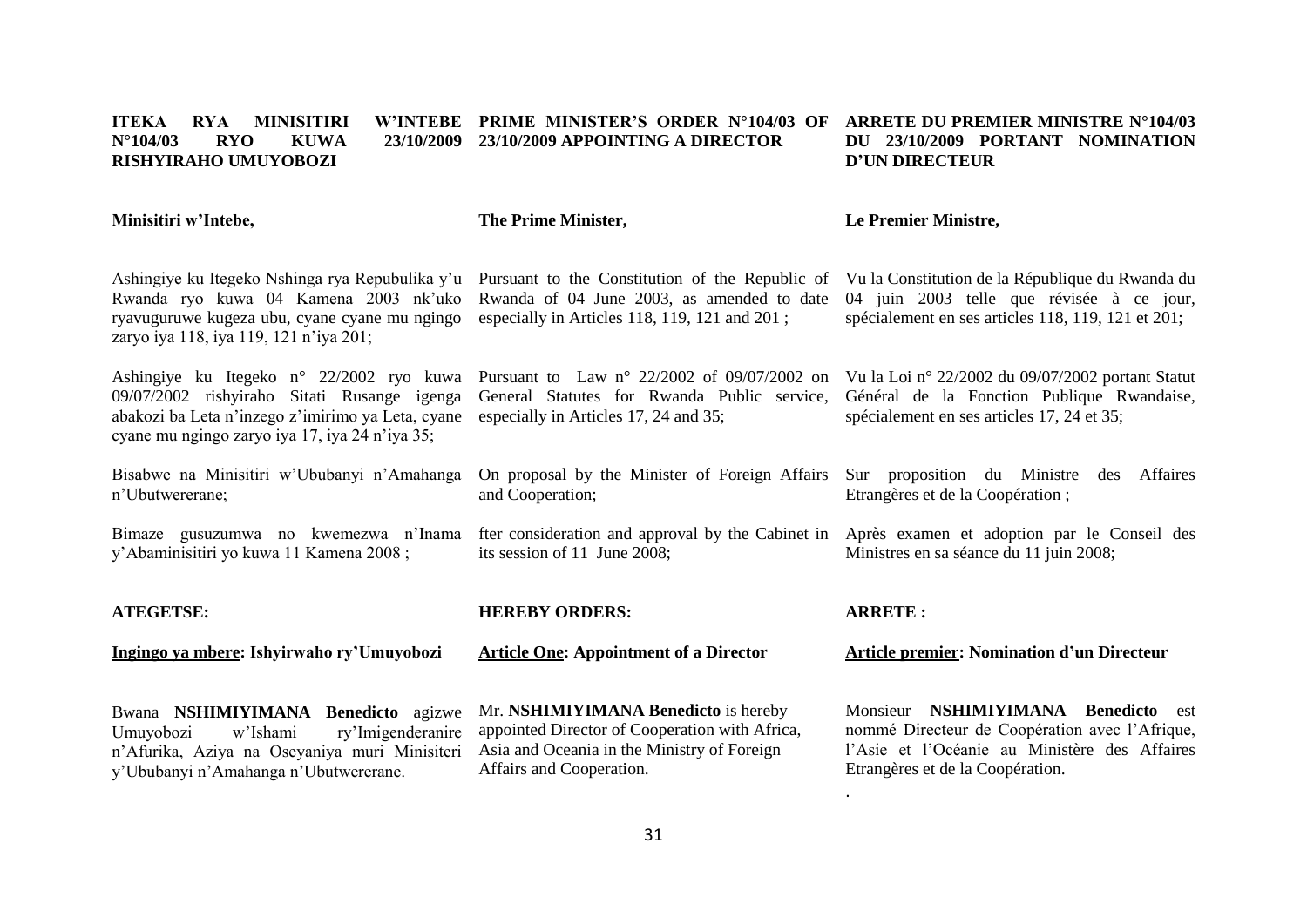| Ingingo ya 2: Abashinzwe kubahiriza iri teka                                                                                                                               | implementation of this Order                                                                                                                                                                               | Article 2: Authorities responsible for the Article 2: Autorités chargées de l'exécution du<br>présent arrêté                                                                                                                          |  |  |  |
|----------------------------------------------------------------------------------------------------------------------------------------------------------------------------|------------------------------------------------------------------------------------------------------------------------------------------------------------------------------------------------------------|---------------------------------------------------------------------------------------------------------------------------------------------------------------------------------------------------------------------------------------|--|--|--|
| Minisitiri<br>w'Ububanyi<br>n'Amahanga<br>n'Ubutwererane, Minisitiri w'Abakozi ba Leta<br>n'Umurimo na Minisitiri w'Imari n'Igenamigambi<br>bashinzwe kubahiriza iri teka. | The Minister of Foreign Affairs and Cooperation,<br>the Minister of Public Service and Labour and the<br>Minister of Finance and Economic Planning are<br>entrusted with the implementation of this Order. | Le Ministre des Affaires Etrangères et de la<br>Coopération, le Ministre de la Fonction Publique<br>et du Travail, et le Ministre des Finances et de la<br>Planification Economique sont chargés de<br>l'exécution du présent arrêté. |  |  |  |
| Ingingo ya 3: Ivanwaho ry'ingingo zinyuranyije Article 3: Repealing provisions<br>n'iri teka                                                                               |                                                                                                                                                                                                            | <b>Article 3: Disposition abrogatoire</b>                                                                                                                                                                                             |  |  |  |
| Ingingo zose z'amateka abanziriza iri kandi All prior legal provisions contrary to this Order are<br>zinyuranyije naryo zivanyweho.                                        | hereby repealed.                                                                                                                                                                                           | Toutes les dispositions antérieures contraires au<br>présent arrêté sont abrogées.                                                                                                                                                    |  |  |  |
| Ingingo ya 4: Igihe iteka ritangira gukurikizwa Article 4: Commencement                                                                                                    |                                                                                                                                                                                                            | Article 4 : Entrée en vigueur                                                                                                                                                                                                         |  |  |  |
| teka ritangira gukurikizwa ku munsi<br>Iri<br>rishyiriweho umukono. Agaciro karyo gahera<br>kuwa 11 Kamena 2008.                                                           | This Order shall come into force on the date of its<br>signature. It takes effect as of 11 June 2008.                                                                                                      | Le présent arrêté entre en vigueur le jour de sa<br>signature. Il sort ses effets à partir du 11 juin 2008.                                                                                                                           |  |  |  |
| Kigali, kuwa 22/10/2009                                                                                                                                                    | Kigali, on 22/10/2009                                                                                                                                                                                      | Kigali, le 22/10/2009                                                                                                                                                                                                                 |  |  |  |
| $(s\acute{e})$                                                                                                                                                             | $(s\acute{e})$                                                                                                                                                                                             | $(s\acute{e})$                                                                                                                                                                                                                        |  |  |  |

**MAKUZA Bernard** Minisitiri w'Intebe

**MAKUZA Bernard** Prime Minister

**MAKUZA Bernard** Premier Ministre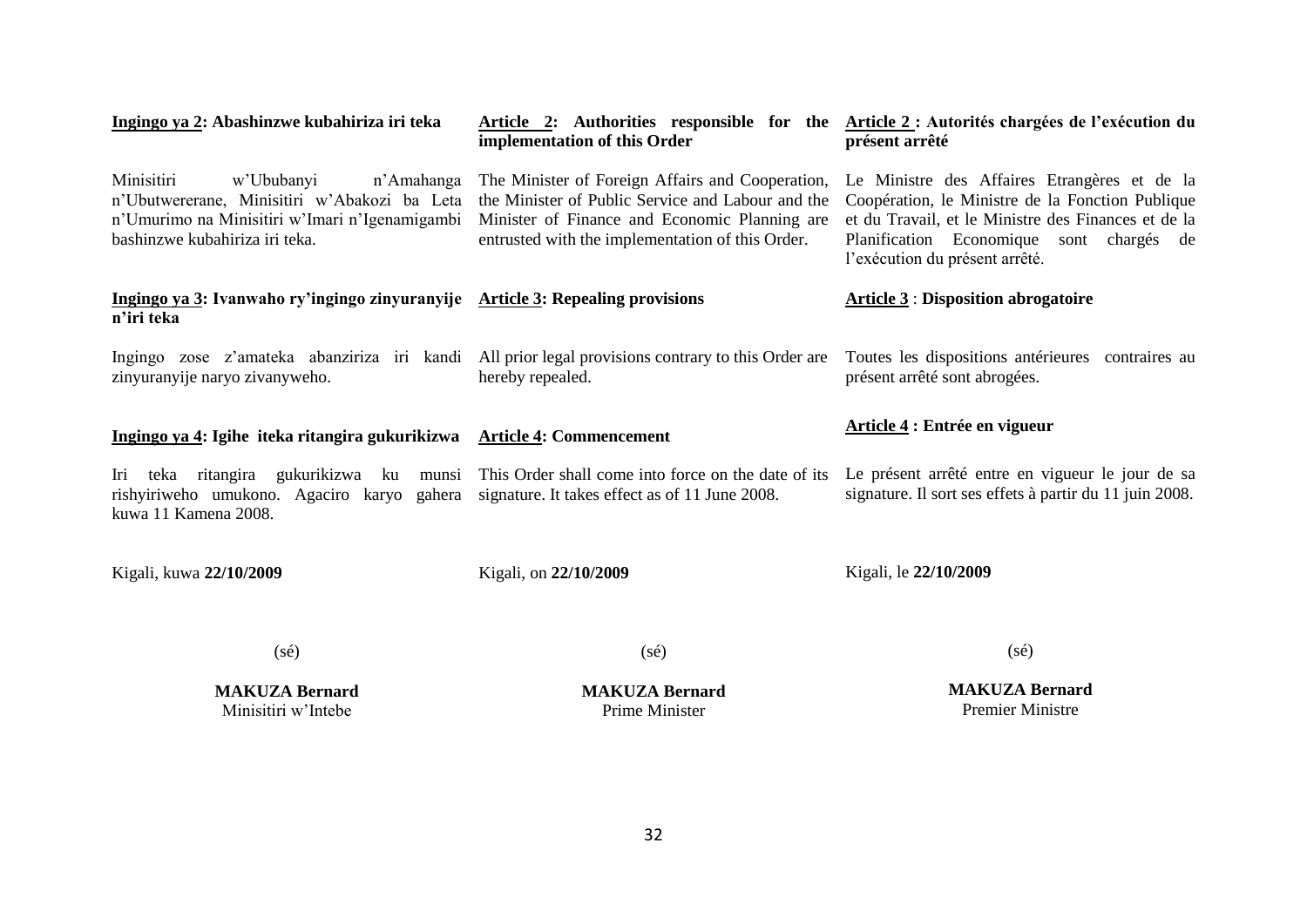**MUREKEZI Anastase** Minisitiri w'Abakozi ba Leta n'Umurimo

**MUREKEZI Anastase** Minister of Public Service and Labour

(sé)

**MUSEMINALI Rosemary** Minisitiri w'Ububanyi n'Amahanga n'Ubutwererane

 $(sé)$ 

**MUSEMINALI Rosemary** Minister of Foreign Affairs and Cooperation

 $(sé)$ 

 $(s\acute{e})$ 

(sé)

**MUSONI James** Minisitiri w'Imari n'Igenamigambi

**Bibonywe kandi bishyizweho Ikirango cya Seen and sealed with the Seal of the Republic:** **Vu et scellé du Sceau de la République :**

 $(sé)$ 

**Repubulika:**

**KARUGARAMA Tharcisse**

Minisitiri w'Ubutabera/ Intumwa Nkuru ya Leta

**KARUGARAMA Tharcisse** Minister of Justice/ Attorney General

 $(sé)$ 

33

**KARUGARAMA Tharcisse** Ministre de la Justice/Garde des Sceaux

 $(sé)$ 

**MUREKEZI Anastase** Ministre de la Fonction Publique et du Travail

 $(sé)$ 

**MUSEMINALI Rosemary** Ministre des Affaires Etrangères et de la Coopération

(sé)

**MUSONI James** Ministre des Finances et de la Planification Economique

**MUSONI James** Minister of Finance and Economic Planning

(sé)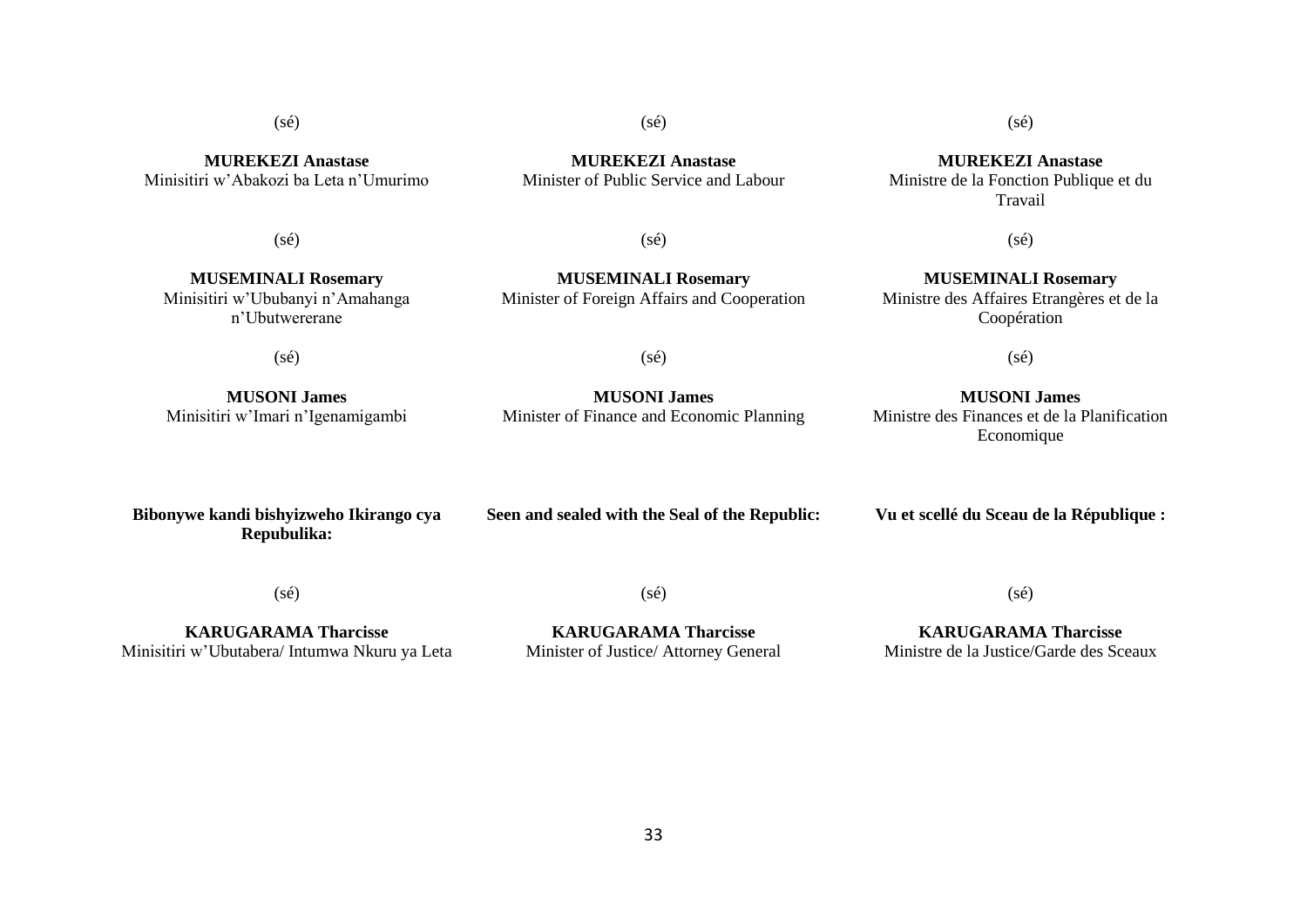#### **ITEKA RYA MINISITIRI W'INTEBE N° PRIME MINISTER'S ORDER N° 105/03 OF ARRETE DU PREMIER MINISTRE N° 105/03 RYO KUWA 23/10/2009 23/10/2009 APPOINTING A DIRECTOR RISHYIRAHO UMUYOBOZI MUKURU GENERAL 105/03/10/2009 PORTANT<br>TION D'UN DIRECTEUR NOMINATION GENERAL**

# **ISHAKIRO**

# **TABLE OF CONTENTS**

### **TABLE DES MATIERES**

|        |  | Ingingo ya mbere: Ishyirwaho ry'Umuyobozi Article One: Appointment of a Director General Article premier: Nomination d'un Directeur |         |  |  |
|--------|--|-------------------------------------------------------------------------------------------------------------------------------------|---------|--|--|
| Mukuru |  |                                                                                                                                     | Général |  |  |

**Ingingo ya 2** : Abashinzwe kubahiriza iri teka **Article 2 :** Authorities responsible for the **Article 2 :** Autorités chargées de l'exécution implementation of this Order du présent arrêté

**Ingingo ya 3** Ivanwaho ry'ingingo zinyuranyije **Article 3 :** Repealing provision n'iri teka **Article 3:** Disposition abrogatoire

**Ingingo ya 4** :Igihe iteka ritangira gukurikizwa **Article 4 :** Commencement **Article 4 :** Entrée en vigueur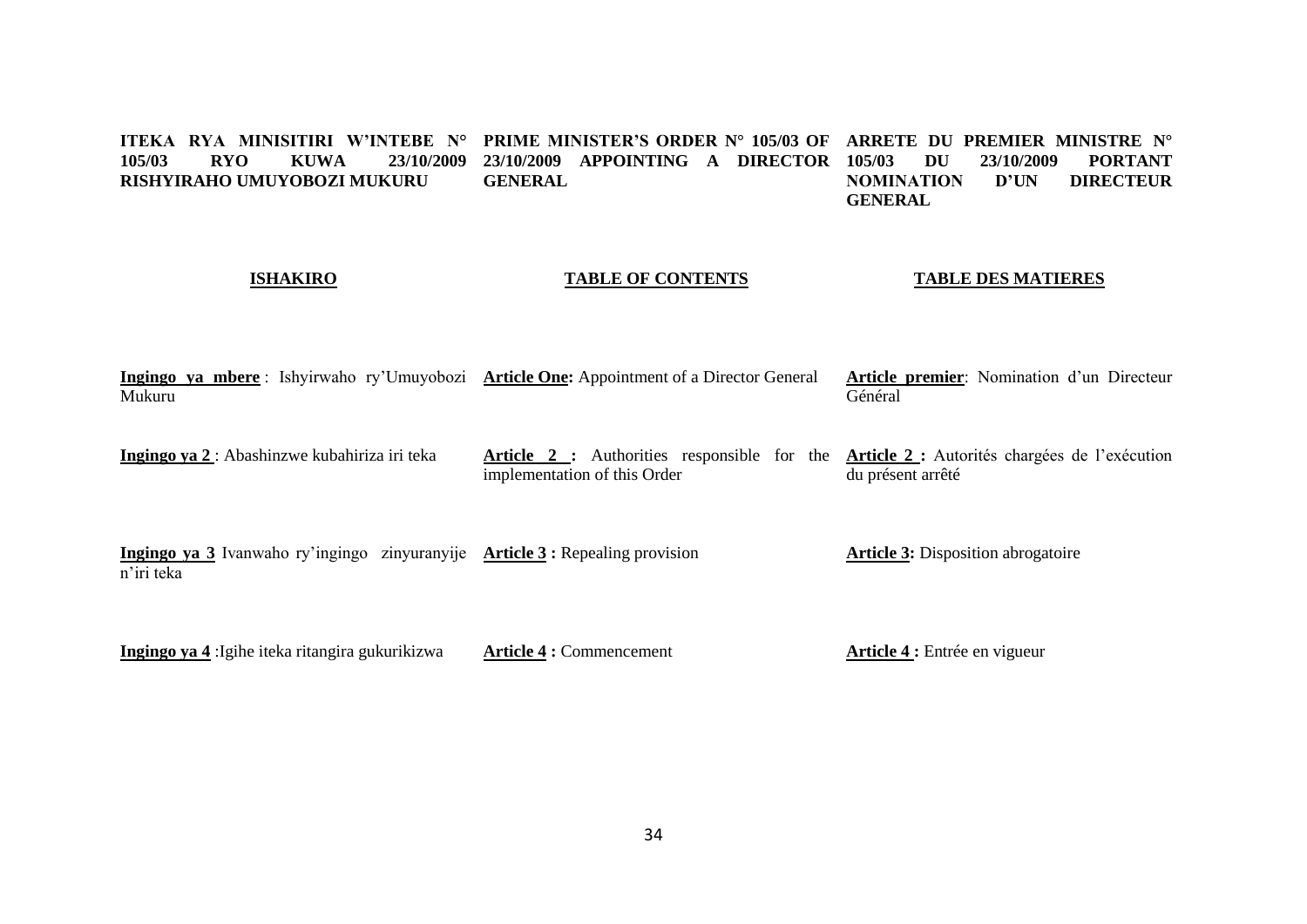#### **ITEKA RYA MINISITIRI W'INTEBE N° PRIME MINISTER'S ORDER N° 105/03 OF ARRETE DU PREMIER MINISTRE N° 105/03 RYO KUWA 23/10/2009 RISHYIRAHO UMUYOBOZI MUKURU 23/10/2009 APPOINTING A DIRECTOR GENERAL 105/03 DU 23/10/2009 PORTANT NOMINATION D'UN DIRECTEUR GENERAL**

**Minisitiri w'Intebe,** Ashingiye ku Itegeko Nshinga rya Repubulika y'u Pursuant to the Constitution of the Republic of Vu la Constitution de la République du Rwanda ryo ku wa 04 Kamena 2003 nk'uko Rwanda of 04 June 2003, as amended to date Rwanda du 04 Juin 2003 telle que révisée à ce ryavuguruwe kugeza ubu, cyane cyane mu ngingo especially in Articles 118, 119, 121 and 201 ; zaryo iya 118, iya 119, iya 121 n'iya 201; Ashingiye ku Itegeko n° 22/2002 ryo ku wa Pursuant to Law n° 22/2002 of 09/07/2002 on Vu la Loi n° 22/2002 du 09/07/2002 portant 09/07/2002 rishyiraho Sitati Rusange igenga General Statutes for Rwanda Public service, Statut Général de la Fonction Publique abakozi ba Leta n'inzego z'imirimo ya Leta, especially in Articles 17, 24 and 35; cyane cyane mu ngingo zaryo iya 17, iya 24 n'iya 35; Bisabwe na Minisitiri w'Abakozi ba Leta On proposal by the Minister of Public Service and Sur proposition du Ministre de la Fonction n'Umurimo ; Inama y'Abaminisitiri yateranye 14/10/2009, imaze kubisuzuma no kubyemeza; **The Prime Minister,** Labour; After consideration and approval by the Cabinet Après examen et adoption par le Conseil des in its session of 14/10/2009; **Le Premier Ministre,** jour, spécialement en ses articles 118, 119, 121 et 201; Rwandaise, spécialement en ses articles 17, 24 et 35; Publique et du Travail; Ministres en sa séance du 14/10/2009;

**ATEGETSE:**

**HEREBY ORDERS:**

**ARRETE :**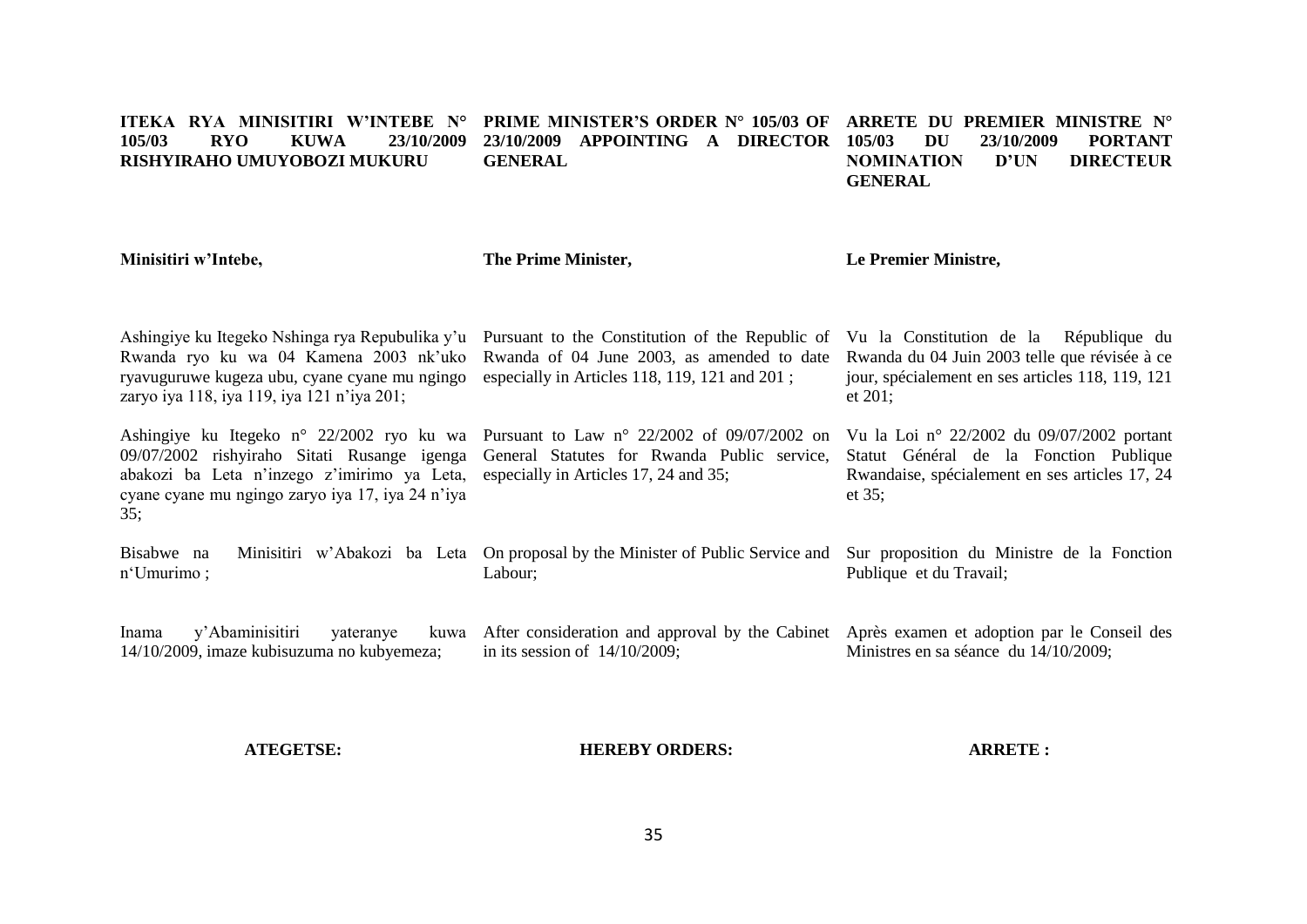| Ingingo ya mbere: Ishyirwaho ry'Umuyobozi<br><b>Mukuru</b>                                                                                                    | Article One: Appointment of a Director Article premier : Nomination d'un Directeur<br><b>General</b>                                                                 | Général                                                                                                                                                                  |
|---------------------------------------------------------------------------------------------------------------------------------------------------------------|----------------------------------------------------------------------------------------------------------------------------------------------------------------------|--------------------------------------------------------------------------------------------------------------------------------------------------------------------------|
| Mukuru wa Serivisi Rusange mu Biro bya<br>Minisitiri w'Intebe.                                                                                                | Bwana SESONGA Benjamin agizwe Umuyobozi Mr. SESONGA Benjamin is hereby appointed<br>the Director General of General Services in the<br>Office of the Prime Minister. | Monsieur SESONGA Benjamin est nommé<br>Directeur Général des Services Généraux dans<br>les Services du Premier Ministre.                                                 |
| Ingingo ya 2: Abashinzwe kubahiriza iri teka                                                                                                                  | Article 2: Authorities responsible for the<br>implementation of this Order                                                                                           | Article 2 : Autorités chargées de l'exécution<br>du présent arrêté                                                                                                       |
| Minisitiri w'Abakozi ba Leta n'Umurimo, na The Minister of Public Service and Labour, and<br>Minisitiri w'Imari<br>kubahiriza iri teka.                       | n'Igenamigambi basabwe the Minister of Finance and Economic Planning<br>are entrusted with the implementation of this<br>Order.                                      | Le Ministre de la Fonction Publique et du<br>Travail, et le Ministre des Finances et de la<br>Planification Economique sont chargés de<br>l'exécution du présent arrêté. |
| Ingingo<br>Ivanwaho<br>ry'ingingo<br>ya 3:<br>zinyuranyije n'iri teka                                                                                         | <b>Article 3: Repealing provision</b>                                                                                                                                | <b>Article 3: Disposition abrogatoire</b>                                                                                                                                |
| zinyuranyije naryo zivanyweho.                                                                                                                                | Ingingo zose z'amateka abanziriza iri kandi All prior provisions contrary to this Order are Toutes les dispositions antérieures contraires<br>hereby repealed.       | au présent arrêté sont abrogées.                                                                                                                                         |
| Ingingo ya 4: Igihe iteka ritangira gukurikizwa                                                                                                               | <b>Article 4: Commencement</b>                                                                                                                                       | Article 4 : Entrée en vigueur                                                                                                                                            |
| Iri teka ritangira gukurikizwa ku munsi This Order shall come into force on the date of its<br>rishyiriweho umukono. Agaciro karyo gahera<br>kuwa 14/10/2009. | signature. It takes effect as of 14/10/2009.                                                                                                                         | Le présent arrêté entre en vigueur le jour de sa<br>signature. Il sort ses effets à partir du<br>14/10/2009.                                                             |
| Kigali, kuwa 23/10/2009                                                                                                                                       | Kigali, on 23/10/2009                                                                                                                                                | Kigali, le 23/10/2009                                                                                                                                                    |
| $(s\acute{e})$                                                                                                                                                | $(s\acute{e})$                                                                                                                                                       | $(s\acute{e})$                                                                                                                                                           |
| <b>MAKUZA Bernard</b><br>Minisitiri w'Intebe                                                                                                                  | <b>MAKUZA Bernard</b><br>Prime Minister                                                                                                                              | <b>MAKUZA Bernard</b><br><b>Premier Ministre</b>                                                                                                                         |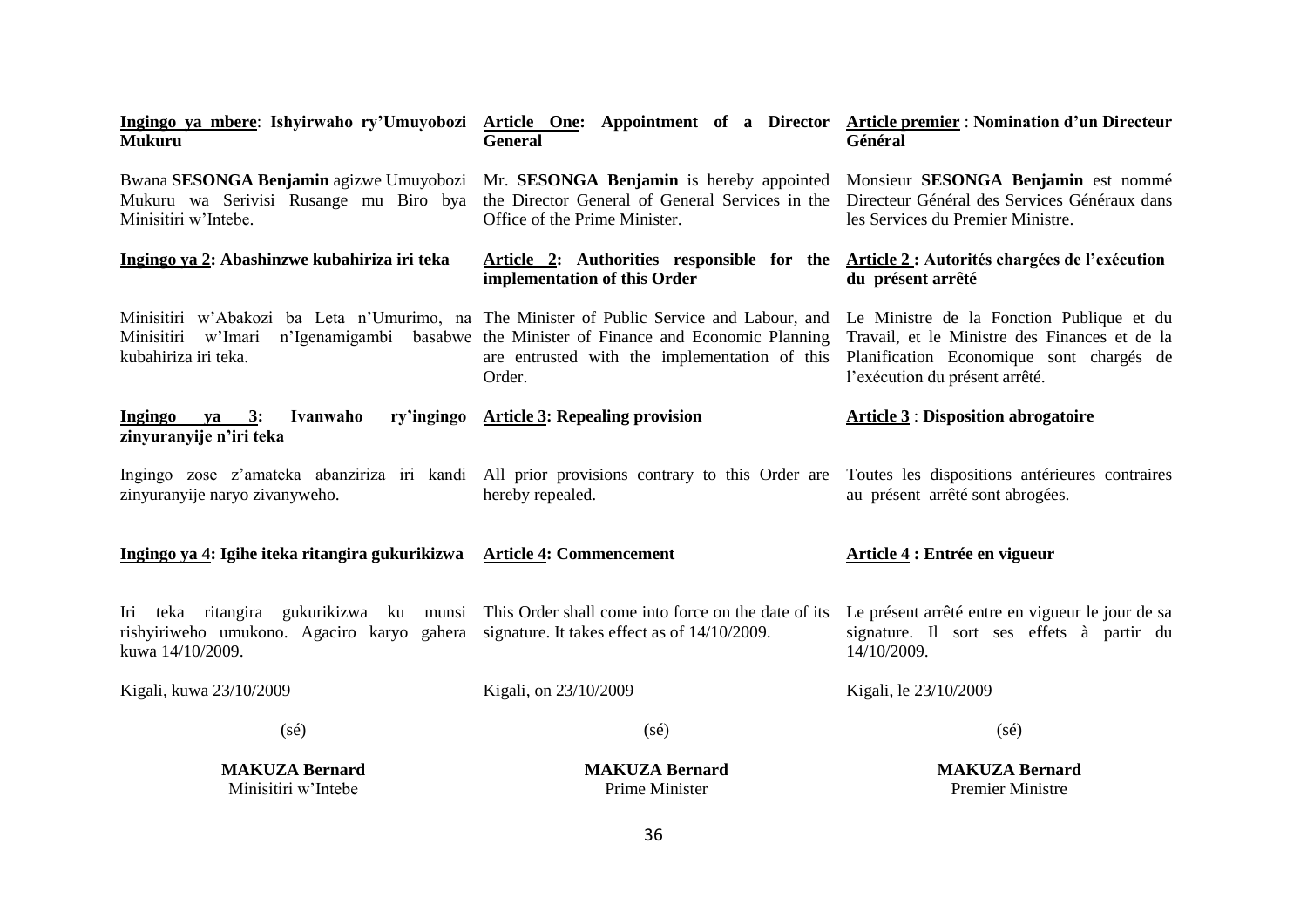(sé)

**MUREKEZI Anastase** Minisitiri w'Abakozi ba Leta n'Umurimo (sé)

**MUREKEZI Anastase**

(sé)

**MUREKEZI Anastase** Ministre de la Fonction Publique et du Travail

 $(s\acute{e})$ 

 $(sé)$ 

Minister of Public Service and Labour

(sé)

**MUSONI James** Minisitiri w'Imari n'Igenamigambi

**MUSONI James** Minister of Finance and Economic Planning

**MUSONI James** Ministre des Finances et de la Planification Economique

**Vu et scellé du Sceau de la République :**

(sé)

**Repubulika:**

**Bibonywe kandi bishyizweho Ikirango cya Seen and sealed with the Seal of the Republic:**

(sé)

**KARUGARAMA Tharcisse** Minisitiri w'Ubutabera / Intumwa Nkuru ya Leta

**KARUGARAMA Tharcisse** Minister of Justice /Attorney General

**KARUGARAMA Tharcisse** Ministre de la Justice / Garde des Sceaux

(sé)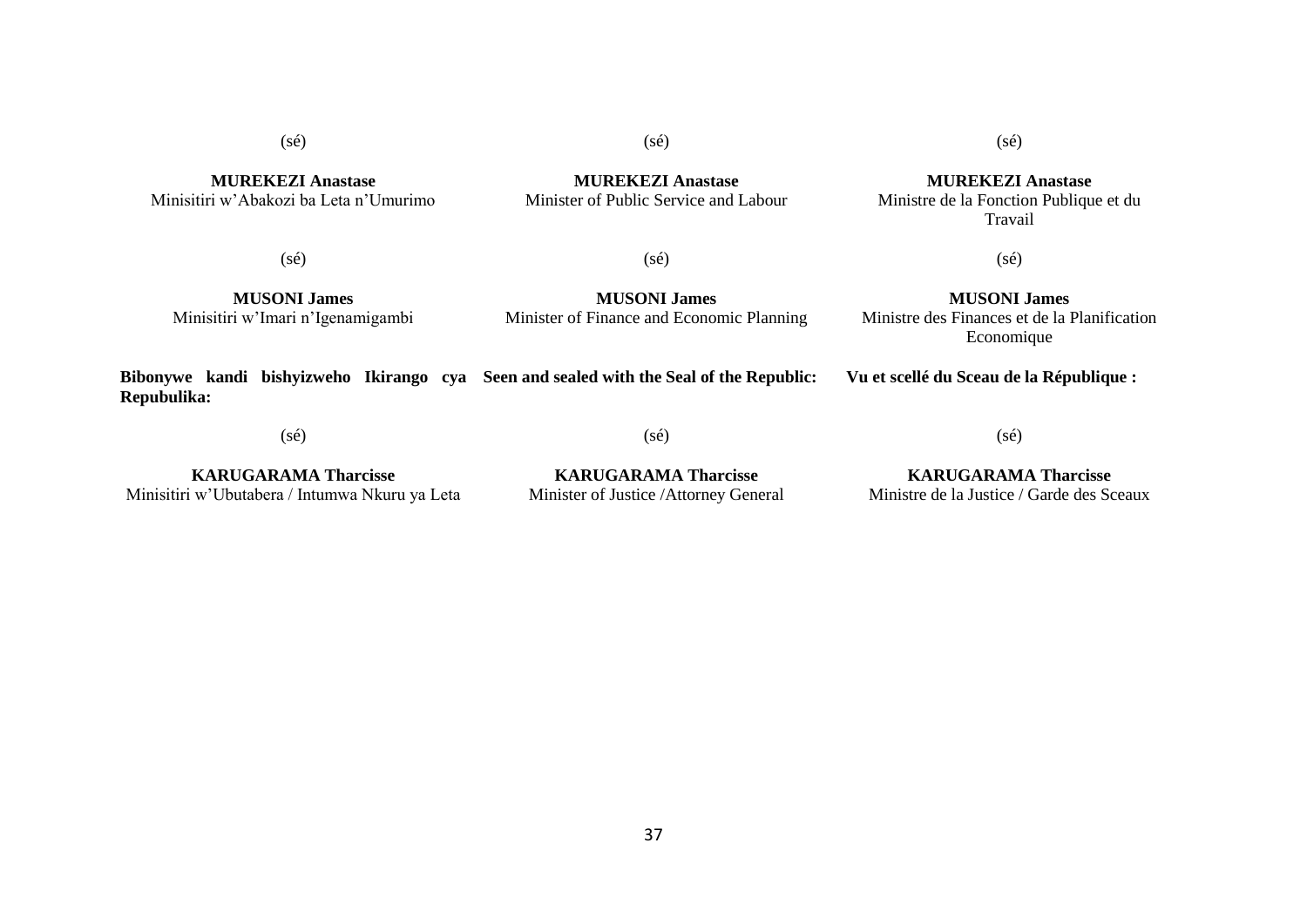### ITEKA RYA MINISITIRI W'INTEBE PRIME MINISTER'S ORDER N°116/03 ARRETE DU PREMIER MINISTRE **N°116/03 RYO KUWA 26/10/2009 OF 26/10/2009 APPOINTING MEMBERS N°116/03 DU 26/10/2009 PORTANT RISHYIRAHO ABAGIZE INAMA OF THE BOARD OF DIRECTORS Y'UBUYOBOZI NOMINATION DES MEMBRES DU CONSEIL D'ADMINISTRATION**

| <b>ISHAKIRO</b>                                              | <b>TABLE OF CONTENTS</b>                                                   | <b>TABLE DES MATIERES</b>                                                     |
|--------------------------------------------------------------|----------------------------------------------------------------------------|-------------------------------------------------------------------------------|
| Ingingo ya mbere: Ishyirwaho ry'Abagize<br>Inama y'Ubuyobozi | <b>Article One: Appointment of Members</b><br>of the Board of Directors    | <b>Article premier: Nomination des Membres</b><br>du Conseil d'Administration |
| Ingingo ya 2: Abashinzwe kubahiriza iri<br>teka              | Article 2: Authorities responsible for the<br>implementation of this Order | Article 2: Autorités chargées de l'exécution<br>du présent arrêté             |
| Ingingo ya 3: Ivanwaho ry'ingingo<br>zinyuranyije n'iri teka | <b>Article 3: Repealing provision</b>                                      | <b>Article 3: Disposition abrogatoire</b>                                     |
| Ingingo ya 4: Igihe iteka ritangira<br>gukurikizwa           | <b>Article 4: Commencement</b>                                             | Article 4: Entrée en vigueur                                                  |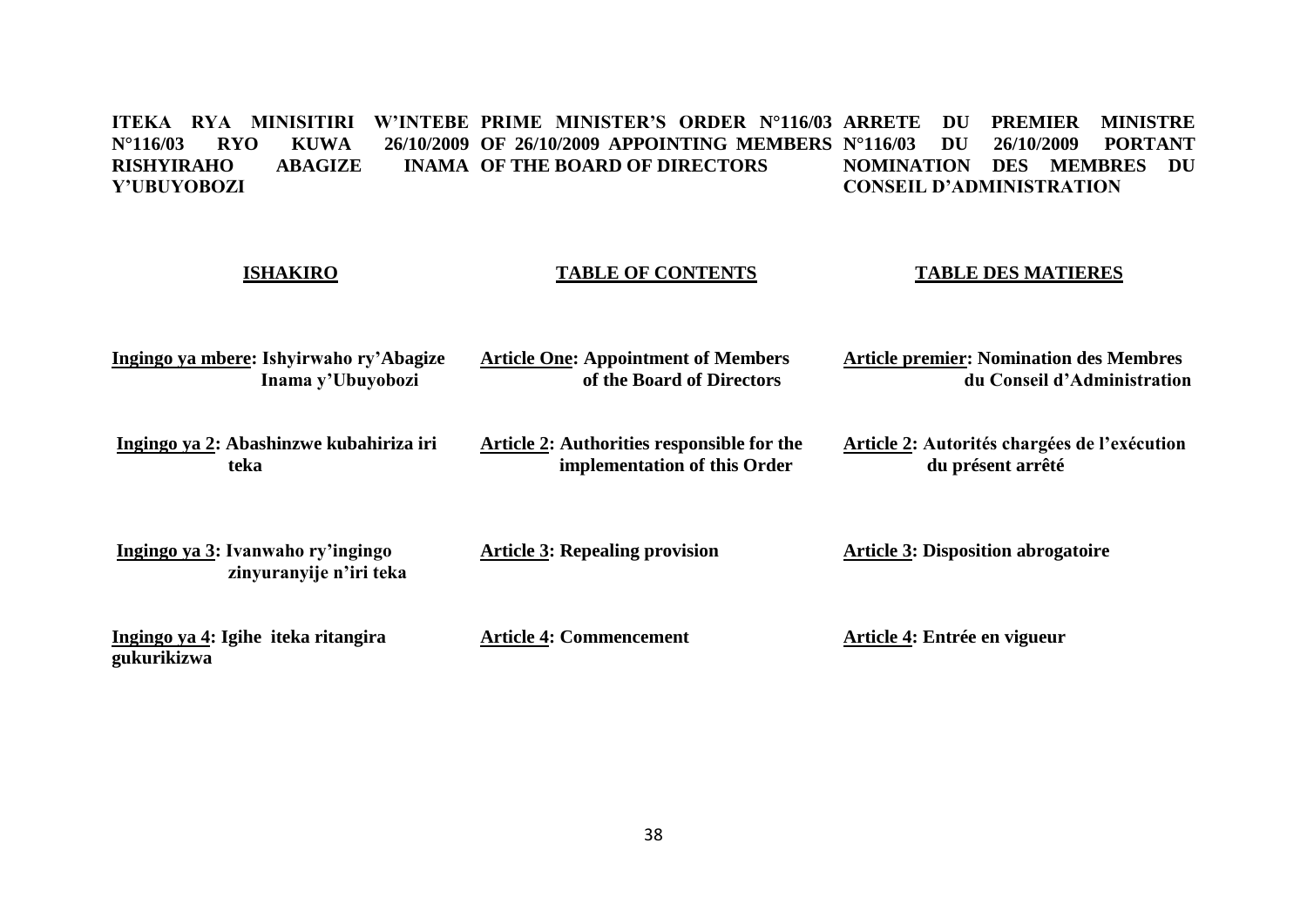#### **ITEKA RYA MINISITIRI N°116/03 RYO KUWA 26/10/2009 26/10/2009 APPOINTING MEMBERS OF THE DU 26/10/2009 PORTANT NOMINATION DES RISHYIRAHO ABAGIZE Y'UBUYOBOZI PRIME MINISTER'S ORDER N°116/03 OF ARRETE DU PREMIER MINISTRE N°116/03 INAMA BOARD OF DIRECTORS MEMBRES DU CONSEIL D'ADMINISTRATION**

Ashingiye ku Itegeko Nshinga rya Repubulika y'u Pursuant to the Constitution of the Republic of Vu la Constitution de la République du Rwanda du Rwanda ryo kuwa 04 Kamena 2003 nk'uko Rwanda of 04 June 2003, as amended to date, 04 juin 2003 telle que révisée à ce jour, ryavuguruwe kugeza ubu, cyane cyane mu ngingo especially in Articles 118, 119, 121 and 201; zaryo iya 118, iya 119, iya 121 n'iya 201; spécialement en ses articles 118, 119, 121 et 201;

Ashingiye ku Itegeko Ngenga n° 14/2004 ryo kuwa Pursuant to Organic Law n°14/2004 of 26/05/2004 Vu la Loi Organique n° 14/2004 du 26/05/2004 26/05/2004 rishyiraho amategeko rusange yerekeye establishing General Provisions governing Public portant dispositions générales applicables aux ibigo bya Leta, cyane cyane mu ngingo yaryo ya 4; Institutions, especially in Article 4; Etablissements Publics, spécialement en son article 4;

Ashingiye ku Itegeko n° 43/2007 ryo kuwa Pursuant to Law n° 43/2007 of 10/09/2007 Vu la Loi n° 43/2007 du 10/09/2007 portant 10/09/2007 rishyiraho Ikigo cy'Igihugu gishinzwe establishing the General Inspectorate of Education, création de l'Inspection Générale de l'Education, Ubugenzuzi Bukuru bw'Uburezi, cyane cyane mu especially in Article 11; ngingo yaryo ya 11; spécialement en son article 11;

Inama y'Abaminisitiri yateranye kuwa 23 After consideration and approval by the Cabinet in Après examen et adoption par le Conseil des Nyakanga 2008 imaze kubisuzuma no kubyemeza; its session of 23 July 2008; Ministres en sa séance du 23 Juillet 2008;

**ATEGETSE: Ingingo ya mbere: Ishyirwaho ry'Abagize Inama y'Ubuyobozi HEREBY ORDERS: Article One: Appointment of Members of the Board of Directors ARRETE: Article premier: Nomination des Membres du Conseil d'Administration**

Hashyizweho Abagize Inama y'Ubuyobozi y'Ikigo It is hereby appointed Members of the Board of Il est procédé à la nomination des Membres du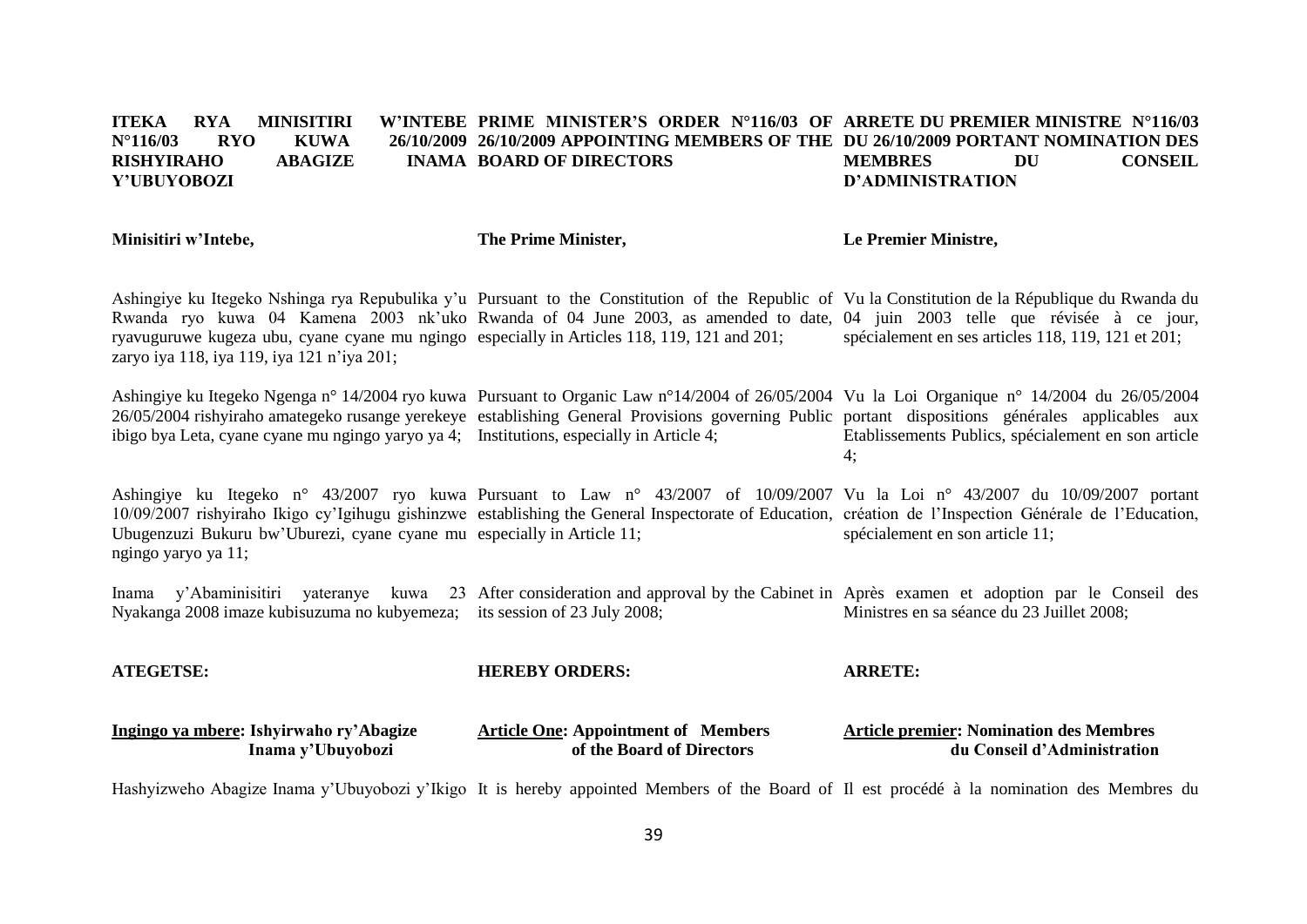| Ubugenzuzi<br>cy'Igihugu<br>gishinzwe<br>bw'Uburezi, ku buryo bukurikira:                                                           | Bukuru Directors of the General Inspectorate of Education, Conseil d'Administration de l'Inspection Générale<br>as follows:                                                                                                                                                                                                                                                                                                                        | de l'Education, comme suit:                                                        |
|-------------------------------------------------------------------------------------------------------------------------------------|----------------------------------------------------------------------------------------------------------------------------------------------------------------------------------------------------------------------------------------------------------------------------------------------------------------------------------------------------------------------------------------------------------------------------------------------------|------------------------------------------------------------------------------------|
| 1. Dr. RWANAMIZA Erasmus: Perezida;                                                                                                 | 1. Dr. RWANAMIZA Erasmus: Chairman;                                                                                                                                                                                                                                                                                                                                                                                                                | 1. Dr. RWANAMIZA Erasmus: Président;                                               |
| 2. Dr. NDABAGA Eugène: Visi Perezida;                                                                                               | 2. Dr. NDABAGA Eugène: Deputy Chairman;                                                                                                                                                                                                                                                                                                                                                                                                            | 2. Dr. NDABAGA Eugène: Vice Président;                                             |
| 3. MUJAWAMALIYA Berthe: « Membre »;                                                                                                 | 3. MUJAWAMALIYA Berthe: Member;                                                                                                                                                                                                                                                                                                                                                                                                                    | 3. MUJAWAMALIYA Berthe: Membre;                                                    |
| 4. Sr MUKAMINEGA Annonciata:<br>«Membre»;                                                                                           | 4. Sr MUKAMINEGA Annonciata: Member;                                                                                                                                                                                                                                                                                                                                                                                                               | 4. Sr MUKAMINEGA Annonciata: Membre;                                               |
| 5. GASHEGU Jean Paul: « Membre »;                                                                                                   | 5. GASHEGU Jean Paul: Member;                                                                                                                                                                                                                                                                                                                                                                                                                      | 5. GASHEGU Jean Paul: Membre;                                                      |
| 6. Dr. MUSABE Joyce: « Membre ».                                                                                                    | 6. Dr. MUSABE Joyce: Member.                                                                                                                                                                                                                                                                                                                                                                                                                       | 6. Dr. MUSABE Joyce: Membre.                                                       |
|                                                                                                                                     |                                                                                                                                                                                                                                                                                                                                                                                                                                                    |                                                                                    |
| Ingingo ya 2: Abashinzwe kubahiriza iri<br>teka                                                                                     | <b>Article 2: Authorities responsible for the</b><br>implementation of this Order                                                                                                                                                                                                                                                                                                                                                                  | Article 2: Autorités chargées de l'exécution<br>du présent arrêté                  |
| bashinzwe kubahiriza iri teka.                                                                                                      | Minisitiri w'Uburezi, Minisitiri w'Abakozi ba Leta The Minister of Education, the Minister of Public Le Ministre de l'Education, Ministre de la Fonction<br>n'Umurimo, na Minisitiri w'Imari n'Igenamigambi Service and Labour, and the Minister of Finance Publique et du Travail, et le Ministre des Finances<br>and Economic Planning are entrusted with the et de la Planification Economique sont chargés de<br>implementation of this Order. | l'exécution du présent arrêté.                                                     |
| Ingingo ya 3: Ivanwaho ry'ingingo<br>zinyuranyije n'iri teka                                                                        | <b>Article 3: Repealing provision</b>                                                                                                                                                                                                                                                                                                                                                                                                              | <b>Article 3: Disposition abrogatoire</b>                                          |
| Ingingo zose z'amateka abanziriza iri kandi All prior legal provisions contrary to this Order are<br>zinyuranyije naryo zivanyweho. | hereby repealed.                                                                                                                                                                                                                                                                                                                                                                                                                                   | Toutes les dispositions antérieures contraires au<br>présent arrêté sont abrogées. |
| Ingingo ya 4: Igihe iteka ritangira gukurikizwa                                                                                     | <b>Article 4: Commencement</b>                                                                                                                                                                                                                                                                                                                                                                                                                     | Article 4: Entrée en vigueur                                                       |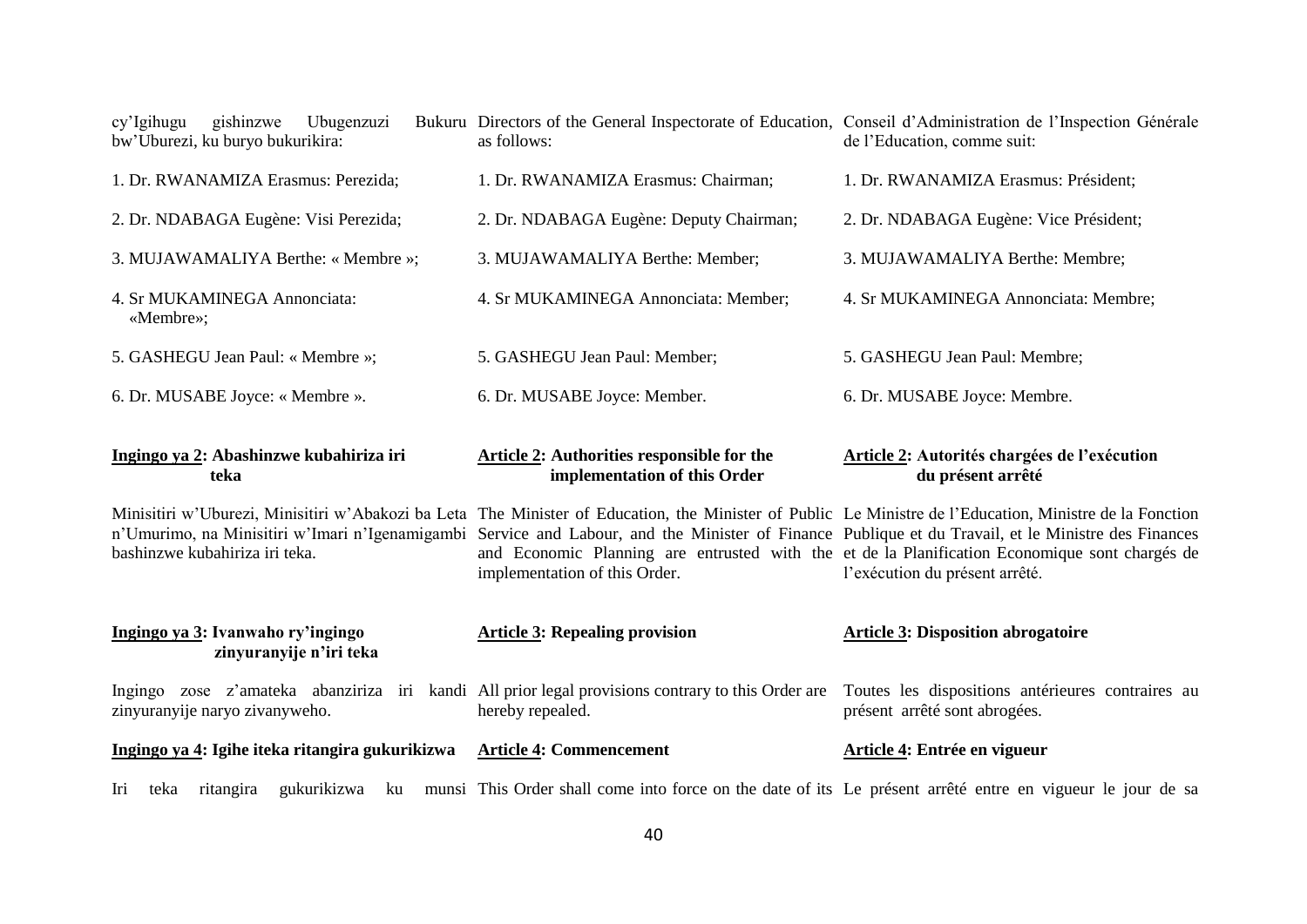rishyiriweho umukono. Agaciro karyo gahera kuwa signature. It takes effect as of 23 July 2008. 23 Nyakanga 2008.

Kigali, kuwa **26/10/2009**

Kigali, on **26/10/2009** 

**(sé) MAKUZA Bernard** Minisitiri w'Intebe

**(sé) Dr. MURIGANDE Charles** Minisitiri w'Uburezi

**(sé) MUREKEZI Anastase** Minisitiri w'Abakozi ba Leta n'Umurimo

> **(sé) MUSONI James**  Minisitiri w'Imari n'Igenamigambi

**Bibonywe kandi bishyizweho Ikirango cya Repubulika:**

**(sé) KARUGARAMA Tharcisse** Minisitiri w'Ubutabera / Intumwa Nkuru ya Leta

**MAKUZA Bernard** Prime Minister

**(sé) Dr. MURIGANDE Charles** Minister of Education

**(sé)**

**(sé) MUREKEZI Anastase** Minister of Public Service and Labour

**(sé) MUSONI James**  Minister of Finance and Economic Planning

# **Seen and sealed with the Seal of the Republic:**

**(sé) KARUGARAMA Tharcisse** Minister of Justice / Attorney General

signature. Il sort ses effets à partir du 23 Juillet 2008.

Kigali, le **26/10/2009** 

**(sé) MAKUZA Bernard** Premier Ministre

**(sé) Dr. MURIGANDE Charles** Ministre de l'Education

**(sé) MUREKEZI Anastase** Ministre de la Fonction Publique et du Travail

**(sé) MUSONI James**  Ministre des Finances et de la Planification Economique

**Vu et scellé du Sceau de la République:**

**(sé) KARUGARAMA Tharcisse** Ministre de la Justice / Garde des Sceaux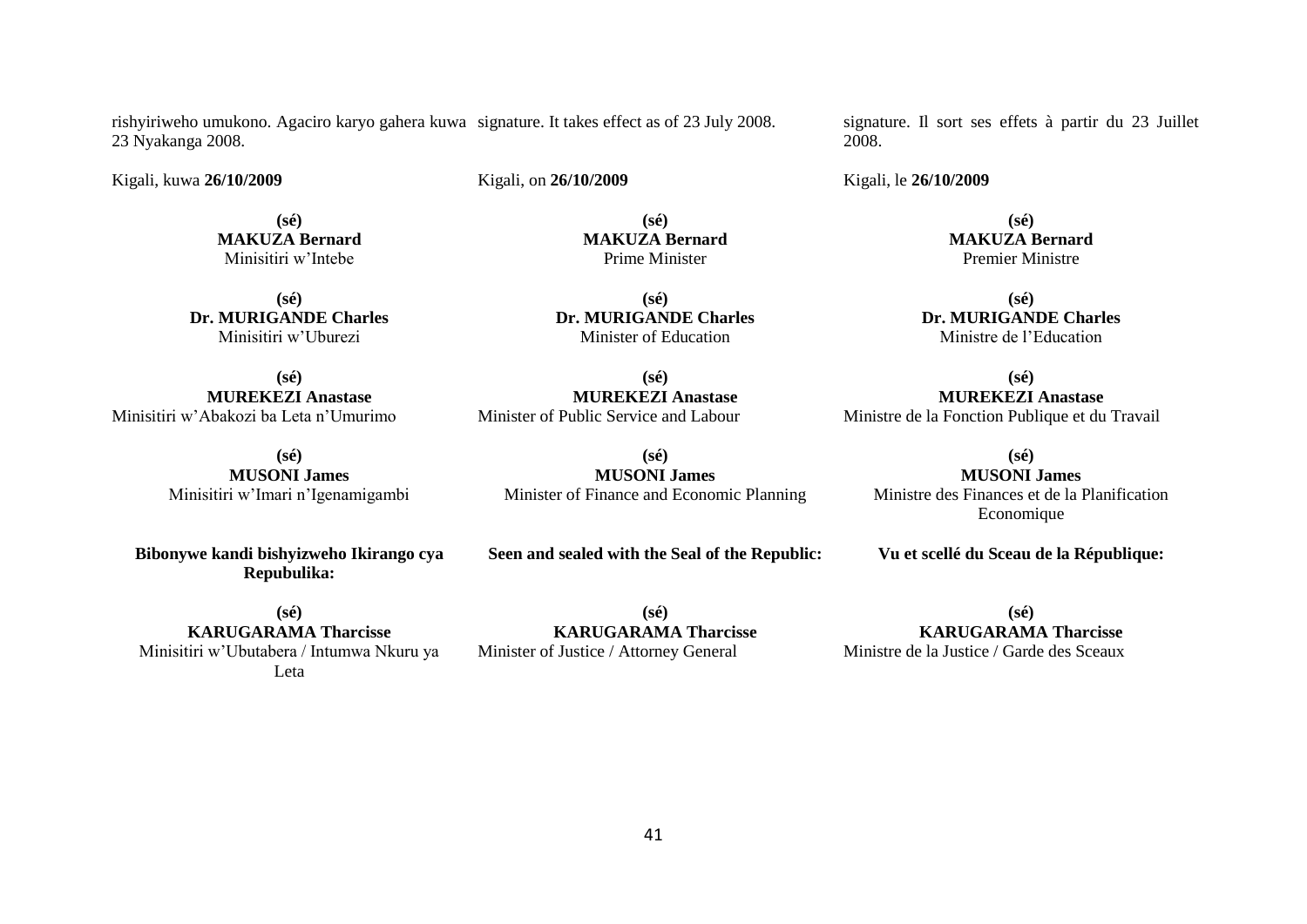ITEKA RYA MINISITIRI W'INTEBE PRIME MINISTER'S ORDER N°120/03 ARRETE DU PREMIER MINISTRE **N°120/03 RYO KUWA<br>RISHYIRAHO ABAGIZE RISHYIRAHO ABAGIZE INAMA OF THE BOARD OF DIRECTORS Y'UBUYOBOZI OF 02/11/2009 APPOINTING MEMBERS N°120/03 DU 02/11/2009 PORTANT NOMINATION DES MEMBRES DU CONSEIL D'ADMINISTRATION** 

| <b>ISHAKIRO</b>                                              | <b>TABLE OF CONTENTS</b>                                                   | <b>TABLE DES MATIERES</b>                                                     |
|--------------------------------------------------------------|----------------------------------------------------------------------------|-------------------------------------------------------------------------------|
| Ingingo ya mbere: Ishyirwaho ry'Abagize<br>Inama y'Ubuyobozi | <b>Article One: Appointment of Members</b><br>of the Board of Directors    | <b>Article premier: Nomination des Membres</b><br>du Conseil d'Administration |
| Ingingo ya 2: Abashinzwe kubahiriza iri<br>teka              | Article 2: Authorities responsible for the<br>implementation of this Order | Article 2: Autorités chargées de l'exécution<br>du présent arrêté             |
| Ingingo ya 3: Ivanwaho ry'ingingo<br>zinyuranyije n'iri teka | <b>Article 3: Repealing provision</b>                                      | <b>Article 3: Disposition abrogatoire</b>                                     |
| Ingingo ya 4: Igihe iteka ritangira<br>gukurikizwa           | <b>Article 4: Commencement</b>                                             | Article 4: Entrée en vigueur                                                  |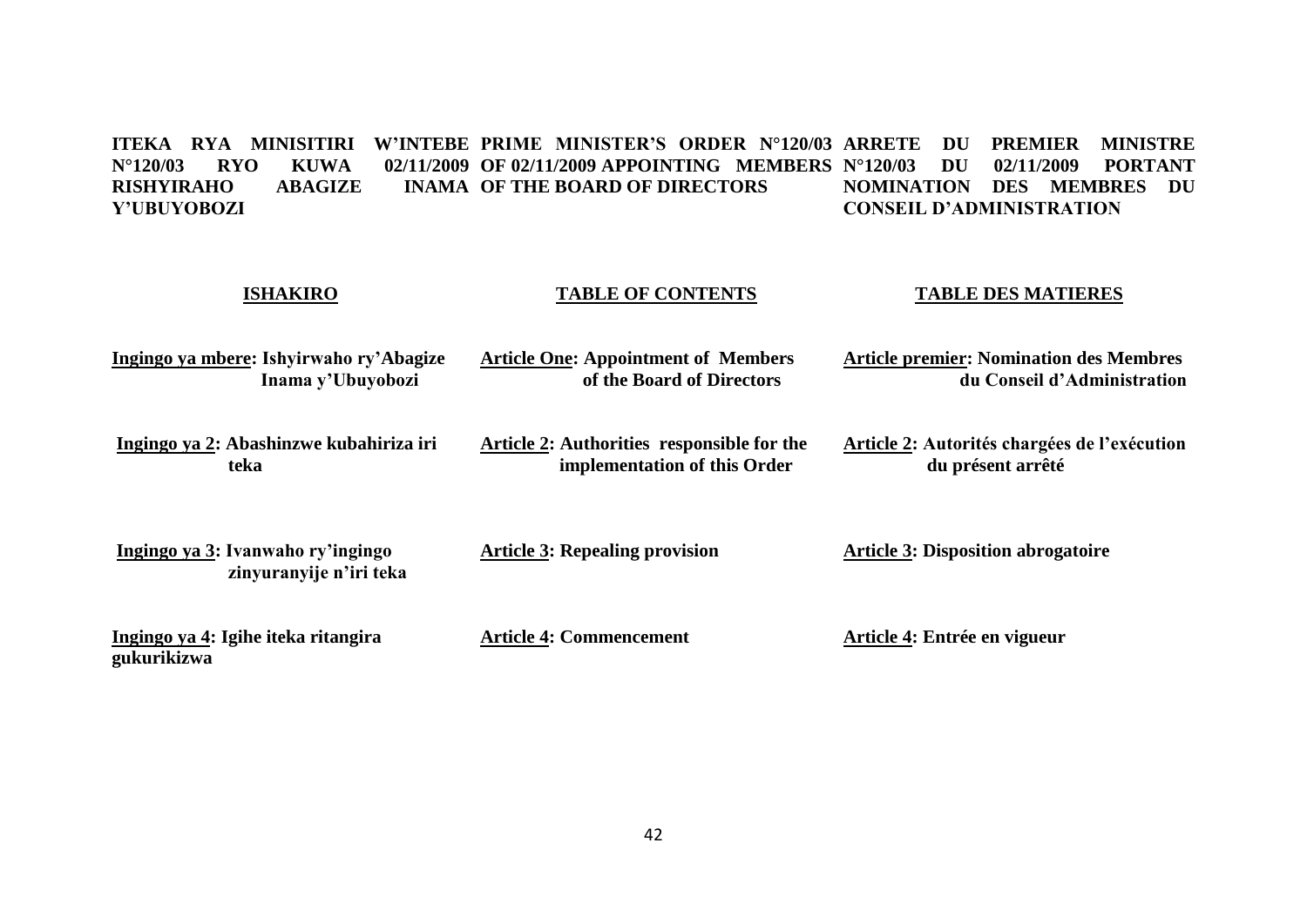#### **ITEKA RYA MINISITIRI N°120/03 RYO KUWA 02/11/2009 02/11/2009 APPOINTING MEMBERS OF THE DU 02/11/2009 PORTANT NOMINATION DES RISHYIRAHO ABAGIZE Y'UBUYOBOZI PRIME MINISTER'S ORDER N°120/03 OF ARRETE DU PREMIER MINISTRE N°120/03 INAMA BOARD OF DIRECTORS MEMBRES DU CONSEIL D'ADMINISTRATION**

**Minisitiri w'Intebe, The Prime Minister, Le Premier Ministre,**

Ashingiye ku Itegeko Nshinga rya Repubulika y'u Pursuant to the Constitution of the Republic of Vu la Constitution de la République du Rwanda du Rwanda ryo kuwa 04 Kamena 2003 nk'uko Rwanda of 04 June 2003, as amended to date, 04 juin 2003 telle que révisée à ce jour, ryavuguruwe kugeza ubu, cyane cyane mu ngingo especially in Articles 118, 119, 121 and 201; zaryo iya 118, iya 119, iya 121 n'iya 201; spécialement en ses articles 118, 119, 121 et 201;

Ashingiye ku Itegeko Ngenga n° 14/2004 ryo ku Pursuant to Organic Law n° 14/2004 of 26/05/2004 Vu la Loi Organique n° 14/2004 du 26/05/2004 wa 26/05/2004 rishyiraho amategeko rusange establishing General Provisions governing Public portant dispositions générales applicables aux yerekeye ibigo bya Leta, cyane cyane mu ngingo Institutions, especially in Article 4; yaryo ya 4; Etablissements Publics, spécialement en son article 4;

Ashingiye ku Itegeko n° 52/2007 ryo kuwa Pursuant to Law n° 52/2007 of 10/04/2007 Vu la Loi n° 52/2007 du 10/04/2007 portant 10/04/2007 rishyiraho Ikigo cy'Igihugu gishinzwe establishing the National Curriculum Development création du Centre National de Développement des Integanyanyigisho, cyane cyane mu ngingo yaryo Centre, especially in Article 8; ya 8; Programmes, spécialement en son article 8;

Inama y'Abaminisitiri yateranye kuwa 23 After consideration and approval by Cabinet in its Après examen et adoption par le Conseil des Nyakanga 2008 imaze kubisuzuma no kubyemeza; session of 23 July 2008; Ministres en sa séance du 23 Juillet 2008;

**ATEGETSE:**

**HEREBY ORDERS:**

**ARRETE:**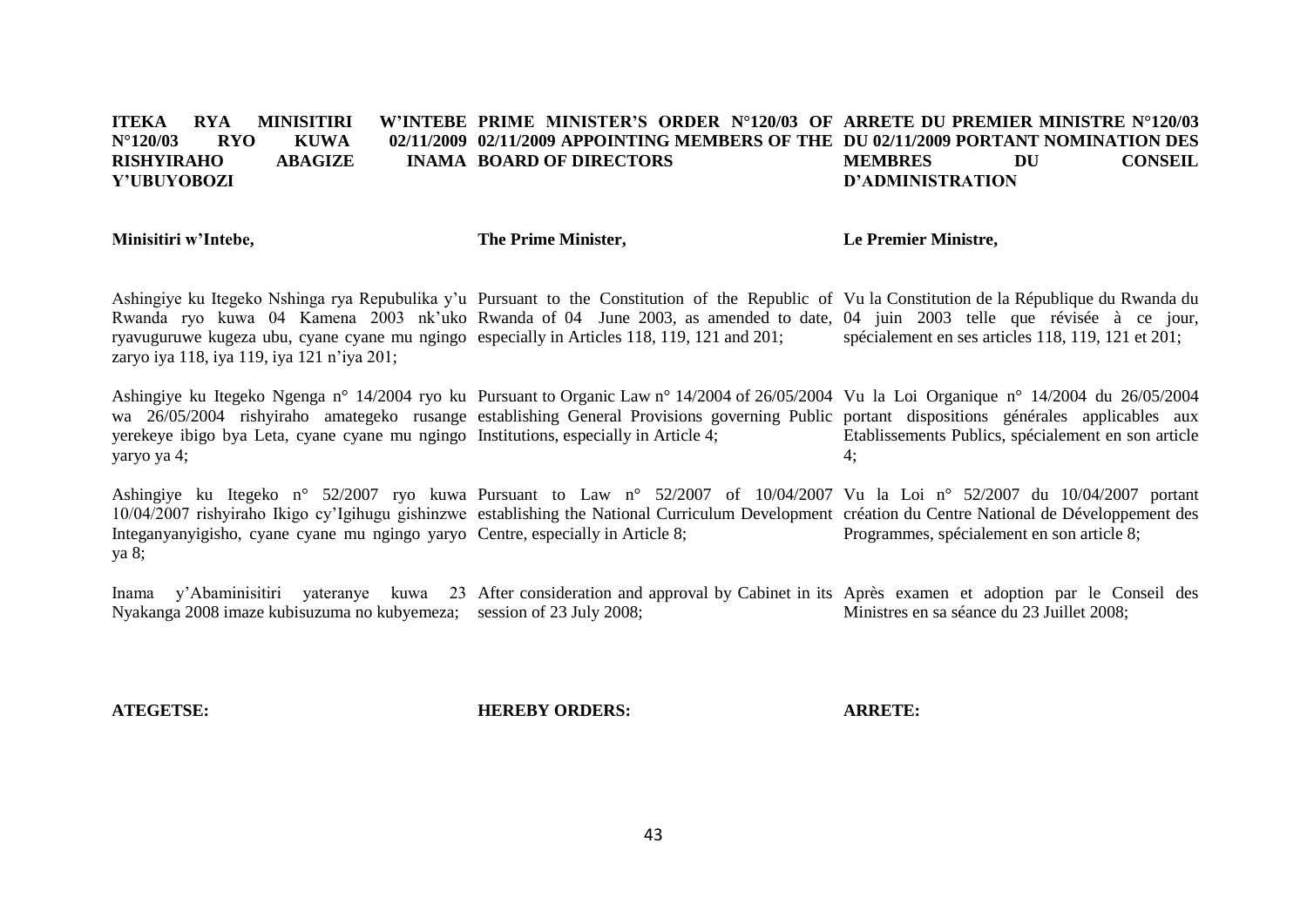| Ingingo ya mbere: Ishyirwaho ry'Abagize<br>Inama y'Ubuyobozi                                                                  | <b>Article One: Appointment of Members</b><br>of the Board of Directors                                                                                                                                                                                                                                                    | <b>Article premier: Nomination des Membres</b><br>du Conseil d'Administration                                                             |
|-------------------------------------------------------------------------------------------------------------------------------|----------------------------------------------------------------------------------------------------------------------------------------------------------------------------------------------------------------------------------------------------------------------------------------------------------------------------|-------------------------------------------------------------------------------------------------------------------------------------------|
| ku buryo bukurikira:                                                                                                          | Hashyizweho Abagize Inama y'Ubuyobozi y'Ikigo It is hereby appointed Members of the Board of Il est procédé à la nomination des Membres du<br>cy'Igihugu gishinzwe Integanyanyigisho (NCDC), Directors of the National Curriculum Development Conseil d'Administration du Centre National de<br>Centre (NCDC), as follows: | Développement des Programmes (NCDC), comme<br>suit:                                                                                       |
| 1. Dr. NZABARIRWA Wenceslas: Perezida;                                                                                        | 1. Dr. NZABARIRWA Wenceslas: Chairman;                                                                                                                                                                                                                                                                                     | 1. Dr. NZABARIRWA Wenceslas: Président;                                                                                                   |
| 2. UWUMUKIZA Françoise: Visi perezida;                                                                                        | 2. UWUMUKIZA Françoise: Deputy<br>Chairman:                                                                                                                                                                                                                                                                                | 2. UWUMUKIZA Françoise: Vice président;                                                                                                   |
| 3. GATABAZI Pascal: « Membre »;                                                                                               | 3. GATABAZI Pascal: Member;                                                                                                                                                                                                                                                                                                | 3. GATABAZI Pascal: Membre;                                                                                                               |
| 4. Sr NAYITURIKI Hélène: « Membre »;                                                                                          | 4. Sr NAYITURIKI Hélène: Member;                                                                                                                                                                                                                                                                                           | 4. Sr NAYITURIKI Hélène: Membre;                                                                                                          |
| 5. KAMARI Alphonse: « Membre »;                                                                                               | 5. KAMARI Alphonse: Member;                                                                                                                                                                                                                                                                                                | 5. KAMARI Alphonse: Membre;                                                                                                               |
| 6. UWERA Egidia: « Membre »;                                                                                                  | 6. UWERA Egidia: Member;                                                                                                                                                                                                                                                                                                   | 6. UWERA Egidia: Membre;                                                                                                                  |
| 7. MUNYAKAZI Isaac: « Membre ».                                                                                               | 7. MUNYAKAZI Isaac: Member.                                                                                                                                                                                                                                                                                                | 7. MUNYAKAZI Isaac: Membre.                                                                                                               |
| Ingingo ya 2: Abashinzwe kubahiriza iri<br>teka                                                                               | Article 2: Authorities responsible for the<br>implementation of this Order                                                                                                                                                                                                                                                 | Article 2: Autorités chargées de l'exécution<br>du présent arrêté                                                                         |
| Minisitiri<br>w'Abakozi<br>ba<br>Minisitiri<br>w'Uburezi<br>Minisitiri<br>na<br>n'Igenamigambi bashinzwe kubahiriza iri teka. | Leta n'Umurimo, The Minister of Public Service and Labour, the Le Ministre de la Fonction Publique et du Travail,<br>w'Imari Minister of Education and the Minister of Finance le Ministre de l'Education et le Ministre des<br>implementation of this Order.                                                              | and Economic Planning are entrusted with the Finances et de la Planification Economique sont<br>chargés de l'exécution du présent arrêté. |
| Ingingo ya 3: Ivanwaho ry'ingingo<br>zinyuranyije n'iri teka                                                                  | <b>Article 3: Repealing provision</b>                                                                                                                                                                                                                                                                                      | <b>Article 3: Disposition abrogatoire</b>                                                                                                 |

Ingingo zose z'amateka abanziriza iri kandi All prior legal provisions contrary to this Order are Toutes les dispositions antérieures contraires au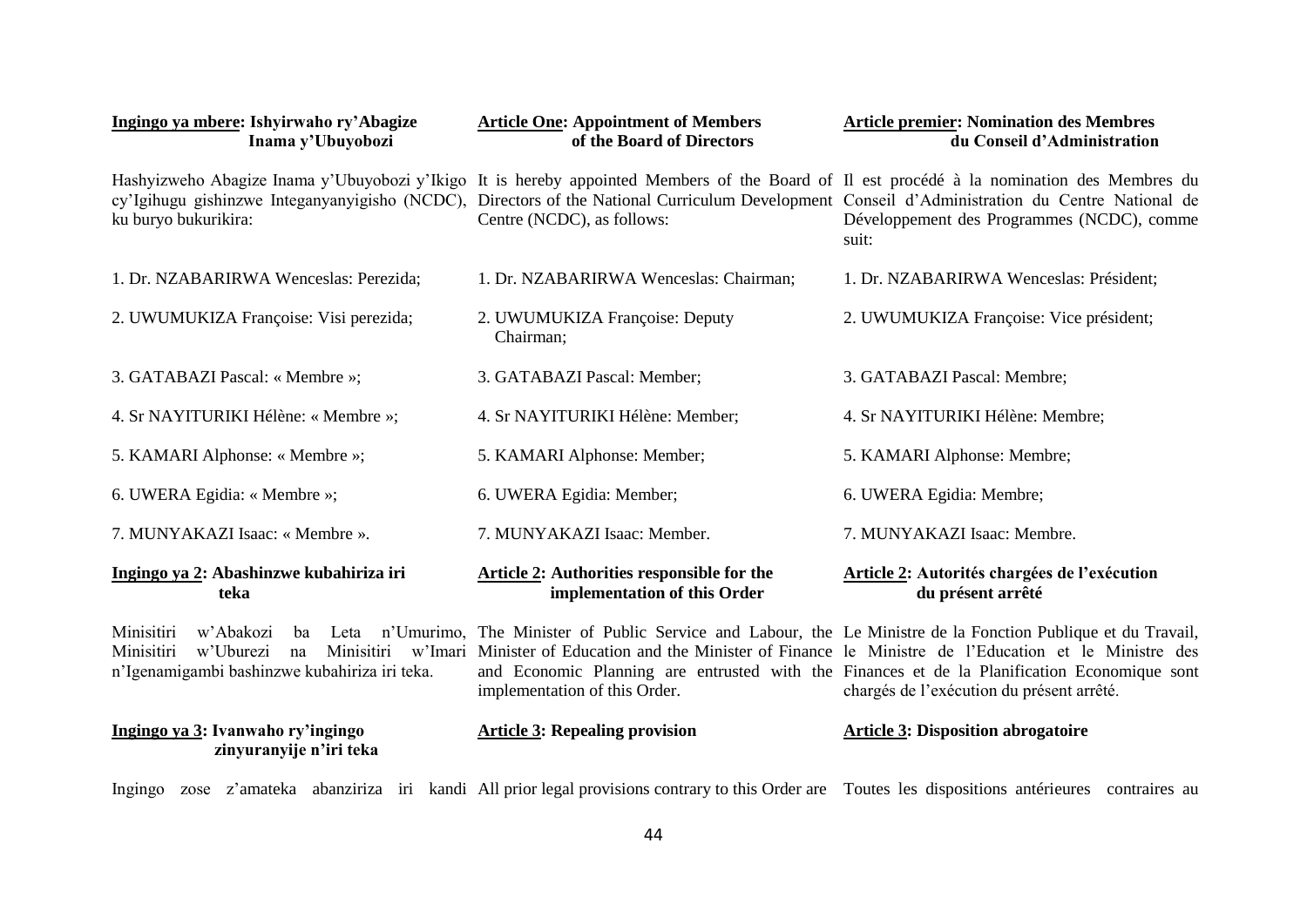45

**Ingingo ya 4: Igihe iteka ritangira gukurikizwa Article 4: Commencement**

zinyuranyije naryo zivanyweho.

Iri teka ritangira gukurikizwa ku munsi This Order shall come into force on the date of its Le présent arrêté entre en vigueur le jour de sa rishyiriweho umukono. Agaciro karyo gahera ku signature. It takes effect as of 23 July 2008. wa 23 Nyakanga 2008. signature. Il sort ses effets à partir du 23 Juillet 2008.

Kigali, kuwa **02/11/2009**

Kigali, on **02/11/2009**

**(sé) MAKUZA Bernard** Minisitiri w'Intebe

**(sé) MUREKEZI Anastase** Minisitiri w'Abakozi ba Leta n'Umurimo

> **(sé) Dr. MURIGANDE Charles** Minisitiri w'Uburezi

**(sé) MUSONI James**  Minisitiri w'Imari n'Igenamigambi

**Bibonywe kandi bishyizweho Ikirango cya Repubulika:**

**(sé) KARUGARAMA Tharcisse** Minisitiri w'Ubutabera / Intumwa Nkuru ya Leta

Minister of Education **(sé)**

**(sé) Dr. MURIGANDE Charles**

**(sé) MAKUZA Bernard** Prime Minister

**(sé) MUREKEZI Anastase** Minister of Public Service and Labour

**MUSONI James**  Minister of Finance and Economic Planning

**Seen and sealed with the Seal of the Republic:**

**(sé) KARUGARAMA Tharcisse** Minister of Justice / Attorney General

**(sé) KARUGARAMA Tharcisse** Ministre de la Justice / Garde des Sceaux

**(sé) MUREKEZI Anastase** Ministre de la Fonction Publique et du Travail

**(sé) Dr. MURIGANDE Charles**

Ministre de l'Education

**(sé) MUSONI James** 

**Vu et scellé du Sceau de la République:**

Ministre des Finances et de la Planification Economique

Kigali, le **02/11/2009**

**(sé) MAKUZA Bernard** Premier Ministre

**Article 4: Entrée en vigueur**

présent arrêté sont abrogées.

hereby repealed.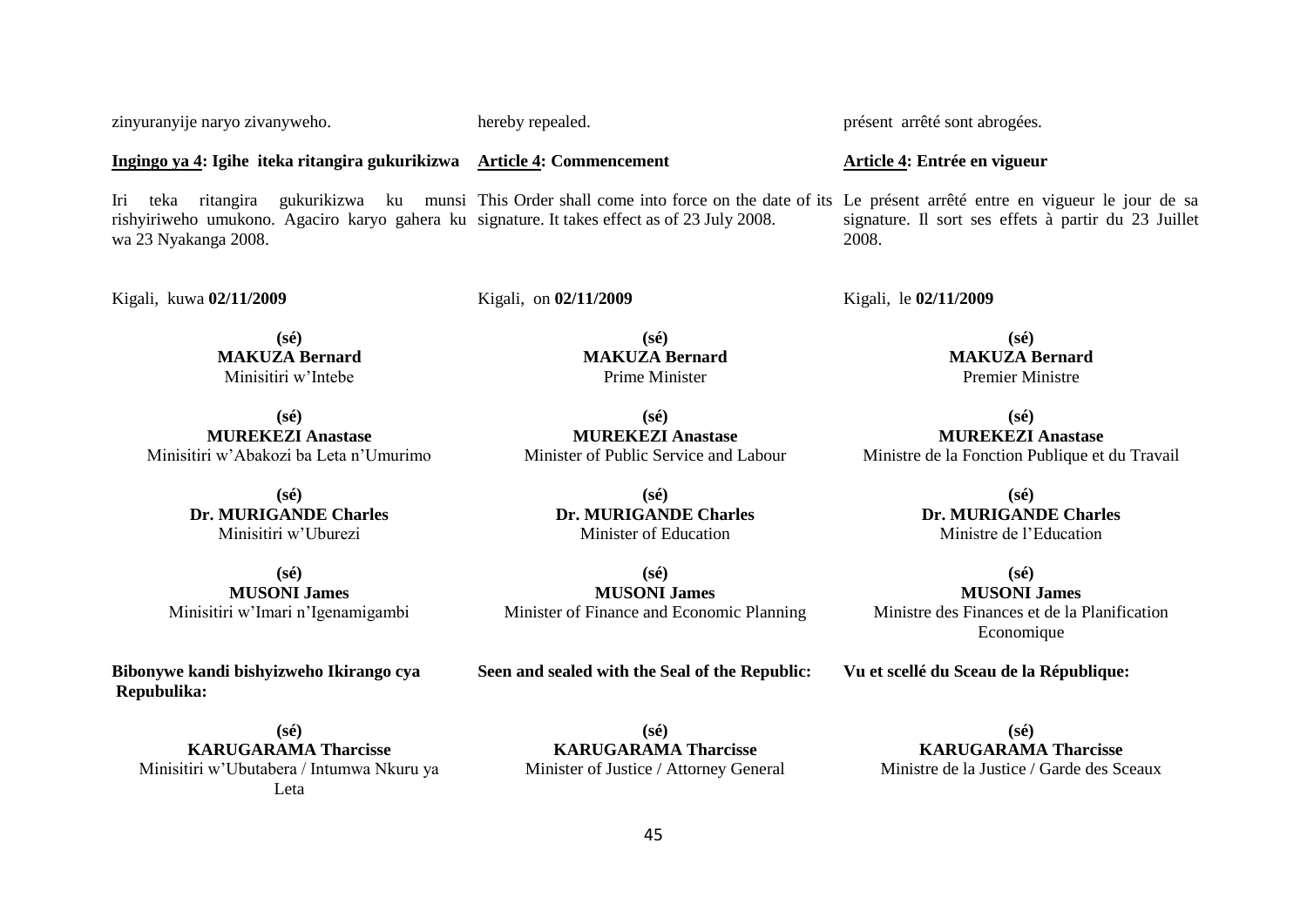#### **ITEKA RYA MINISITIRI W'INTEBE PRIME MINISTER'S ORDER N°121/03 OF ARRETE DU PREMIER MINISTRE N°121/03 N°121/03 RYO KUWA 02/11/2009 02/11/2009 APPOINTING MEMBERS OF THE DU 02/11/2009 PORTANT NOMINATION RISHYIRAHO ABAGIZE Y'UBUYOBOZI INAMA BOARD OF DIRECTORS DES MEMBRES DU CONSEIL D'ADMINISTRATION**

| <b>ISHAKIRO</b>                                              | <b>TABLE OF CONTENTS</b>                                                          | <b>TABLE DES MATIERES</b>                                                     |  |
|--------------------------------------------------------------|-----------------------------------------------------------------------------------|-------------------------------------------------------------------------------|--|
| Ingingo ya mbere: Ishyirwaho ry'Abagize<br>Inama y'Ubuyobozi | <b>Article One: Appointment of Members</b><br>of the Board of Directors           | <b>Article premier: Nomination des Membres</b><br>du Conseil d'Administration |  |
| Ingingo ya 2: Abashinzwe kubahiriza iri<br>teka              | <b>Article 2:</b> Authorities responsible for the<br>implementation of this Order | Article 2: Autorités chargées de l'exécution<br>du présent arrêté             |  |
| Ingingo ya 3: Ivanwaho ry'ingingo<br>zinyuranyije n'iri teka | <b>Article 3: Repealing provision</b>                                             | <b>Article 3: Disposition abrogatoire</b>                                     |  |
| Ingingo ya 4: Igihe iteka ritangira gukurikizwa              | <b>Article 4: Commencement</b>                                                    | Article 4: Entrée en vigueur                                                  |  |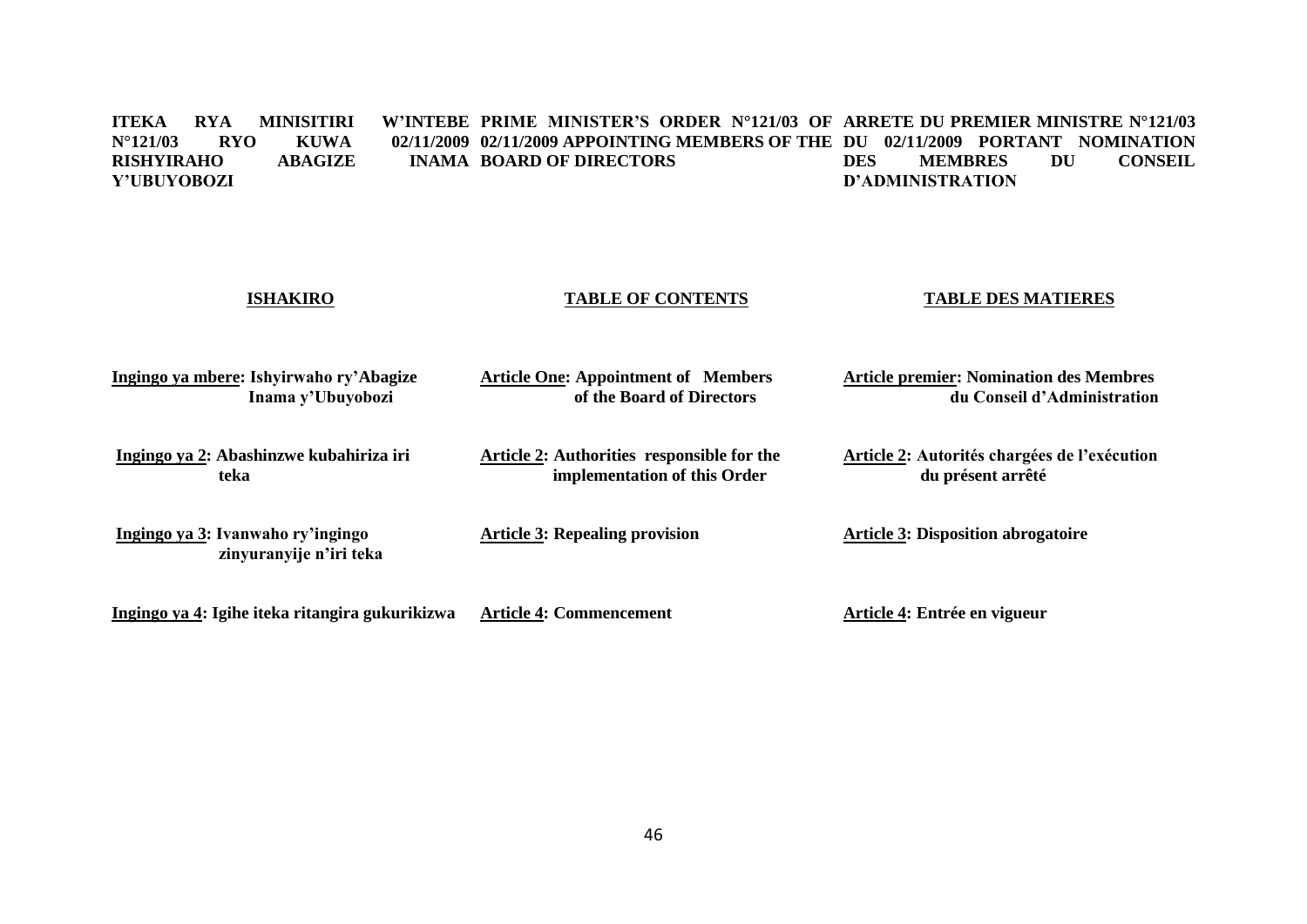#### **ITEKA RYA MINISITIRI W'INTEBE PRIME MINISTER'S ORDER N°121/03 OF ARRETE DU PREMIER MINISTRE N°121/03 N°121/03 RYO KUWA 02/11/2009 02/11/2009 APPOINTING MEMBERS OF RISHYIRAHO ABAGIZE Y'UBUYOBOZI THE BOARD OF DIRECTORS DU 02/11/2009 PORTANT NOMINATION DES**<br>RS **DU** CONSEIL **MEMBRES D'ADMINISTRATION**

| Minisitiri w'Intebe,                                                                                                                      | The Prime Minister,                                                                                                                                                                                                                                                                                  | Le Premier Ministre,                                                          |
|-------------------------------------------------------------------------------------------------------------------------------------------|------------------------------------------------------------------------------------------------------------------------------------------------------------------------------------------------------------------------------------------------------------------------------------------------------|-------------------------------------------------------------------------------|
| ryavuguruwe kugeza ubu, cyane cyane mu ngingo especially in Articles 118, 119, 121 and 201;<br>zaryo iya 118, iya 119, iya 121 n'iya 201; | Ashingiye ku Itegeko Nshinga rya Repubulika y'u Pursuant to the Constitution of the Republic of Vu la Constitution de la République du Rwanda du<br>Rwanda ryo kua 04 Kamena 2003 nk'uko Rwanda of 04 June 2003, as amended to date, 04 juin 2003 telle que révisée à ce jour,                       | spécialement en ses articles 118, 119, 121 et 201;                            |
| ibigo bya Leta, cyane cyane mu ngingo yaryo ya 4; Institutions, especially in Article 4;                                                  | Ashingiye ku Itegeko Ngenga n° 14/2004 ryo kuwa Pursuant to Organic Law n°14/2004 of 26/05/2004 Vu la Loi Organique n° 14/2004 du 26/05/2004<br>26/05/2004 rishyiraho amategeko rusange yerekeye establishing General Provisions governing Public portant dispositions générales applicables aux     | Etablissements Publics, spécialement en son article<br>4:                     |
| Nyakanga 2008 imaze kubisuzuma no kubyemeza; its session of 23 July 2008;                                                                 | Inama y'Abaminisitiri yateranye kuwa 23 After consideration and approval by the Cabinet in Après examen et adoption par le Conseil des                                                                                                                                                               | Ministres en sa séance du 23 Juillet 2008;                                    |
| <b>ATEGETSE:</b>                                                                                                                          | <b>HEREBY ORDERS:</b>                                                                                                                                                                                                                                                                                | <b>ARRETE:</b>                                                                |
| Ingingo ya mbere: Ishyirwaho ry'Abagize<br>Inama y'Ubuyobozi                                                                              | <b>Article One: Appointment of Members</b><br>of the Board of Directors                                                                                                                                                                                                                              | <b>Article premier: Nomination des Membres</b><br>du Conseil d'Administration |
| bukurikira:                                                                                                                               | Hashyizweho Abagize Inama y'Ubuyobozi mu It is hereby appointed Members of the Board of Il est procédé à la nomination des Membres du<br>Nama y'Igihugu ishinzwe Ibizamini, ku buryo Directors of the National Examinations Council, as Conseil d'Administration du Conseil National des<br>follows: | Examens, comme suit:                                                          |
| 1. Mgr. RUTAGANDA Alphonse: Perezida;                                                                                                     | 1. Mgr. RUTAGANDA Alphonse: Chairman;                                                                                                                                                                                                                                                                | 1. Mgr. RUTAGANDA Alphonse: Président;                                        |
| 2. MUHIRE Cassien: Visi perezida;                                                                                                         | 2. MUHIRE Cassien: Deputy Chairman;                                                                                                                                                                                                                                                                  | 2. MUHIRE Cassien: Vice président;                                            |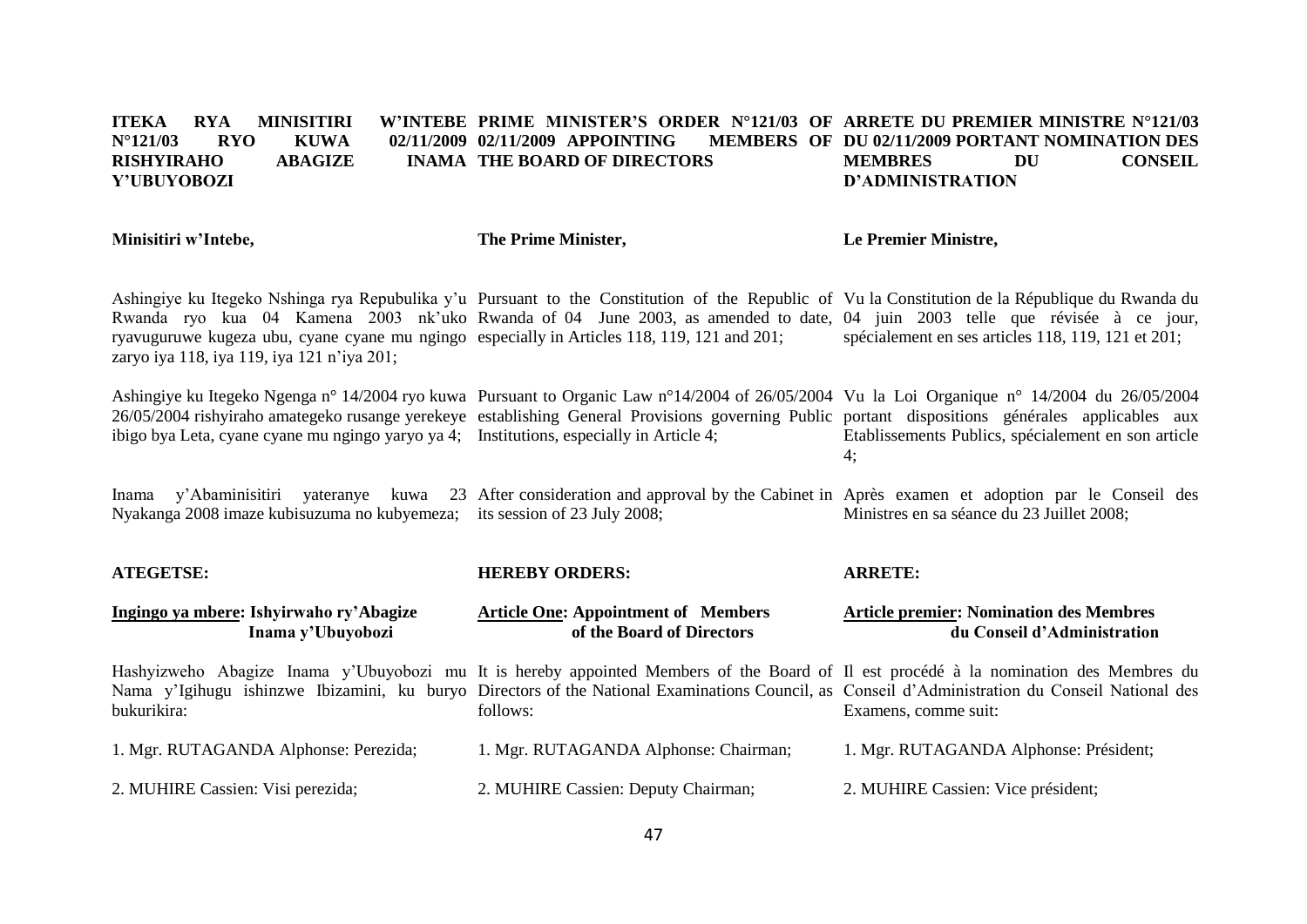| 3. RUBAGUMYA Emma: « Membre »;                                                                                                                | 3. RUBAGUMYA Emma: Member;                                                                                                                                                                                                                                                                                                                 | 3. RUBAGUMYA Emma: Membre;                                                                                                                |
|-----------------------------------------------------------------------------------------------------------------------------------------------|--------------------------------------------------------------------------------------------------------------------------------------------------------------------------------------------------------------------------------------------------------------------------------------------------------------------------------------------|-------------------------------------------------------------------------------------------------------------------------------------------|
| 4. RWAMBONERA François: « Membre »;                                                                                                           | 4. RWAMBONERA François: Member;                                                                                                                                                                                                                                                                                                            | 4. RWAMBONERA François: Membre;                                                                                                           |
| 5. KAYITESI Grâce: « Membre »;                                                                                                                | 5. KAYITESI Grâce: Member;                                                                                                                                                                                                                                                                                                                 | 5. KAYITESI Grâce: Membre;                                                                                                                |
| 6. BARAYIZIGIYE Jeanne: « Membre ».                                                                                                           | 6. BARAYIZIGIYE Jeanne: Member.                                                                                                                                                                                                                                                                                                            | 6. BARAYIZIGIYE Jeanne: Membre.                                                                                                           |
| Ingingo ya 2: Abashinzwe kubahiriza iri<br>teka                                                                                               | <b>Article 2: Authorities responsible for the</b><br>implementation of this Order                                                                                                                                                                                                                                                          | Article 2: Autorités chargées de l'exécution<br>du présent arrêté                                                                         |
| bashinzwe kubahiriza iri teka.                                                                                                                | Minisitiri w'Uburezi, Minisitiri w'Abakozi ba Leta The Minister of Education, the Minister of Public Le Ministre de l'Education, le Ministre de la<br>n'Umurimo, na Minisitiri w'Imari n'Igenamigambi Service and Labour, and the Minister of Finance Fonction Publique et du Travail, et le Ministre des<br>implementation of this Order. | and Economic Planning are entrusted with the Finances et de la Planification Economique sont<br>chargés de l'exécution du présent arrêté. |
|                                                                                                                                               |                                                                                                                                                                                                                                                                                                                                            |                                                                                                                                           |
| Ingingo ya 3: Ivanwaho ry'ingingo<br>zinyuranyije n'iri teka                                                                                  | <b>Article 3: Repealing provision</b>                                                                                                                                                                                                                                                                                                      | <b>Article 3: Disposition abrogatoire</b>                                                                                                 |
| zinyuranyije naryo zivanyweho.                                                                                                                | Ingingo zose z'amateka abanziriza iri kandi All prior legal provisions contrary to this Order are Toutes les dispositions antérieures contraires au<br>hereby repealed.                                                                                                                                                                    | présent arrêté sont abrogées.                                                                                                             |
| Ingingo ya 4: Igihe iteka ritangira gukurikizwa                                                                                               | <b>Article 4: Commencement</b>                                                                                                                                                                                                                                                                                                             | Article 4: Entrée en vigueur                                                                                                              |
| teka ritangira<br>Iri<br>rishyiriweho umukono. Agaciro karyo gahera ku signature. It takes effect as of 23 July 2008.<br>wa 23 Nyakanga 2008. | gukurikizwa ku munsi This Order shall come into force on the date of its Le présent arrêté entre en vigueur le jour de sa                                                                                                                                                                                                                  | signature. Il sort ses effets à partir du 23 Juillet<br>2008.                                                                             |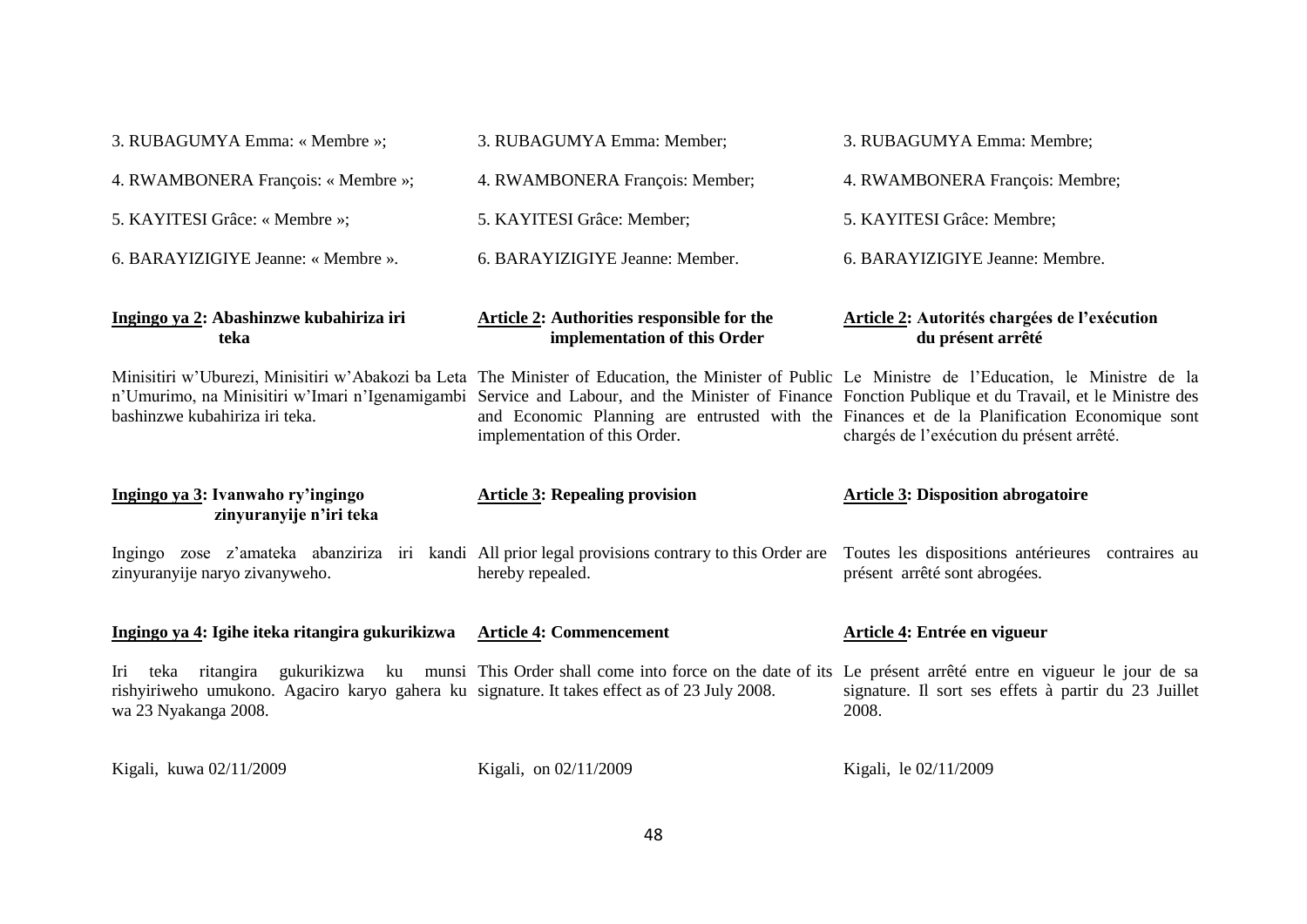**(sé) MAKUZA Bernard** Minisitiri w'Intebe

**(sé) Dr. MURIGANDE Charles** Minisitiri w'Uburezi

**(sé) MUREKEZI Anastase** Minisitiri w'Abakozi ba Leta n'Umurimo

**(sé) MUSONI James** Minisitiri w'Imari n'Igenamigambi

**Bibonywe kandi bishyizweho Ikirango cya Repubulika:**

> **(sé) KARUGARAMA Tharcisse**

**Seen and sealed with the Seal of the Republic:**

**Vu et scellé du Sceau de la République:**

Minisitiri w'Ubutabera / Intumwa Nkuru ya **(sé)**

Leta

**KARUGARAMA Tharcisse** Minister of Justice / Attorney General

**(sé) KARUGARAMA Tharcisse** Ministre de la Justice / Garde des Sceaux

**MAKUZA Bernard** Prime Minister

**(sé)**

**(sé) Dr. MURIGANDE Charles** Minisitiri w'Uburezi

**(sé) MUREKEZI Anastase** Minister of Public Service and Labour

**(sé) MUSONI James** Minister of Finance and Economic Planning

**(sé) MAKUZA Bernard** Premier Ministre

**(sé) Dr. MURIGANDE** Minisitiri w'Uburezi

**(sé) MUREKEZI Anastase** Ministre de la Fonction Publique et du Travail

**(sé) MUSONI James**

Ministre des Finances et de la Planification Economique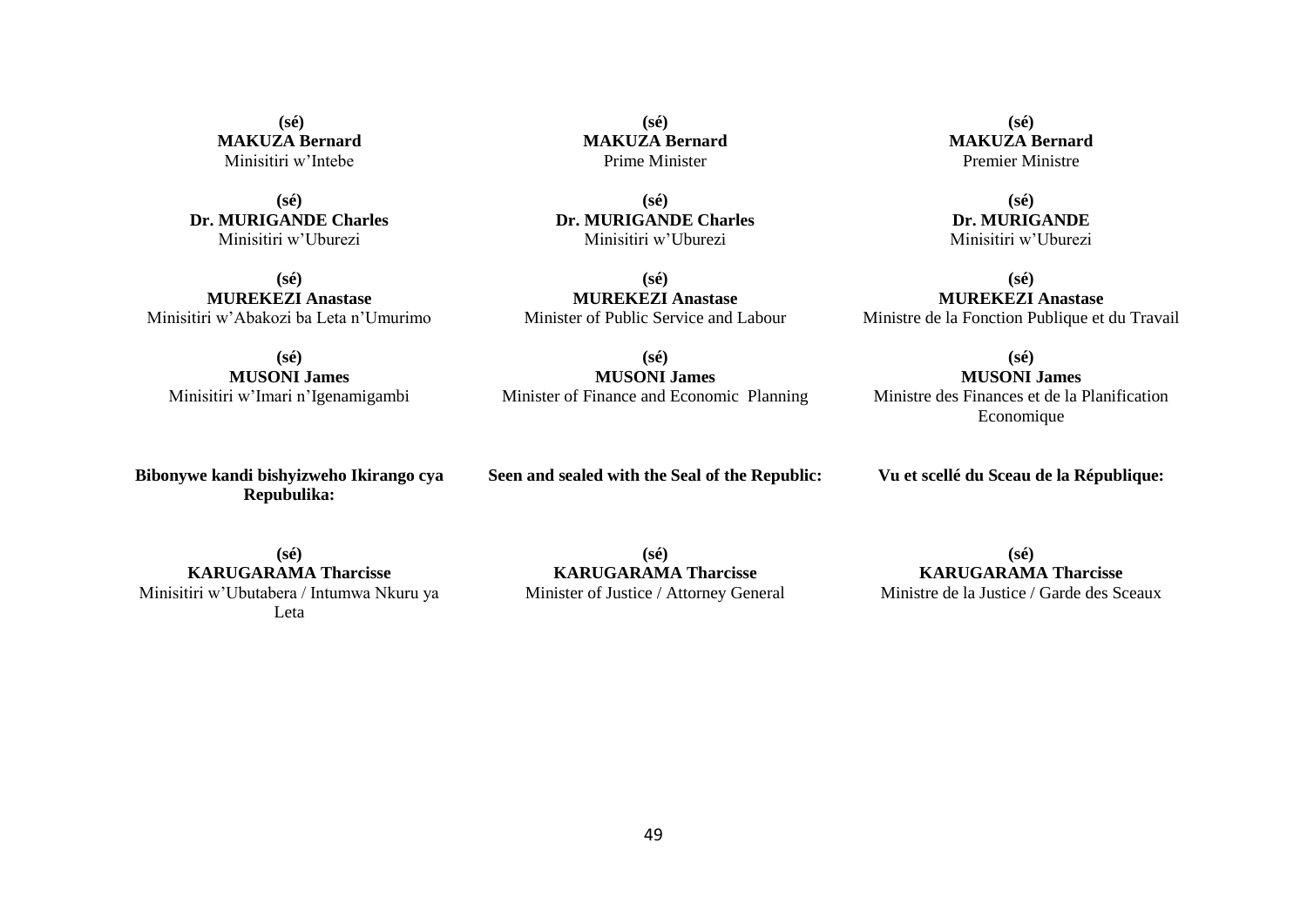**ITEKA RYA MINISITIRI W'INTEBE PRIME MINISTER'S ORDER N°126/03 OF ARRETE DU PREMIER MINISTRE N°126/03 N°126/03 RYO KUWA 30/12/2009 30/12/2009 APPOINTING THE EXECUTIVE DU 30/12/2009 PORTANT NOMINATION DU RISHYIRAHO UMUNYAMABANGA SECRETARY OF THE NATIONAL UNITY NSHINGWABIKORWA WA KOMISIYO AND RECONCILIATION COMMISSION Y'IGIHUGU Y'UBUMWE N'UBWIYUNGE SECRETAIRE EXECUTIF DE LA COMMISSION NATIONALE DE L'UNITE ET LA RECONCILIATION**

# **ISHAKIRO**

# **TABLE OF CONTENTS**

# **TABLE DES MATIERES**

| Ingingo          | va                                               | mbere:          |  | Ishyirwaho Article One: Appointment of the Executive                                                                         | Article premier : Nomination du Secrétaire        |
|------------------|--------------------------------------------------|-----------------|--|------------------------------------------------------------------------------------------------------------------------------|---------------------------------------------------|
| ry'Umunyamabanga |                                                  | Nshingwabikorwa |  | wa Secretary of the National Unity and Reconciliation                                                                        | Exécutif de la Commission Nationale de l'Unité et |
|                  | Komisiyo y'Igihugu y'Ubumwe n'Ubwiyunge          |                 |  | Commission                                                                                                                   | la Réconciliation                                 |
|                  | Ingingo ya 2: Abashinzwe kubahiriza iri teka     |                 |  | Article 2 : Authorities responsible for the Article 2 : Autorités chargées de l'exécution du<br>implementation of this Order | présent arrêté                                    |
| n'iri teka       |                                                  |                 |  | Ingingo ya 3: Ivanwaho ry'ingingo zinyuranyije Article 3: Repealing provision                                                | <b>Article 3:</b> Disposition abrogatoire         |
|                  | Ingingo ya 4 : Igihe iteka ritangira gukurikizwa |                 |  | <b>Article 4: Commencement</b>                                                                                               | <b>Article 4 :</b> Entrée en vigueur              |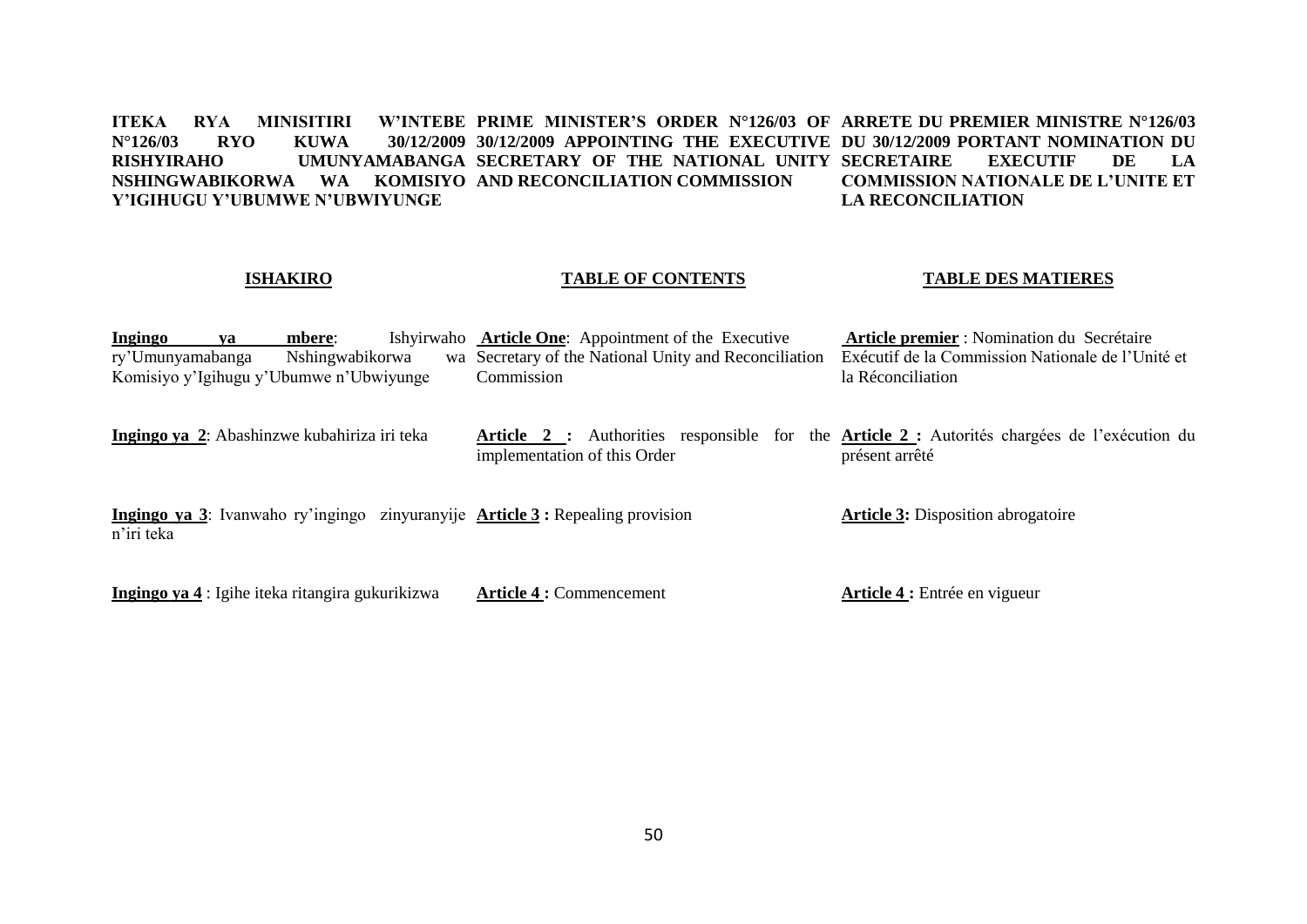### **ITEKA RYA MINISITIRI N°126/03 RYO KUWA 30/12/2009 30/12/2009 APPOINTING THE EXECUTIVE DU 30/12/2009 PORTANT NOMINATION DU RISHYIRAHO UMUNYAMABANGA SECRETARY OF THE NATIONAL UNITY SECRETAIRE EXECUTIF DE LA NSHINGWABIKORWA WA KOMISIYO AND RECONCILIATION COMMISSION Y'IGIHUGU Y'UBUMWE N'UBWIYUNGE PRIME MINISTER'S ORDER N°126/03 OF ARRETE DU PREMIER MINISTRE N°126/03 COMMISSION NATIONALE DE L'UNITE ET LA RECONCILIATION**

#### **Minisitiri w'Intebe, The Prime Minister, Le Premier Ministre,**

Ashingiye ku Itegeko Nshinga rya Repubulika y'u Pursuant to the Constitution of the Republic of Vu la Constitution de la République du Rwanda du Rwanda ryo ku wa 04 Kamena 2003 nk'uko Rwanda of 04 June 2003, as amended to date 04 juin 2003 telle que révisée à ce jour, ryavuguruwe kugeza ubu, cyane cyane mu ngingo especially in Articles 118, 119, 178, 121 and 201; spécialement en ses articles 118, 119, 178, 121 et zaryo iya 118, iya 119, iya 178, iya 121 n'iya 201; 201;

Ashingiye ku Itegeko n° 35/2008 ryo ku wa Pursuant to Law n° 35/2008 of 08/08/2008 Vu la Loi n° 35/2008 du 08/08/2008 portant 08/08/2008 rigena Imiterere n'Imikorere ya determining the organisation and functioning of the Organisation et Fonctionnement de la Commission Komisiyo y'Igihugu y'Ubumwe n'Ubwiyunge, cyane cyane mu ngingo yaryo ya 19; National Unity and Reconciliation Commission, Nationale de l'Unité et la Réconciliation, especially in Article 19; spécialement en son article19;

Ashingiye ku Itegeko n° 22/2002 ryo ku wa Pursuant to Law n° 22/2002 of 09/07/2002 on Vu la Loi n° 22/2002 du 09/07/2002 portant Statut 09/07/2002 rishyiraho Sitati Rusange igenga General Statutes for Rwanda Public service, Général de la Fonction Publique Rwandaise, abakozi ba Leta n'inzego z'imirimo ya Leta, cyane especially in Articles 17, 24 and 35; cyane mu ngingo zaryo iya 17, iya 24 n'iya 35; spécialement en ses articles 17, 24 et 35;

Bisabwe na Minisitiri w'Abakozi ba Leta On-proposal-by-the-Minister-of-Public-Service-and-Sur-proposition du Ministre de la Fonction n'Umurimo; Labour; Publique et du Travail ;

Inama y'Abaminisitiri yateranye ku wa 28/10/2009 After consideration and approval by the Cabinet in Après examen et adoption par le Conseil des imaze kubisuzuma no kubyemeza; its session of 28/10/2009; Ministres en sa séance du 28/10/2009;

# **ATEGETSE:**

**HEREBY ORDERS:**

**ARRETE :**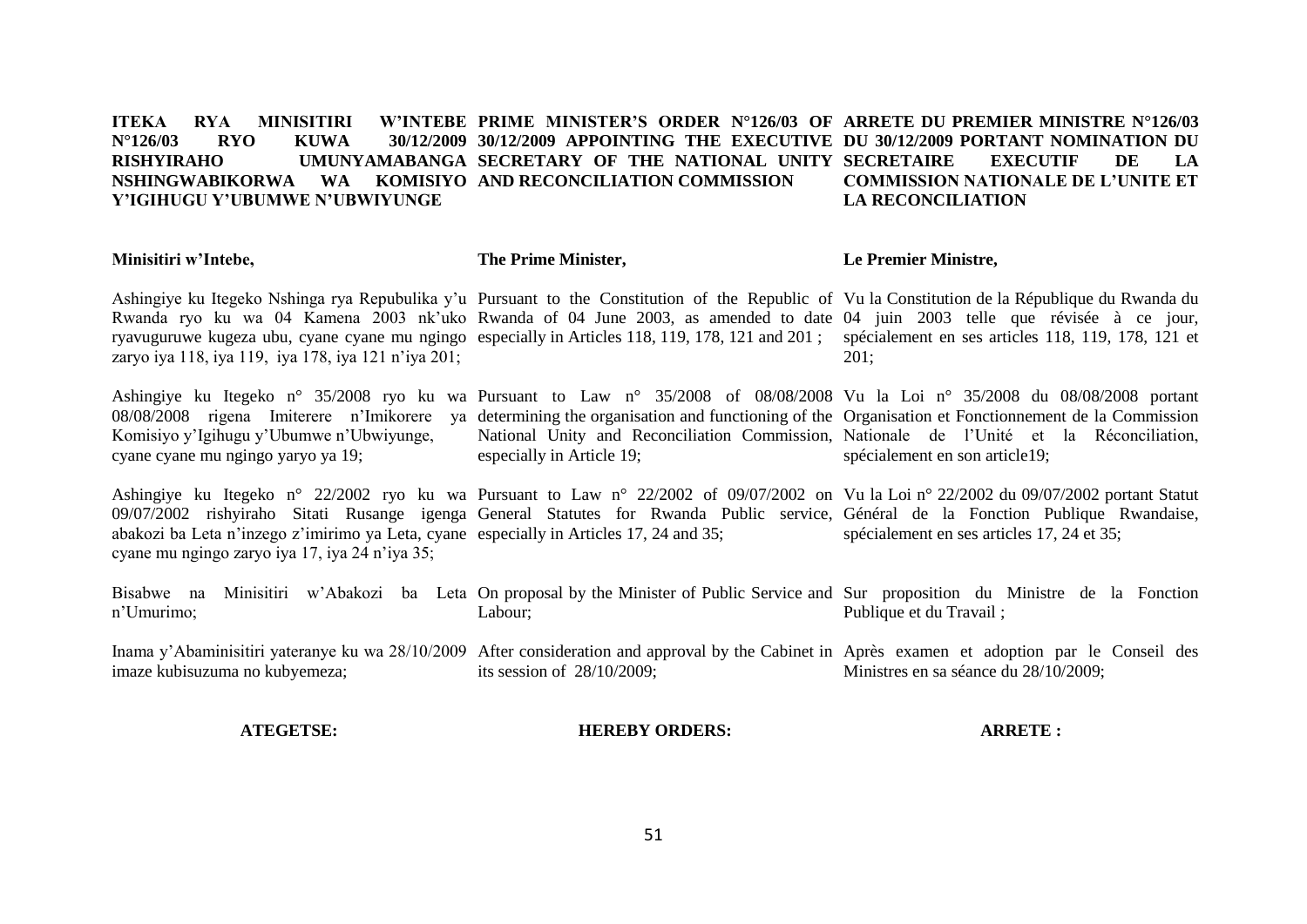| mbere :<br>Ingingo<br>ya<br>ry'Umunyamabanga<br>Komisiyo y'Igihugu y'Ubumwe n'Ubwiyunge                                     | Ishyirwaho Article One: Appointment of the Executive Article premier: Nomination du Secrétaire<br>Nshingwabikorwa wa Secretary of the National Unity<br><b>Reconciliation Commission</b>                                                                                                                      | and Exécutif de la Commission Nationale de l'Unité<br>et la Réconciliation |
|-----------------------------------------------------------------------------------------------------------------------------|---------------------------------------------------------------------------------------------------------------------------------------------------------------------------------------------------------------------------------------------------------------------------------------------------------------|----------------------------------------------------------------------------|
| y'Igihugu y'Ubumwe n'Ubwiyunge.                                                                                             | Dr. HABYARIMANA Jean Baptiste agizwe Dr. HABYARIMANA Jean Baptiste is hereby Dr. HABYARIMANA Jean Baptiste est nommé<br>Umunyamabanga Nshingwabikorwa wa Komisiyo appointed the Executive Secretary of the National Secretaire Executif de la Commission Nationale de<br>Unity and Reconciliation Commission. | l'Unité et la Réconciliation.                                              |
| Ingingo ya 2 Abashinzwe kubahiriza iri teka                                                                                 | Article 2: Authorities responsible for the Article 2: Autorités chargées de l'exécution du<br>implementation of this Order                                                                                                                                                                                    | présent arrêté                                                             |
| Minisitiri<br>w'Imari<br>n'Igenamigambi<br>kubahiriza iri teka.                                                             | Minisitiri w'Abakozi ba Leta n'Umurimo na The Minister of Public Service and Labour and the Le Ministre de la Fonction Publique et du Travail<br>basabwe Minister of Finance and Economic Planning are et le Ministre des Finances et de la Planification<br>entrusted with the implementation of this Order. | Economique sont chargés de l'exécution du présent<br>arrêté.               |
| Ingingo ya 3: Ivanwaho ry'ingingo zinyuranyije Article 3: Repealing provision<br>n'iri teka                                 |                                                                                                                                                                                                                                                                                                               | <b>Article 3: Disposition abrogatoire</b>                                  |
| zinyuranyije naryo zivanyweho.                                                                                              | Ingingo zose z'amateka abanziriza iri kandi All prior provisions contrary to this Order are Toutes les dispositions antérieures contraires au<br>hereby repealed.                                                                                                                                             | présent arrêté sont abrogées.                                              |
| Ingingo ya 4: Igihe iteka ritangira gukurikizwa                                                                             | <b>Article 4: Commencement</b>                                                                                                                                                                                                                                                                                | Article 4 : Entrée en vigueur                                              |
| Iri<br>teka<br>rishyiriweho umukono. Agaciro karyo gahera ku signature. It takes effect as of 28/10/2009.<br>wa 28/10/2009. | ritangira gukurikizwa ku munsi This Order shall come into force on the date of its Le présent arrêté entre en vigueur le jour de sa                                                                                                                                                                           | signature. Il sort ses effets à partir du 28/10/2009.                      |
| Kigali, kuwa 30/12/2009                                                                                                     | Kigali, on 30/12/2009                                                                                                                                                                                                                                                                                         | Kigali, le 30/12/2009                                                      |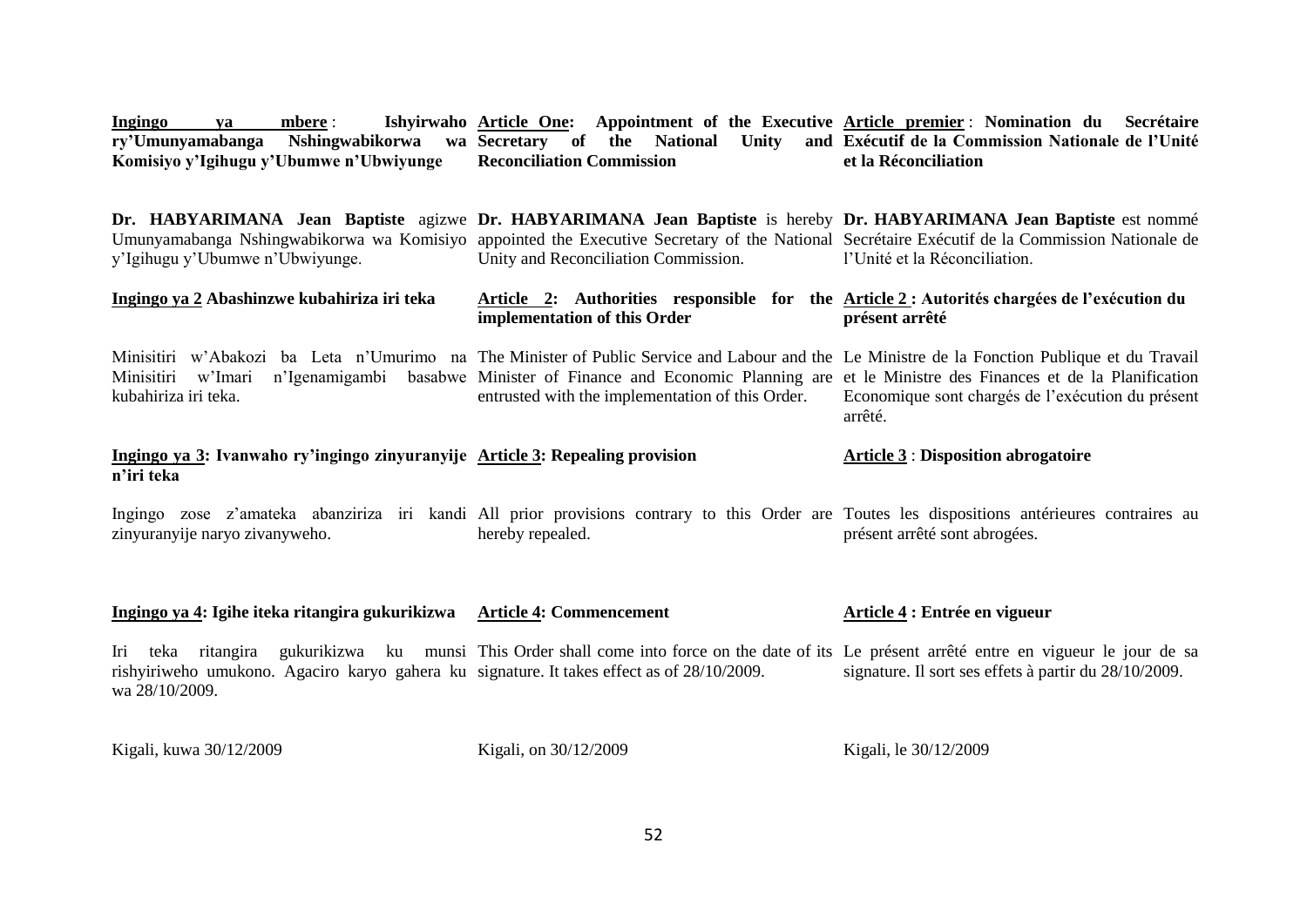$(sé)$ **MAKUZA Bernard** Minisitiri w'Intebe

**(sé) MUREKEZI Anastase** Minisitiri w'Abakozi ba Leta n'Umurimo

(sé) **MAKUZA Bernard** Prime Minister

**(sé) MUREKEZI Anastase** Minister of Public Service and Labour

(sé) **MAKUZA Bernard** Premier Ministre

**(sé) MUREKEZI Anastase** Ministre de la Fonction Publique et du Travail

**(sé) RWANGOMBWA John** Minisitiri w'Imari n'Igenamigambi

**(sé) RWANGOMBWA John** Minister of Finance and Economic Planning

**Bibonywe kandi bishyizweho Ikirango cya Seen and sealed with the Seal of the Republic: Repubulika:**

**(sé) KARUGARAMA Tharcisse** Minisitiri w'Ubutabera / Intumwa Nkuru ya Leta

**(sé) KARUGARAMA Tharcisse** Minister of Justice /Attorney General

**(sé) RWANGOMBWA John**

Ministre des Finances et de la Planification Economique

**Vu et scellé du Sceau de la République :**

**(sé) KARUGARAMA Tharcisse** Ministre de la Justice /Garde des Sceaux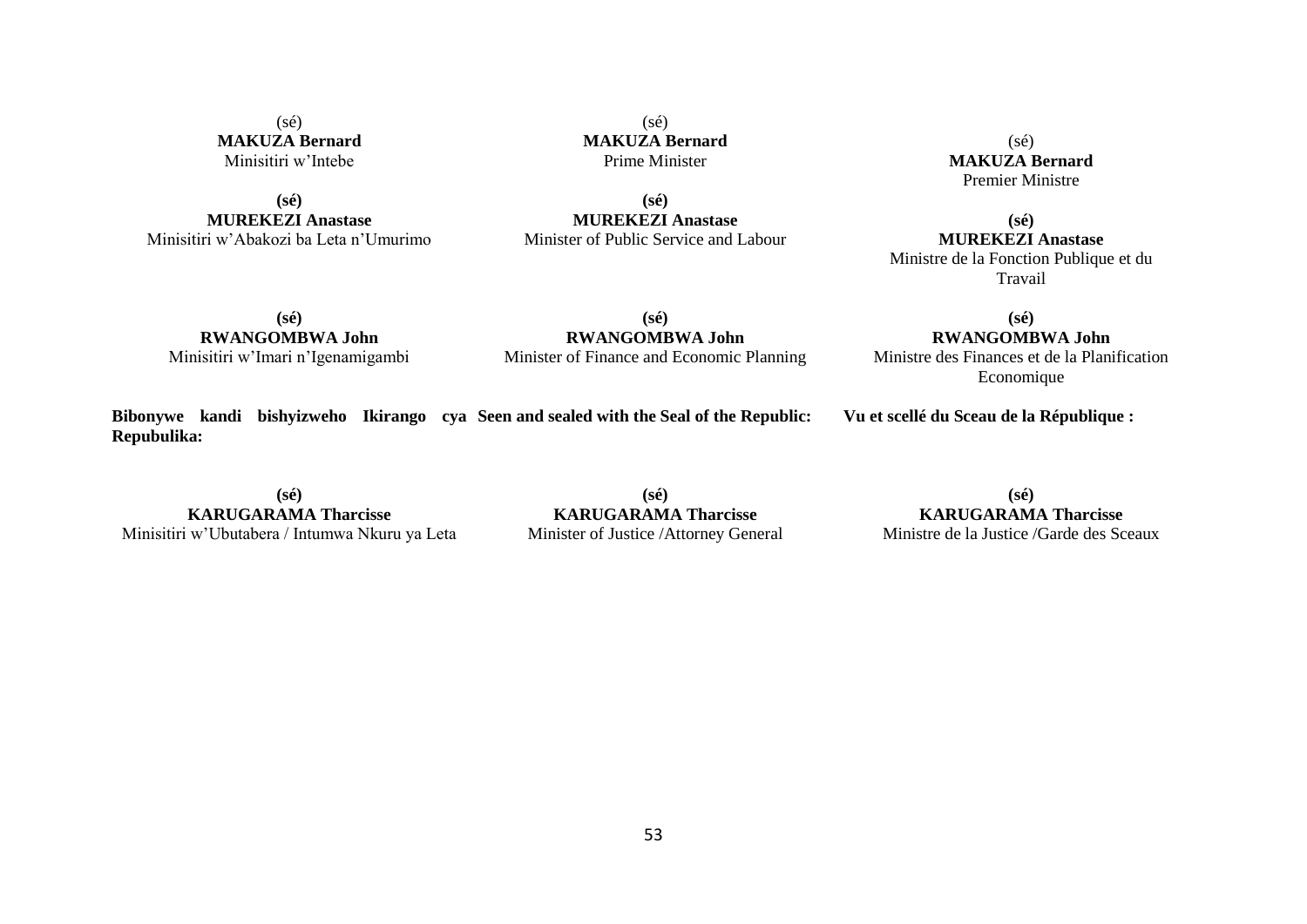#### **ITEKA RYA MINISITIRI W'INTEBE N°127/03 PRIME MINISTER'S ORDER N°127/03 OF ARRETE DU PREMIER MINISTRE N°127/03 RYO KUWA 30/12/2009 RISHYIRAHO 30/12/2009 APPOINTING A DIRECTOR DU 30/12/2009 PORTANT NOMINATION DU UMUYOBOZI MUKURU WA CEPEX GENERAL OF CEPEX DIRECTEUR GENERAL DE CEPEX**

# **ISHAKIRO**

# **TABLE OF CONTENTS**

# **TABLE DES MATIERES**

**Ingingo ya mbere** : Ishyirwaho ry'Umuyobozi **Article One:** Appointment of a Director General of **Article premier** : Nomination du Directeur Mukuru wa CEPEX **CEPEX** Général de CEPEX

**Ingingo ya 2** : Abashinzwe kubahiriza iri teka **Article 2:** Authorities responsible for the **Article 2:** Autorités chargées de l'exécution du implementation of this Order présent arrêté

**Ingingo ya 3**: Ivanwaho ry'ingingo zinyuranyije **Article 3 :** Repealing provision n'iri teka **Article 3 :** Disposition abrogatoire

**Ingingo ya 4** : Igihe iteka ritangira gukurikizwa **Article 4 :** Commencement **Article4 :** Entrée en vigueur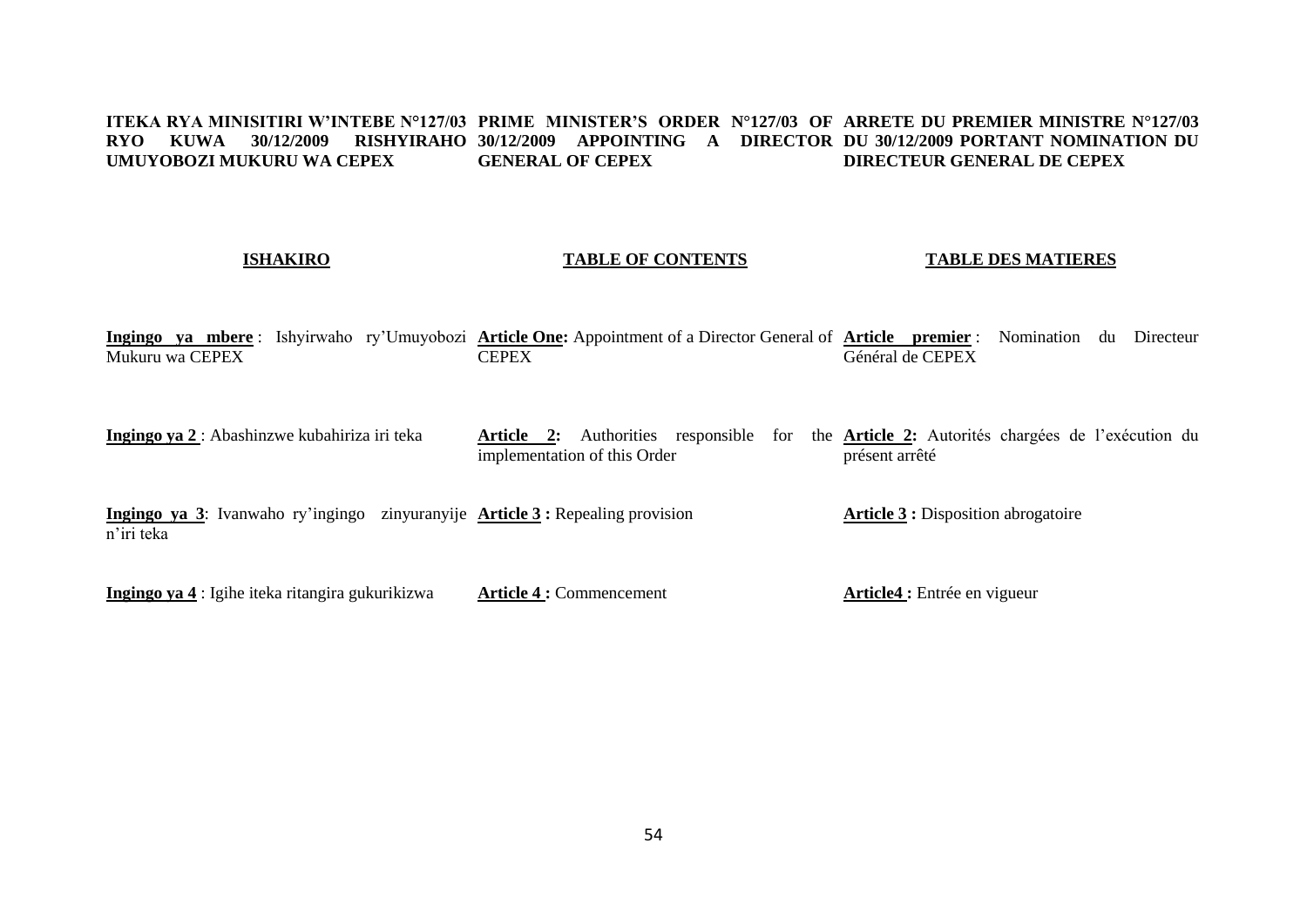### **ITEKA RYA MINISITIRI W'INTEBE N°127/03 PRIME MINISTER'S ORDER N°127/03 OF ARRETE DU PREMIER MINISTRE N°127/03 RYO KUWA 30/12/2009 RISHYIRAHO 30/12/2009 APPOINTING A DIRECTOR DU 30/12/2009 PORTANT NOMINATION DU UMUYOBOZI MUKURU WA CEPEX GENERAL OF CEPEX DIRECTEUR GENERAL DE CEPEX**

**Minisitiri w'Intebe,**

**The Prime Minister,**

**Le Premier Ministre,**

Ashingiye ku Itegeko Nshinga rya Repubulika y'u Pursuant to the Constitution of the Republic of Vu la Constitution de la République du Rwanda du Rwanda ryo kuwa 04 Kamena 2003 nk'uko Rwanda of 04 June 2003, as amended to date 04 Juin 2003 telle que révisée à ce jour, ryavuguruwe kugeza ubu, cyane cyane mu ngingo especially in Articles 118, 119, 121 and 201 ; zaryo iya 118, iya 119, iya 121 n'iya 201; spécialement en ses articles 118, 119, 121 et 201;

Ashingiye ku Itegeko n° 22/2002 ryo kuwa Pursuant to Law n° 22/2002 of 09/07/2002 on Vu la Loi n° 22/2002 du 09/07/2002 portant Statut 09/07/2002 rishyiraho Sitati Rusange igenga General Statutes for Rwanda Public service, Général de la Fonction Publique Rwandaise, abakozi ba Leta n'inzego z'imirimo ya Leta, cyane especially in Articles 17, 24 and 35; cyane mu ngingo zaryo iya 17, iya 24 n'iya 35; spécialement en ses articles 17, 24 et 35;

- Bisabwe na Minisitiri w'Imari n'Igenamigambi; On proposal by the Minister of Finance and Sur proposition du Ministre des Finances et de la Economic Planning; Planification Economique ;
- Inama y'Abaminisitiri yateranye ku wa 11/09/2009, After consideration and approval by the Cabinet in Après examen et adoption par le Conseil des imaze kubisuzuma no kubyemeza; its session of 11/09/2009; Ministres en sa séance du 11/09/2009;

# **ATEGETSE:**

**HEREBY ORDERS:**

**ARRETE :**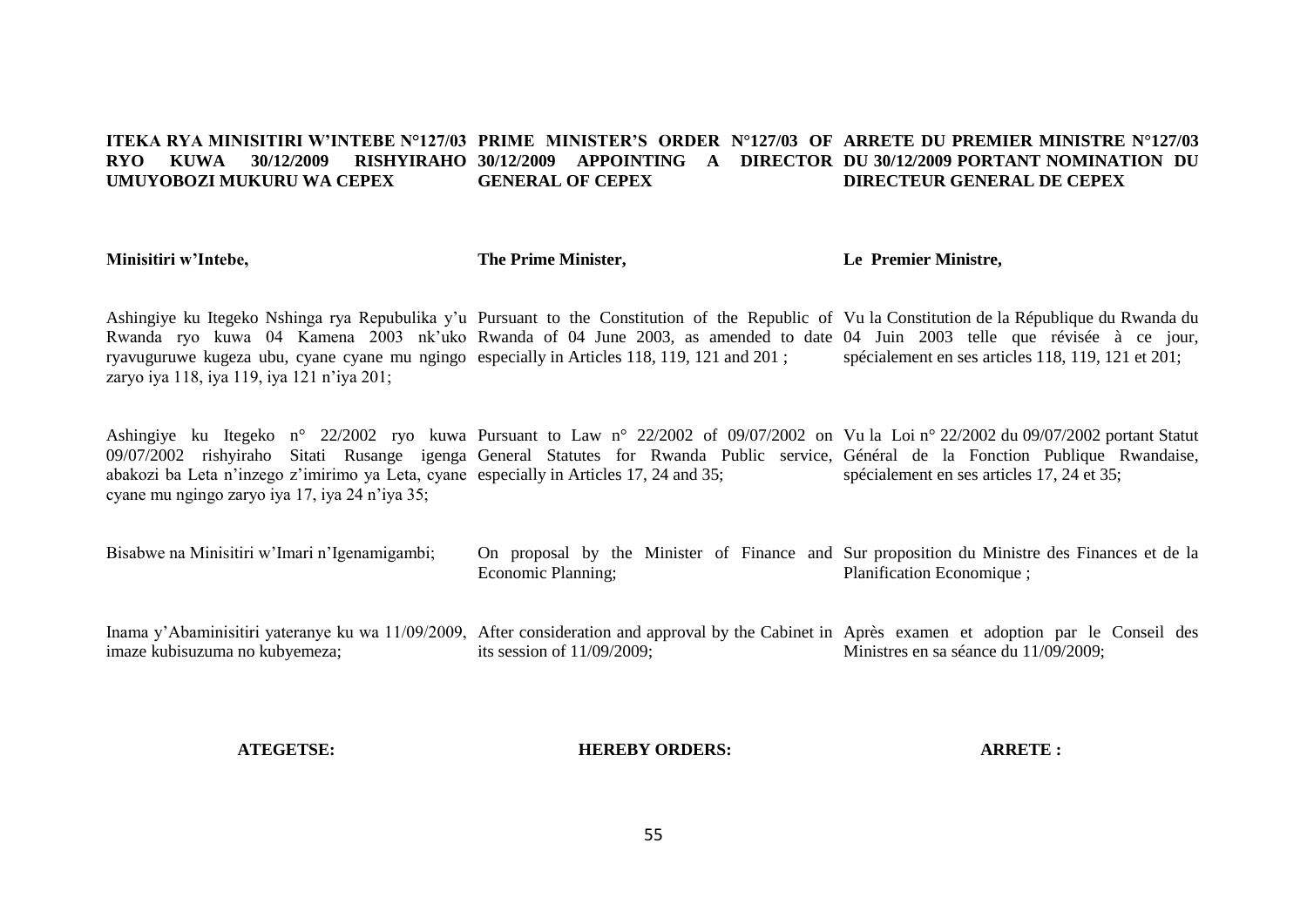| Ingingo ya mbere: Ishyirwaho ry'Umuyobozi Article One: Appointment of a Director General Article premier: Nomination du Directeur<br><b>Mukuru wa CEPEX</b>                                                                                                                                                      | of CEPEX                                                                                                                   | <b>Général de CEPEX</b>                                      |
|------------------------------------------------------------------------------------------------------------------------------------------------------------------------------------------------------------------------------------------------------------------------------------------------------------------|----------------------------------------------------------------------------------------------------------------------------|--------------------------------------------------------------|
| Bwana MUSAFIRI Prosper, agizwe Umuyobozi Mr. MUSAFIRI Prosper is hereby appointed the Monsieur MUSAFIRI Prosper est nommé<br>Mukuru wa CEPEX.                                                                                                                                                                    | Direcor General of CEPEX.                                                                                                  | Directeur Général de CEPEX.                                  |
| Ingingo ya 2: Abashinzwe kubahiriza iri teka                                                                                                                                                                                                                                                                     | Article 2: Authorities responsible for the Article 2: Autorités chargées de l'exécution du<br>implementation of this Order | présent arrêté                                               |
| Minisitiri w'Imari n'Igenamigambi na Minisitiri The Minister of Finance and Economic Planning Le Ministre des Finances et de la Planification<br>w'Abakozi ba Leta n'Umurimo basabwe kubahiriza and the Minister of Public Service and Labour are Economique et Ministre de la Fonction Publique et<br>iri teka. | entrusted with the implementation of this Order.                                                                           | du Travail sont chargés de l'exécution du présent<br>arrêté. |
| Ingingo ya 3: Ivanwaho ry'ingingo zinyuranyije Article 3: Repealing provision<br>n'iri teka                                                                                                                                                                                                                      |                                                                                                                            | <b>Article 3: Disposition abrogatoire</b>                    |
| Ingingo zose z'amateka abanziriza iri kandi All prior provisions contrary to this Order are Toutes les dispositions antérieures contraires au<br>zinyuranyije naryo zivanyweho.                                                                                                                                  | hereby repealed.                                                                                                           | présent arrêté sont abrogées.                                |
| Ingingo ya 4: Igihe iteka ritangira gukurikizwa                                                                                                                                                                                                                                                                  | <b>Article 4 : Commencement</b>                                                                                            | Article 4 : Entrée en vigueur                                |
| Iri teka ritangira gukurikizwa ku munsi rishyiriweho This Order shall come into force on the date of its Le présent arrêté entre en vigueur le jour de sa<br>umukono. Agaciro karyo gahera kuwa 11/09/2009.                                                                                                      | signature. It takes effect as of 11/09/2009.                                                                               | signature. Il sort ses effets à partir du 11/09/2009.        |
| Kigali, kuwa 30/12/2009                                                                                                                                                                                                                                                                                          | Kigali, on 30/12/2009                                                                                                      | Kigali, le 30/12/2009                                        |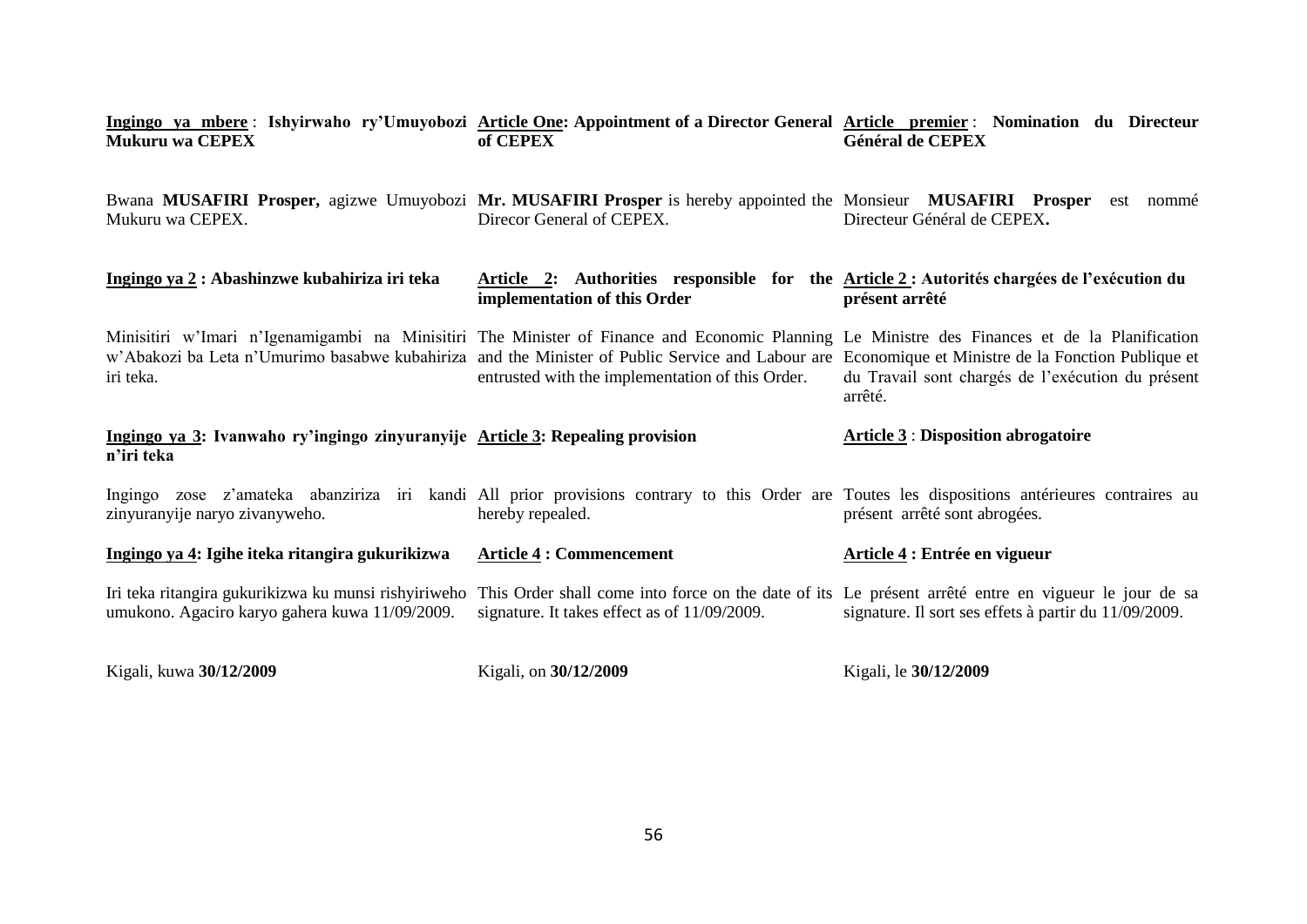(sé)

**MAKUZA Bernard** Minisitiri w'Intebe

**MAKUZA Bernard** Prime Minister

(sé)

**MUSONI James**

(sé)

(sé)

(sé)

Minisitiri w'Imari n'Igenamigambi **MUSONI James** Minister of Finance and Economic Planning

**MUREKEZI Anastase** Minisitiri w'Abakozi ba Leta n'Umurimo

**MUREKEZI Anastase** Minister of Public Service and Labour

**MUREKEZI Anastase** Ministre de la Fonction Publique et du Travail

(sé)

**Bibonywe kandi bishyizweho Ikirango cya Seen and sealed with the Seal of the Republic: Repubulika: Vu et scellé du Sceau de la République :**

(sé)

(sé)

 $(sé)$ 

**KARUGARAMA Tharcisse** Minisitiri w'Ubutabera / Intumwa Nkuru ya Leta

**KARUGARAMA Tharcisse** Minister of Justice /Attorney General

57

**KARUGARAMA Tharcisse** Ministre de la Justice / Garde des Sceaux

**MAKUZA Bernard** Premier Ministre

(sé)

**MUSONI James** Ministre des Finances et de la Planification Economique

(sé)

(sé)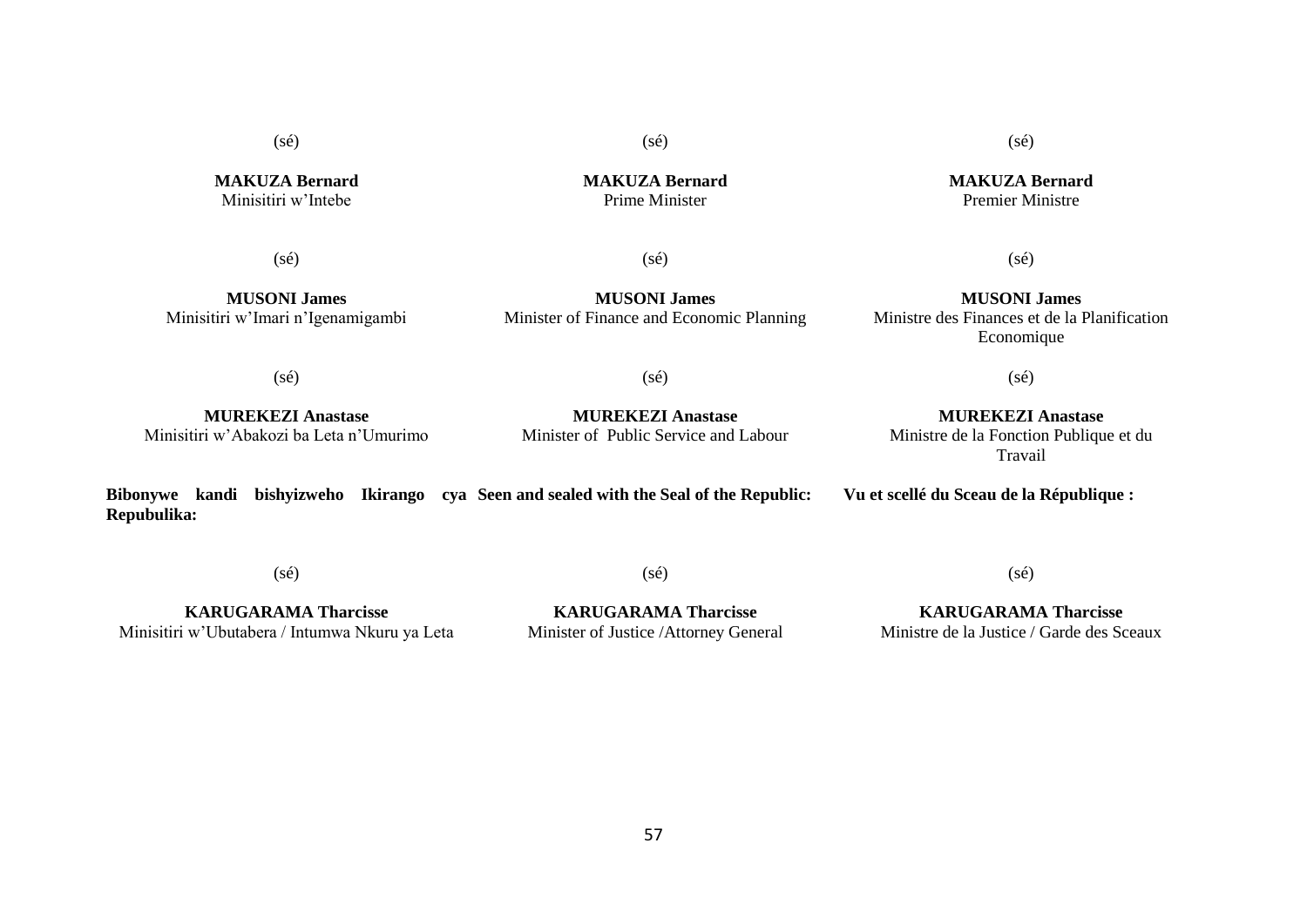#### **ITEKA RYA MINISITIRI W'INTEBE N°128/03 PRIME MINISTER'S ORDER N°128/03 OF ARRETE DU PREMIER MINISTRE N°128/03 RYO KUWA 30/12/2009 RISHYIRAHO 30/12/2009 APPOINTING A GOVERNMENT DU 30/12/2009 PORTANT NOMINATION «** GOVERNMENT CHIEF **AUDITOR » INTERNAL CHIEF INTERNAL AUDITOR D'UN AUDITEUR INTERNE EN CHEF DU GOUVERNEMENT**

# **TABLE OF CONTENTS**

# **TABLE DES MATIERES**

# **ISHAKIRO**

**Ingingo ya mbere** : Ishyirwaho rya «Government **Article One:** Appointment of a Government **Article premier** : Nomination d'un Auditeur Chief Internal Auditor » Chief Internal Auditor Interne en Chef du Gouvernement

**Ingingo ya 2** : Abashinzwe kubahiriza iri teka **Article 2 :** Authorities responsible for the **Article 2:** Autorités chargées de l'exécution du implementation of this Order présent arrêté

**Ingingo ya 3**: Ivanwaho ry'ingingo zinyuranyije **Article 3 :** Repealing provision n'iri teka **Article 3 :** Disposition abrogatoire

**Ingingo ya 4** : Igihe iteka ritangira gukurikizwa **Article 4 :** Commencement **Article 4 :** Entrée en vigueur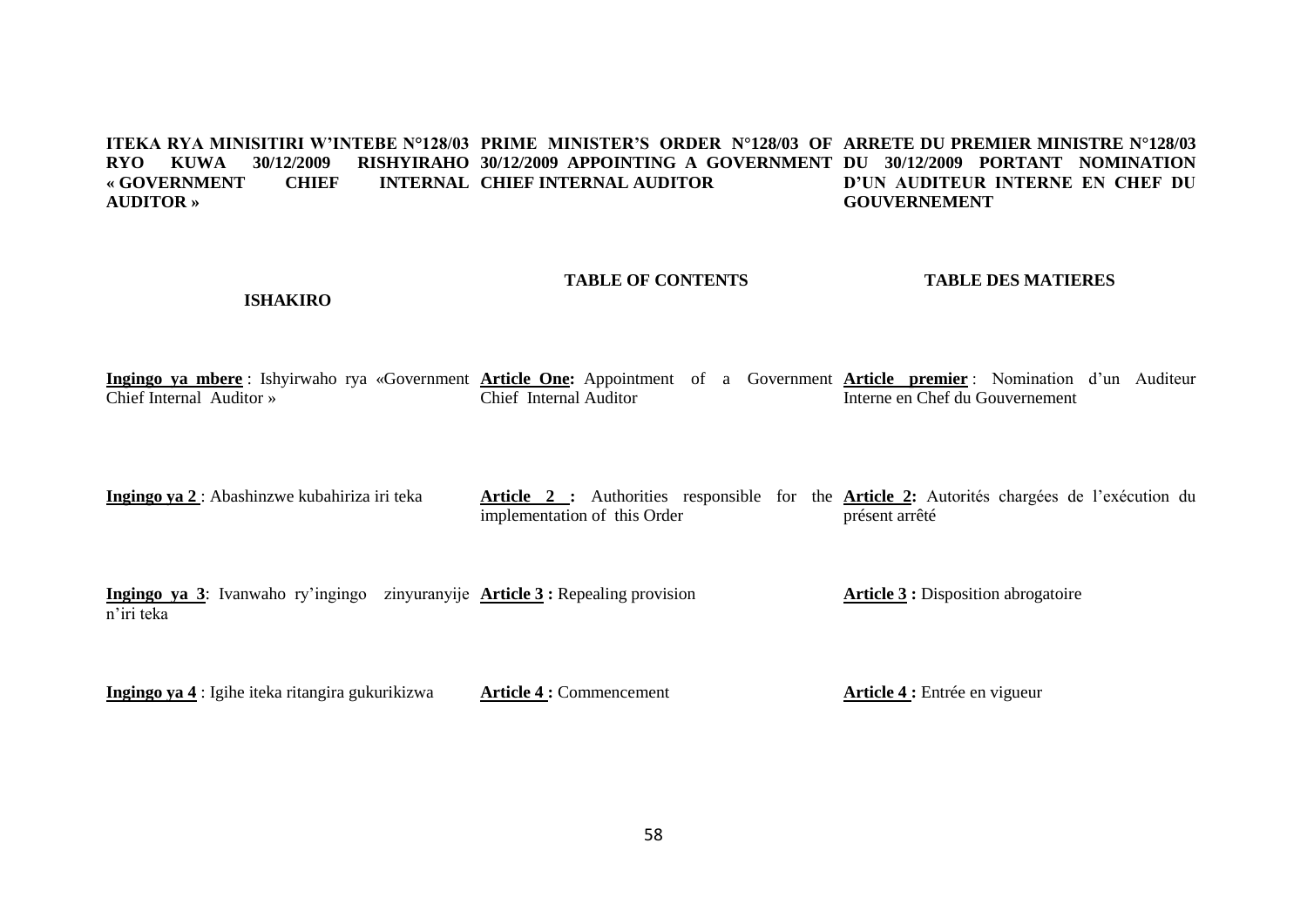#### **ITEKA RYA MINISITIRI W'INTEBE N°128/03 PRIME MINISTER'S ORDER N°128/03 OF ARRETE DU PREMIER MINISTRE N°128/03 RYO KUWA 30/12/2009 « GOVERNMENT CHIEF INTERNAL AUDITOR » 30/12/2009 APPOINTING A GOVERNMENT DU 30/12/2009 PORTANT NOMINATION INTERNAL CHIEF INTERNAL AUDITOR D'UN AUDITEUR INTERNE EN CHEF DU GOUVERNEMENT**

**Minisitiri w'Intebe,**

**The Prime Minister,**

**Le Premier Ministre,**

Ashingiye ku Itegeko Nshinga rya Repubulika y'u Pursuant to the Constitution of the Republic of Vu la Constitution de la République du Rwanda Rwanda ryo ku wa 04 Kamena 2003 nk'uko Rwanda of 04 June 2003, as amended to date du 04 Juin 2003 telle que révisée à ce jour, ryavuguruwe kugeza ubu, cyane cyane mu ngingo especially in Articles 118, 119, 121 and 201 ; zaryo iya 118, iya 119, iya 121 n'iya 201; spécialement en ses articles 118, 119, 121 et 201;

Ashingiye ku Itegeko n° 22/2002 ryo ku wa Pursuant to Law n° 22/2002 of 09/07/2002 on Vu la Loi n° 22/2002 du 09/07/2002 portant Statut 09/07/2002 rishyiraho Sitati Rusange igenga abakozi General Statutes for Rwanda Public service, Général de la Fonction Publique Rwandaise, ba Leta n'inzego z'imirimo ya Leta, cyane cyane mu especially in Articles 17, 24 and 35; ngingo zaryo iya 17, iya 24 n'iya 35; spécialement en ses articles 17, 24 et 35;

| Bisabwe na Minisitiri w'Imari n'Igenamigambi; On proposal by the Minister of Finance and Sur proposition du Ministre des Finances et de la |                    |                            |
|--------------------------------------------------------------------------------------------------------------------------------------------|--------------------|----------------------------|
|                                                                                                                                            | Economic Planning; | Planification Economique : |

Inama y'Abaminisitiri yateranye ku wa 11/09/2009, After consideration and approval by the Cabinet in Après examen et adoption par le Conseil des imaze kubisuzuma no kubyemeza; its session of 11/09/2009; Ministres en sa séance du 11/09/2009;

**ATEGETSE:**

# **HEREBY ORDERS:**

**ARRETE :**

#### **Ingingo ya mbere : Ishyirwaho rya «Government Article One**: **Appointment of a Government Article premier : Nomination d'un Auditeur Chief Internal Auditor » Chief Internal Auditor Interne en Chef du Gouvernement**

Bwana **TWAHIRWA** Manassé. «Government Chief Internal Auditor » muri the Government Chief Internal Auditor in the Auditeur Interne en Chef du Gouvernement au **Mr. TWAHIRWA Manassé** is hereby appointed **Monsieur TWAHIRWA Manassé,** est nommé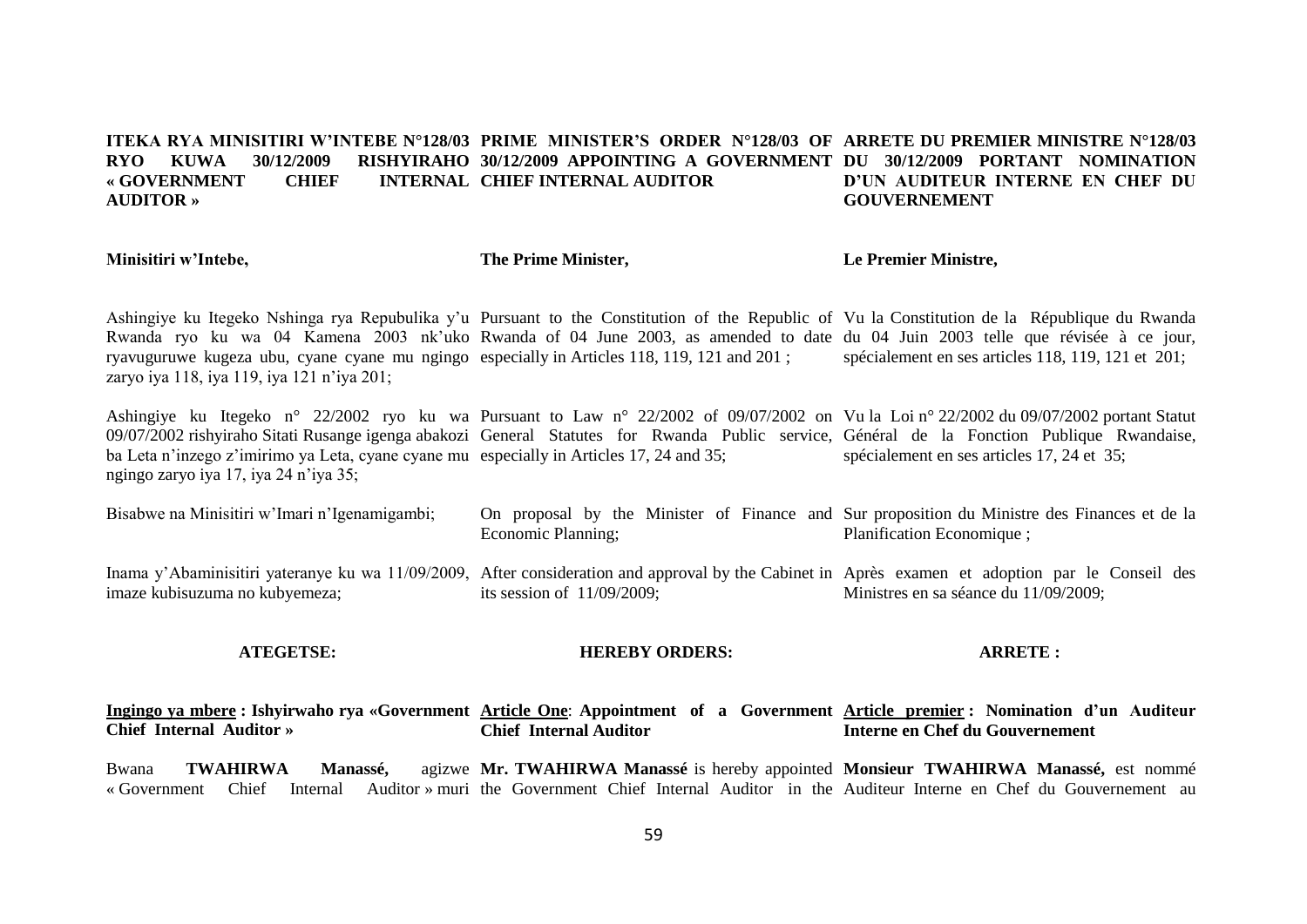| Minisiteri y'Imari n'Igenamigambi.                                                                                                                                                                                                                             | Ministry of Finance and Economic Planning.                                                                                                                | Ministère des Finances et de la Planification<br>Economique.                                                      |
|----------------------------------------------------------------------------------------------------------------------------------------------------------------------------------------------------------------------------------------------------------------|-----------------------------------------------------------------------------------------------------------------------------------------------------------|-------------------------------------------------------------------------------------------------------------------|
| Ingingo ya 2 : Abashinzwe kubahiriza iri teka                                                                                                                                                                                                                  | implementation of this Order                                                                                                                              | Article 2: Authorities responsible for the Article 2 : Autorités chargées de l'exécution du<br>présent arrêté     |
| Minisitiri w'Imari n'Igenamigambi na Minisitiri The Minister of Finance and Economic Planning Le Ministre des Finances et de la Planification<br>w'Abakozi ba Leta n'Umurimo basabwe kubahiriza and the Minister of Public Service and Labour are<br>iri teka. | entrusted with the implementation of this Order.                                                                                                          | Economique et Ministre de la Fonction Publique et<br>du Travail sont chargés de l'exécution du présent<br>arrêté. |
| Ingingo ya 3: Ivanwaho ry'ingingo zinyuranyije Article 3: Repealing provision<br>n'iri teka                                                                                                                                                                    |                                                                                                                                                           | <b>Article 3: Disposition abrogatoire</b>                                                                         |
| Ingingo<br>zinyuranyije naryo zivanyweho.                                                                                                                                                                                                                      | zose z'amateka abanziriza iri kandi All prior provisions contrary to this Order are Toutes les dispositions antérieures contraires au<br>hereby repealed. | présent arrêté sont abrogées.                                                                                     |
| Ingingo ya 4: Igihe iteka ritangira gukurikizwa                                                                                                                                                                                                                | <b>Article 4: Commencement</b>                                                                                                                            | Article 4 : Entrée en vigueur                                                                                     |
| Iri teka ritangira gukurikizwa ku munsi rishyiriweho<br>umukono. Agaciro karyo gahera ku wa 11/09/2009.                                                                                                                                                        | This Order shall come into force on the date of its Le présent arrêté entre en vigueur le jour de sa<br>signature. It takes effect as of 11/09/2009.      | signature. Il sort ses effets à partir du 11/09/2009.                                                             |
| Kigali, kuwa 30/12/2009                                                                                                                                                                                                                                        | Kigali, on 30/12/2009                                                                                                                                     | Kigali, le 30/12/2009                                                                                             |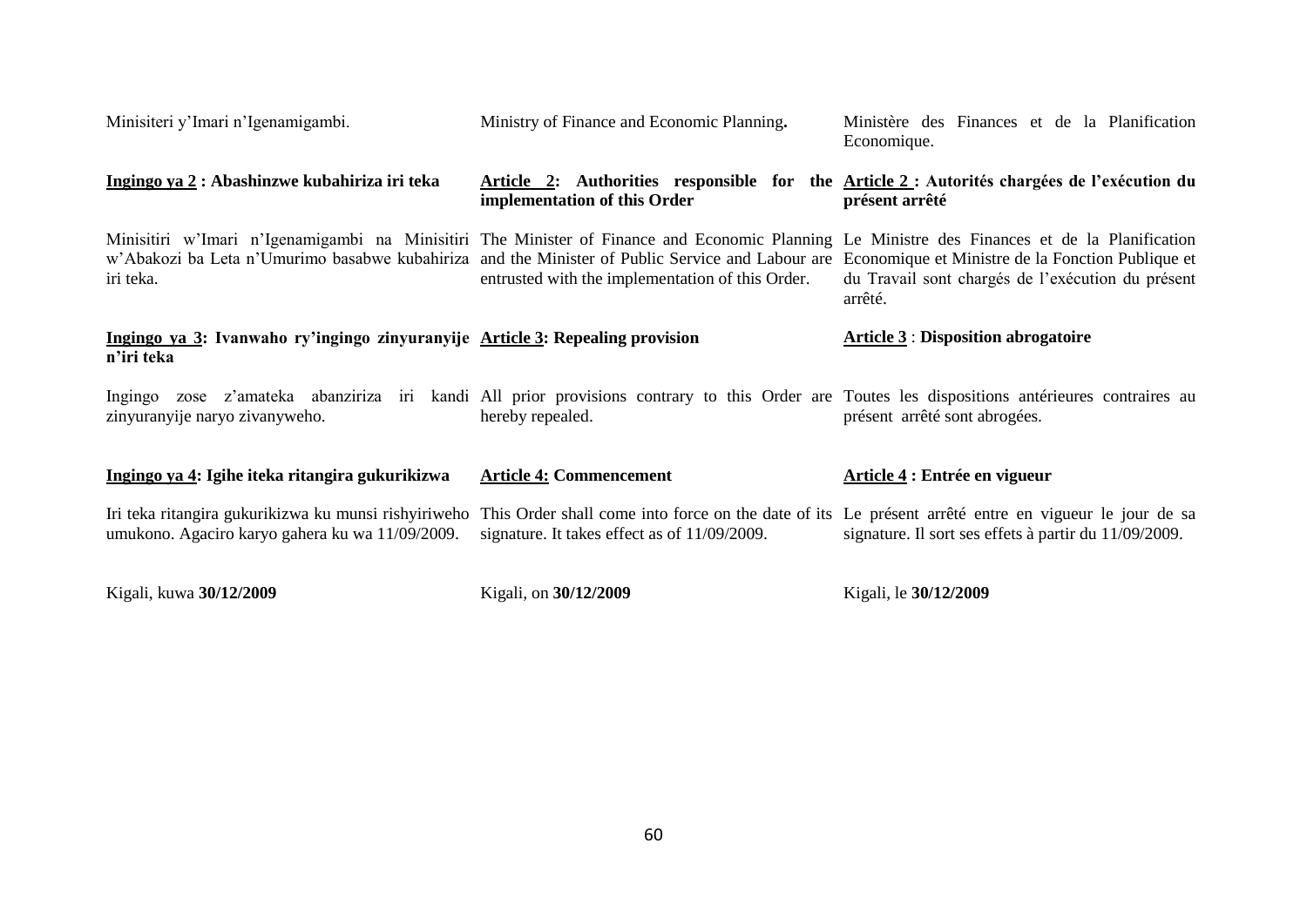**(sé) MAKUZA Bernard** Minisitiri w'Intebe

**(sé) MAKUZA Bernard** Prime Minister

**(sé) MAKUZA Bernard** Premier Ministre

**(sé)**

**MUSONI James** Minisitiri w'Imari n'Igenamigambi **(sé)**

**MUSONI James** Minister of Finance and Economic Planning

**(sé)**

**MUSONI James** Ministre des Finances et de la Planification Economique

**(sé)**

**(sé)**

**MUREKEZI Anastase** Minisitiri w'Abakozi ba Leta n'Umurimo

**MUREKEZI Anastase** Minister of Public Service and Labour

**MUREKEZI Anastase** Ministre de la Fonction Publique et du Travail

**(sé)**

**Bibonywe kandi bishyizweho Ikirango cya Seen and sealed with the Seal of the Republic: Repubulika: Vu et scellé du Sceau de la République :**

**(sé)**

**(sé)**

**KARUGARAMA Tharcisse** Minisitiri w'Ubutabera / Intumwa Nkuru ya Leta

**KARUGARAMA Tharcisse** Minister of Justice /Attorney General

**KARUGARAMA Tharcisse** Ministre de la Justice / Garde des Sceaux

**(sé)**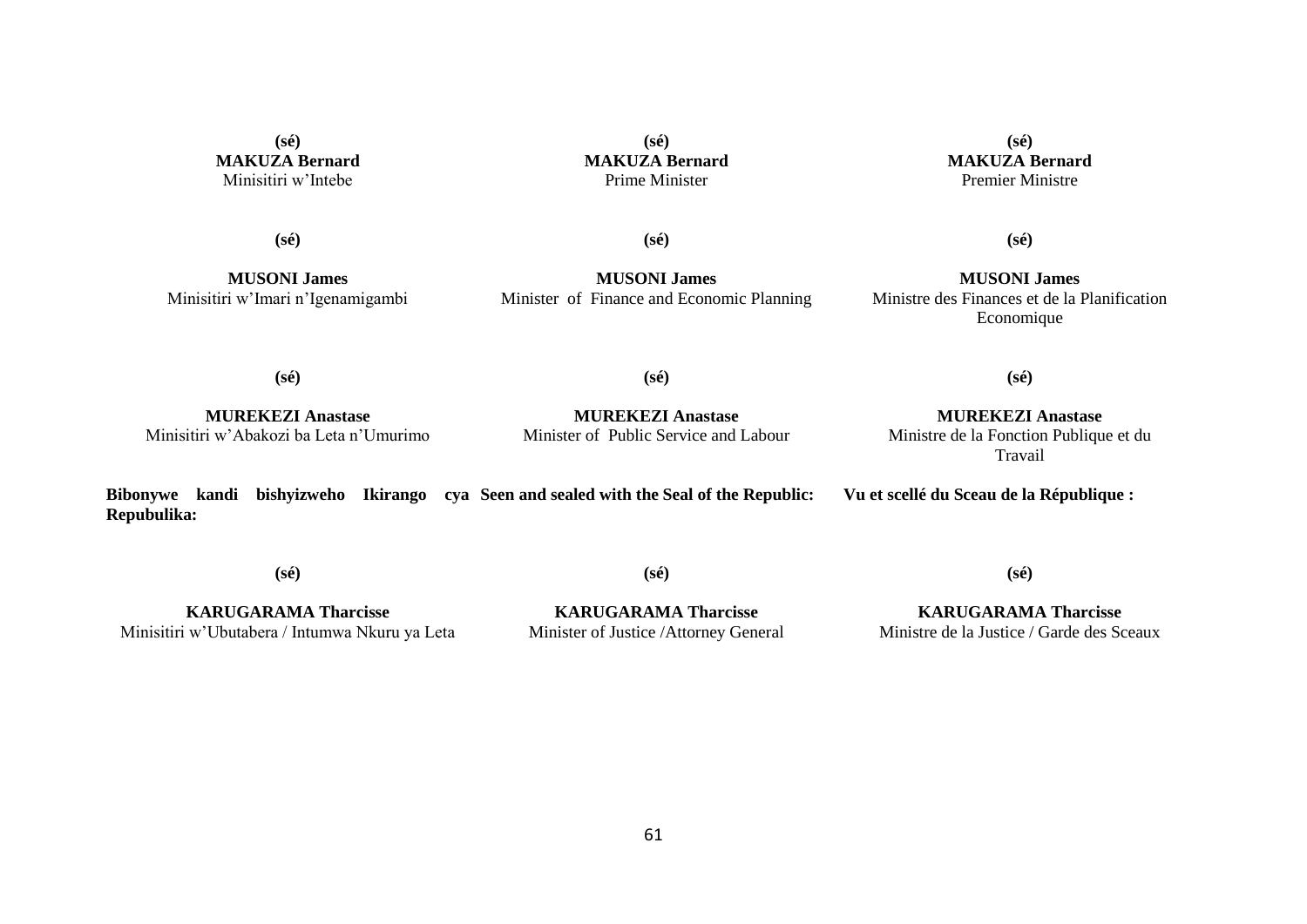#### **ITEKA RYA MINISITIRI W'INTEBE PRIME MINISTER'S ORDER N°129/03 OF ARRETE DU PREMIER MINISTRE N°129/03 N°129/03 RYO KUWA 30/12/2009 30/12/2009 APPOINTING A DIRECTOR DU 30/12/2009 PORTANT NOMINATION RISHYIRAHO UMUYOBOZI MUKURU GENERAL D'UN DIRECTEUR GENERAL**

# **ISHAKIRO**

# **TABLE OF CONTENTS**

# **TABLE DES MATIERES**

**Ingingo ya mbere** : Ishyirwaho ry'Umuyobozi **Article One:** Appointment of a Director General Mukuru **Article premier** : Nomination d'un Directeur Général

**Ingingo ya 2** : Abashinzwe kubahiriza iri teka **Article 2 :** Authorities responsible for the **Article 2 :** Autorités chargées de l'exécution du implementation of this Order présent arrêté

**Ingingo ya 3**: Ivanwaho ry'ingingo zinyuranyije **Article 3 :** Repealing provision n'iri teka **Article 3:** Disposition abrogatoire

**Ingingo ya 4** : Igihe iteka ritangira gukurikizwa **Article 4 :** Commencement **Article 4 :** Entrée en vigueur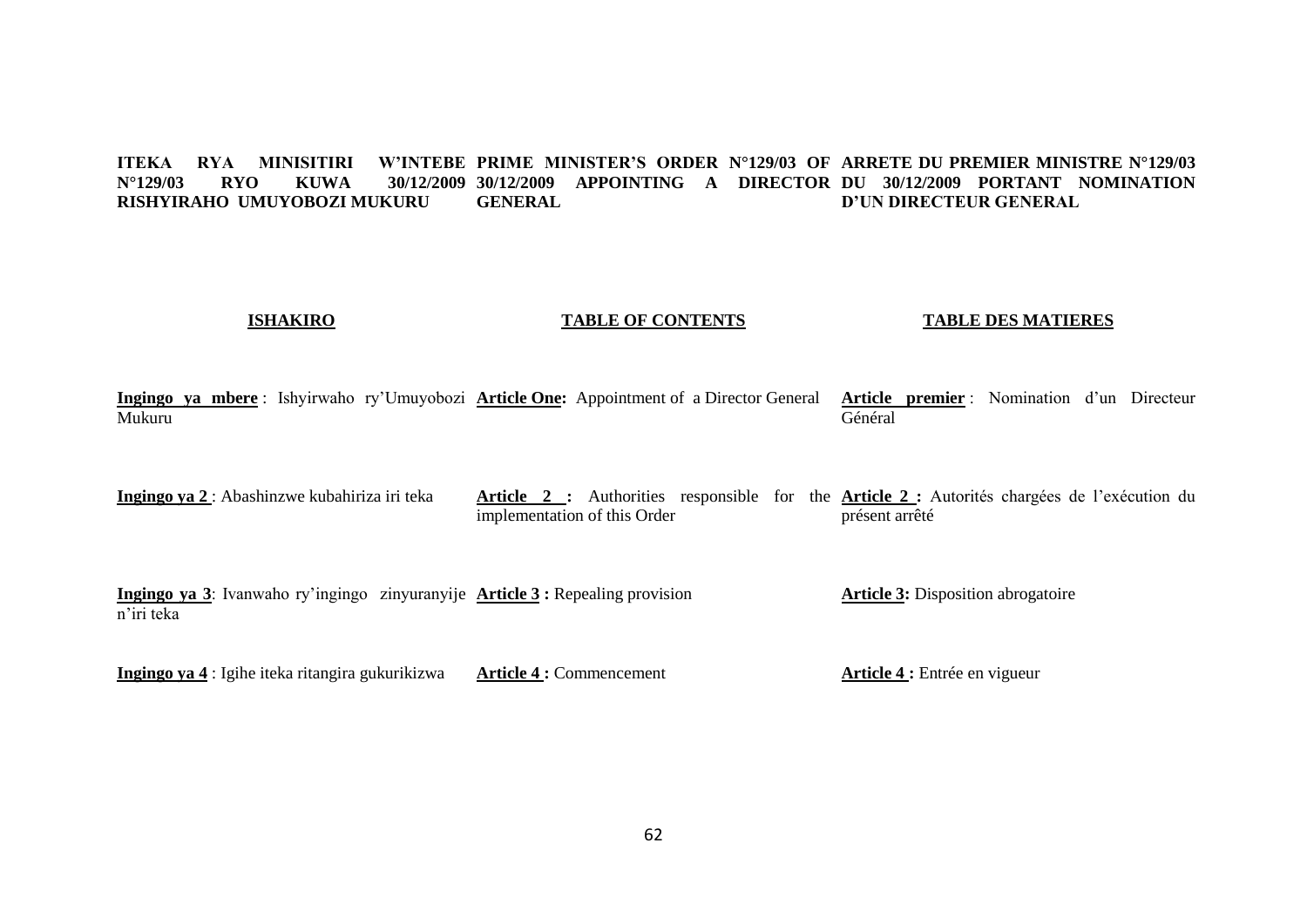#### **ITEKA RYA MINISITIRI N°129/03 RYO KUWA 30/12/2009 30/12/2009 APPOINTING A DIRECTOR DU 30/12/2009 PORTANT NOMINATION RISHYIRAHO UMUYOBOZI MUKURU PRIME MINISTER'S ORDER N°129/03 OF ARRETE DU PREMIER MINISTRE N°129/03 GENERAL D'UN DIRECTEUR GENERAL**

| Minisitiri w'Intebe, | The Prime Minister, | Le Premier Ministre, |
|----------------------|---------------------|----------------------|
|----------------------|---------------------|----------------------|

Ashingiye ku Itegeko Nshinga rya Repubulika y'u Pursuant to the Constitution of the Republic of Vu la Constitution de la République du Rwanda du Rwanda ryo kuwa 04 Kamena 2003 nk'uko Rwanda of 04 June 2003, as amended to date 04 juin 2003 telle que révisée à ce jour, ryavuguruwe kugeza ubu, cyane cyane mu ngingo especially in Articles 118, 119, 121 and 201 ; zaryo iya 118, iya 119, iya 121 n'iya 201; spécialement en ses articles 118, 119, 121 et 201;

Ashingiye ku Itegeko n° 22/2002 ryo kuwa Pursuant to Law n° 22/2002 of 09/07/2002 on Vu la Loi n° 22/2002 du 09/07/2002 portant Statut 09/07/2002 rishyiraho Sitati Rusange igenga General Statutes for Rwanda Public service, Général de la Fonction Publique Rwandaise, abakozi ba Leta n'inzego z'imirimo ya Leta, cyane especially in Articles 17, 24 and 35; cyane mu ngingo zaryo iya 17, iya 24 n'iya 35; spécialement en ses articles 17, 24 et 35;

Bisabwe na Minisitiri w'Imari n'Igenamigambi; On proposal by the Minister of Finance and Sur proposition du Ministre des Finances et de la Economic Planning; Planification Economique ;

Inama y'Abaminisitiri yateranye ku wa 28/10/2009 After consideration and approval by the Cabinet in Après examen et adoption par le Conseil des imaze kubisuzuma no kubyemeza; its session of 28/10/2009; Ministres en sa séance du 28/10/2009;

#### **ATEGETSE: HEREBY ORDERS:**

**ARRETE :**

**Ingingo ya mbere : Ishyirwaho ry'Umuyobozi Article One: Appointment of a Director General Article premier: Nomination d'un Directeur Mukuru Général** 

**Bwana RUGWIZANGOGA MINEGA Leonard Mr. RUGWIZANGOGA MINEGA Leonard** is **Mr. RUGWIZANGOGA MINEGA Leonard** est agizwe Umuyobozi Mukuru Igenamigambi muri Minisiteri n'Igenamigambi. hereby appointed the Director General in charge of nommé Directeur Général chargé de la Planning in the Ministry of Finance and Economic Planification au Ministère des Finances et de la Planning. Planification Economique.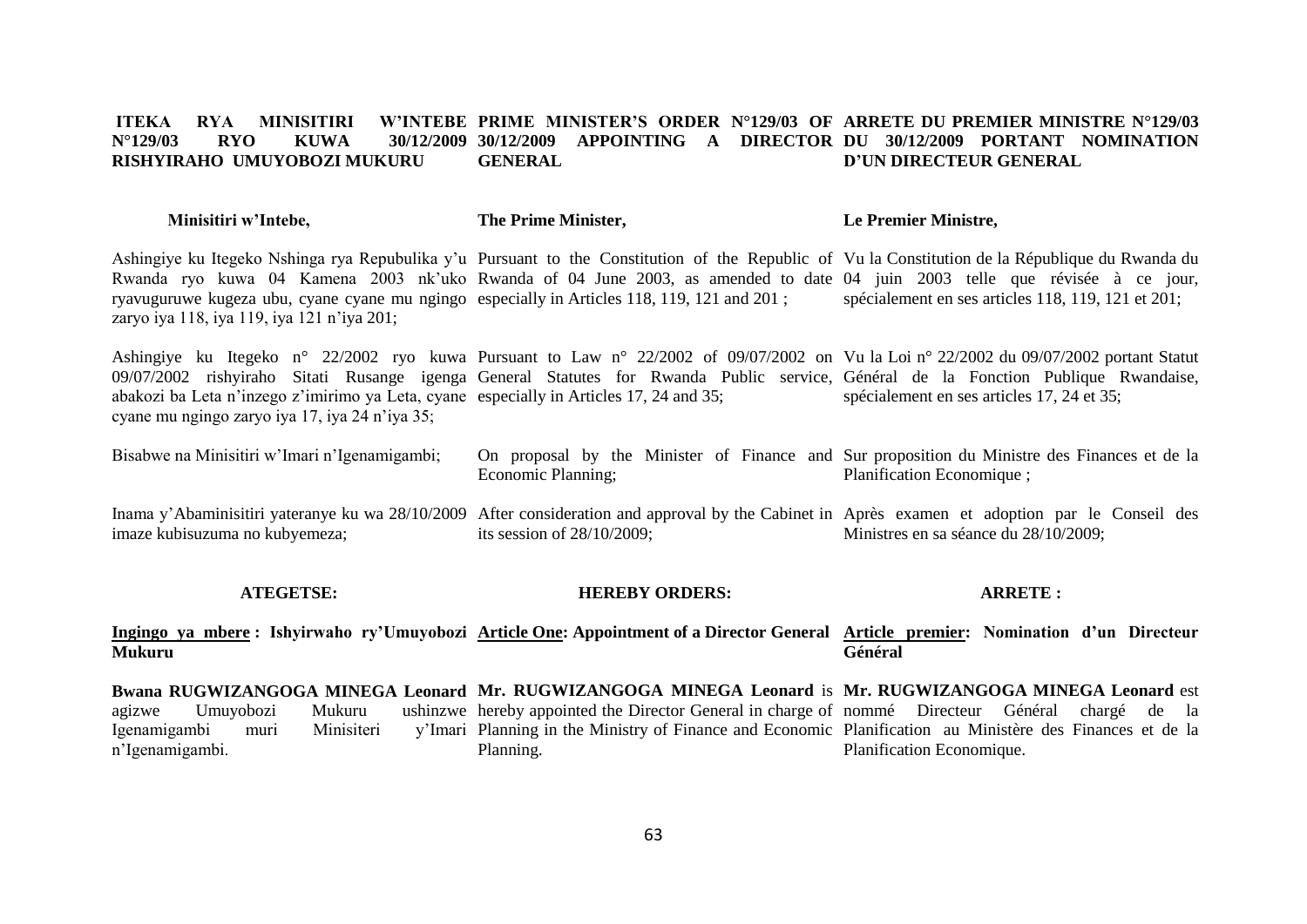| Ingingo ya 2: Abashinzwe kubahiriza iri teka                                                                       | Article 2: Authorities responsible for the Article 2 : Autorités chargées de l'exécution du<br>implementation of this Order                                                                                                                                                                                      | présent arrêté                                                  |
|--------------------------------------------------------------------------------------------------------------------|------------------------------------------------------------------------------------------------------------------------------------------------------------------------------------------------------------------------------------------------------------------------------------------------------------------|-----------------------------------------------------------------|
| w'Abakozi ba Leta n'Umurimo<br>kubahiriza iri teka.                                                                | Minisitiri w'Imari n'Igenamigambi na Minisitiri The Minister of Finance and Economic Planning Le Ministre des Finances et de la Planification<br>basabwe and the Minister of Public Service and Labour are Economique et le Ministre de la Fonction Publique<br>entrusted with the implementation of this Order. | et du Travail sont chargés de l'exécution du présent<br>arrêté. |
| Ingingo ya 3: Ivanwaho ry'ingingo zinyuranyije Article 3: Repealing provision<br>n'iri teka                        |                                                                                                                                                                                                                                                                                                                  | <b>Article 3 : Disposition abrogatoire</b>                      |
| zinyuranyije naryo zivanyweho.                                                                                     | Ingingo zose z'amateka abanziriza iri kandi All prior provisions contrary to this Order are Toutes les dispositions antérieures contraires au<br>hereby repealed.                                                                                                                                                | présent arrêté sont abrogées.                                   |
| Ingingo ya 4: Igihe iteka ritangira gukurikizwa                                                                    | <b>Article 4: Commencement</b>                                                                                                                                                                                                                                                                                   | Article 4 : Entrée en vigueur                                   |
| Iri<br>rishyiriweho umukono. Agaciro karyo gahera kuwa signature. It takes effect as of 28/10/2009.<br>28/10/2009. | teka ritangira gukurikizwa ku munsi This Order shall come into force on the date of its Le présent arrêté entre en vigueur le jour de sa                                                                                                                                                                         | signature. Il sort ses effets à partir du 28/10/2009.           |

Kigali, kuwa **30/12/2009**

Kigali, on **30/12/2009** 

Kigali, le **30/12/2009**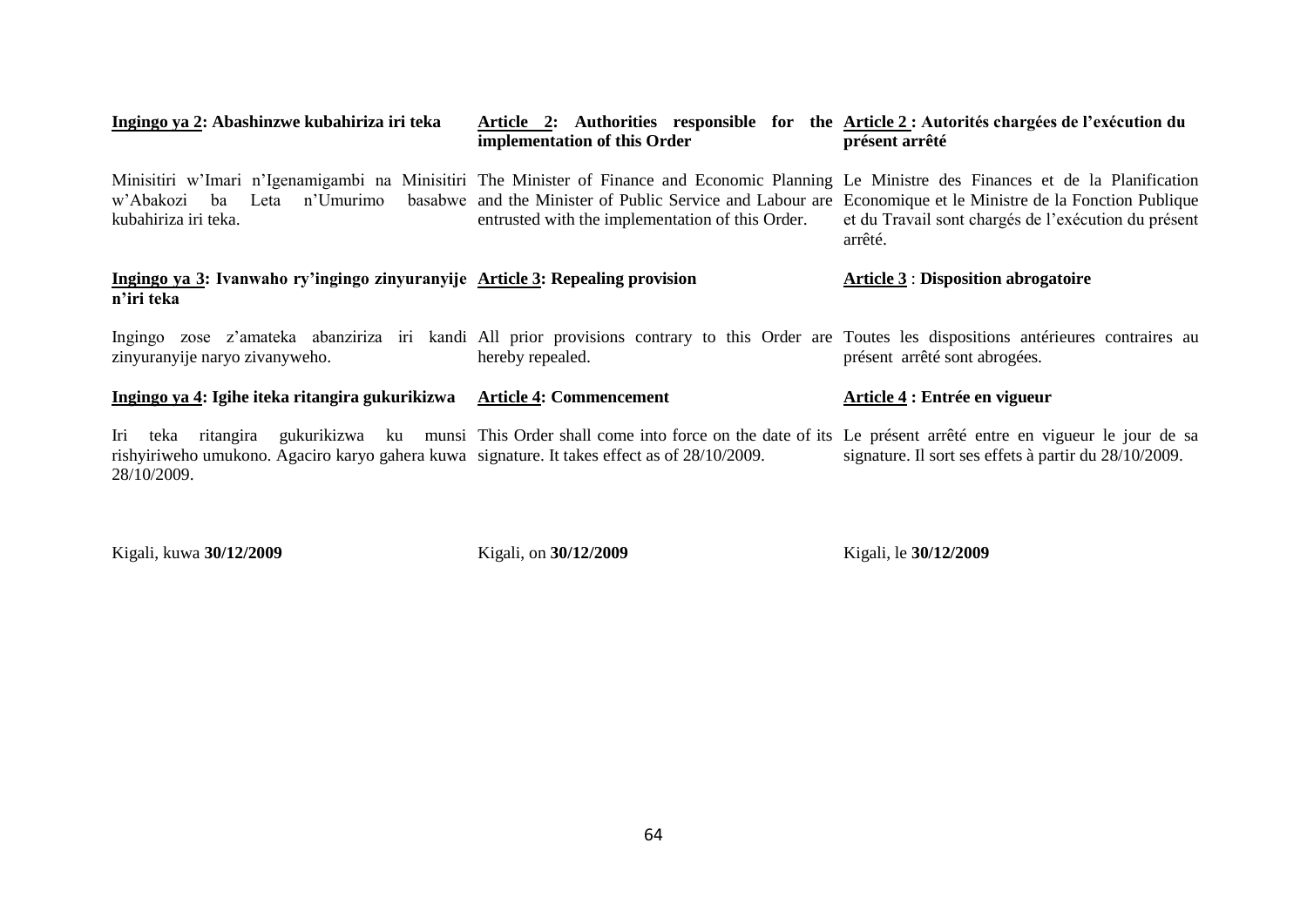(sé)

**MAKUZA Bernard** Minisitiri w'Intebe

(sé)

**RWANGOMBWA John** Minisitiri w'Imari n'Igenamigambi

**RWANGOMBWA John** Minister of Finance and Economic Planning

(sé)

# **RWANGOMBWA John** Ministre des Finances et de la Planification Economique

(sé)

 $(sé)$ 

**MUREKEZI Anastase**

# **MUREKEZI Anastase** Ministre de la Fonction Publique et du Travail

**Bibonywe kandi bishyizweho Ikirango cya Seen and sealed with the Seal of the Republic: Repubulika: Vu et scellé du Sceau de la République :**

 $(sé)$ **KARUGARAMA Tharcisse** Minisitiri w'Ubutabera / Intumwa Nkuru ya Leta

 $(sé)$ **KARUGARAMA Tharcisse** Minister of Justice /Attorney General

65

(sé) **KARUGARAMA Tharcisse** Ministre de la Justice / Garde des Sceaux

(sé)

 $(sé)$ 

Minister of Public Service and Labour

**MUREKEZI Anastase** Minisitiri w'Abakozi ba Leta n'Umurimo **MAKUZA Bernard** Prime Minister

(sé)

**MAKUZA Bernard** Premier Ministre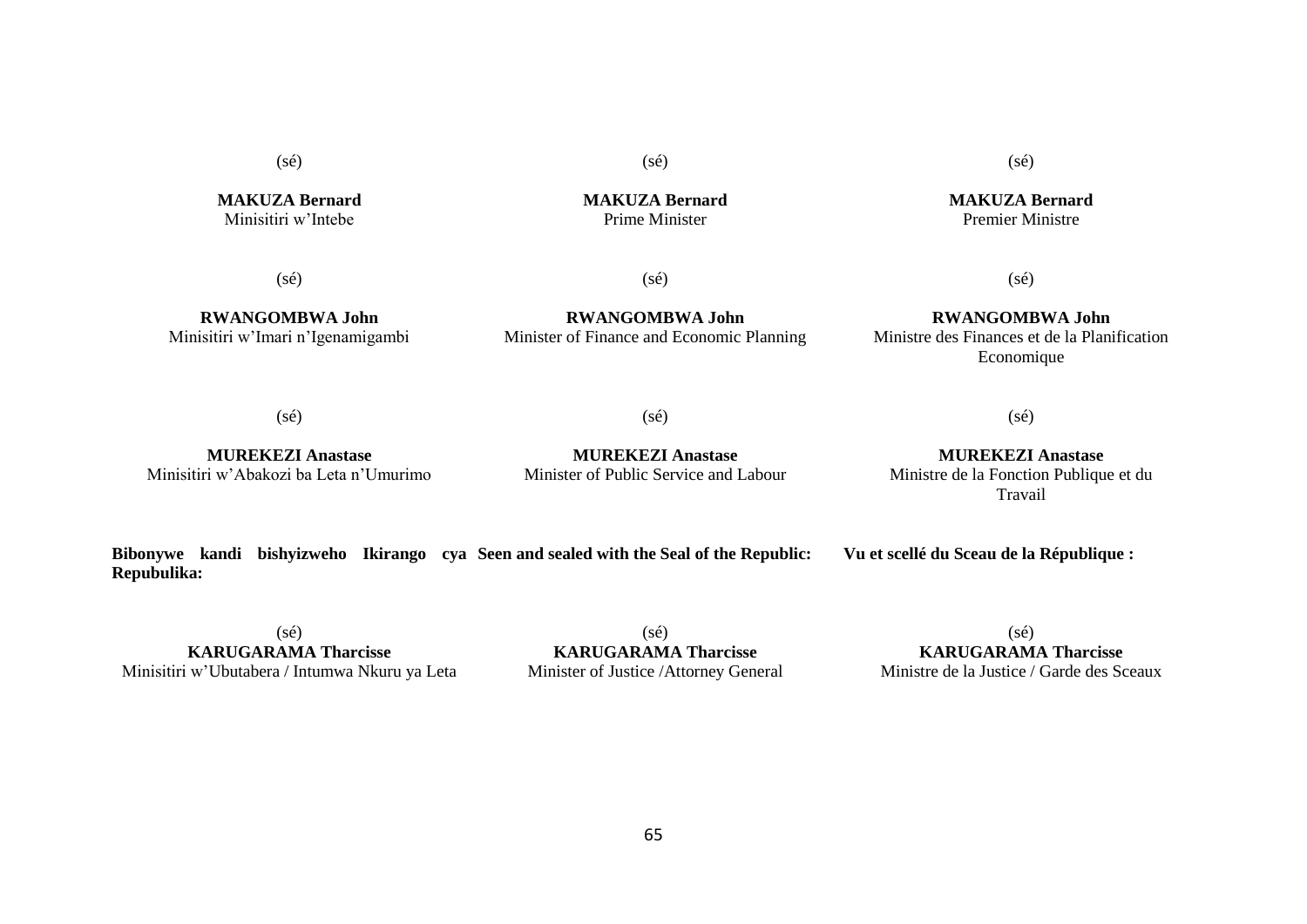ITEKA RYA MINISITIRI W'INTEBE PRIME MINISTER'S ORDER N°130/03 OF ARRETE DU PREMIER MINISTRE **N°130/03 RYO KUWA 30/12/2009 30/12/2009 APPOINTING A DIRECTOR N°130/03 DU 30/12/2009 PORTANT RISHYIRAHO UMUYOBOZI MUKURU GENERAL OF GENERAL SERVICES W'IMIRIMO RUSANGE NOMINATION D'UN DIRECTEUR GENERAL DES SERVICES GENERAUX**

# **ISHAKIRO**

# **TABLE OF CONTENTS**

**TABLE DES MATIERES**

**Ingingo ya mbere** : Ishyirwaho ry'Umuyobozi **Article One:** Appointment of a Director General **Article premier** : Nomination d'un Directeur Mukuru w'Imirimo Rusange of General Services Général des Services Généraux

**Ingingo ya 2** : Abashinzwe kubahiriza iri teka **Article 2 :** Authorities responsible for the **Article 2:** Autorités chargées de l'exécution du implementation of this Order présent arrêté

**Ingingo ya 3**: Ivanwaho ry'ingingo zinyuranyije **Article 3 :** Repealing provision n'iri teka **Article 3 :** Disposition abrogatoire

**Ingingo ya 4** : Igihe iteka ritangira gukurikizwa **Article 4 :** Commencement **Article 4 :** Entrée en vigueur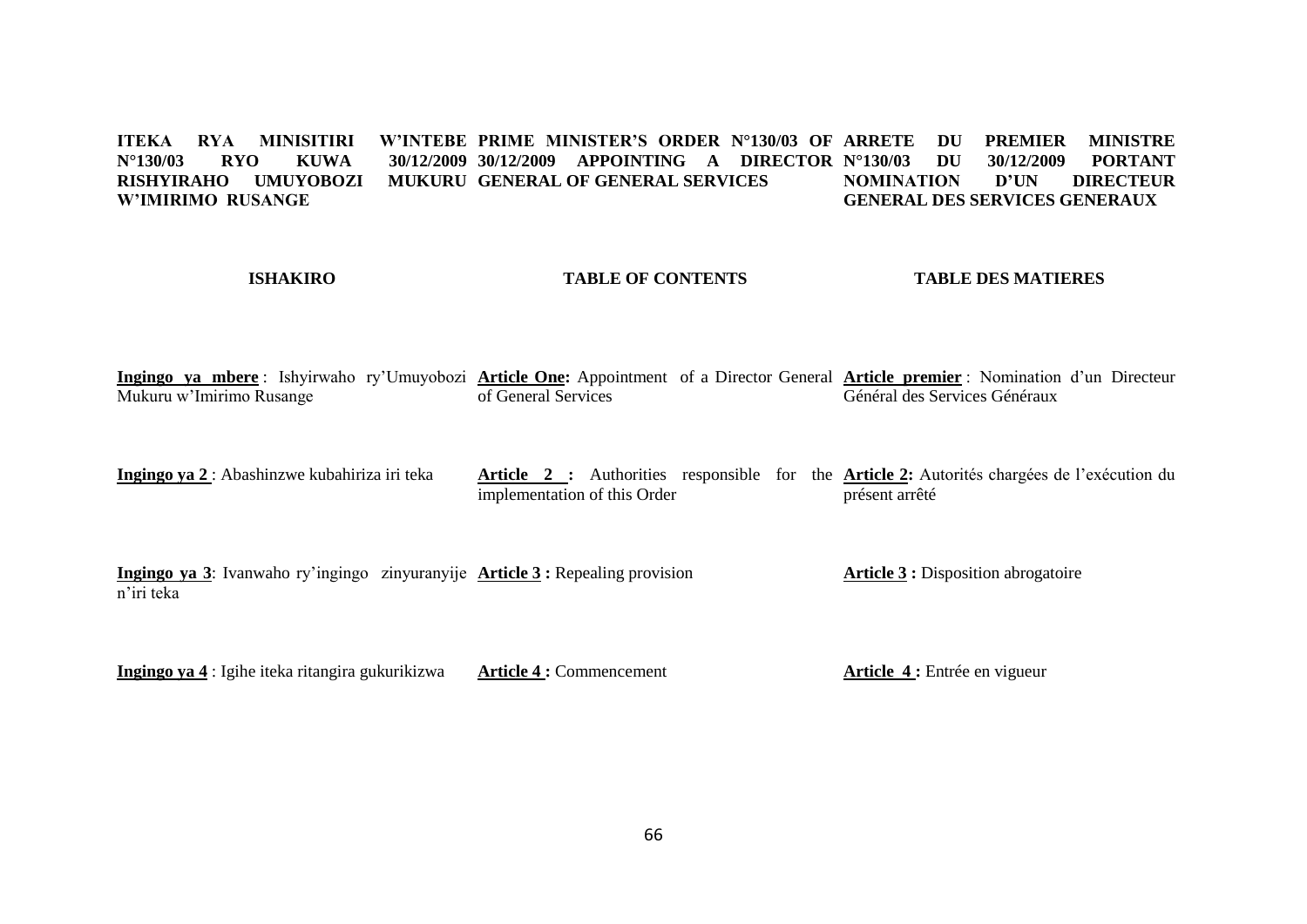#### **ITEKA RYA MINISITIRI N°130/03 RYO KUWA 30/12/2009 30/12/2009 APPOINTING A DIRECTOR N°130/03 DU 30/12/2009 PORTANT RISHYIRAHO UMUYOROZI W'IMIRIMO RUSANGE W'INTEBE PRIME MINISTER'S ORDER N°130/03 OF ARRETE DU MUKURU GENERAL OF GENERAL SERVICES PREMIER MINISTRE NOMINATION D'UN DIRECTEUR GENERAL DES SERVICES GENERAUX**

**Minisitiri w'Intebe,**

**The Prime Minister,**

**Le Premier Ministre,**

Ashingiye ku Itegeko Nshinga rya Repubulika y'u Pursuant to the Constitution of the Republic of Vu la Constitution de la République du Rwanda ryo kuwa 04 Kamena 2003 nk'uko Rwanda of 04 June 2003, as amended to date Rwanda du 04 Juin 2003 telle que révisée à ce ryavuguruwe kugeza ubu, cyane cyane mu ngingo especially in Articles 118, 119, 121 and 201 ; zaryo iya 118, iya 119, iya 121 n'iya 201; jour, spécialement en ses articles 118, 119, 121 et 201;

Ashingiye ku Itegeko n° 22/2002 ryo kuwa Pursuant to Law n° 22/2002 of 09/07/2002 on Vu la Loi n° 22/2002 du 09/07/2002 portant 09/07/2002 rishyiraho Sitati Rusange igenga General Statutes for Rwanda Public service, Statut Général de la Fonction Publique abakozi ba Leta n'inzego z'imirimo ya Leta, cyane especially in Articles 17, 24 and 35; cyane mu ngingo zaryo iya 17, iya 24 n'iya 35; Rwandaise, spécialement en ses articles 17, 24 et 35;

Bisabwe na Minisitiri w'Imari n'Igenamigambi; On proposal by the Minister of Finance and Sur proposition du Ministre des Finances et de Economic Planning; la Planification Economique ;

Inama y'Abaminisitiri yateranye 11/09/2009, imaze kubisuzuma no kubyemeza; After consideration and approval by the Cabinet in Après examen et adoption par le Conseil des its session of 11/09/2009; Ministres en sa séance du 11/09/2009:

**ATEGETSE:**

**HEREBY ORDERS:**

**ARRETE :**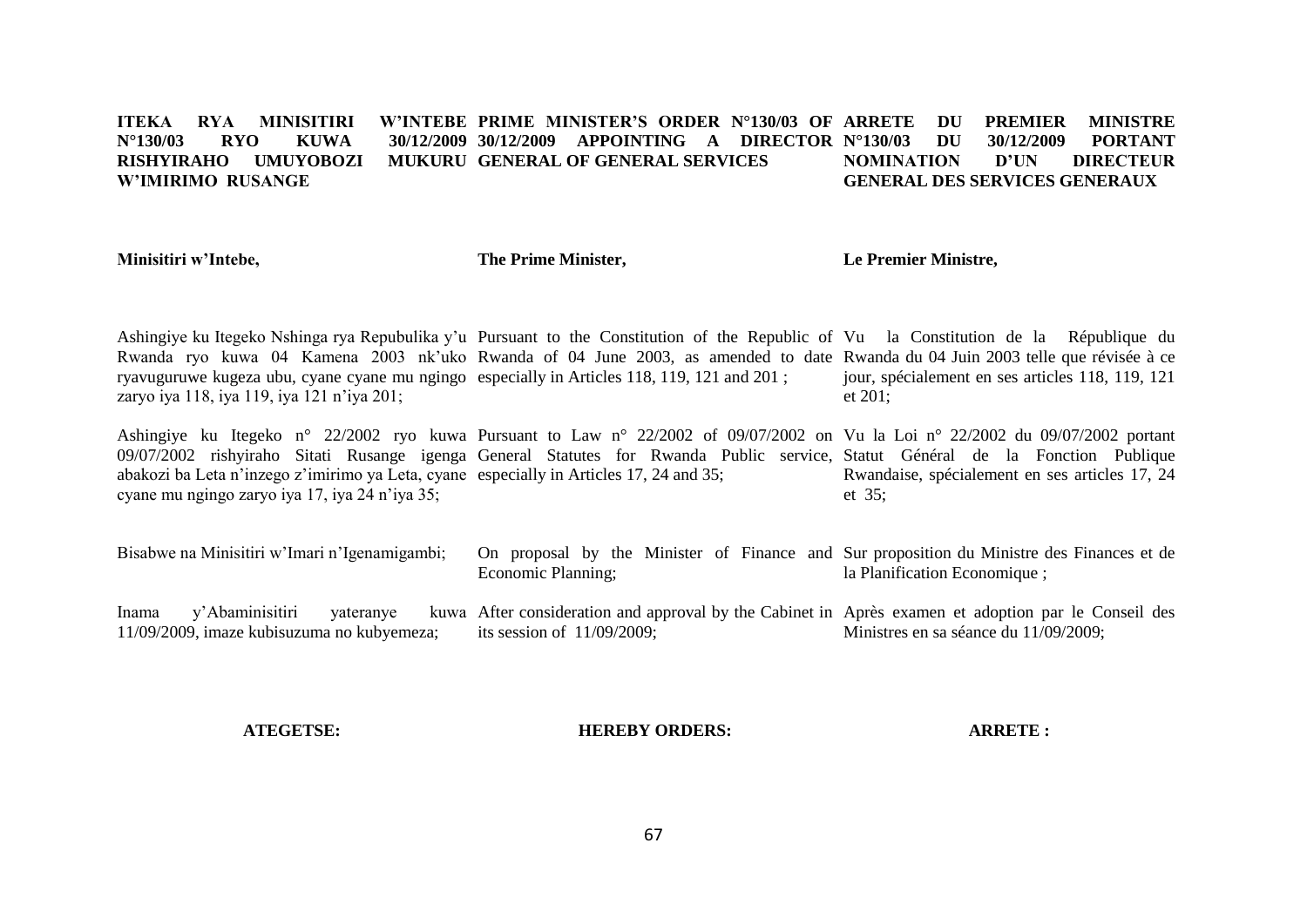| Mukuru w'Imirimo Rusange                                                                                    | Ingingo ya mbere: Ishyirwaho ry'Umuyobozi Article One: Appointment of a Director General Article premier: Nomination d'un Directeur<br>of General Services                                                                                                                                                                          | Général des Services Généraux                                            |
|-------------------------------------------------------------------------------------------------------------|-------------------------------------------------------------------------------------------------------------------------------------------------------------------------------------------------------------------------------------------------------------------------------------------------------------------------------------|--------------------------------------------------------------------------|
| Minisiteri y'Imari n'Igenamigambi.                                                                          | Bwana NKURIKIYIMFURA François, agizwe Mr. NKURIKIYIMFURA François is hereby Monsieur NKURIKIYIMFURA François, est<br>Umuyobozi Mukuru w'Imirimo Rusange muri appointed the Director General of General nommé Directeur<br>Services in the Ministry of Finance and Economic Généraux au Ministère des Finances et de la<br>Planning. | Général<br>Services<br>des<br>Planification Economique.                  |
| Ingingo ya 2 : Abashinzwe kubahiriza iri teka                                                               | Article 2: Authorities responsible for the Article 2: Autorités chargées de l'exécution<br>implementation of this Order                                                                                                                                                                                                             | du présent arrêté                                                        |
| w'Abakozi<br>ba Leta<br>kubahiriza iri teka.                                                                | Minisitiri w'Imari n'Igenamigambi na Minisitiri The Minister of Finance and Economic Planning Le Ministre des Finances et de la Planification<br>n'Umurimo basabwe and the Minister of Public Service and Labour are Economique et Ministre de la Fonction<br>entrusted with the implementation of this Order.                      | Publique et du Travail sont chargés de<br>l'exécution du présent arrêté. |
| Ingingo ya 3: Ivanwaho ry'ingingo zinyuranyije Article 3: Repealing provision<br>n'iri teka                 |                                                                                                                                                                                                                                                                                                                                     | <b>Article 3: Disposition abrogatoire</b>                                |
| zinyuranyije naryo zivanyweho.                                                                              | Ingingo zose z'amateka abanziriza iri kandi All prior provisions contrary to this Order are Toutes les dispositions antérieures contraires au<br>hereby repealed.                                                                                                                                                                   | présent arrêté sont abrogées.                                            |
| Ingingo ya 4: Igihe iteka ritangira gukurikizwa Article 4: Commencement                                     |                                                                                                                                                                                                                                                                                                                                     | Article 4 : Entrée en vigueur                                            |
| rishyiriweho umukono. Agaciro karyo gahera signature. It takes effect as of 11/09/2009.<br>kuwa 11/09/2009. | Iri teka ritangira gukurikizwa ku munsi This Order shall come into force on the date of its Le présent arrêté entre en vigueur le jour de sa                                                                                                                                                                                        | signature. Il sort ses effets à partir du<br>11/09/2009.                 |
| Kigali, kuwa 30/12/200                                                                                      | Kigali, on 30/12/2009                                                                                                                                                                                                                                                                                                               | Kigali, le 30/12/2009                                                    |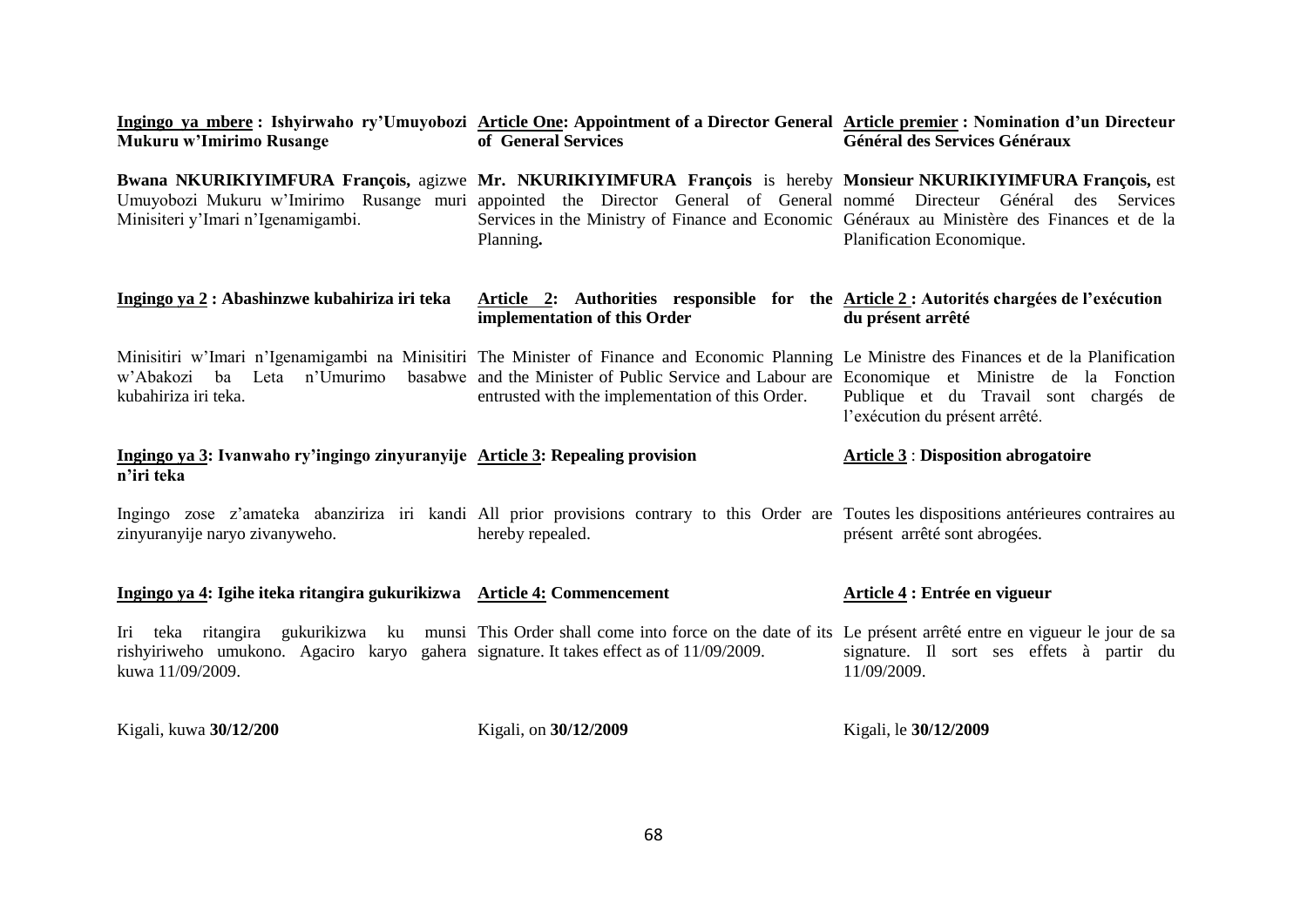(sé)

**MAKUZA Bernard** Minisitiri w'Intebe

**MAKUZA Bernard** Prime Minister

(sé)

 $(sé)$ 

(sé)

**MUSONI James** Minisitiri w'Imari n'Igenamigambi

**MUSONI James** Minister of Finance and Economic Planning

# $(sé)$ **MUSONI James** Ministre des Finances et de la Planification Economique

(sé)

(sé)

**MUREKEZI Anastase** Minisitiri w'Abakozi ba Leta n'Umurimo

**MUREKEZI Anastase** Minister of Public Service and Labour

**MUREKEZI Anastase** Ministre de la Fonction Publique et du Travail

(sé)

**Bibonywe kandi bishyizweho Ikirango cya Seen and sealed with the Seal of the Republic: Repubulika: Vu et scellé du Sceau de la République :**

(sé)

(sé)

**KARUGARAMA Tharcisse** Minisitiri w'Ubutabera / Intumwa Nkuru ya Leta

**KARUGARAMA Tharcisse** Minister of Justice /Attorney General

**KARUGARAMA Tharcisse** Ministre de la Justice / Garde des Sceaux

(sé)

**MAKUZA Bernard** Premier Ministre

(sé)

69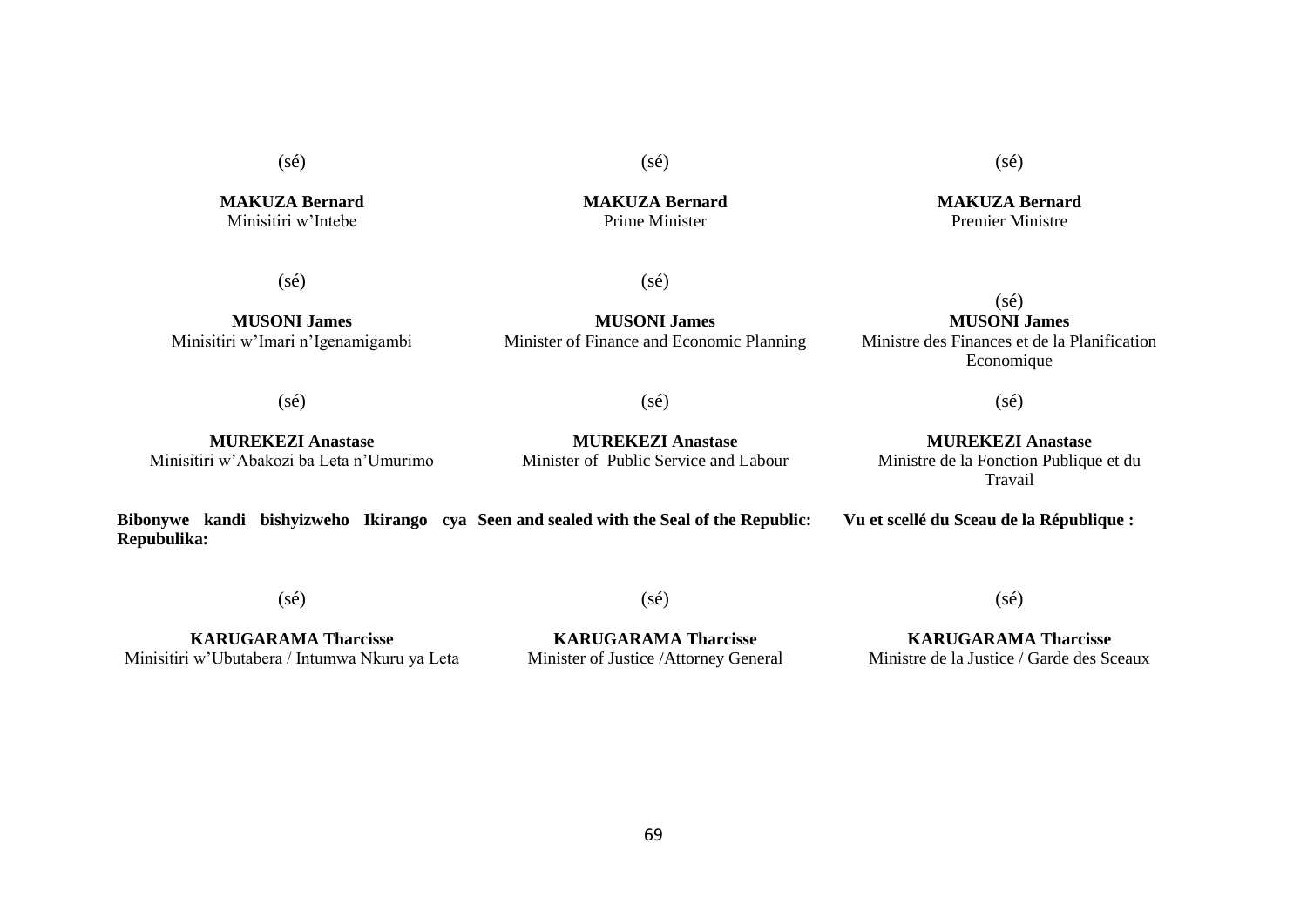#### **ITEKA RYA MINISITIRI W'INTEBE PRIME MINISTER'S ORDER N°131/03 ARRETE DU PREMIER MINISTRE N°131/03 N°131/03 RYO KUWA 30/12/2009 OF 30/12/2009 APPOINTING A CHIEF DU 30/12/2009 PORTANT NOMINATION RISHYIRAHO « CHIEF ECONOMIST » ECONOMIST D'UN ECONOMISTE EN CHEF**

# **ISHAKIRO**

# **TABLE OF CONTENTS**

### **TABLE DES MATIERES**

**Article 4 :** Entrée en vigueur

**Ingingo ya mbere** : Ishyirwaho rya «Chief **Article One:** Appointment of a Chief **Article premier** : Nomination d'un Economiste en Economist» Economist Chef

**Ingingo ya 2** : Abashinzwe kubahiriza iri teka **Article 2 :** Authorities responsible for the **Article 2:** Autorités chargées de l'exécution du implementation of this Order présent arrêté

**Ingingo ya 3**: Ivanwaho ry'ingingo zinyuranyije **Article 3 :** Repealing provision n'iri teka **Article 3 :** Disposition abrogatoire

**Ingingo ya 4** : Igihe iteka ritangira gukurikizwa **Article 4 :** Commencement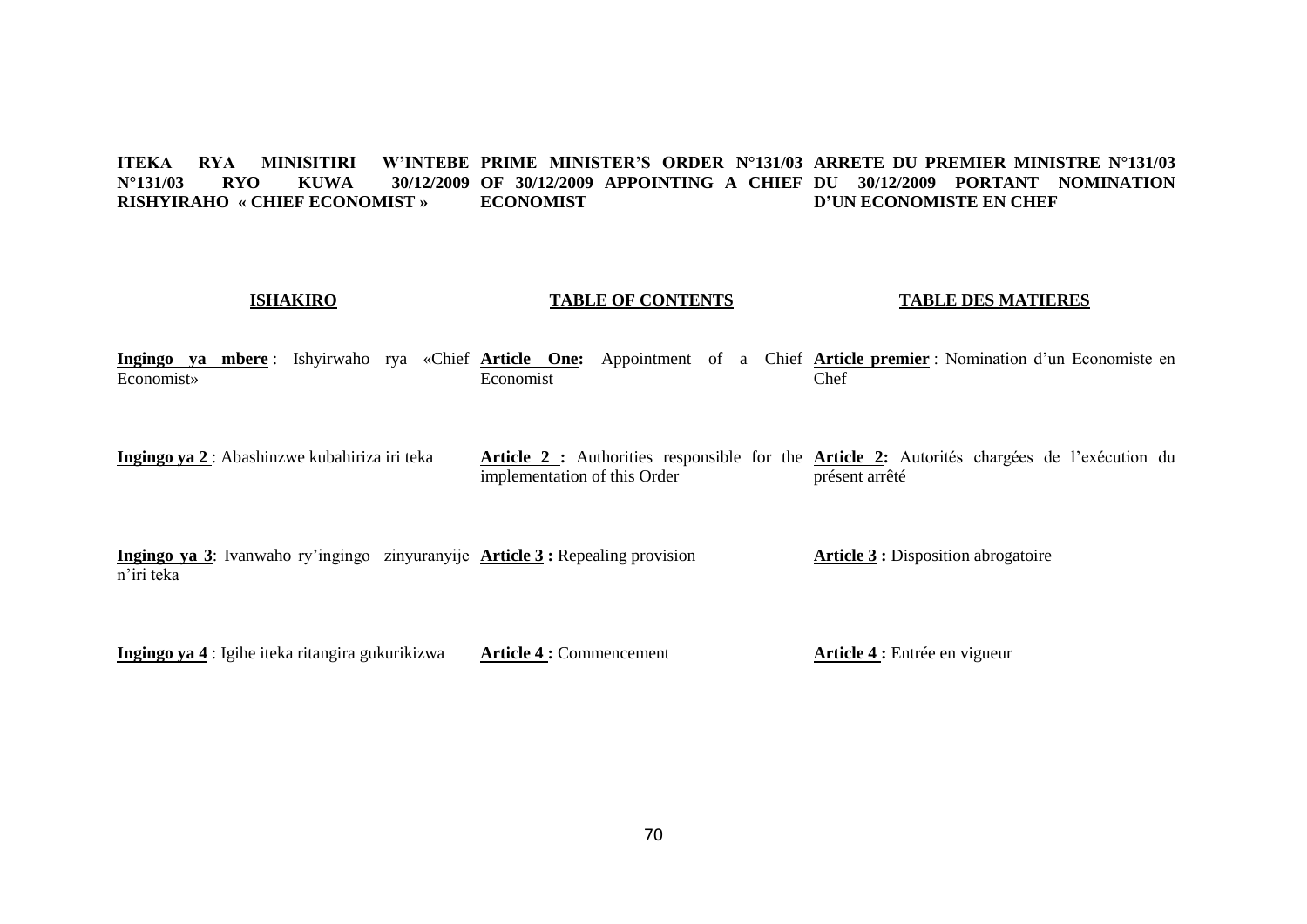#### **ITEKA RYA MINISITIRI<br>N°131/03 RYO KUWA N°131/03 RYO KUWA 30/12/2009 OF 30/12/2009 APPOINTING A CHIEF DU 30/12/2009 PORTANT NOMINATION RISHYIRAHO « CHIEF ECONOMIST » PRIME MINISTER'S ORDER N° 131/03 ARRETE DU PREMIER MINISTRE N°31/03 ECONOMIST D'UN ECONOMISTE EN CHEF**

| Minisitiri w'Intebe, | The Prime Minister, | Le Premier Ministre, |
|----------------------|---------------------|----------------------|
|----------------------|---------------------|----------------------|

Ashingiye ku Itegeko Nshinga rya Repubulika y'u Pursuant to the Constitution of the Republic of Vu la Constitution de la République du Rwanda du Rwanda ryo kuwa 04 Kamena 2003 nk'uko Rwanda of 04 June 2003, as amended to date 04 Juin 2003 telle que révisée à ce jour, ryavuguruwe kugeza ubu, cyane cyane mu ngingo especially in Articles 118, 119, 121 and 201; spécialement en ses articles 118, 119, 121 et 201; zaryo iya 118, iya 119, iya 121 n'iya 201;

Ashingiye ku Itegeko n° 22/2002 ryo kuwa Pursuant to Law n° 22/2002 of 09/07/2002 on Vu la Loi n° 22/2002 du 09/07/2002 portant Statut 09/07/2002 rishyiraho Sitati Rusange igenga General Statutes for Rwanda Public service, Général de la Fonction Publique Rwandaise, abakozi ba Leta n'inzego z'imirimo ya Leta, cyane especially in Articles 17, 24 and 35; cyane mu ngingo zaryo iya 17, iya 24 n'iya 35; spécialement en ses articles 17, 24 et 35;

Bisabwe na Minisitiri w'Imari n'Igenamigambi; On proposal by the Minister of Finance and Sur proposition du Ministre des Finances et de la Economic Planning; Planification Economique ;

Inama y'Abaminisitiri yateranye kuwa 11/09/2009, After consideration and approval by the Après examen et adoption par le Conseil des imaze kubisuzuma no kubyemeza; Cabinet in its session of 11/09/2009; Ministres en sa séance du 11/09/2009;

### **ATEGETSE:**

### **HEREBY ORDERS:**

**ARRETE :**

**Ingingo ya mbere : Ishyirwaho rya «Chief Article One: Appointment of a Chief Article premier** : **Nomination d'un Economiste en Economist » Economist Chef**

Madamu **KAMPETA SAYINZOGA Pichette** Mrs. **KAMPETA SAYINZOGA Pichette** is Madame **KAMPETA SAYINZOGA Pichette** est agizwe « Chief Economist » muri Minisiteri hereby appointed the Chief Economist in the nommée Economiste en Chef au Ministère des y'Imari n'Igenamigambi. Ministry of Finance and Economic Planning**.** Finances et de la Planification Economique.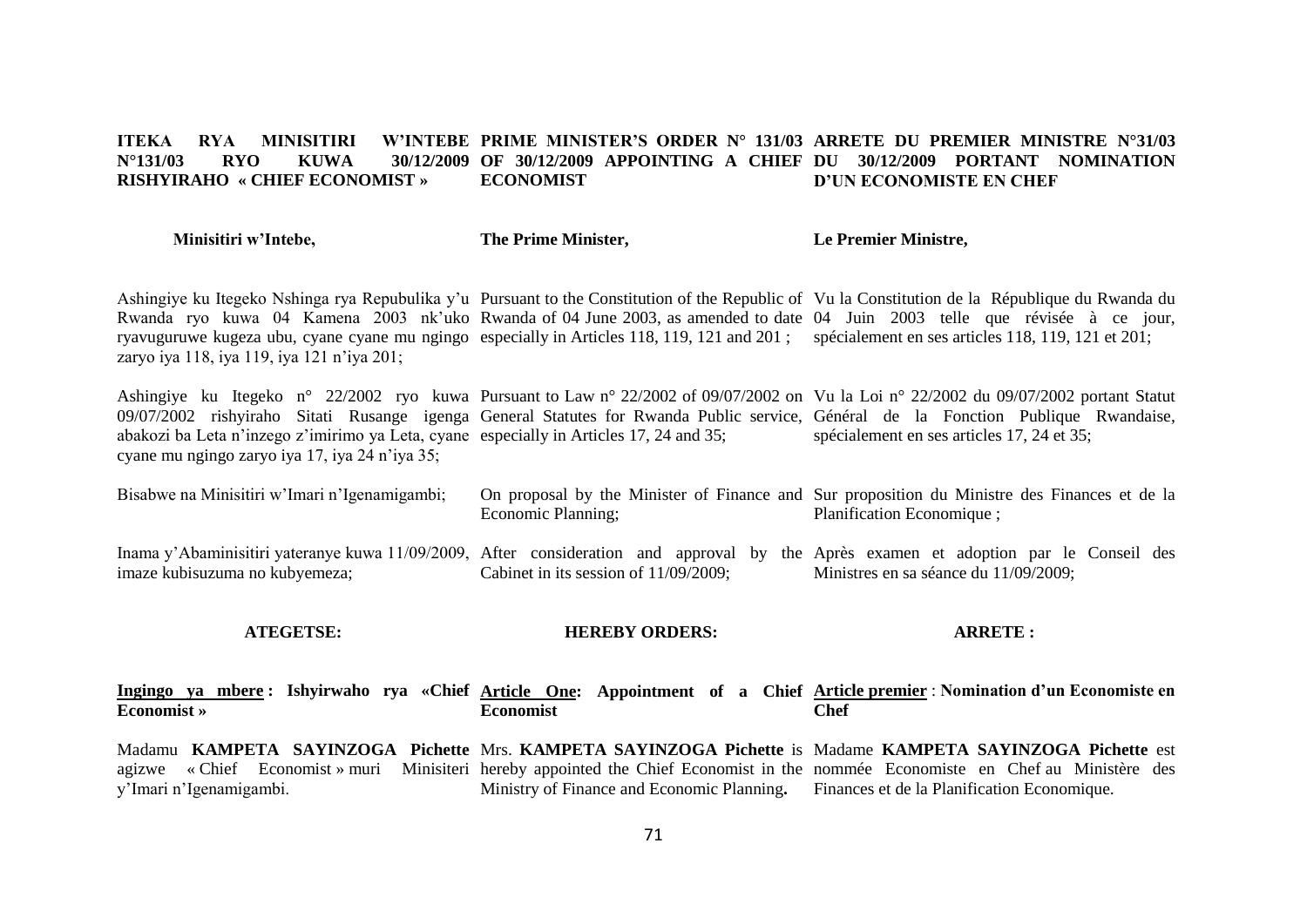| Ingingo ya 2 : Abashinzwe kubahiriza iri teka                                                                    | implementation of this Order  | Article 2: Authorities responsible for the Article 2: Autorités chargées de l'exécution du<br>présent arrêté                                                                                                                                                                                                                                                                |
|------------------------------------------------------------------------------------------------------------------|-------------------------------|-----------------------------------------------------------------------------------------------------------------------------------------------------------------------------------------------------------------------------------------------------------------------------------------------------------------------------------------------------------------------------|
| kubahiriza iri teka.                                                                                             | implementation of this Order. | Minisitiri w'Imari n'Igenamigambi na Minisitiri The Minister of Finance and Economic Le Ministre des Finances et de la Planification<br>w'Abakozi ba Leta n'Umurimo basabwe Planning and the Minister of Public Service Economique et Ministre de la Fonction Publique et<br>and Labour are entrusted with the du Travail sont chargés de l'exécution du présent<br>arrêté. |
| Ingingo ya 3: Ivanwaho ry'ingingo zinyuranyije Article 3: Repealing provision<br>n'iri teka                      |                               | $Article 3 : Disposition abrogatoire$                                                                                                                                                                                                                                                                                                                                       |
| zinyuranyije naryo zivanyweho.                                                                                   | hereby repealed.              | Ingingo zose z'amateka abanziriza iri kandi All prior provisions contrary to this Order are Toutes les dispositions antérieures contraires au<br>présent arrêté sont abrogées.                                                                                                                                                                                              |
| Ingingo ya 4: Igihe iteka ritangira gukurikizwa Article 4: Commencement                                          |                               | Article 4 : Entrée en vigueur                                                                                                                                                                                                                                                                                                                                               |
| rishyiriweho umukono. Agaciro karyo gahera ku its signature. It takes effect as of 11/09/2009.<br>wa 11/09/2009. |                               | Iri teka ritangira gukurikizwa ku munsi This Order shall come into force on the date of Le présent arrêté entre en vigueur le jour de sa<br>signature. Il sort ses effets à partir du 11/09/2009.                                                                                                                                                                           |

Kigali, kuwa **30/12/2009**

Kigali, on **30/12/2009**

Kigali, le **30/12/2009**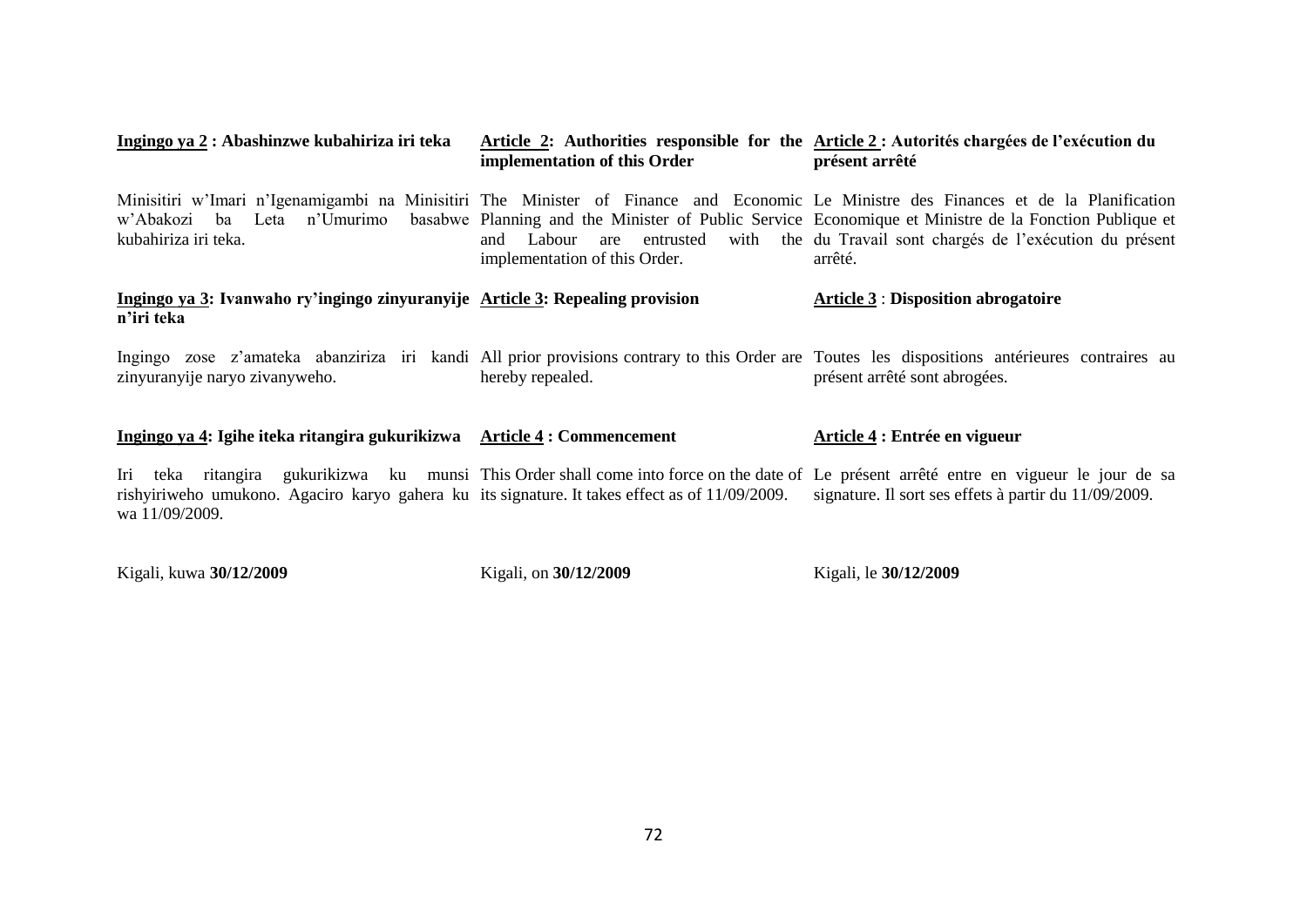**(sé)**

**MAKUZA Bernard** Minisitiri w'Intebe

**(sé) MAKUZA Bernard**

Prime Minister

**(sé)**

**MAKUZA Bernard** Premier Ministre

**(sé)**

**(sé)**

**MUSONI James** Minisitiri w'Imari n'Igenamigambi

**MUSONI James** Minister of Finance and Economic Planning

**MUSONI James** Ministre des Finances et de la Planification Economique

**(sé)**

**(sé)**

**(sé)**

**MUREKEZI Anastase** Minisitiri w'Abakozi ba Leta n'Umurimo

**MUREKEZI Anastase** Minister of Public Service and Labour

**MUREKEZI Anastase** Ministre de la Fonction Publique et du Travail

**(sé)**

**Bibonywe kandi bishyizweho Ikirango cya Seen and sealed with the Seal of the Vu et scellé du Sceau de la République : Repubulika: Republic:**

**(sé)**

**KARUGARAMA Tharcisse** Minisitiri w'Ubutabera / Intumwa Nkuru ya Leta

**KARUGARAMA Tharcisse** Minister of Justice /Attorney General

**(sé)**

**KARUGARAMA Tharcisse** Ministre de la Justice / Garde des Sceaux

**(sé)**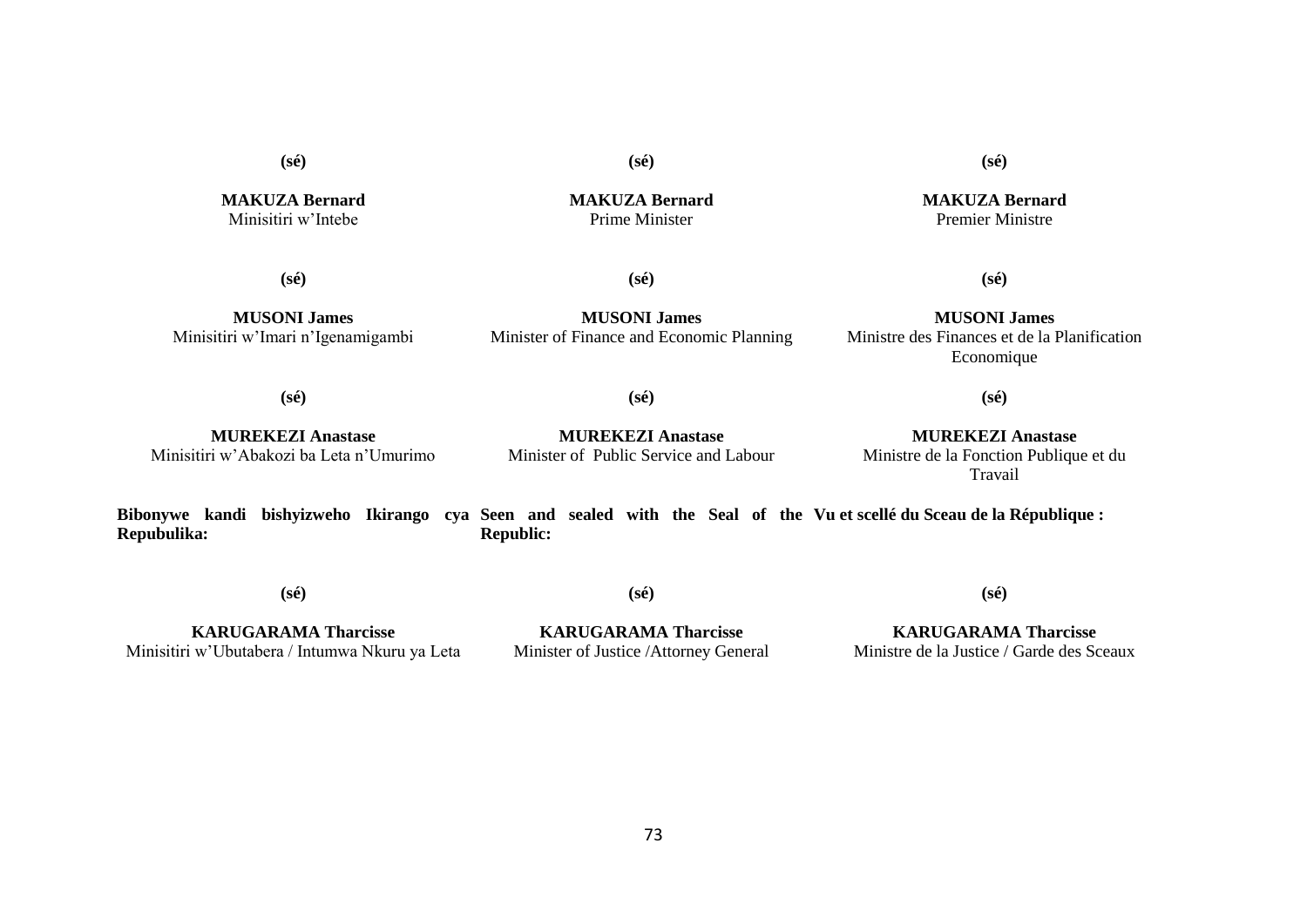#### **ITEKA RYA MINISITIRI N°133/03 RYO KUWA 30/12/2009 RISHYIRAHO « DIRECTOR GENERAL OF DIRECTOR GENERAL OF NATIONAL D'UN DIRECTEUR GENERAL DE LA NATIONAL DEVELOPMENT PLANNING » DEVELOPMENT PLANNING PRIME MINISTER'S ORDER N°133/03 ARRETE DU PREMIER MINISTRE N°133/03 OF 30/12/2009 APPOINTING A DU 30/12/2009 PORTANT NOMINATION PLANIFICATION DU DEVELOPPEMENT NATIONAL**

#### **ISHAKIRO**

#### **TABLE OF CONTENTS**

#### **TABLE DES MATIERES**

**Ingingo ya mbere** : Ishyirwaho rya « Director **Article One:** Appointment of a Director **Article premier** : Nomination d'un Directeur General of National Development Planning » General of National Development Planning General de la Planification du Developpement National

**Ingingo ya 2** : Abashinzwe kubahiriza iri teka **Article 2 :** Authorities responsible for the **Article 2:** Autorités chargées de l'exécution du implementation of this Order présent arrêté

**Ingingo ya 3**: Ivanwaho ry'ingingo zinyuranyije **Article 3 :** Repealing provision n'iri teka **Article 3 :** Disposition abrogatoire

**Ingingo ya 4** : Igihe iteka ritangira gukurikizwa **Article 4 :** Commencement **Article 4 :** Entrée en vigueur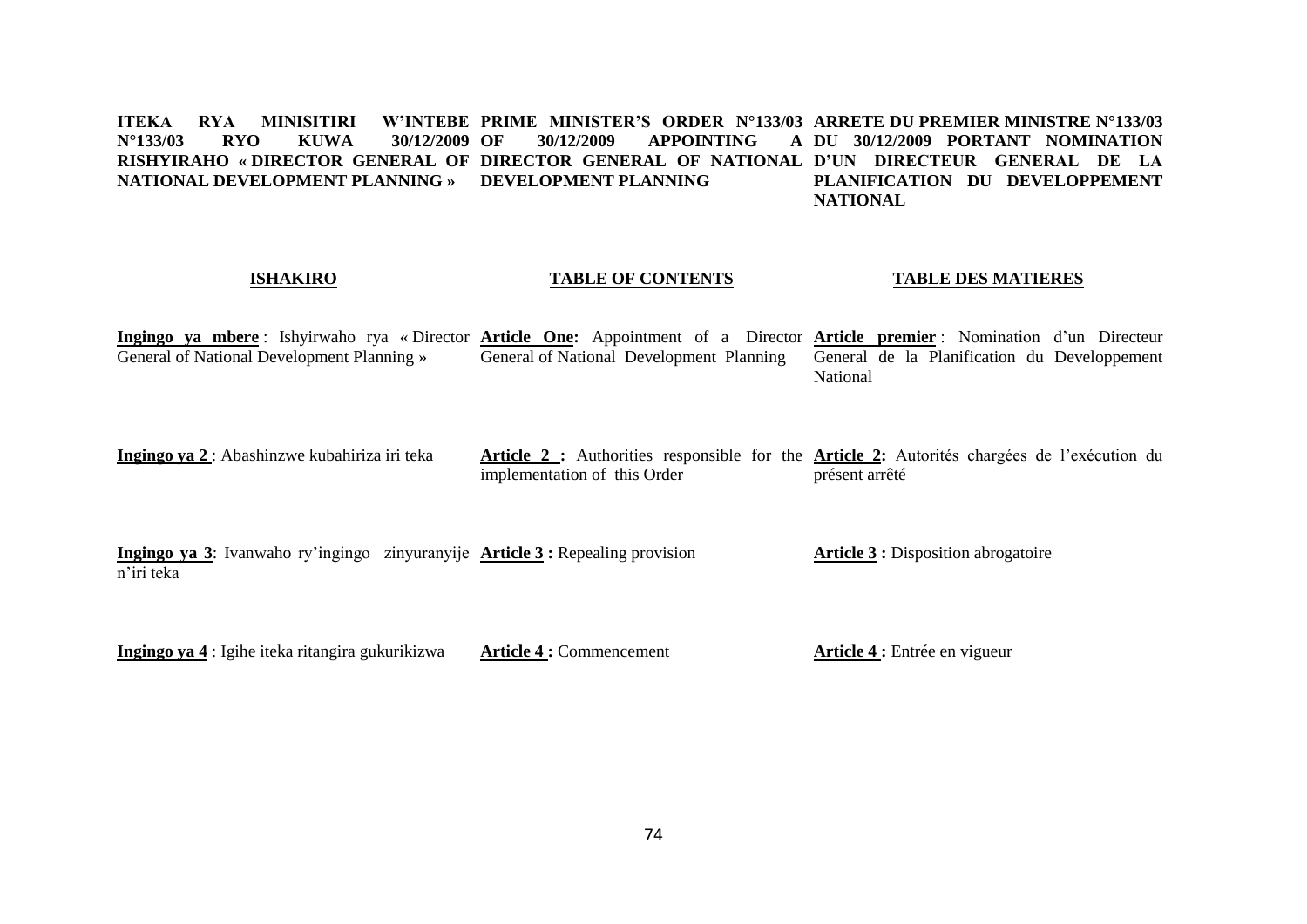#### **ITEKA RYA MINISITIRI N°133/03 RYO KUWA 30/12/2009 RISHYIRAHO « DIRECTOR GENERAL OF DIRECTOR GENERAL OF NATIONAL D'UN DIRECTEUR GENERAL DE LA NATIONAL DEVELOPMENT PLANNING » DEVELOPMENT PLANNING PRIME MINISTER'S ORDER N°133/03 ARRETE DU PREMIER MINISTRE N°133/03 OF 30/12/2009 APPOINTING A DU 30/12/2009PORTANT NOMINATION PLANIFICATION DU DEVELOPPEMENT NATIONAL**

| Minisitiri w'Intebe,                                                                                                                                                                                                                                                                                                                                                                                                                                                           | The Prime Minister,                      | Le Premier Ministre,                                                                                                                                                          |
|--------------------------------------------------------------------------------------------------------------------------------------------------------------------------------------------------------------------------------------------------------------------------------------------------------------------------------------------------------------------------------------------------------------------------------------------------------------------------------|------------------------------------------|-------------------------------------------------------------------------------------------------------------------------------------------------------------------------------|
| Ashingiye ku Itegeko Nshinga rya Repubulika y'u Pursuant to the Constitution of the Republic of Vu la Constitution de la République du Rwanda<br>Rwanda ryo kuwa 04 Kamena 2003 nk'uko Rwanda of 04 June 2003, as amended to date du 04 Juin 2003 telle que révisée à ce jour,<br>ryavuguruwe kugeza ubu, cyane cyane mu ngingo especially in Articles 118, 119, 121 and 201; spécialement en ses articles 118, 119, 121 et 201;<br>zaryo iya 118, iya 119, iya 121 n'iya 201; |                                          |                                                                                                                                                                               |
| 09/07/2002 rishyiraho Sitati Rusange igenga General Statutes for Rwanda Public service, Statut Général de la Fonction Publique Rwandaise,<br>abakozi ba Leta n'inzego z'imirimo ya Leta, cyane especially in Articles 17, 24 and 35;<br>cyane mu ngingo zaryo iya 17, iya 24 n'iya 35;                                                                                                                                                                                         |                                          | Ashingiye ku Itegeko n° 22/2002 ryo kuwa Pursuant to Law n° 22/2002 of 09/07/2002 on Vu la Loi n° 22/2002 du 09/07/2002 portant<br>spécialement en ses articles 17, 24 et 35; |
| Bisabwe na Minisitiri w'Imari n'Igenamigambi;                                                                                                                                                                                                                                                                                                                                                                                                                                  | Economic Planning;                       | On proposal by the Minister of Finance and Sur proposition du Ministre des Finances et de la<br>Planification Economique;                                                     |
| Inama y'Abaminisitiri yateranye kuwa 11/09/2009, After consideration and approval by<br>imaze kubisuzuma no kubyemeza;                                                                                                                                                                                                                                                                                                                                                         | Cabinet in its session of $11/09/2009$ ; | the Après examen et adoption par le Conseil des<br>Ministres en sa séance du 11/09/2009;                                                                                      |

**ATEGETSE:**

#### **HEREBY ORDERS:**

**ARRETE :**

Ingingo ya mbere : Ishyirwaho rya «Director Article One: Appointment of a Director Article premier : Nomination d'un Directeur **General of National Development Planning » General of National Development Planning Général de la Planification du Développement National**

Dr. NGIRENTE Edward, agizwe « Director Dr. NGIRENTE Edward is hereby appointed Dr. NGIRENTE Edward, est nommé Directeur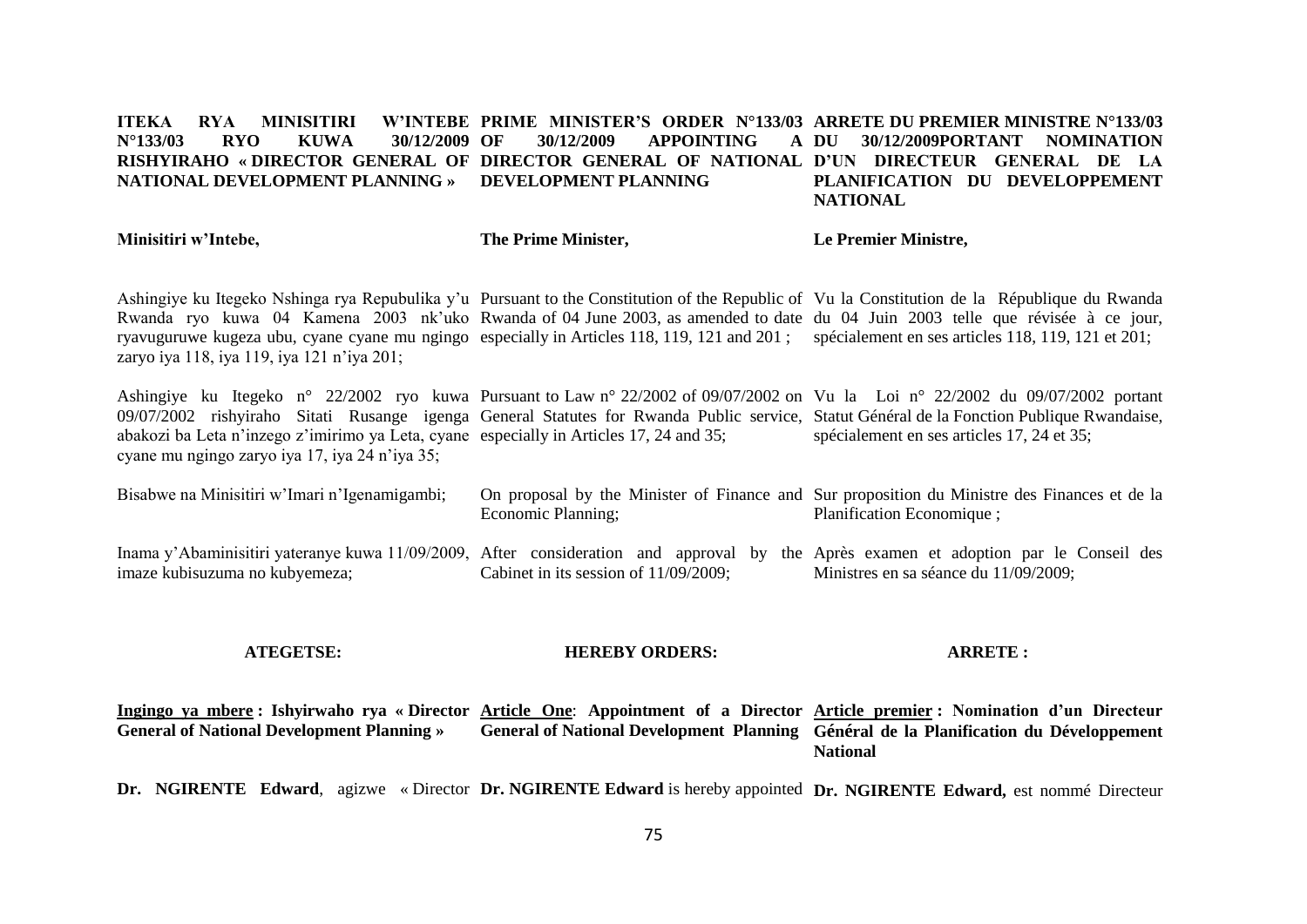| General of National Development Planning » muri the Director General of National Development Général de la Planification du Développement<br>Minisiteri y'Imari n'Igenamigambi.                                                                             | Economic Planning.                                              | Planning in the Ministry of Finance and National au Ministère des Finances et de la<br>Planification Economique.                                                               |
|-------------------------------------------------------------------------------------------------------------------------------------------------------------------------------------------------------------------------------------------------------------|-----------------------------------------------------------------|--------------------------------------------------------------------------------------------------------------------------------------------------------------------------------|
| Ingingo ya 2 : Abashinzwe kubahiriza iri teka                                                                                                                                                                                                               | implementation of this Order                                    | Article 2: Authorities responsible for the Article 2: Autorités chargées de l'exécution du<br>présent arrêté                                                                   |
| Minisitiri w'Imari n'Igenamigambi na Minisitiri The Minister of Finance and Economic Le Ministre des Finances et de la Planification<br>ba Leta n'Umurimo<br>w'Abakozi<br>kubahiriza iri teka.                                                              | and Labour<br>entrusted<br>are<br>implementation of this Order. | basabwe Planning and the Minister of Public Service Economique et Ministre de la Fonction Publique et<br>with the du Travail sont chargés de l'exécution du présent<br>arrêté. |
| Ingingo ya 3: Ivanwaho ry'ingingo zinyuranyije Article 3: Repealing provision<br>n'iri teka                                                                                                                                                                 |                                                                 | <b>Article 3: Disposition abrogatoire</b>                                                                                                                                      |
| zinyuranyije naryo zivanyweho.                                                                                                                                                                                                                              | hereby repealed.                                                | Ingingo zose z'amateka abanziriza iri kandi All prior provisions contrary to this Order are Toutes les dispositions antérieures contraires au<br>présent arrêté sont abrogées. |
|                                                                                                                                                                                                                                                             |                                                                 |                                                                                                                                                                                |
| Ingingo ya 4: Igihe iteka ritangira gukurikizwa Article 4: Commencement                                                                                                                                                                                     |                                                                 | Article 4 : Entrée en vigueur                                                                                                                                                  |
| Iri teka ritangira gukurikizwa ku munsi This Order shall come into force on the date of Le présent arrêté entre en vigueur le jour de sa<br>rishyiriweho umukono. Agaciro karyo gahera its signature. It takes effect as of 11/09/2009.<br>kuwa 11/09/2009. |                                                                 | signature. Il sort ses effets à partir du 11/09/2009.                                                                                                                          |
| Kigali, kuwa 30/12/2009                                                                                                                                                                                                                                     | Kigali, on 30/12/2009                                           | Kigali, le 30/12/2009                                                                                                                                                          |
| (sé)                                                                                                                                                                                                                                                        | $(s\acute{e})$                                                  | $(s\acute{e})$                                                                                                                                                                 |
| <b>MAKUZA Bernard</b><br>Minisitiri w'Intebe                                                                                                                                                                                                                | <b>MAKUZA Bernard</b><br>Prime Minister                         | <b>MAKUZA Bernard</b><br><b>Premier Ministre</b>                                                                                                                               |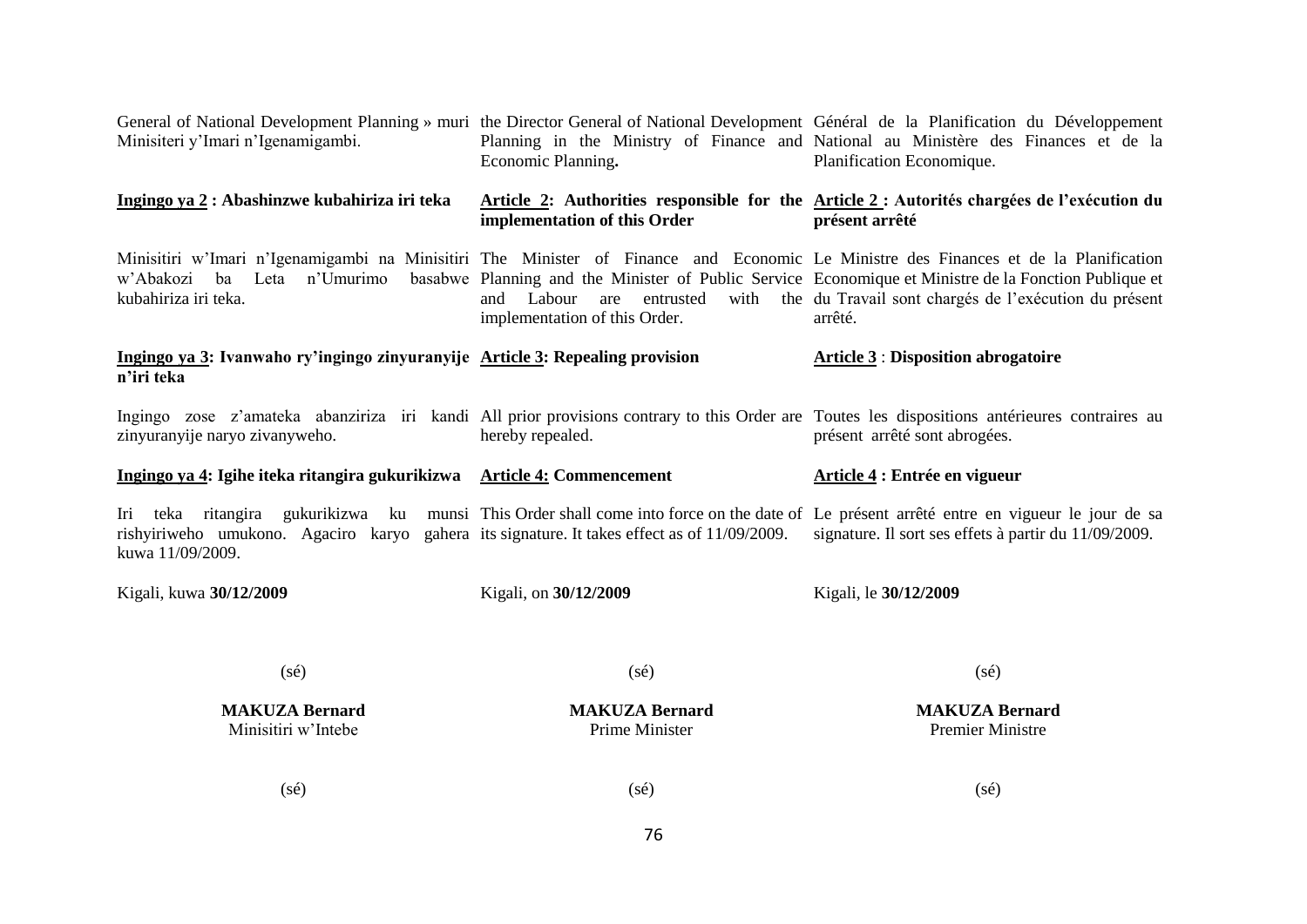| <b>MUSONI James</b>               | <b>MUSONI James</b>                       | <b>MUSONI</b> James                          |
|-----------------------------------|-------------------------------------------|----------------------------------------------|
| Minisitiri w'Imari n'Igenamigambi | Minister of Finance and Economic Planning | Ministre des Finances et de la Planification |
|                                   |                                           | Economique                                   |

(sé)

(sé)

**MUREKEZI Anastase** Minisitiri w'Abakozi ba Leta n'Umurimo

**MUREKEZI Anastase** Minister of Public Service and Labour

**MUREKEZI Anastase** Ministre de la Fonction Publique et du Travail

(sé)

**Bibonywe kandi bishyizweho Ikirango cya Seen and sealed with the Seal of the Vu et scellé du Sceau de la République : Repubulika: Republic:**

(sé)

(sé)

**KARUGARAMA Tharcisse** Minisitiri w'Ubutabera / Intumwa Nkuru ya Leta

**KARUGARAMA Tharcisse** Minister of Justice /Attorney General

**KARUGARAMA Tharcisse** Ministre de la Justice / Garde des Sceaux

(sé)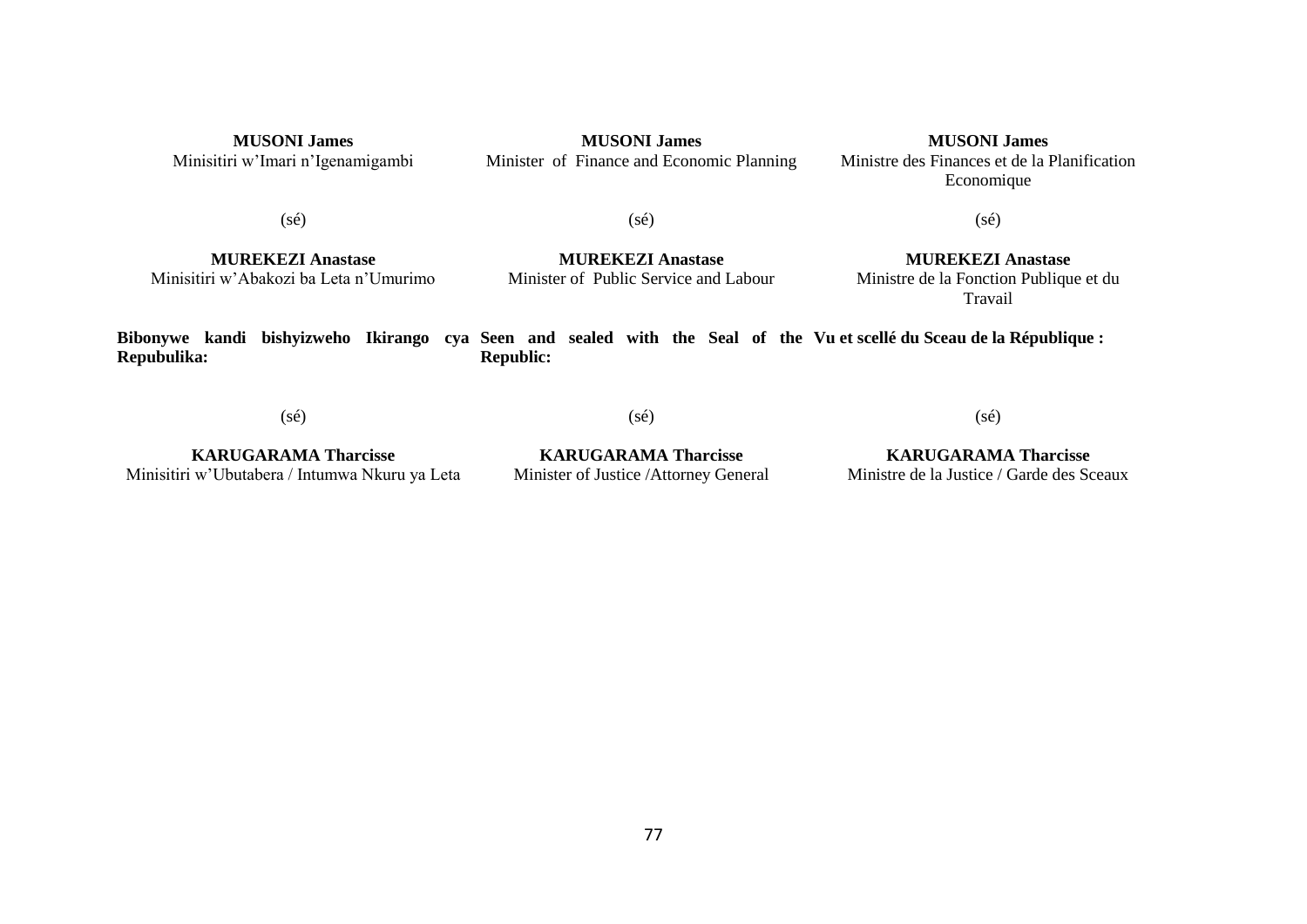#### **ITEKA RYA MINISITIRI<br>N°134/03 RYO KUWA N°134/03 RYO KUWA 30/12/2009**  RISHYIRAHO UMUYOBOZI MUKURU DIRECTOR GENERAL OF NATIONAL D'UN DIRECTEUR GENERAL DU BUDGET **W'INGENGO Y'IMARI Y'IGIHUGU PRIME MINISTER'S ORDER N°134/03 ARRETE DU PREMIER MINISTRE N°134/03 OF 30/12/2009 APPOINTING A BUDGET DU 30/12/2009 PORTANT NOMINATION NATIONAL**

# **ISHAKIRO**

#### **TABLE OF CONTENTS**

#### **TABLE DES MATIERES**

**Ingingo ya mbere** : Ishyirwaho ry'Umuyobozi **Article One:** Appointment of a Director **Article premier** : Nomination d'un Directeur Mukuru w'Ingengo y'Imari y'Igihugu General of National Budget General du Budget National

**Ingingo ya 2** : Abashinzwe kubahiriza iri teka **Article 2 :** Authorities responsible for the **Article 2:** Autorités chargées de l'exécution du implementation of this Order présent arrêté

**Ingingo ya 3**: Ivanwaho ry'ingingo zinyuranyije **Article 3 :** Repealing provision n'iri teka **Article 3 :** Disposition abrogatoire

**Ingingo ya 4** : Igihe iteka ritangira gukurikizwa **Article 4 :** Commencement **Article 4 :** Entrée en vigueur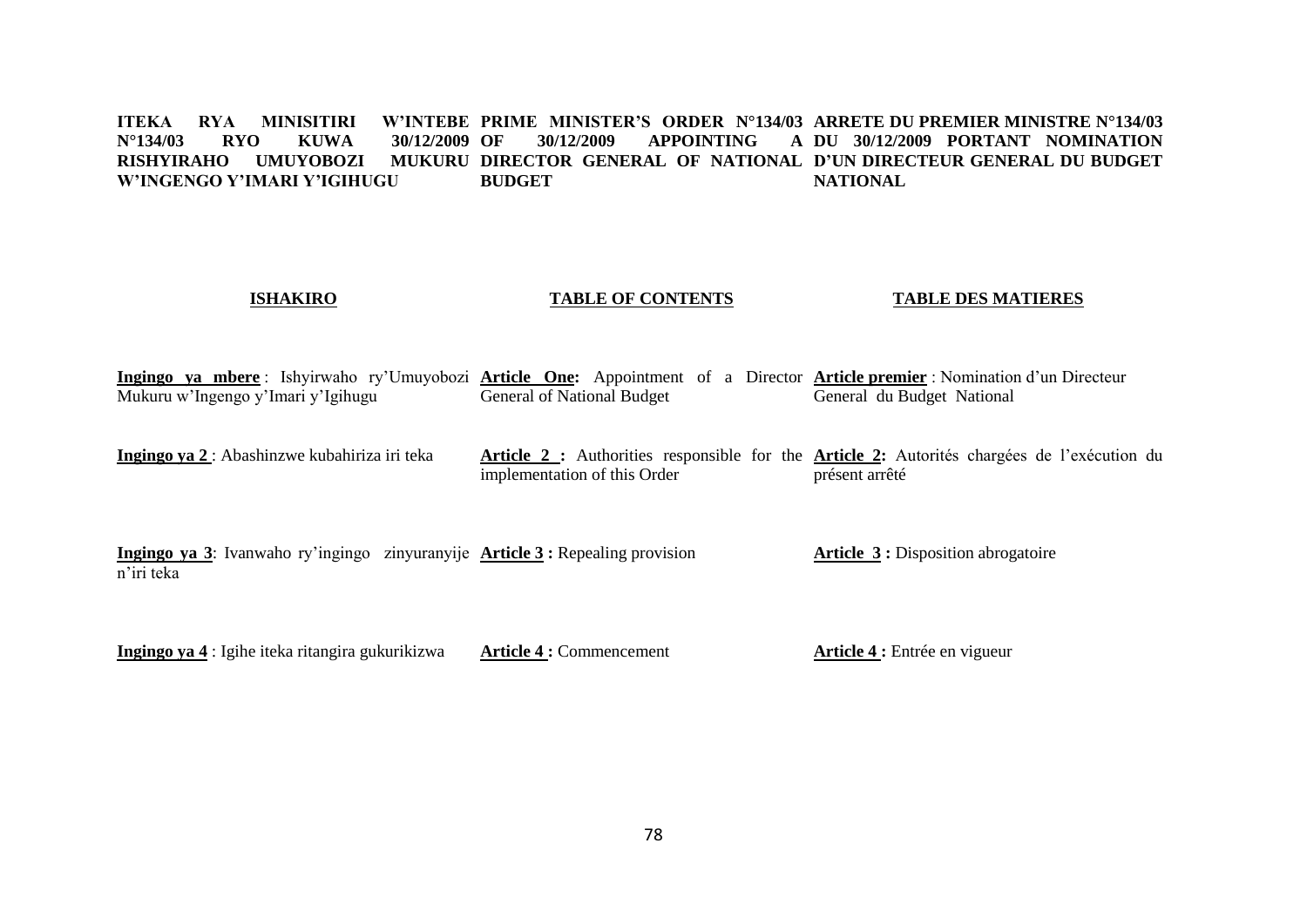#### **ITEKA RYA MINISITIRI W'INTEBE PRIME MINISTER'S ORDER N°134/03 ARRETE DU PREMIER MINISTRE N°134/03 N°134/03 RYO KUWA 30/12/2009 RISHYIRAHO UMUYOBOZI MUKURU DIRECTOR GENERAL OF NATIONAL D'UN DIRECTEUR GENERAL DU BUDGET W'INGENGO Y'IMARI Y'IGIHUGU OF 30/12/2009 APPOINTING A DU 30/12/2009 PORTANT NOMINATION BUDGET NATIONAL**

| Minisitiri w'Intebe,                                                                                                                                                                                                                                                                                                                                                                                                                                                           | The Prime Minister,                      | Le Premier Ministre,                                                                                                      |
|--------------------------------------------------------------------------------------------------------------------------------------------------------------------------------------------------------------------------------------------------------------------------------------------------------------------------------------------------------------------------------------------------------------------------------------------------------------------------------|------------------------------------------|---------------------------------------------------------------------------------------------------------------------------|
| Ashingiye ku Itegeko Nshinga rya Repubulika y'u Pursuant to the Constitution of the Republic of Vu la Constitution de la République du Rwanda du<br>Rwanda ryo kuwa 04 Kamena 2003 nk'uko Rwanda of 04 June 2003, as amended to date 04 Juin 2003 telle que révisée à ce jour,<br>ryavuguruwe kugeza ubu, cyane cyane mu ngingo especially in Articles 118, 119, 121 and 201; spécialement en ses articles 118, 119, 121 et 201;<br>zaryo iya 118, iya 119, iya 121 n'iya 201; |                                          |                                                                                                                           |
| Ashingiye ku Itegeko n° 22/2002 ryo kuwa Pursuant to Law n° 22/2002 of 09/07/2002 on Vu la Loi n° 22/2002 du 09/07/2002 portant Statut<br>09/07/2002 rishyiraho Sitati Rusange igenga General Statutes for Rwanda Public service, Général de la Fonction Publique Rwandaise,<br>abakozi ba Leta n'inzego z'imirimo ya Leta, cyane especially in Articles 17, 24 and 35;<br>cyane mu ngingo zaryo iya 17, iya 24 n'iya 35;                                                      |                                          | spécialement en ses articles 17, 24 et 35;                                                                                |
| Bisabwe na Minisitiri w'Imari n'Igenamigambi;                                                                                                                                                                                                                                                                                                                                                                                                                                  | Economic Planning;                       | On proposal by the Minister of Finance and Sur proposition du Ministre des Finances et de la<br>Planification Economique; |
| Inama y'Abaminisitiri yateranye kuwa 11/09/2009, After consideration and approval by the Après examen et adoption par le Conseil des<br>imaze kubisuzuma no kubyemeza;                                                                                                                                                                                                                                                                                                         | Cabinet in its session of $11/09/2009$ ; | Ministres en sa séance du 11/09/2009;                                                                                     |

**ATEGETSE:**

**HEREBY ORDERS:**

**ARRETE :**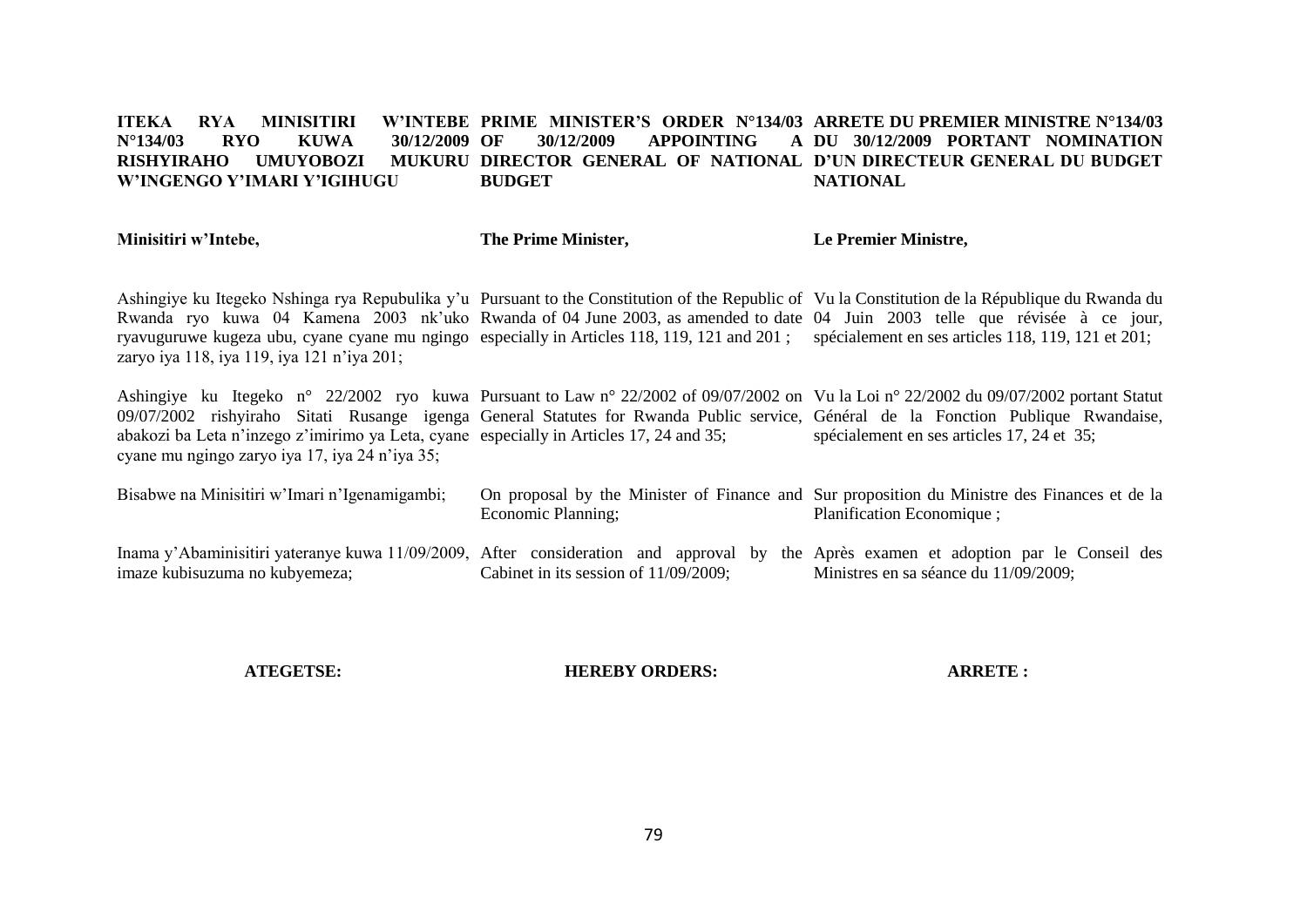| Mukuru w'Ingengo y'Imari y'Igihugu                                                                                                                      | <b>General of National Budget</b>                               | Ingingo ya mbere :Ishyirwaho ry'Umuyobozi Article One: Appointment of a Director Article premier : Nomination d'un Directeur<br><b>General du Budget National</b>                                                                                                                                                     |
|---------------------------------------------------------------------------------------------------------------------------------------------------------|-----------------------------------------------------------------|-----------------------------------------------------------------------------------------------------------------------------------------------------------------------------------------------------------------------------------------------------------------------------------------------------------------------|
| Minisiteri y'Imari n'Igenamigambi.                                                                                                                      | Ministry of Finance and Economic Planning.                      | Bwana BAYINGANA Elias, agizwe Umuyobozi Mr. BAYINGANA Elias is hereby appointed Monsieur BAYINGANA Elias, est nommé<br>Mukuru w'Ingengo y'Imari y'Igihugu muri the Director General of National Budget in the Directeur Général du Budget National au<br>Ministère des Finances et de la Planification<br>Economique. |
| Ingingo ya 2 : Abashinzwe kubahiriza iri teka<br>Minisitiri w'Imari n'Igenamigambi na Minisitiri                                                        | implementation of this Order                                    | Article 2: Authorities responsible for the Article 2: Autorités chargées de l'exécution du<br>présent arrêté                                                                                                                                                                                                          |
| w'Abakozi<br>Leta<br>n'Umurimo<br>ba<br>kubahiriza iri teka.                                                                                            | and Labour<br>entrusted<br>are<br>implementation of this Order. | basabwe The Minister of Finance and Economic Le Ministre des Finances et de la Planification<br>Planning and the Minister of Public Service Economique et Ministre de la Fonction Publique et<br>with the du Travail sont chargés de l'exécution du présent<br>arrêté.                                                |
|                                                                                                                                                         |                                                                 |                                                                                                                                                                                                                                                                                                                       |
| Ingingo ya 3: Ivanwaho ry'ingingo zinyuranyije Article 3: Repealing provision<br>n'iri teka                                                             |                                                                 | <b>Article 3 : Disposition abrogatoire</b>                                                                                                                                                                                                                                                                            |
| zinyuranyije naryo zivanyweho.                                                                                                                          | hereby repealed.                                                | Ingingo zose z'amateka abanziriza iri kandi All prior provisions contrary to this Order are Toutes les dispositions antérieures contraires au<br>présent arrêté sont abrogées.                                                                                                                                        |
| Ingingo ya 4: Igihe iteka ritangira gukurikizwa Article 4: Commencement                                                                                 |                                                                 | Article 4 : Entrée en vigueur                                                                                                                                                                                                                                                                                         |
| Iri teka ritangira<br>gukurikizwa ku<br>rishyiriweho umukono. Agaciro karyo gahera its signature. It takes effect as of 11/09/2009.<br>kuwa 11/09/2009. |                                                                 | munsi This Order shall come into force on the date of Le présent arrêté entre en vigueur le jour de sa<br>signature. Il sort ses effets à partir du 11/09/2009.                                                                                                                                                       |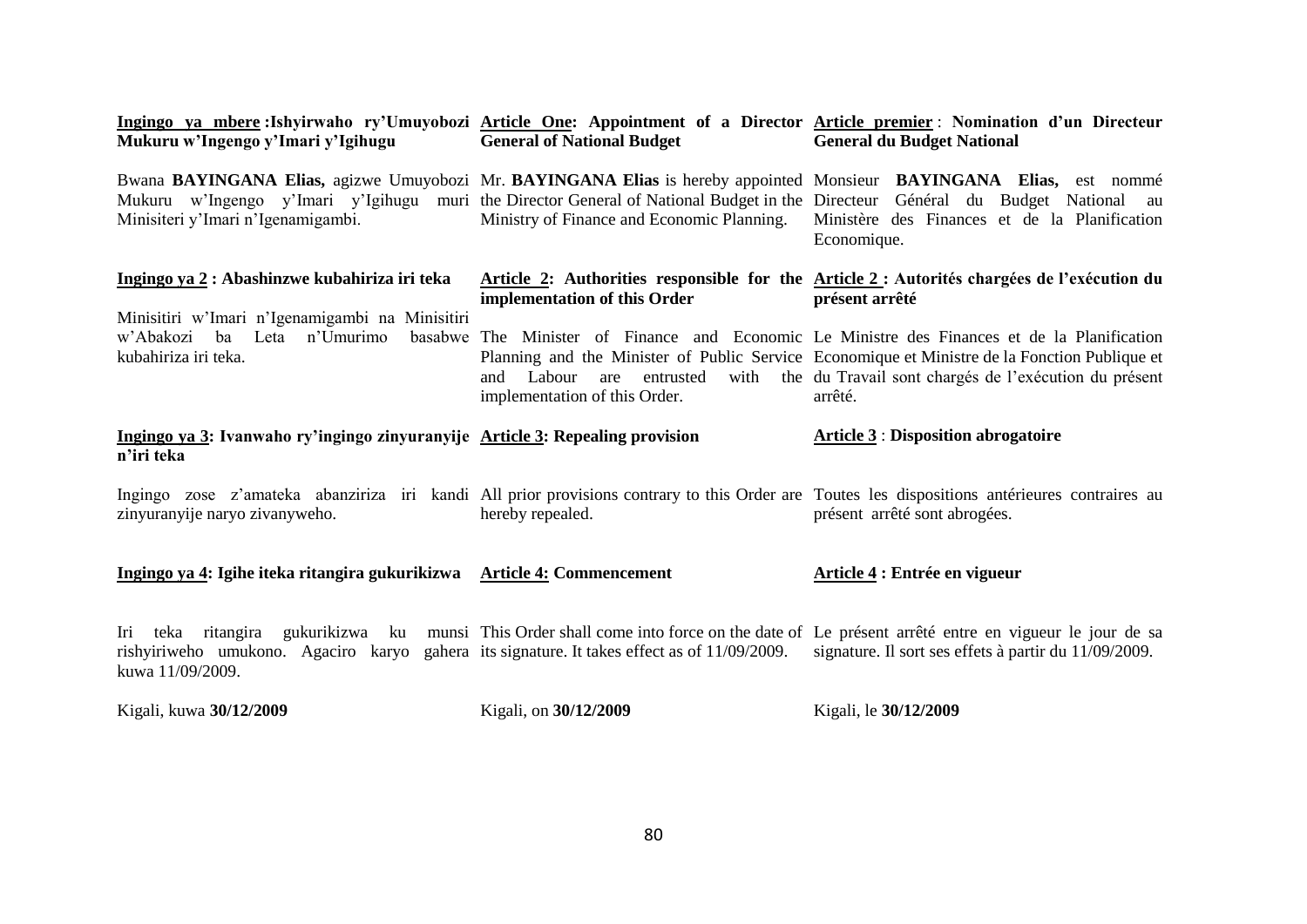(sé)

(sé)

(sé)

**MAKUZA Bernard** Minisitiri w'Intebe

**MAKUZA Bernard** Prime Minister

**MAKUZA Bernard** Premier Ministre

(sé)

(sé)

**MUSONI James** Minisitiri w'Imari n'Igenamigambi

**MUSONI James** Minister of Finance and Economic Planning

**MUSONI James** Ministre des Finances et de la Planification Economique

(sé)

 $(sé)$ 

 $(sé)$ 

(sé)

**MUREKEZI Anastase** Minisitiri w'Abakozi ba Leta n'Umurimo

**MUREKEZI Anastase** Minister of Public Service and Labour

**MUREKEZI Anastase** Ministre de la Fonction Publique et du Travail

**Bibonywe kandi bishyizweho Ikirango cya Seen and sealed with the Seal of the Vu et scellé du Sceau de la République : Repubulika: Republic:**

(sé)

(sé)

(sé)

**KARUGARAMA Tharcisse** Minisitiri w'Ubutabera / Intumwa Nkuru ya Leta

**KARUGARAMA Tharcisse** Minister of Justice /Attorney General

**KARUGARAMA Tharcisse** Ministre de la Justice / Garde des Sceaux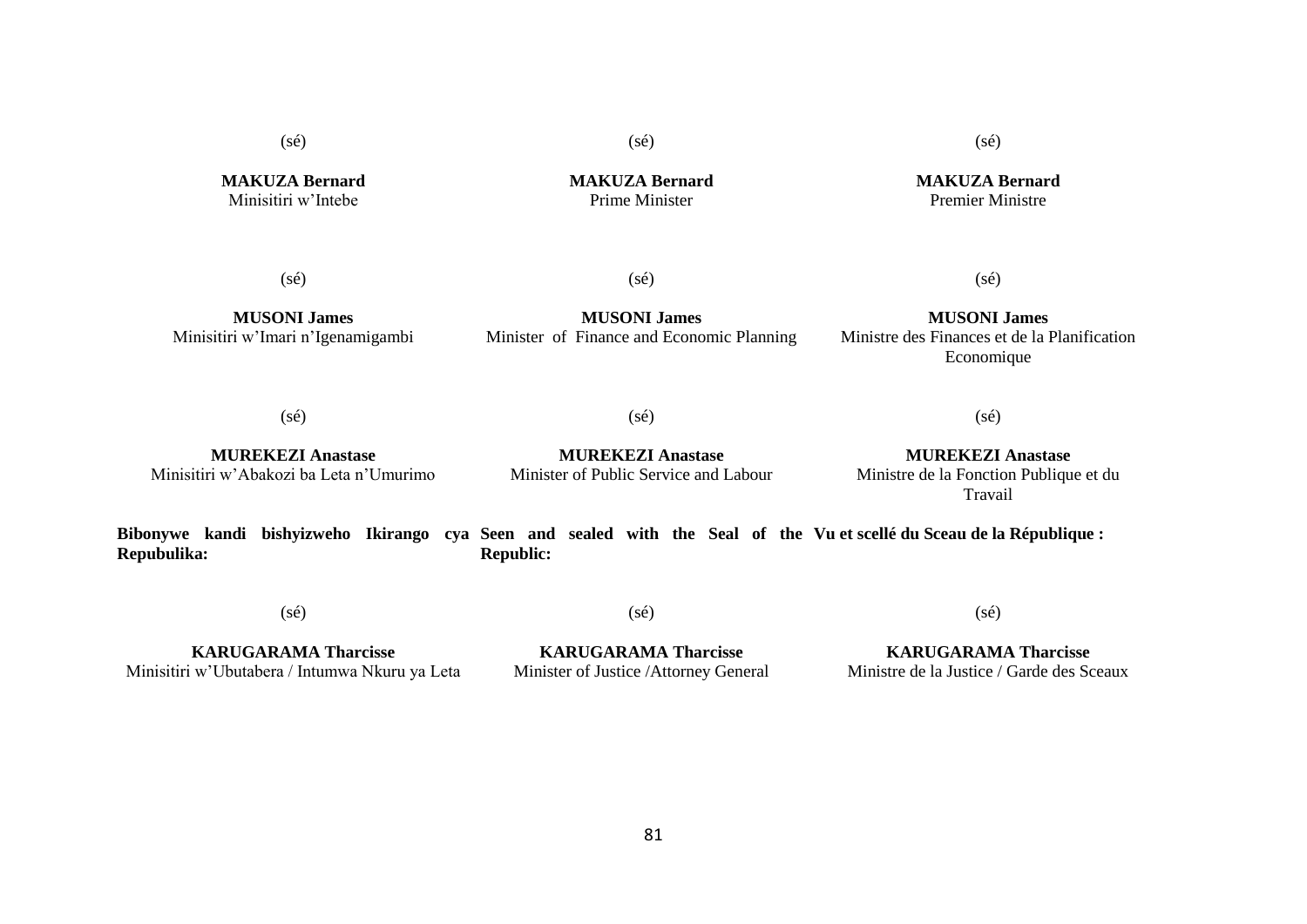#### **ITEKA RYA MINISITIRI W'INTEBE PRIME MINISTER'S ORDER N°135/03 OF ARRETE DU PREMIER MINISTRE N°135/03**  N°135/03 **RYO KUWA RISHYIRAHO UMUJYANAMA 30/12/2009 APPOINTING AN ADVISER DU 30/12/2009 PORTANT NOMINATION D'UN CONSEILLER**

**TABLE OF CONTENTS** 

**TABLE DES MATIERES**

**ISHAKIRO**

| ISHAKIKU                                                                                     | <b>IABLE OF CONTENIS</b>                      | TABLE DES MATIERES                                                                                             |
|----------------------------------------------------------------------------------------------|-----------------------------------------------|----------------------------------------------------------------------------------------------------------------|
| Ingingo ya mbere: Ishyirwaho ry'Umujyanama                                                   | <b>Article One:</b> Appointment of an Adviser | <b>Article premier</b> : Nomination d'un Conseiller                                                            |
| Ingingo ya 2 : Abashinzwe kubahiriza iri teka                                                | implementation of this Order                  | Article 2 : Authorities responsible for the Article 2 : Autorités chargées de l'exécution du<br>présent arrêté |
| Ingingo ya 3: Ivanwaho ry'ingingo zinyuranyije Article 3 : Repealing provision<br>n'iri teka |                                               | <b>Article 3:</b> Disposition abrogatoire                                                                      |
| Ingingo ya 4 : Igihe iteka ritangira gukurikizwa                                             | <b>Article 4: Commencement</b>                | Article 4 : Entrée en vigueur                                                                                  |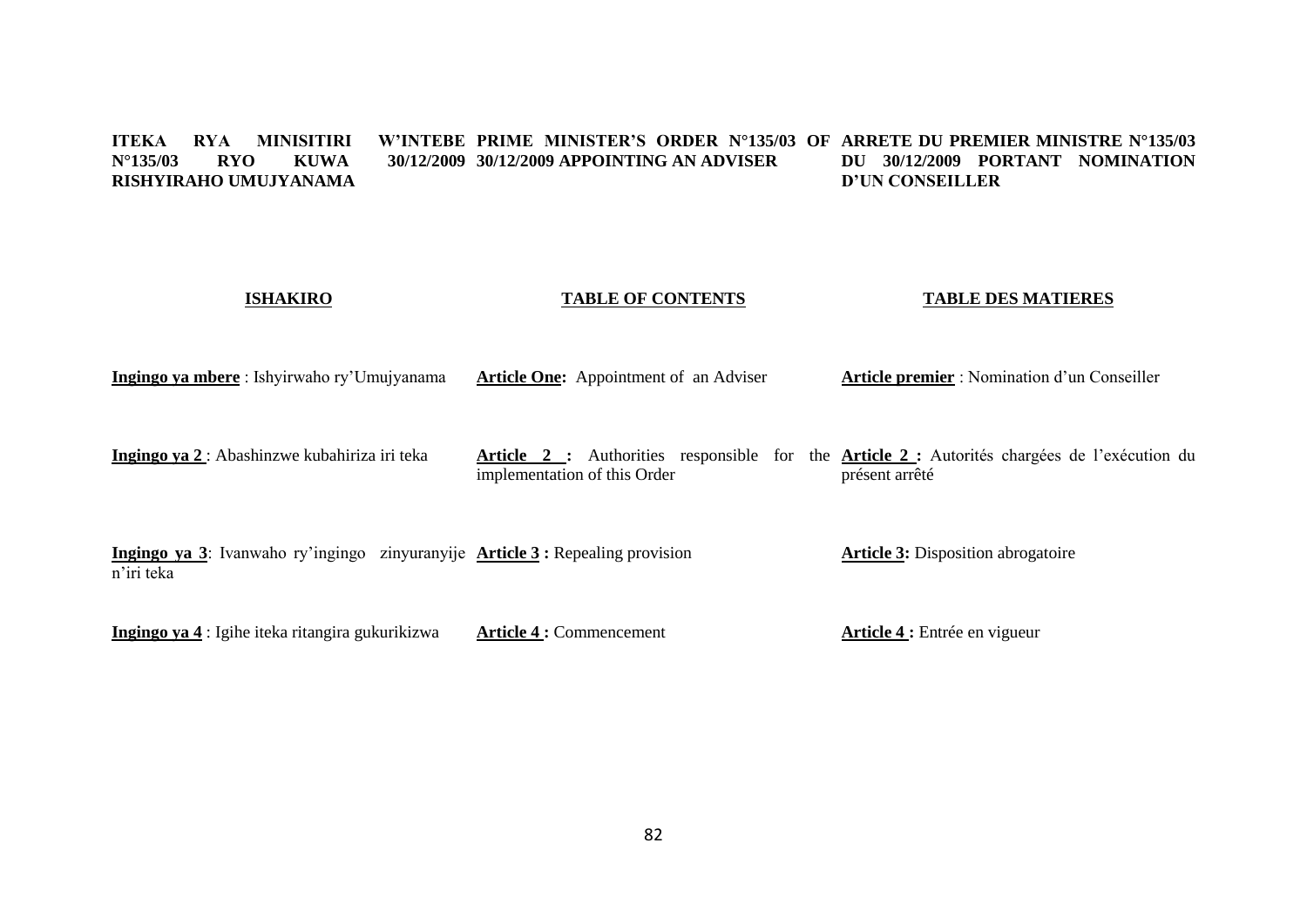#### **ITEKA RYA MINISITIRI W'INTEBE PRIME MINISTER'S ORDER N°135/03 OF ARRETE DU PREMIER MINISTRE N°135/03 N°135/03 RYO KUWA 30/12/2009 30/12/2009 APPOINTING AN ADVISER RISHYIRAHO UMUJYANAMA DU 30/12/2009PORTANT NOMINATION D'UN CONSEILLER**

**Minisitiri w'Intebe,**

**The Prime Minister,**

**Le Premier Ministre,**

Ashingiye ku Itegeko Nshinga rya Repubulika y'u Pursuant to the Constitution of the Republic of Vu la Constitution de la République du Rwanda du Rwanda ryo kuwa 04 Kamena 2003 nk'uko Rwanda of 04 June 2003, as amended to date 04 juin 2003 telle que révisée à ce jour, ryavuguruwe kugeza ubu, cyane cyane mu ngingo especially in Articles 118, 119, 121 and 201 ; zaryo iya 118, iya 119, iya 121 n'iya 201; spécialement en ses articles 118, 119, 121 et 201;

Ashingiye ku Itegeko n° 22/2002 ryo kuwa Pursuant to Law n° 22/2002 of 09/07/2002 on Vu la Loi n° 22/2002 du 09/07/2002 portant Statut 09/07/2002 rishyiraho Sitati Rusange igenga General Statutes for Rwanda Public service, Général de la Fonction Publique Rwandaise, abakozi ba Leta n'inzego z'imirimo ya Leta, cyane especially in Articles 17, 24 and 35; cyane mu ngingo zaryo iya 17, iya 24 n'iya 35; spécialement en ses articles 17, 24 et 35;

Bisabwe na Minisitiri w'Imari n'Igenamigambi; On proposal by the Minister of Finance and Sur proposition du Ministre des Finances et de la Economic Planning; Planification Economique ;

Inama y'Abaminisitiri yateranye kuwa 28/10/2009 After consideration and approval by the Cabinet in Après examen et adoption par le Conseil des imaze kubisuzuma no kubyemeza; its session of 28/10/2009; Ministres en sa séance du 28/10/2009;

**ATEGETSE:**

#### **HEREBY ORDERS:**

#### **ARRETE :**

**Ingingo ya mbere** : **Ishyirwaho ry'Umujyanama Article One: Appointment of an Adviser Article premier: Nomination d'un Conseiller** 

**Bwana NGIRENTE Edouard** Umujyanama wa Minisitiri mu by'Ubukungu the Economic Adviser to the Minister in the du Ministre en matière économique au Ministère muri Minisiteri y'Imari n'Igenamigambi. **Mr. NGIRENTE Edouard** is hereby appointed **Mr. NGIRENTE Edouard** est nommé Conseiller Ministry of Finance and Economic Planning. des Finances et de la Planification Economique.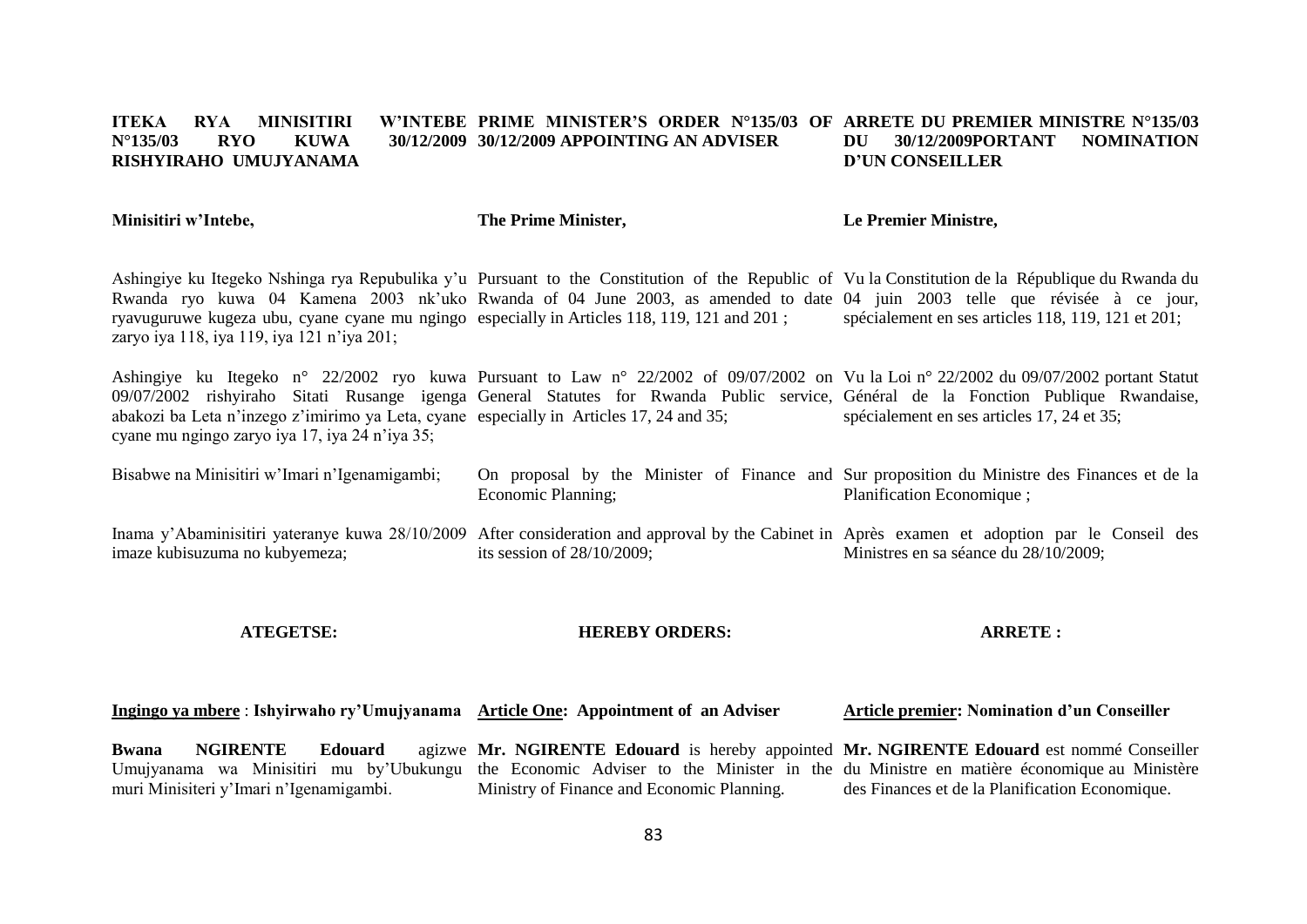| Ingingo ya 2: Abashinzwe kubahiriza iri teka                                                                                            | Article 2: Authorities responsible for the Article 2: Autorités chargées de l'exécution du<br>implementation of this Order                                                                                                                                                                                                      | présent arrêté                                                     |
|-----------------------------------------------------------------------------------------------------------------------------------------|---------------------------------------------------------------------------------------------------------------------------------------------------------------------------------------------------------------------------------------------------------------------------------------------------------------------------------|--------------------------------------------------------------------|
| w'Abakozi<br>ba<br>kubahiriza iri teka.                                                                                                 | Minisitiri w'Imari n'Igenamigambi na Minisitiri The Minister of Finance and Economic Planning Le Ministre des Finances et de la Planification<br>Leta n'Umurimo basabwe and the Minister of Public Service and Labour are Economique et le Ministre de la Fonction Publique<br>entrusted with the implementation of this Order. | et du Travail<br>sont chargés de l'exécution du<br>présent arrêté. |
| Ingingo ya 3: Ivanwaho ry'ingingo zinyuranyije Article 3: Repealing provision<br>n'iri teka                                             |                                                                                                                                                                                                                                                                                                                                 | <b>Article 3: Disposition abrogatoire</b>                          |
| zinyuranyije naryo zivanyweho.                                                                                                          | Ingingo zose z'amateka abanziriza iri kandi All prior provisions contrary to this Order are Toutes les dispositions antérieures contraires au<br>hereby repealed.                                                                                                                                                               | présent arrêté sont abrogées.                                      |
|                                                                                                                                         |                                                                                                                                                                                                                                                                                                                                 |                                                                    |
| Ingingo ya 4: Igihe iteka ritangira gukurikizwa Article 4: Commencement                                                                 |                                                                                                                                                                                                                                                                                                                                 | Article 4 : Entrée en vigueur                                      |
| Iri<br>ritangira<br>teka<br>rishyiriweho umukono. Agaciro karyo gahera kuwa signature. It takes effect as of 28/10/2009.<br>28/10/2009. | gukurikizwa ku munsi This Order shall come into force on the date of its Le présent arrêté entre en vigueur le jour de sa                                                                                                                                                                                                       | signature. Il sort ses effets à partir du 28/10/2009.              |
| Kigali, kuwa 30/12/2009                                                                                                                 | Kigali, on 30/12/2009                                                                                                                                                                                                                                                                                                           | Kigali, le 30/12/2009                                              |
| $(s\acute{e})$                                                                                                                          | $(s\acute{e})$                                                                                                                                                                                                                                                                                                                  | $(s\acute{e})$                                                     |

**MAKUZA Bernard** Minisitiri w'Intebe

**MAKUZA Bernard** Prime Minister

**MAKUZA Bernard** Premier Ministre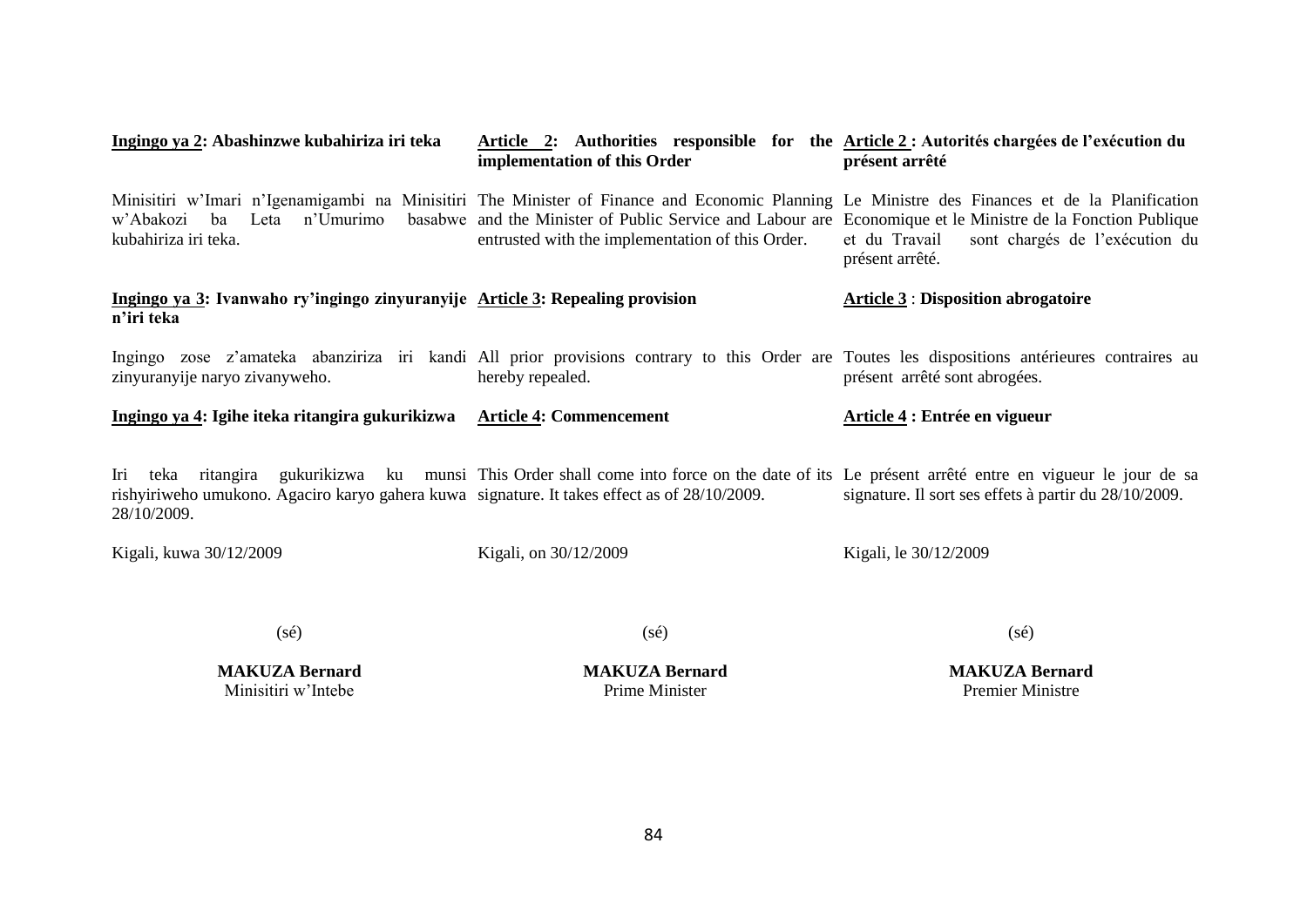**RWANGOMBWA John** Minisitiri w'Imari n'Igenamigambi (sé)

**RWANGOMBWA John** Minister of Finance and Economic Planning (sé)

**RWANGOMBWA John** Ministre des Finances et de la Planification Economique

(sé)

(sé)

**MUREKEZI Anastase** Minisitiri w'Abakozi ba Leta n'Umurimo

**MUREKEZI Anastase** Minister of Public Service and Labour

**MUREKEZI Anastase** Ministre de la Fonction Publique et du Travail

(sé)

**Bibonywe kandi bishyizweho Ikirango cya Seen and sealed with the Seal of the Republic: Repubulika: Vu et scellé du Sceau de la République :**

(sé)

(sé)

**KARUGARAMA Tharcisse** Minisitiri w'Ubutabera / Intumwa Nkuru ya Leta

**KARUGARAMA Tharcisse** Minister of Justice /Attorney General

(sé)

**KARUGARAMA Tharcisse**

Ministre de la Justice / Garde des Sceaux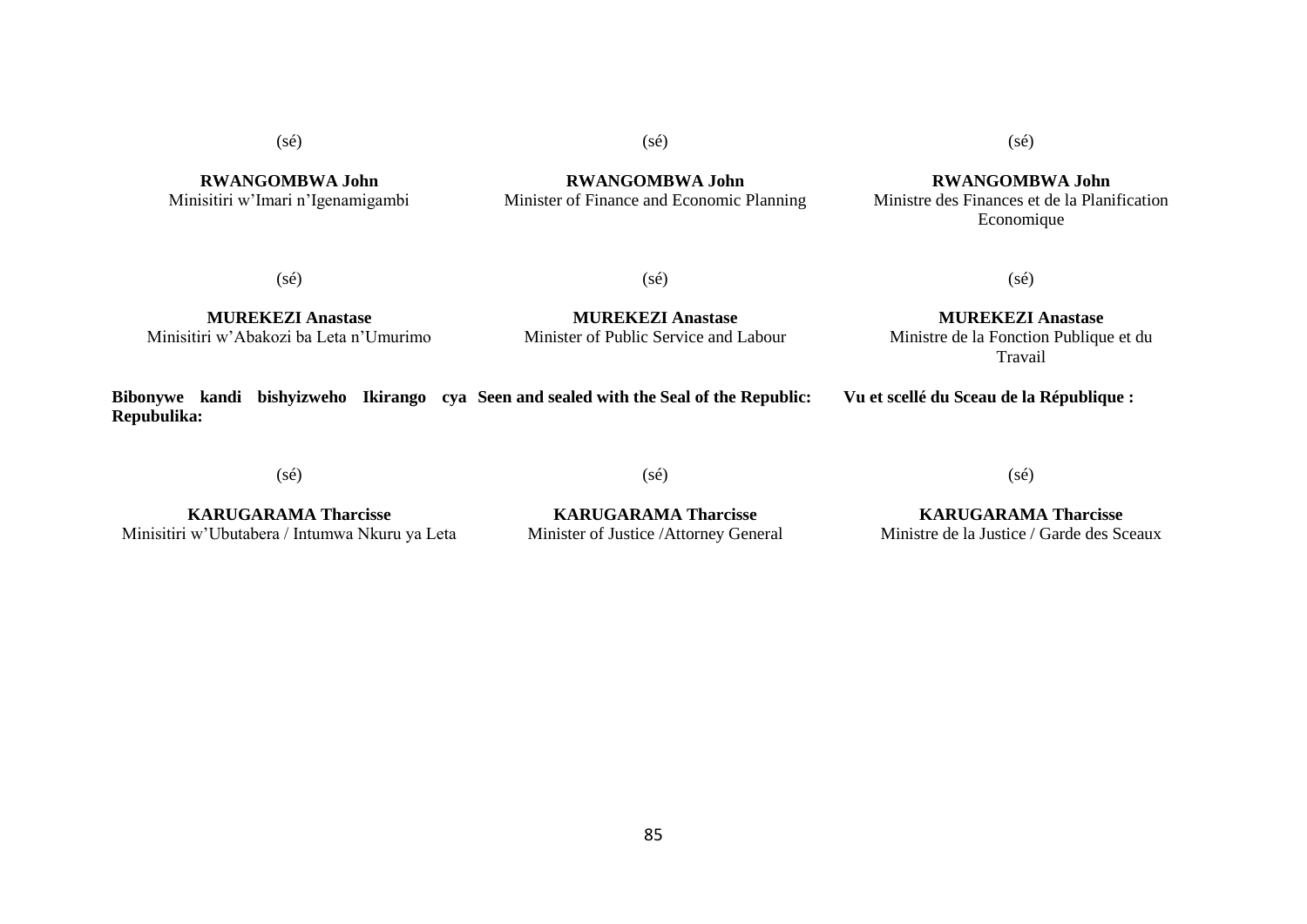**ITEKA RYA MINISITIRI N°141/03 RYO KUWA 31/12/2009 31/12/2009 APPOINTING A DIRECTOR OF DU 31/12/2009 PORTANT NOMINATION DU RISHYIRAHO UMUYOBOZI W'IKIGO CY'IGIHUGU GISHINZWE IMBERE UBUHINZI BW'INDABYO, IMBOGA N`IMBUTO MU RWANDA (RHODA) PRIME MINISTER'S ORDER N°141/03 OF ARRETE DU PREMIER MINISTRE N°141/03 RWANDA HORTICULTURE DIRECTEUR DE L'OFFICE RWANDAIS DU GUTEZA DEVELOPMENT AUTHORITY (RHODA) DEVELOPPEMENT DE L`HORTICULTURE (RHODA)**

#### **ISHAKIRO**

#### **TABLE OF CONTENTS**

#### **TABLE DES MATIERES**

**Ingingo ya mbere** : Ishyirwaho ry'Umuyobozi **Article One:** Appointment of a Director of **Article premier** : Nomination du Directeur de w'Ikigo cy'Igihugu Gishinzwe Guteza Imbere Rwanda Horticulture Development Authority Ubuhinzi bw'Indabyo, Imboga n`Imbuto mu Rwanda l'Office Rwandais du Développement de l`Horticulture

**Ingingo ya 2** : Abashinzwe kubahiriza iri teka **Article 2 :** Authorities responsible for the **Article 2 :** Autorités chargées de l'exécution du implementation of this Order présent arrêté

**Ingingo ya 3**: Ivanwaho ry'ingingo zinyuranyije **Article 3 :** Repealing provision n'iri teka **Article 3:** Disposition abrogatoire

**Ingingo ya 4** : Igihe iteka ritangira gukurikizwa

**Article 4 :** Commencement

**Article 4 :** Entrée en vigueur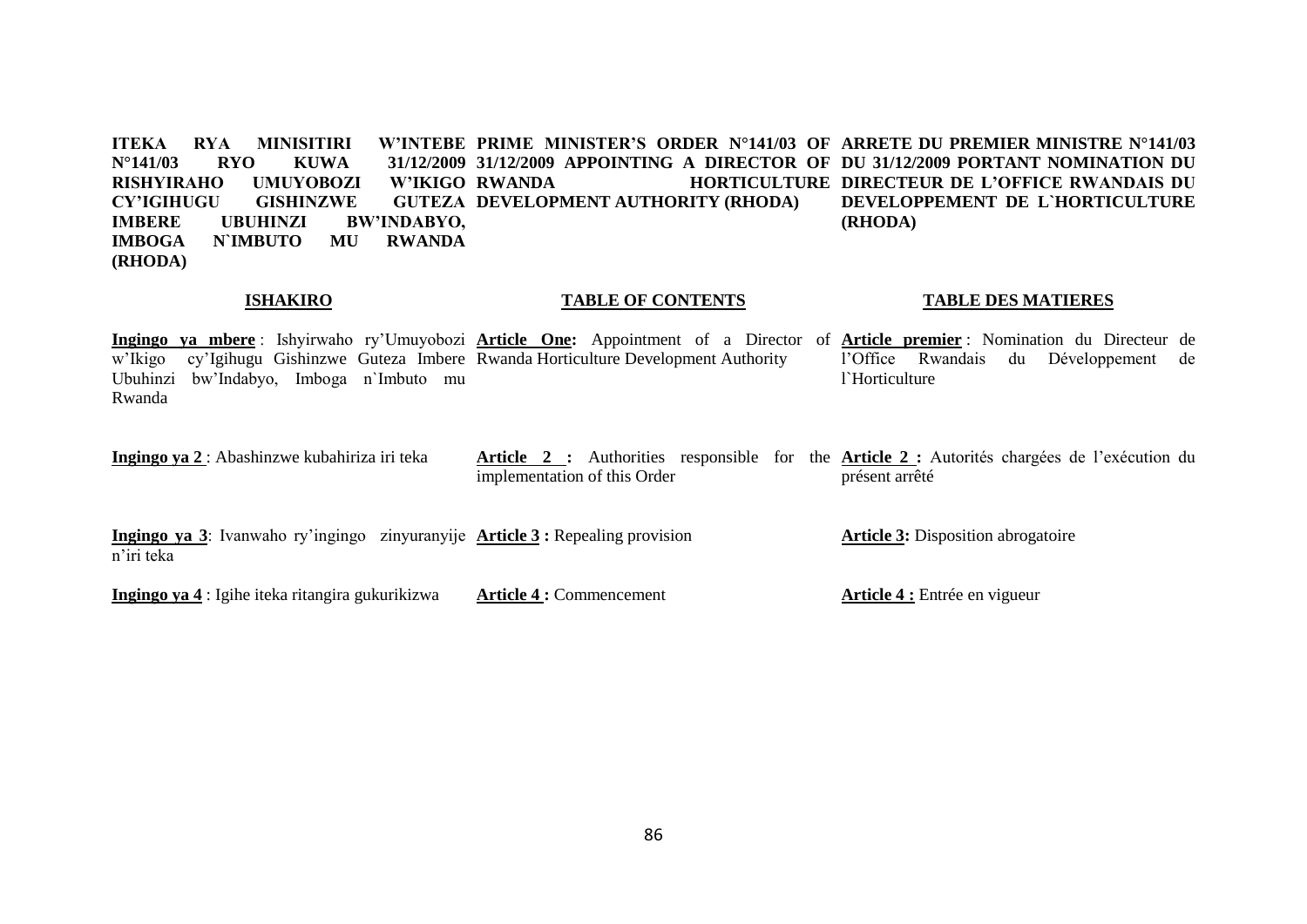**ITEKA RYA MINISITIRI N°141/03 RYO KUWA 31/12/2009 31/12/2009 APPOINTING A DIRECTOR OF DU 31/12/2009 PORTANT NOMINATION DU RISHYIRAHO UMUYOBOZI W'IKIGO CY'IGIHUGU GISHINZWE IMBERE UBUHINZI BW'INDABYO, IMBOGA N`IMBUTO MU RWANDA (RHODA) PRIME MINISTER'S ORDER N°141/03 OF ARRETE DU PREMIER MINISTRE N°141/03 RWANDA HORTICULTURE DIRECTEUR DE L'OFFICE RWANDAIS DU GUTEZA DEVELOPMENT AUTHORITY (RHODA) DEVELOPPEMENT DE L`HORTICULTURE (RHODA)**

**Minisitiri w'Intebe,**

**The Prime Minister,**

**Le Premier Ministre,**

Ashingiye ku Itegeko Nshinga rya Repubulika y'u Pursuant to the Constitution of the Republic of Vu la Constitution de la République du Rwanda du Rwanda ryo kuwa 04 Kamena 2003 nk'uko Rwanda of 04 June 2003, as amended to date 04 juin 2003 telle que révisée à ce jour, ryavuguruwe kugeza ubu, cyane cyane mu ngingo especially in Articles 118, 119, 121 and 201 ; zaryo iya 118, iya 119, iya 121 n'iya 201; spécialement en ses articles 118, 119, 121 et 201;

Ashingiye ku Itegeko n° 15/2008 ryo kuwa Pursuant to Law n° 15/2008 of 09/06/2008 on the Vu la Loi n° 15/2008 du 09/06/2008 portant 09/06/2008 rishyiraho Ikigo cy'Igihugu Gishinzwe establishment of Rwanda Horticulture Guteza Imbere Ubuhinzi bw'Indabyo, Imboga Development Authority (RHODA) and determining fonctionnement de l'Office Rwandais du n`Imbuto mu Rwanda (RHODA) rikanagena its responsibilities, organisation and functioning, Développement de l'Horticulture (RHODA), Inshingano, Imiterere n'Imikorere byacyo, cyane especially in Article 15; cyane mu ngingo yaryo ya 15 ; Horticulture création, attributions, organisation et spécialement en son article 15;

Ashingiye ku Itegeko n° 14/2004 ryo kuwa Pursuant to Organic Law n° 14/2004 of 26/05/2004 Vu la Loi Organique n° 14/2004 du 26/05/2004 26/05/2004 rishyiraho amategeko rusange yerekeye establishing General Provisions governing Public portant dispositions générales applicables aux ibigo bya Leta nk'uko ryahinduwe kandi ryujujwe Institutions as modified and complemented to date, Etablissements publics telle que modifiée et kugeza ubu cyane cyane mu ngingo yaryo ya 4 ; especially in Article 4; complétée à ce jour, spécialement en son article 4;

Ashingiye ku Itegeko n° 22/2002 ryo kuwa Pursuant to Law n° 22/2002 of 09/07/2002 on Vu la Loi n° 22/2002 du 09/07/2002 portant Statut 09/07/2002 rishyiraho Sitati Rusange igenga General Statutes for Rwanda Public service, Général de la Fonction Publique Rwandaise, abakozi ba Leta n'inzego z'imirimo ya Leta, cyane especially in Articles 17, 24 and 35; cyane mu ngingo zaryo iya 17, iya 24, n'iya 35; spécialement en ses articles 17, 24 et 35;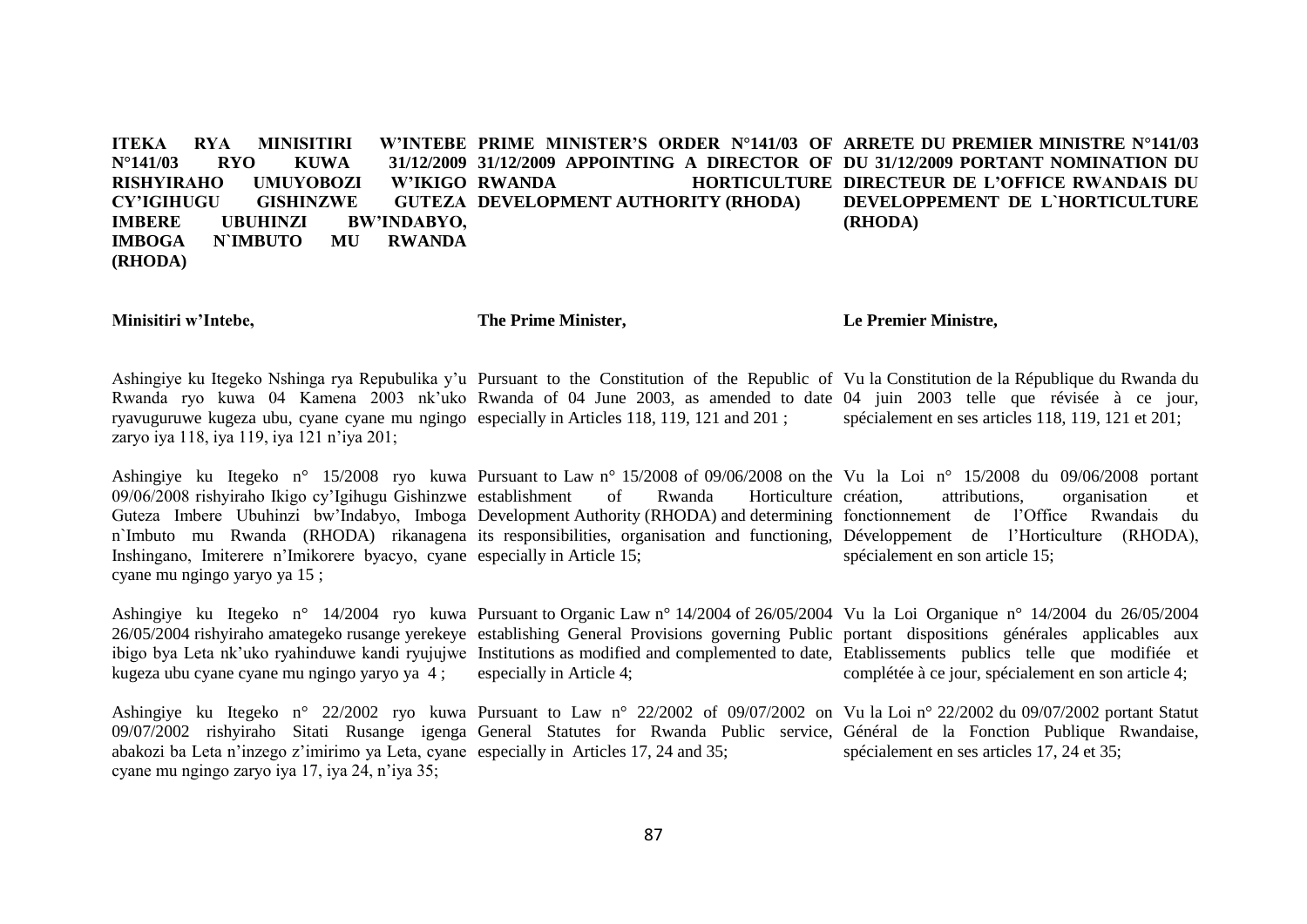Bisabwe na Minisitiri w'Ubuhinzi n'Ubworozi; culture and Animal Resources; Sur proposition du Ministre de l'Agriculture et des Ressources Animales ;

Inama y'Abaminisitiri yateranye ku wa 28/10/2009 After consideration and approval by the Cabinet in Après examen et adoption par le Conseil des imaze kubisuzuma no kubyemeza; its session of 28/10/2009; Ministres en sa séance du 28/10/2009;

#### **ATEGETSE:**

### **HEREBY ORDERS:**

**ARRETE :**

**Ingingo ya mbere**: **Ishyirwaho ry'Umuyobozi Article One: Appointment of a Director of Article premier Nomination du Directeur de w'Ikigo cy'Igihugu gishinzwe guteza imbere Rwanda Horticulture Development Authority ubuhinzi bw'indabyo, imboga n'imbuto mu Rwanda l'Office Rwandais du Développement de l`Horticulture**

**Dr. NZARAMBA NDAMBE Magnifique agizwe Dr. NZARAMBA NDAMBE Magnifique is Dr. NZARAMBA NDAMBE Magnifique est** Umuyobozi w'Ikigo cy'Igihugu Gishinzwe Guteza hereby appointed the Director of Rwanda nommé Directeur de l'Office Rwandais du Imbere Ubuhinzi bw'Indabyo, Imboga n`Imbuto Horticulture Development Authority. mu Rwanda. Développement de l'Horticulture.

| Ingingo ya 2: Abashinzwe kubahiriza iri teka                                                | Article 2: Authorities responsible for the Article 2 : Autorités chargées de l'exécution du<br>implementation of this Order                         | présent arrêté                                                                                                                                                                                                                                                                                                                                                                                                                                                                     |
|---------------------------------------------------------------------------------------------|-----------------------------------------------------------------------------------------------------------------------------------------------------|------------------------------------------------------------------------------------------------------------------------------------------------------------------------------------------------------------------------------------------------------------------------------------------------------------------------------------------------------------------------------------------------------------------------------------------------------------------------------------|
| Minisitiri<br>w'Ubuhinzi n'Ubworozi, Minisitiri<br>teka.                                    | entrusted with the implementation of this Order.                                                                                                    | w'Abakozi ba Leta n'Umurimo, na Minisitiri The Minister of Agriculture and Animal Resources, Le Ministre de l'Agriculture et des Ressources<br>w'Imari n'Igenamigambi basabwe kubahiriza iri the Minister of Public Service and Labour and the Animales, le Ministre de la Fonction Publique et du<br>Minister of Finance and Economic Planning are Travail, et le Ministre des Finances et de la<br>Planification Economique<br>sont chargés de<br>l'exécution du présent arrêté. |
| Ingingo ya 3: Ivanwaho ry'ingingo zinyuranyije Article 3: Repealing provision<br>n'iri teka |                                                                                                                                                     | <b>Article 3 : Disposition abrogatoire</b>                                                                                                                                                                                                                                                                                                                                                                                                                                         |
| zinyuranyije naryo zivanyweho.                                                              | Ingingo zose z'amateka abanziriza iri kandi All prior provisions contrary to this Order are Toutes les dispositions antérieures<br>hereby repealed. | contraires au<br>présent arrêté sont abrogées.                                                                                                                                                                                                                                                                                                                                                                                                                                     |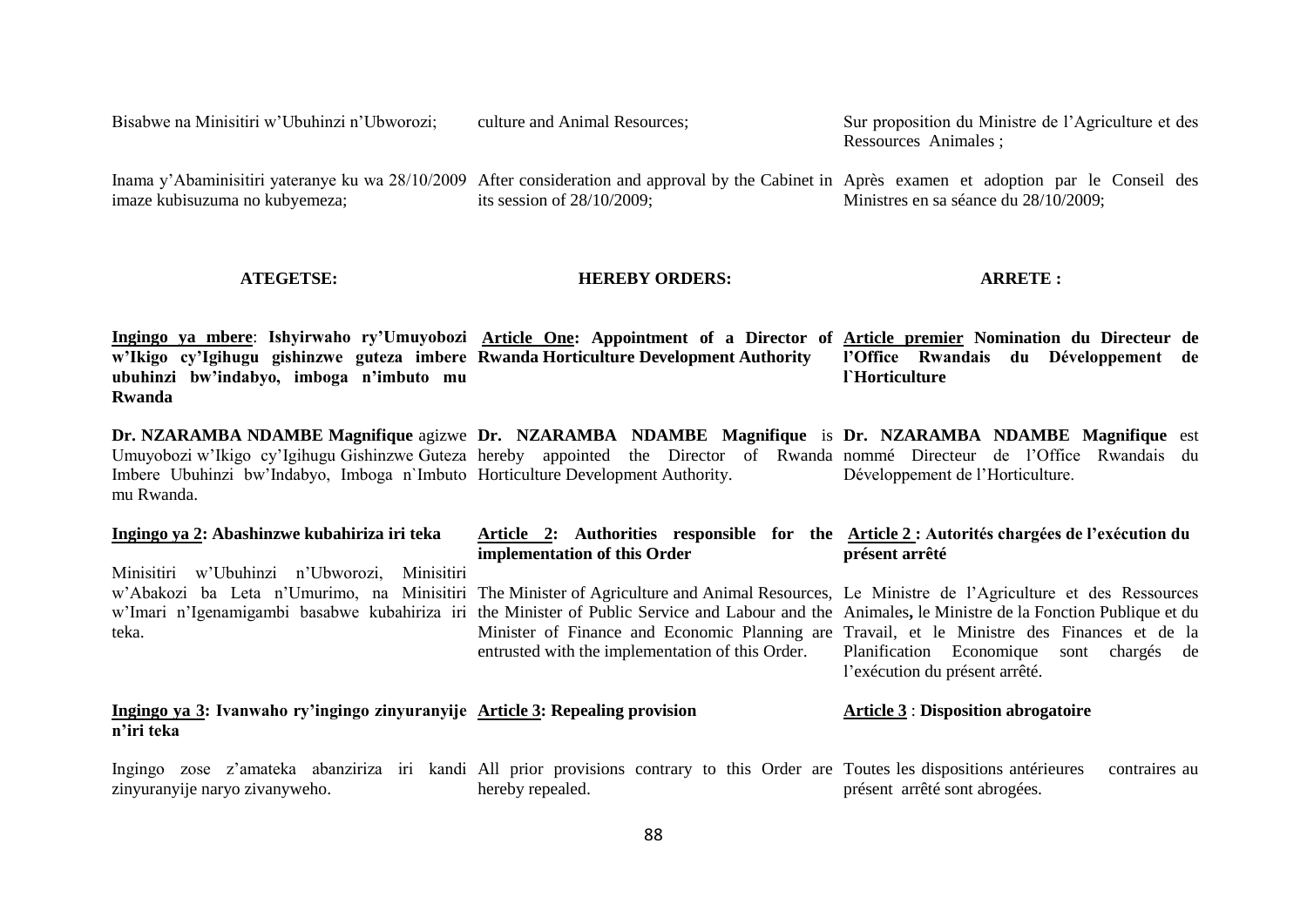#### **Ingingo ya 4: Igihe iteka ritangira gukurikizwa Article 4: Commencement**

Iri teka ritangira gukurikizwa ku munsi This Order shall come into force on the date of its Le présent arrêté entre en vigueur le jour de sa rishyiriweho umukono. Agaciro karyo gahera kuwa signature. It takes effect as of 28/10/2009 28/10/2009. signature. Il sort ses effets à partir du 28/10/2009.

> (sé) **MAKUZA Bernard** Prime Minister

(sé) **Dr. KALIBATA Agnes**

Kigali, kuwa **31/12/2009**

Kigali, on **31/12/2009**

 $(sé)$ **MAKUZA Bernard** Minisitiri w'Intebe

 $(s\acute{e})$ **Dr. KALIBATA Agnes** Minisitiri w'Ubuhinzi n'Ubworozi

Minister of Agriculture and Animal Resources

(sé) **Dr. KALIBATA Agnes** Ministre de l'Agriculture et des Ressources Animales

(sé) **MAKUZA Bernard** Premier Ministre

(sé) **MUREKEZI Anastase** Minisitiri w'Abakozi ba Leta n'Umurimo

**MUREKEZI Anastase** Minister of Public Service and Labour

(sé) **MUREKEZI Anastase** Ministre de la Fonction Publique et du Travail

(sé) **RWANGOMBWA John** Minisitiri w'Imari n'Igenamigambi

(sé) **RWANGOMBWA John** Minister of Finance and Economic Planning

**Bibonywe kandi bishyizweho Ikirango cya Seen and sealed with the Seal of the Republic: Repubulika:**

 $(s<sub>ef</sub>)$ **KARUGARAMA Tharcisse** Minisitiri w'Ubutabera / Intumwa Nkuru ya Leta

 $(s<sub>ef</sub>)$ **KARUGARAMA Tharcisse** Minister of Justice /Attorney General

 $(s<sub>e</sub>)$ **KARUGARAMA Tharcisse** Ministre de la Justice / Garde des Sceaux

# $(s\acute{e})$

# **Article 4 : Entrée en vigueur**

Kigali, le **31/12/2009** 

 $(sé)$ **RWANGOMBWA John**

Ministre des Finances et de la Planification Economique

**Vu et scellé du Sceau de la République :**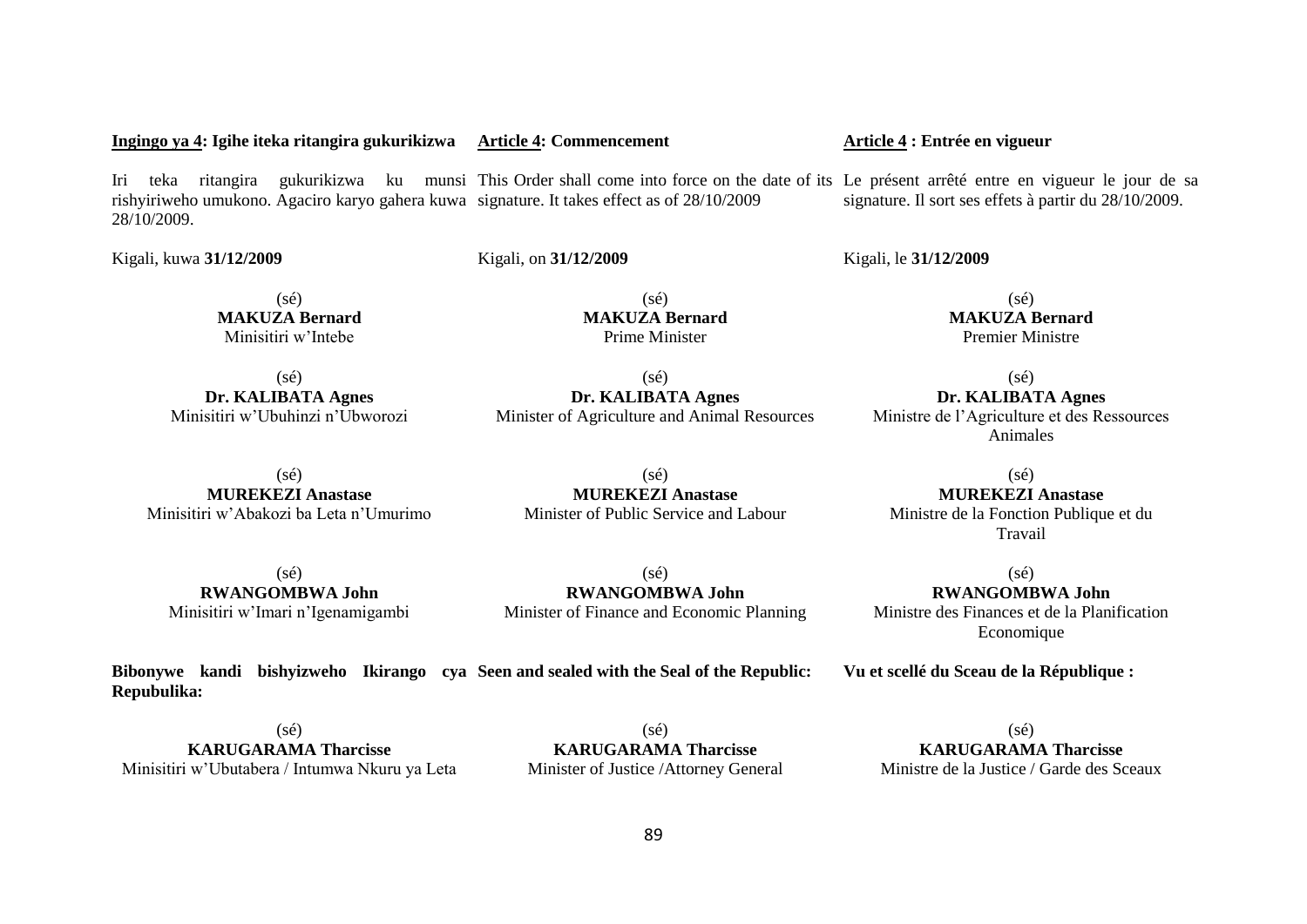#### **IKIGUZI CY'IGAZETI YA LETA YA REPUBULIKA Y'U RWANDA N'ICY'INYANDIKO ZIYITANGARIZWAMO RATES**

#### **SUBSCRIPTION AND TARIF DES ABONNEMENTS ET DES INSERTIONS**

Hakurikijwe Iteka rya Perezida n° 62/01 ryo kuwa By Presidential Order n° 62/01 of 05/12/2008 and Référence faite à l'Arrêté Présidentiel n° 62/01 du Leta ya Repubulika y'u Rwanda n'icy'inyandiko the Official Gazette of the Republic of Rwanda; ziyitangarizwamo ;

Ikiguzi cy'Igazeti ya Leta ya Repubulika y'u Rwanda n'icy'inyandiko ziyitangarizwamo gishyizweho ku buryo bukurikira :

# **A. Ikiguzi cy'umwaka wose**

| -Mu Rwanda                   | 50 000 Frs |
|------------------------------|------------|
| -Mu bihugu bidukikije        | 60 000 Frs |
| -Mu bindi bihugu by' Afurika | 61 000 Frs |
| -Mu Burayi                   | 65 000 Frs |
| -Muri Amerika na Aziya       | 68 000 Frs |
| -Muri Oseyaniya              | 72 000 Frs |

# **B. Ikiguzi cya buri numero: 1000 FRW C***.***Ikiguzi cy'inyandiko ziyitangarizwamo**

Amafaranga ibihumbi cumi na bine (14.000 Frw) Fourteen Thousand (14,000) Rwandan Francs per kuri buri rupapuro rwandikishije imashini cyangwa page typed, whether by computer or typewriter. orudinateri.

Ku nyandiko ituzuye urupapuro rumwe, hakoreshwa For inserts of less than one page, the price shall be uburyo bwo kubara imirongo: umurongo umwe ni five hundred twenty five (525) Rwanda Francs for amafaranga y'u Rwanda magana atanu na one line. makumyabiri n'atanu (525).

05/12/2008 n'Iteka rya Minisitiri n° 01/03.04 ryo Ministerial Order n° 01/03.04 of 01/01/2009 05/12/2008 et à l'Arrêté Ministériel n° 01/03.04 du kuwa 01/01/2009 ashyiraho ikiguzi cy'Igazeti ya concerning subscription and advertising rates for 01/01/2009 portant fixation du tarif des abonnements et d'insertions au Journal Officiel de la République du Rwanda :

> The Subscription and advertising rates for the Le tarif des abonnements et insertions au Journal Official Gazette of the Republic of Rwanda shall Officiel de la République du Rwanda est fixé comme suit :

# **A. Annual subscription:**

be fixed as follows:

| - Rwanda                                   | 50,000 Frw |
|--------------------------------------------|------------|
| - Bordering Countries                      | 60,000 Frw |
| - Other Countries in Africa                | 61,000 Frw |
| - European Countries                       | 65,000 Frw |
| - American and Asian Countries 68, 000 Frw |            |
| - Oceania                                  | 72,000 Frw |
|                                            |            |

# **B. Retail price per copy : 1000 FRW C. Advertising rates:**

# -Autres pays d'Afrique 61 000 Frw

**A. Abonnement annuel :**

-Europe 65 000 Frw -Amérique et Asie 68 000 Frw -Océanie 72 000 Frw

-Rwanda 50 000 Frw -Pays limitrophes 60 000 Frw

# **B. Prix de détail au numéro : 1000 FRW C. Prix des insertions :**

Quatorze mille (14 000) Francs chaque page de texte dactylographié ou écrit à l'ordinateur.

Pour l'insertion d'un texte de moins d'une page, le prix est de cinq cent vingt-cinq (525) francs rwandais par ligne.